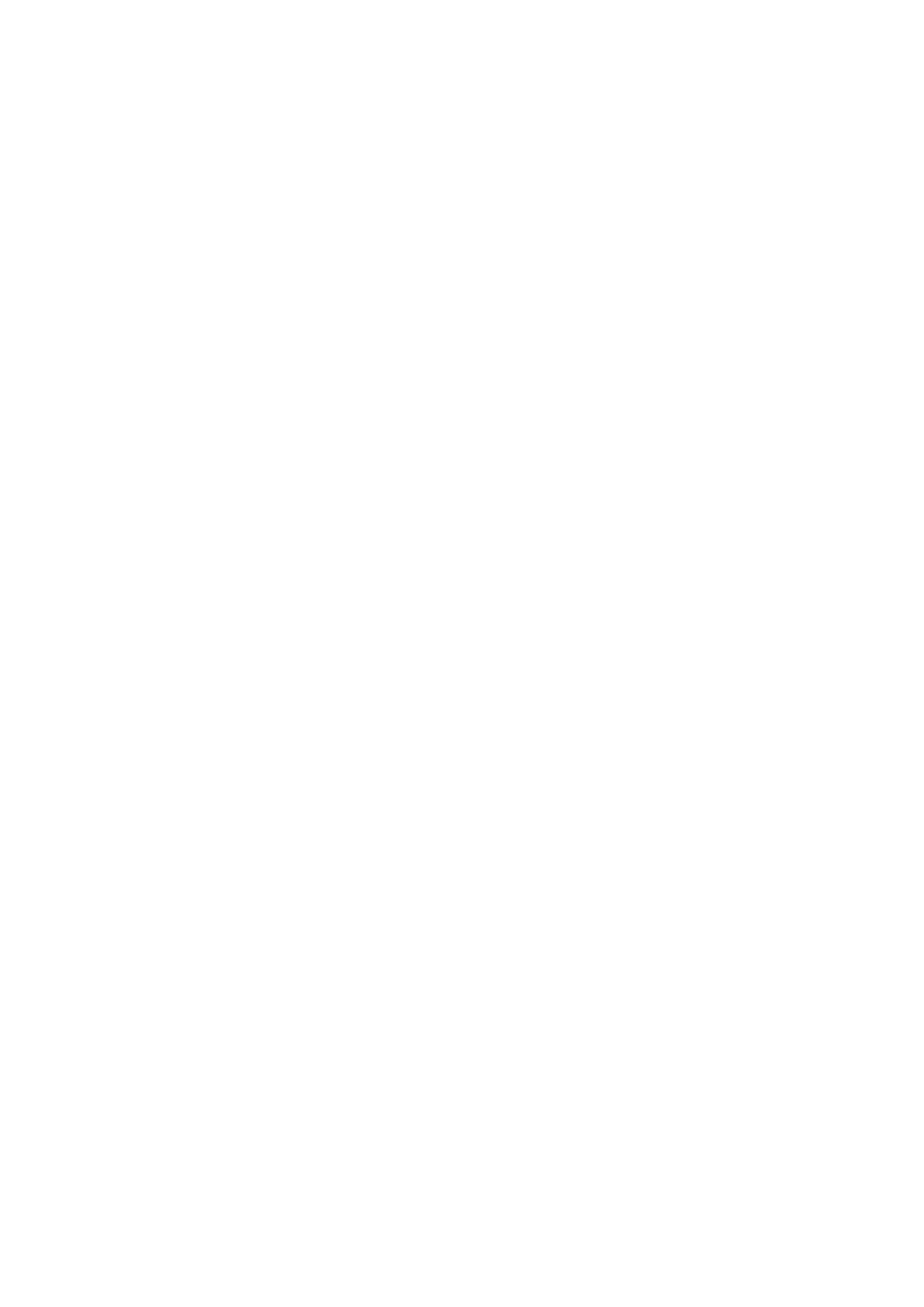#### **INDEX TO SUBJECTS**

#### **ABORIGINAL AFFAIRS**

*Assembly* Aboriginal art, 1030; *g.* 3528 Aboriginal economic development taskforce, goldfields, 2977 Aboriginal heritage tourism, 2816–2818, *g.* 1690 Aboriginal Heritage Act, reforms, 1124 Aboriginal Legal Service, funding, 5277 Albert, Stephen "Baamba", tribute, *ms.* 8894 Broome Aboriginal short-stay accommodation, *ms.* 2239 family safety summit, *ms.* 608 Farmer, Graham "Polly", tribute, *ms.* 5664 health and mental health services, 1617, 3456, 6885, 8115 Indigenous Players Alliance, *ms.* 8040 Kimberley suicides *g.* 8334 prevention round table, *ms.* 1948 Lawford-Wolf, Ningali, tribute, *ms.* 5664 NAIDOC Male Elder of the Year, Greg Little, *ms.* 5663 National Aboriginal and Torres Strait Islander Children's Day 2019, *ms.* 5133 Njamal people, Indigenous Services, *p.* 7897 Ochre Ribbon Day, Aboriginal survivors of family and domestic violence, *ms.* 62 police, 5290, 5291, 7054 remote communities and housing, 3389, 8751 "Don't Walk Away" advertising campaign, 1041 drinking water, *ms.* 1682 south west native title settlement, *p.* 8790 state budget 2019–20 5018 Water Corporation, Aboriginal reconciliation action plan, *ms.* 1683 Yamatji people mental health services and suicide prevention, 7939, 7940; *g.* 9577 native title claim, Geraldton, 8782, 9972 *Council* Aboriginal male healing centre, 1664 Broome Aboriginal short-stay accommodation, 7102 Carnarvon lock hospitals, commemoration, *s.* 52 department Aboriginal heritage section, 8693 organisational structure, 8555 Farmer, Graham "Polly", tribute, *s.* 5642 heritage site, Mobile Concreting Solutions, 9913 Indigenous ranger program, 1523 justice agreements and sentencing, 6213, 7734 Kimberley suicides coroner's report government response, 3161, 3504 *s.* 229, 485, 1254, 1538, 1940, 3354 prevention, 7195 round table, 2354; *ms.* 2144 Kullarri Patrol, Broome, 1786 Lake Mullocullup, recreational use, 5828; *p.* 8389 mining, 1391, 1392, 5914, 7620, 7731, 7885, 7988, 8155 Murujuga Aboriginal Corporation, 5478, 5895, 6547 pastoral leases, Yougawalla Station, 1404 police, 2676, 9720 Royal Commission into Aboriginal Deaths in Custody, recommendations, *s.* 9754 south west native title settlement, 9810 southern forests irrigation scheme, 5083, 7102 Wintawari Guruma Aboriginal Corporation, permits, 9146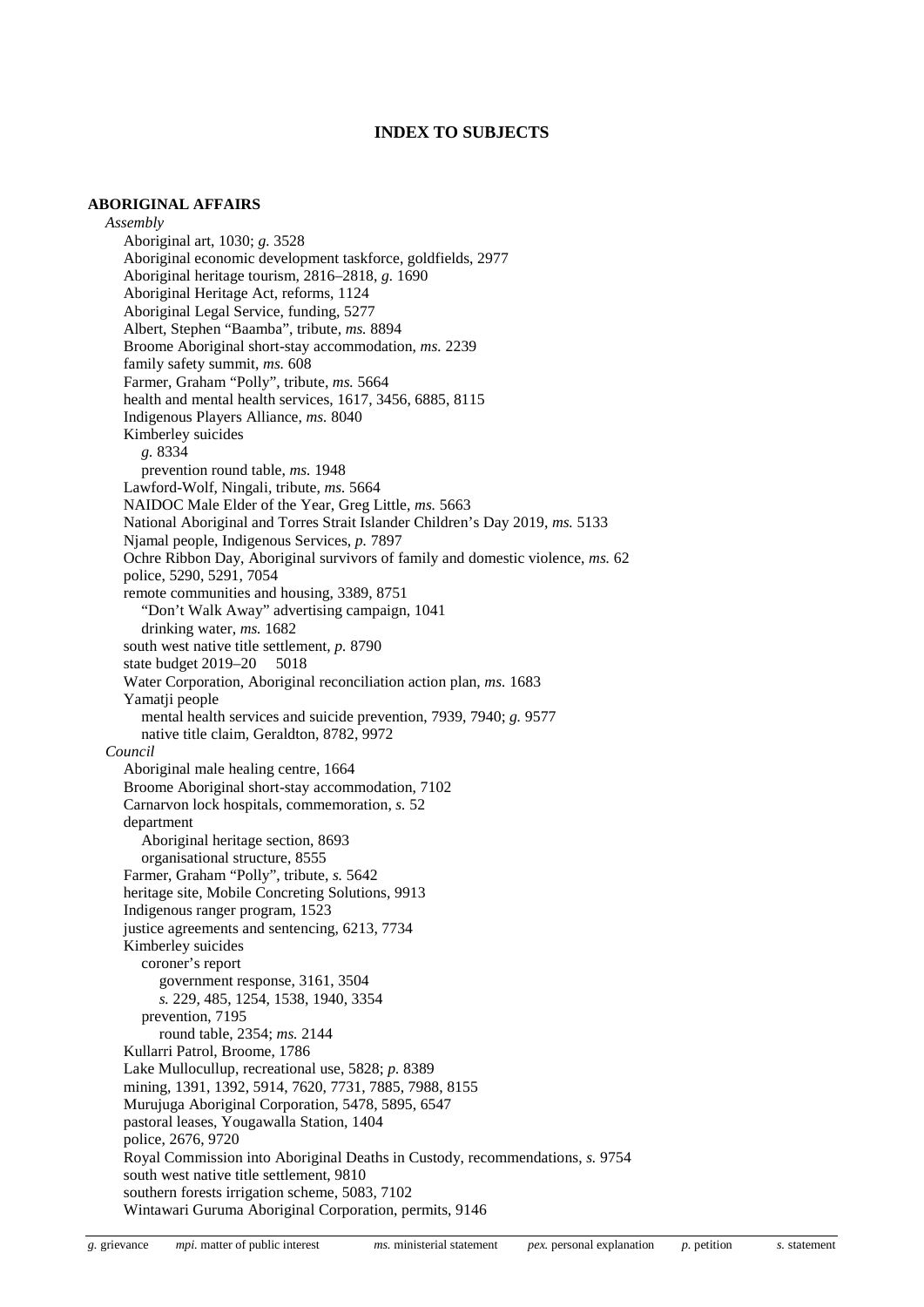#### **ADMINISTRATION AMENDMENT BILL 2018**

*Assembly* second reading, 1962, 1976; in reply, 1981 consideration in detail, 1982, 1983 third reading, 1984 *Council* receipt and first reading, 1941 second reading, 1941 **AGRICULTURAL PRODUCE COMMISSION AMENDMENT BILL 2019** *Council* notice of motion to introduce, 4899 introduction and first reading, 5087 second reading, 5087 question: broadacre farmers, 5895, 6544, 6933 question: pastoralists, 5318, 5827 **AGRICULTURE AND FOOD** *see also "Animal activism" and "Drought" Assembly* agricultural industry — notice of motion, 8463 agricultural vehicles movements, 8654 pilot requirements, 8370 Bradford, Dawson, tribute, *s.* 5266 cattle deaths, Noonkanbah station and Yandeyarra reserve, 8460 department, government support, 3216 glyphosate use, agriculture, — notice of motion, 8792; motion, 8877 live export federal Labor policy, 3217, 3218 — notice of motion, 3224; motion, 3401 state government policy, 4078, 4079 livestock industry— notice of motion, 510; removal of notice, 4976, 9264 meat-free Mondays, 498 minister, performance — removal of order, 5954 Perth Royal Show, *s.* 9601 south west saleyard, expressions of interest, 1611 Value Add Agribusiness Investment Attraction Fund, 3457 Wanneroo Agricultural Show, *s.* 8363 water efficiency program, Wanneroo, 7684 *Council* Agricultural Produce Commission Act, broadacre exemption, 6544, 6933 agriculture de Grussa, Hon Colin, comments, *s.* 4050 Doppler radar, 25, 1541, 2515; *ms.* 4006 exports, China, 5085 National Agriculture Day, *s.* 9156 Perth–Japan direct flights, *ms.* 6163 Planfarm Benchmarks, *ms.* 5719 PRIMED project, 3718, 3785 rain, *s.* 3515 animal welfare cattle goldfields, 3504 pastoral stations, *ms.* 670 deaths, Noonkanbah station and Yandeyarra reserve, 27, 28, 454, 1249, 3722, 5319, 9383, 9549; *ms.* 1 domestic animals, Kimberley, 7456 horse deaths, Billiluna station, 9722 mobile slaughtering unit, *ms.* 2474 mulesing, 8029 risk assessments, pastoral leases, 3724, 8411 Animal Welfare Act Australian standards and guidelines, consultation, 2646 review, 3056; *ms.* 2859 Australian Farmer of the Year Awards, *ms.* 7841 beekeeping, 7729, 7886, 9719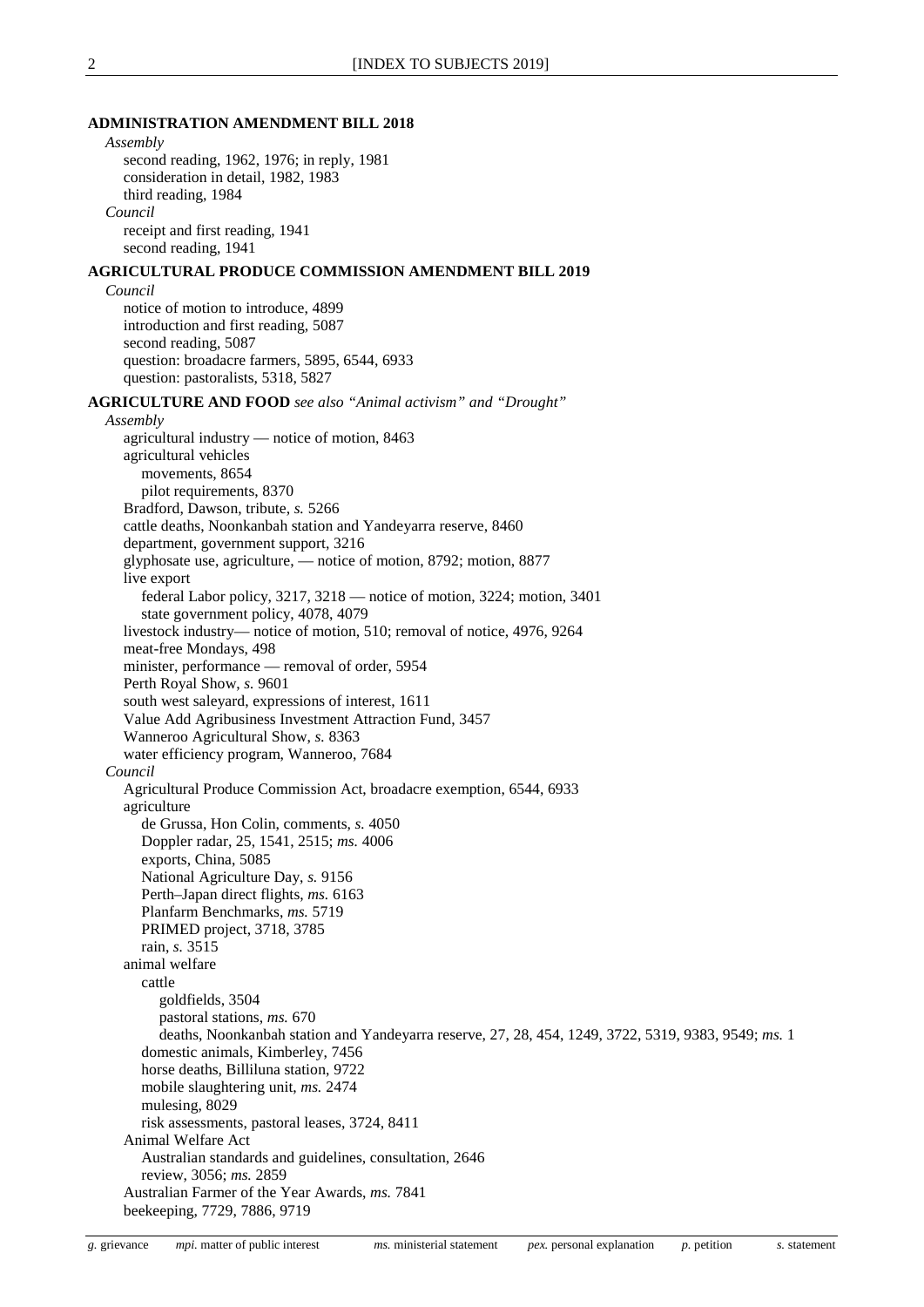#### **AGRICULTURE AND FOOD (continued)**

*Council (continued)* biosecurity Biosecurity and Agriculture Management Act, review, 1524 Biosecurity Blitz, *ms.* 7963 recognised biosecurity groups, local government, *ms.* 5173 staff, 7103 cane toads, classification, 1526 cattle Boyanup saleyards, 8980 De Grey River, 8979 south west saleyard, preferred respondent, 8310 committees and grower groups, 5220, 6762 declared pests citrus canker, *ms.* 9098 feral cats, *ms.* 3803 rate, 715, 821, 1073, 1358 department regenerative agriculture, organisational chart, 7105 staff, 8440, 8441, 9055 "Study on Improvements in WA Agriculture Digital Connectivity Infrastructure", 4962, 8330 Dowerin field days, *s.* 6209 drought-tolerant pasture legume, *Lebeckia isanti*, *ms.* 6496 eggs Animal Welfare Act, review, 5829 labelling, 3508; *ms.* 1201; *s.* 3515 feral animal management *ms.* 1492 pigs, 8554 wild dogs, 8559, 8981 (answer advice 9061) west Gascoyne barrier fence, *ms.* 1894 grain glyphosate residue, 8412 harvest, *ms.* 6705 Grains Research and Development Corporation, research partnership, *ms.* 309 horticulture development, Skuthorpe, Kimberley, 3361 Trandos Farms, eightieth anniversary, *ms.* 9195 zoning, East Wanneroo, 6544, 6724 Kimberley projects, 7993 land clearing, Yakka Munga station, *ms.* 4457 Landgate, Pastures from Space, decommissioning, 1247 live export Animals' Angels, Fremantle Port Authority access, 718 *Anna Marra*, 4483 Emanuel Exports, prosecution, *ms.* 4899 federal Labor policy, 2886, 3159 industry, 3687, 3688 marine fuel sulphur content, 3686 members of Parliament, vessel tour, 356 moratorium, *s.* 5494 livestock industry, lamb, 3059 Mediterranean fruit fly, 353, 718, 1359; *ms.* 1046 minister, agencies, grants programs, 9933 Newdegate Machinery Field Days, *s.* 6389 noodle wheat segregation, thirtieth anniversary, *ms.* 7704 Northam Farmers Show, *s.* 6946 Perth Royal Show, access, 4820 quarantine checkpoints, 5776 travellers, 4037 red imported fire ants, *ms.* 9503, 9788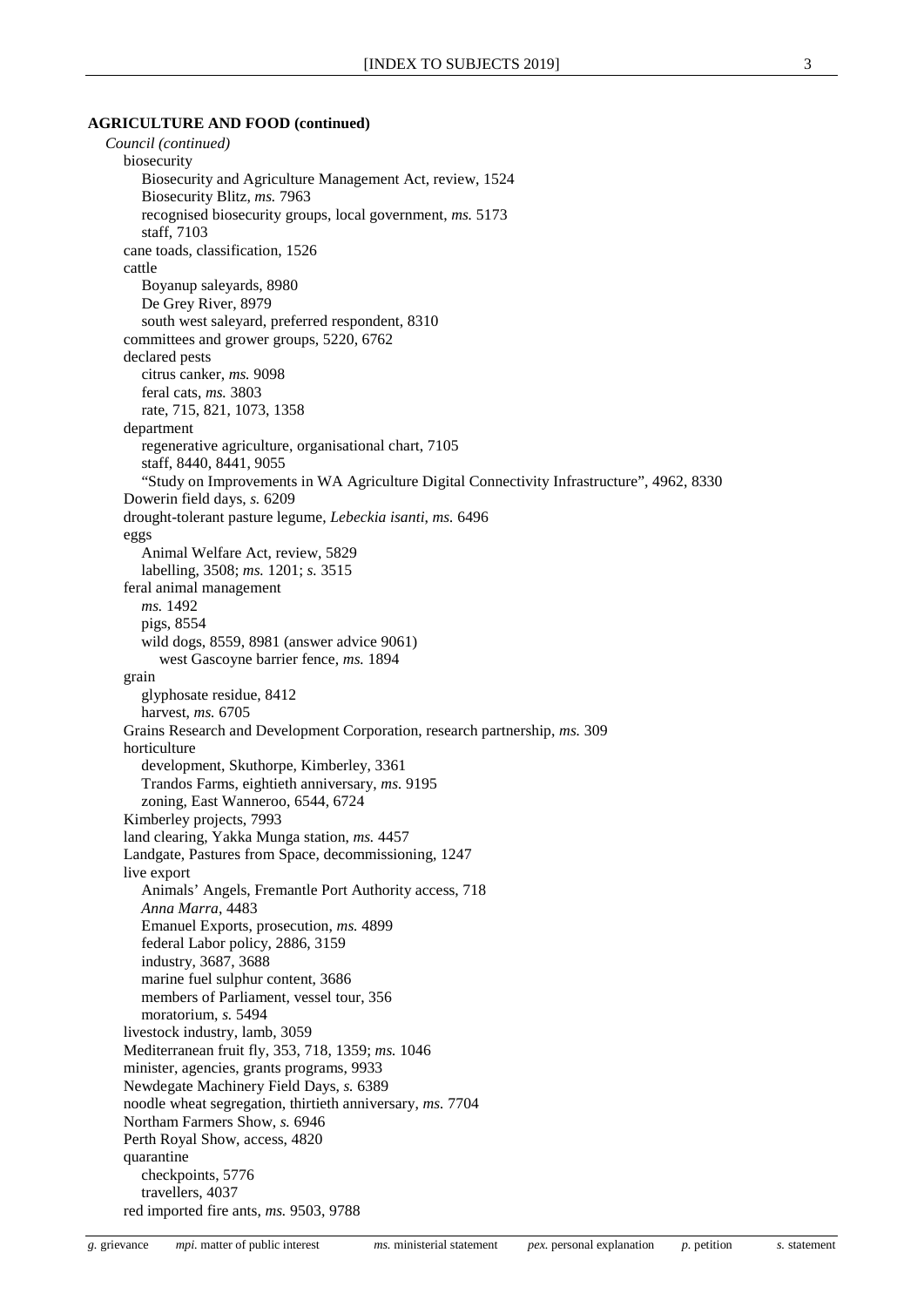#### **AGRICULTURE AND FOOD (continued)**

*Council (continued)* Surveillance Devices Act, review, drones, 7557 (answer advice 7890) trade relations, South-East Asia, 9722 water deficiency declarations, pastoralists, 8556 water resource assessment, Fitzroy catchment, 1784 watering points, Yandeyarra reserve, 3162, 3341 West Australian Regenerative Farmers Network, 4821 Yeeda Pastoral Company–MG Corporation partnership, *ms.* 1761

**AIRPORTS AND AIR SERVICES** *see "Tourism" and "Transport"*

#### **ALTERNATE APPROACHES TO REDUCING ILLICIT DRUG USE AND ITS EFFECTS ON THE COMMUNITY, SELECT COMMITTEE INTO**

#### *Council*

interim report, "Inquiry into Alternate Approaches to Reducing Illicit Drug Use and its Effects on the Community — Extension of Time" — tabling, 5855 final report, "Help, not Handcuffs: Evidence-based Approaches to Reducing Harm from Illicit Drug Use" tabling, 9503

extension of reporting time — motion, 5855, 6387

#### **ANIMAL ACTIVISM**

#### *Assembly*

government action, 494 legislation, 3891, 5129, 5944 national event, 2113, 2114 police response, 628, 629 small businesses, 2417 trespass, 869, 1124, 7510, 8615, 8616, 8854, 8855; notice of motion, 2257; motion, 2432 *Council* agricultural colleges, 577 Attorney General's comments, 4032 fine payment, 824, 5896 investigation unit, 2519 legislation, 456, 2520, 3724, 4923, 5472, 9143, 9911 misconduct restraining orders, 2165 motion, 670 Perth Royal Show, 6930 police response, 1826, 9546 prosecutions, *ms.* 429, 2621 trespass, 820, 2354, 2521, 3338, 3632, 9187

#### **APPROPRIATION (CAPITAL 2017–18) SUPPLEMENTARY BILL 2018**

*Assembly* cognate debate, 7521 second reading — cognate debate, 7521, 8379

#### **APPROPRIATION (RECURRENT 2017–18) SUPPLEMENTARY BILL 2018**

*Assembly* cognate debate, 7521 second reading — cognate debate, 7521, 8379

#### **APPROPRIATION (CAPITAL 2019–20) BILL 2019**

*Assembly* notice of motion to introduce, 2912 as to introduction and first reading, 3080 introduction and first reading, 3113 second reading, 3113 appropriation, 3223 declaration as urgent, 3225 cognate debate, 3225 second reading — cognate debate, 3225, 3371, 3417, 3532, 3575; in reply, 3594 third reading, 3911; in reply, 3912 returned, 5132 assent, 5953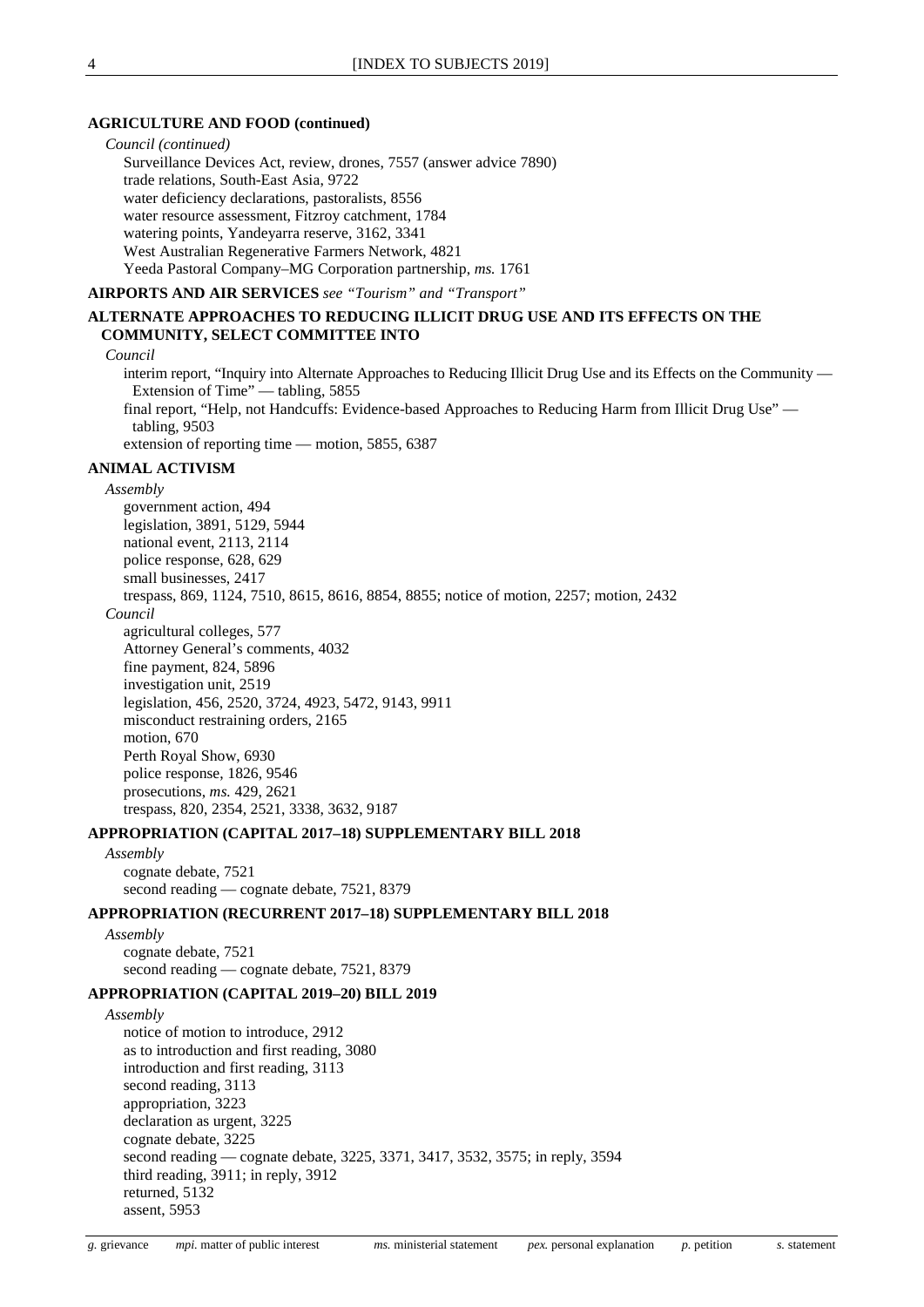#### **APPROPRIATION (CAPITAL 2019–20) BILL 2019 (continued)**

*Council*

receipt and first reading, 3860 second reading, 3860 cognate debate, 4899 second reading — cognate debate, 4899, 4927; in reply, 4938 third reading, 4938 assent, 5719

#### **APPROPRIATION (RECURRENT 2019–20) BILL 2019**

*Assembly*

notice of motion to introduce, 2912 as to introduction and first reading, 3080 introduction and first reading, 3106 second reading, 3106 appropriation, 3223 declaration as urgent, 3225 cognate debate, 3225 second reading — cognate debate, 3225, 3371, 3417, 3532, 3575; in reply, 3594 third reading, 3902; in reply, 3910 returned, 5132 assent, 5953 *Council* receipt and first reading, 3860 second reading, 3860 cognate debate, 4899

second reading — cognate debate, 4899, 4927; in reply, 4938 third reading, 4938 assent, 5719

#### **ASIAN ENGAGEMENT**

#### *Assembly*

2019 WA Industry and Export Awards, *ms.* 7350 Asian engagement strategy, 6262, 7372 Malaysia, Independence Day, *ms.* 6084 minister, Vietnam visit, *ms.* 2914 *Council* fossil fuels, 54 minister, Vietnam visit, 3866

#### **ATTORNEY GENERAL, DEPARTMENT OF THE** *see "Legal affairs"*

#### **BAIL AMENDMENT (PERSONS LINKED TO TERRORISM) BILL 2018**

*Assembly* second reading, 521; in reply, 539 consideration in detail, 540–545 third reading, 545 returned, 1888 Council's amendments — consideration in detail, 3080–3089 Council's message, 4896 assent, 4975 *Council* receipt and first reading, 599 second reading, 599, 1086, 1343; in reply, 1352 committee, 1355, 1366–1376, 1528–1535, 1762–1776 report, 1776, 4812 as to third reading — standing orders suspension motion, 1776 third reading, 1776 Assembly's message, 3068, 4809 Assembly's amendment — committee, 4809–4812 assent, 4899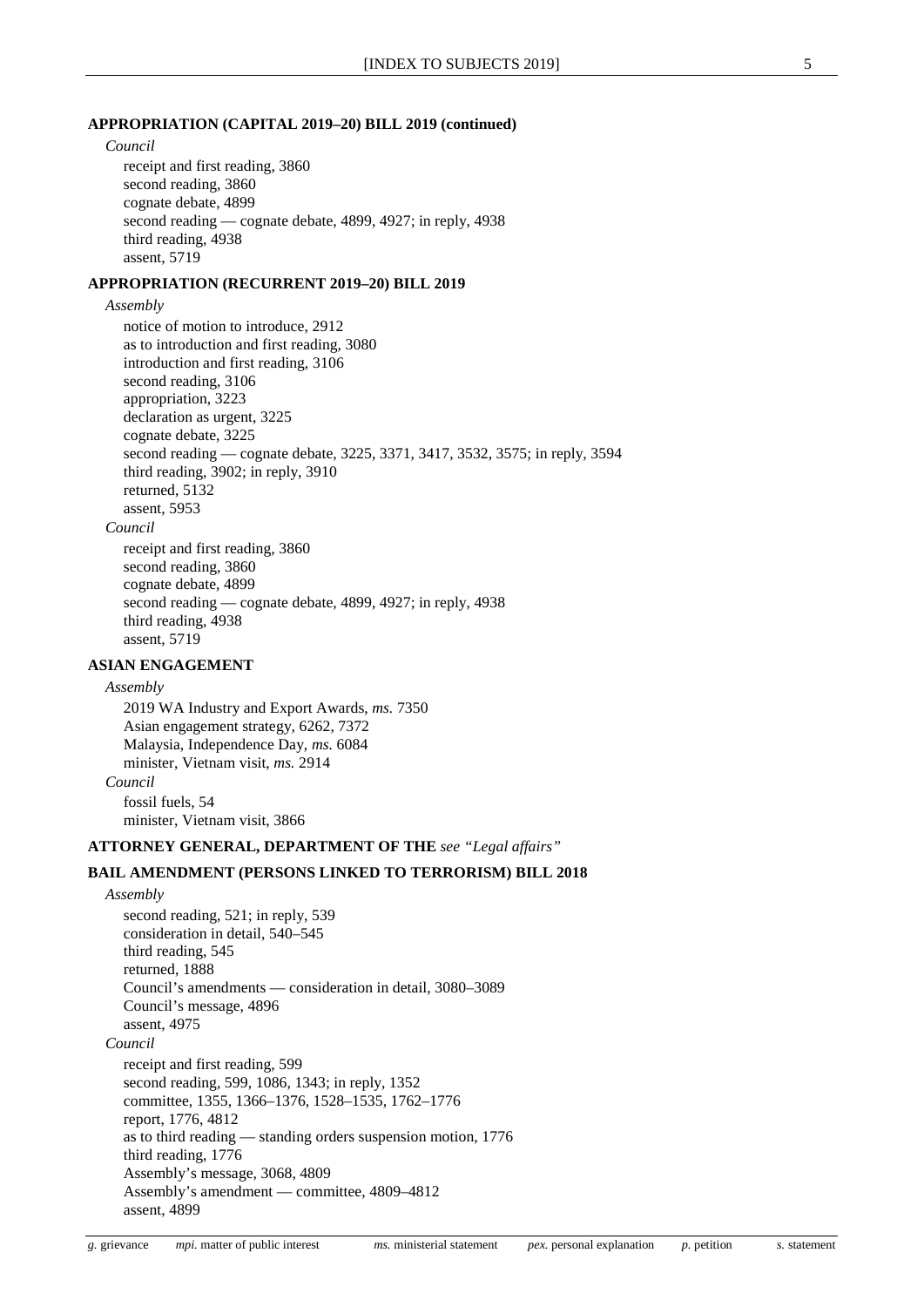#### **BETTING CONTROL AMENDMENT (TAXING) BILL 2019**

*Assembly*

notice of motion to introduce, 3224 introduction and first reading, 3371 second reading, 3371, 4255 cognate debate, 3912 second reading — cognate debate, 3912; in reply, 3947 standing orders suspension — notice of motion, 4134 as to third reading — standing orders suspension motion, 4215 third reading, 4255 returned, 6492 assent, 6983 *Council* receipt and first reading, 4518 second reading, 4518 cognate debate, 5295 second reading — cognate debate, 5295, 5322, 5483; in reply, 5488, 5630, 5640 committee, 6385 report, 6385 third reading — cognate debate, 6385 assent, 7057

#### **BETTING TAX BILL 2018**

*Assembly* returned, 81 assent, 80 *Council* assent, 1

#### **BETTING TAX ASSESSMENT BILL 2018**

*Assembly* returned, 81 assent, 80 *Council* assent, 1

#### **BIRTHS, DEATHS AND MARRIAGES REGISTRATION AMENDMENT (CHANGE OF NAME) BILL 2018** *Council*

second reading, 6743

**BUSHFIRES** *see "Emergency Services" and "Environment"*

#### **CHILD PROTECTION**

*Assembly* 2019 Achiever Awards, *ms.* 1950 Busselton, City of, 3129 Central Park Plunge, *ms.* 6952 child development, support, 627 children in care Aboriginal, 2810, 6598 homelessness, 8519 Early Childhood Learning and Development Conference, *ms.* 2076 minister Dampier Peninsula visit, *ms.* 5235 ministerial office, alcohol expenditure, 999 performance — standing orders suspension motion, 8721; standing orders suspension — amendment to motion, 8721; standing orders suspension — motion, as amended, 8721; motion, 8721 portfolios air travel, 6867 community resource centres, 3980 costs of services, 2858 debt collection agencies, 3999 FOI requests, 1012, 1018 Huawei, 988, 995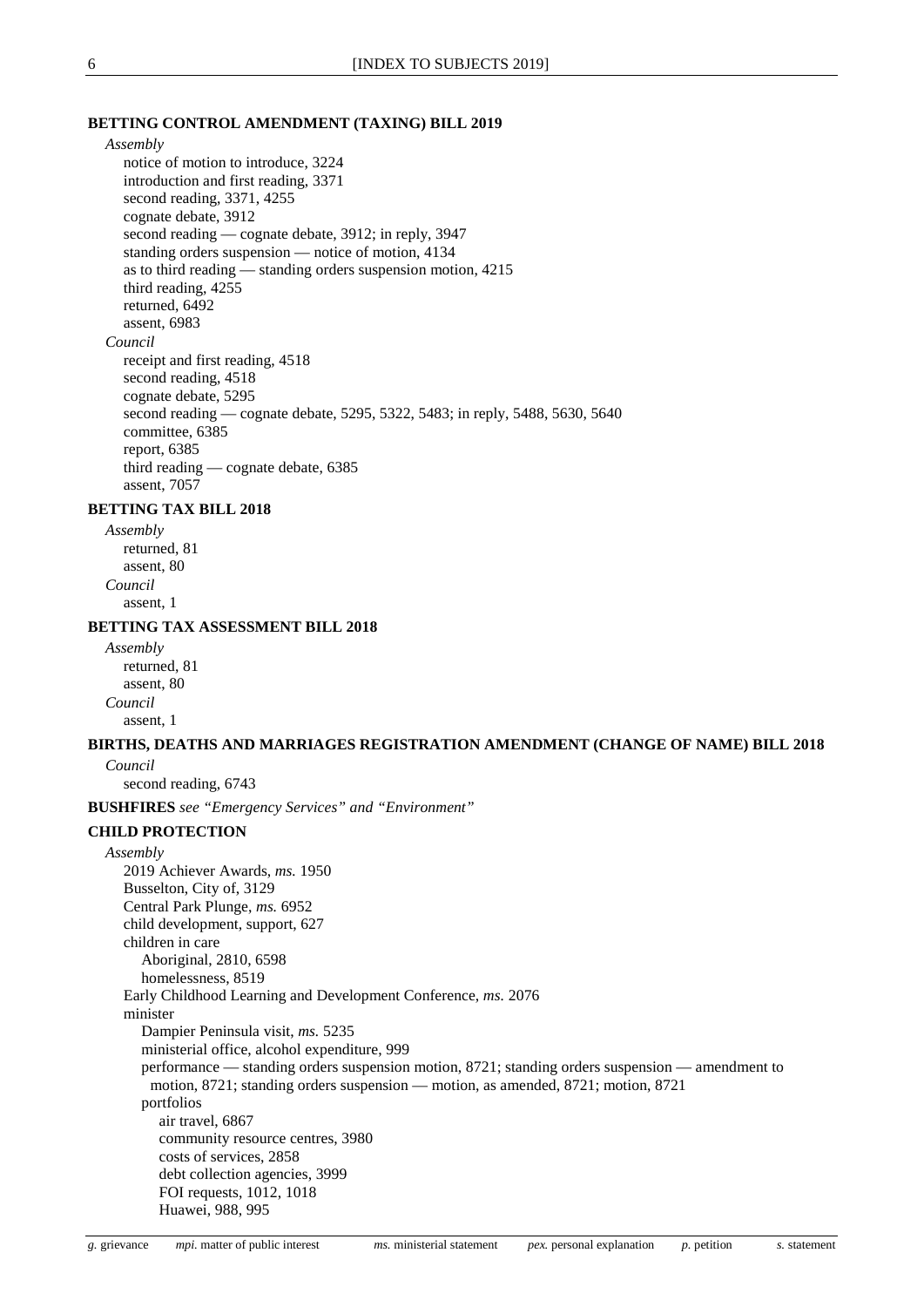#### **CHILD PROTECTION (continued)**

*Assembly (continued)* minister (continued) portfolios (continued) Lockwood, Nicole, 139 photography and videography services, 926, 939, 956, 968 property, 1001, 1025 staff, 1022, 2819, 2825, 2835, 2845 welcome to country ceremonies, 1033 RAC Arena visits, 974 National Aboriginal and Torres Strait Islander Children's Day 2019, *ms.* 5133 National Child Protection Week, *ms.* 6257 Royal Commission into Institutional Responses to Child Sexual Abuse, recommendations, annual report, *ms.* 1419 WA Foster Carers Week, *ms.* 1544 working with children checks Auditor General's report, 9249, 9250 breaches, 8609 *mpi.* 8618 *ms.* 8198 standing orders suspension motion, 9258; standing orders suspension — amendment to motion, 9258; standing orders suspension — motion, as amended, 9258; motion, 9258 *Council* Adoption Act, statutory review, 7727, 9184 Brooking, Symerien, 8977 care leavers, Home Stretch program, 5314, 5893, 9023, 9807 Care Plan Review Panel, 6764 caseworkers, workload, 5826 (answer advice 6729), 6179, 6928, 7099, 8442 child sexual abuse, 6222 goldfields, 5473 (answer advice 7202), 6179, 8035 Roebourne, 21, 452 (answer advice 584), 1071, 1243 (answer advice 1250, 1365), 2353, 4664 schools, 2643, 3055; notice of motion, 6902; motion, 7302; amendment to motion, 7308; amendment on the amendment, 7310; amendment, as amended, 7310; motion, as amended, 7310; in reply, 7315 therapy services, 3870 Children and Community Services Act, review, 2395, 9053 children in care, 2234, 3510 advocate, 8193, 8304, 9786 Banksia Hill Detention Centre, 3824, 4033 (answer advice 4195); *s.* 4049 care arrangements, 2700, 2701, 3789, 6238, 7233 claims, independent lawyers, 3633, 3683 Pilbara, 4668 confidential documents, 8408, 9379 department, prison visits, 8553 family group conferencing, 6253 foster care carers, 5741 (supplementary information 6185), 7451, 8035, 8193 demand model, 8146 monitored list, 7882 George Jones Child Advocacy Centre, 9052 grandcarers assistance program, 3831, 4188, 7195 Perth Zoo passes, 9189 high-risk infant policy, 8196 Kids Helpline, funding, 2392 Living Independently for the First Time pilot program, 9719 minister Agricultural Region visit, 5231, 6767 meetings, Communicare Breathing Space, 2553 portfolios and agencies advertising, 2696 Government Regional Officers' Housing, 5931 staff, 2230, 5912, 9778 travel, 2549, 4529, 7617, 8448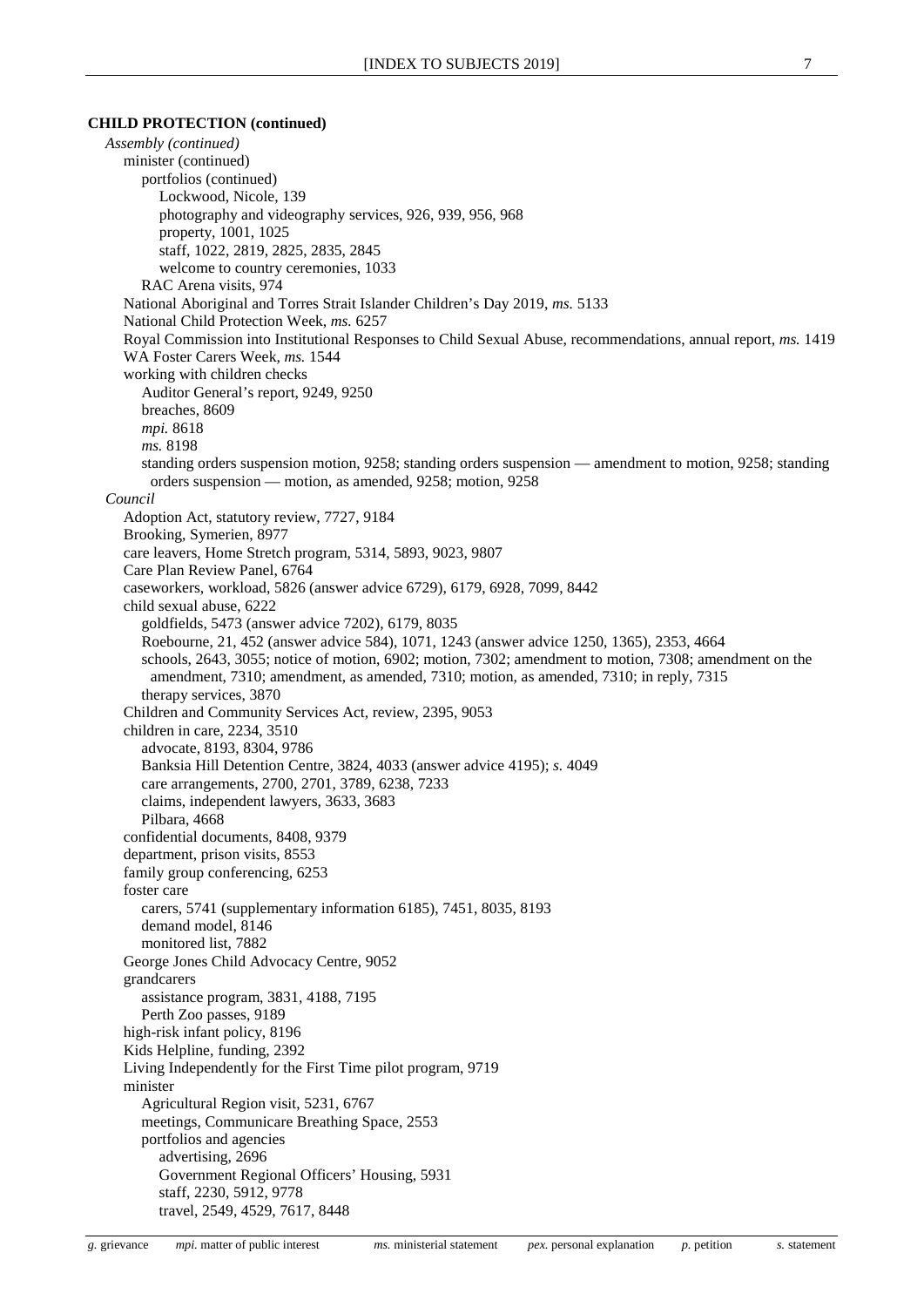#### **CHILD PROTECTION (continued)**

*Council (continued)* out-of-home care non-government school fees, 2073 reform, 2389 parents with intellectual disability, *s.* 3672 Parkerville Children and Youth Care CEO, Basil Hanna, retirement, *s.* 8585 protective behaviours program, 9785 schools, 9191, 9671 staff, support, 8448 working with children checks applications, negative notices, 8983 Auditor General's report, 8302, 8551, 8689, 9051, 9138 young people in residential care, criminalisation, 3870 young people with exceptionally complex needs, 2055, 3685

#### **CHILD SUPPORT (COMMONWEALTH POWERS) BILL 2018**

*Assembly* returned, 2775 assent, 3596 *Council* second reading, 2658 third reading, 2671 assent, 3512

#### **CHILDREN AND COMMUNITY SERVICES AMENDMENT BILL 2019**

*Assembly* notice of motion to introduce, 9420 introduction and first reading, 9593 second reading, 9593

#### **CITIZENSHIP AND MULTICULTURAL INTERESTS**

*Assembly*

Armenian genocide, George Treloar, *s.* 8927 Australia–Africa Week, *ms.* 6397 Chinese and Vietnamese Lunar New Year festivals, *ms.* 62 Chung Wah Cultural Festival, *ms.* 3071 Diwali, *ms.* 8830 Greek Orthodox Christians, Archbishop Makarios, *s.* 4871 Harmony Festival, Katanning, *s.* 1716 Harmony Week, *ms.* 1265 International Day for the Elimination of Racial Discrimination, *s.* 1715 International Mother Language Day, *ms.* 733 Kaleidoscope Initiative, national awards, *ms.* 4839 Languages Week 2019, *ms.* 5132 multiculturalism, Jandakot electorate, *s.* 8927 Raymond, Russell, OAM, tribute, *ms.* 6772 Refugee Week, *ms.* 4397 Sikh community, Guru Nanak Dev Ji, 550<sup>th</sup> birth anniversary, ms. 8774 World Refugee Day, *s.* 4873 *Council* Australian Jewish community, *s.* 2197

Miss Africa Perth 2019, *s.* 1816

multiculturalism, *s.* 1676

#### **CIVIL PROCEDURE (REPRESENTATIVE PROCEEDINGS) BILL 2019**

*Assembly*

notice of motion to introduce, 4542 introduction and first reading, 4677 second reading, 4678, 7352; in reply, 7364, 7495 third reading, 7495 *Council* receipt and first reading, 7587 second reading, 7587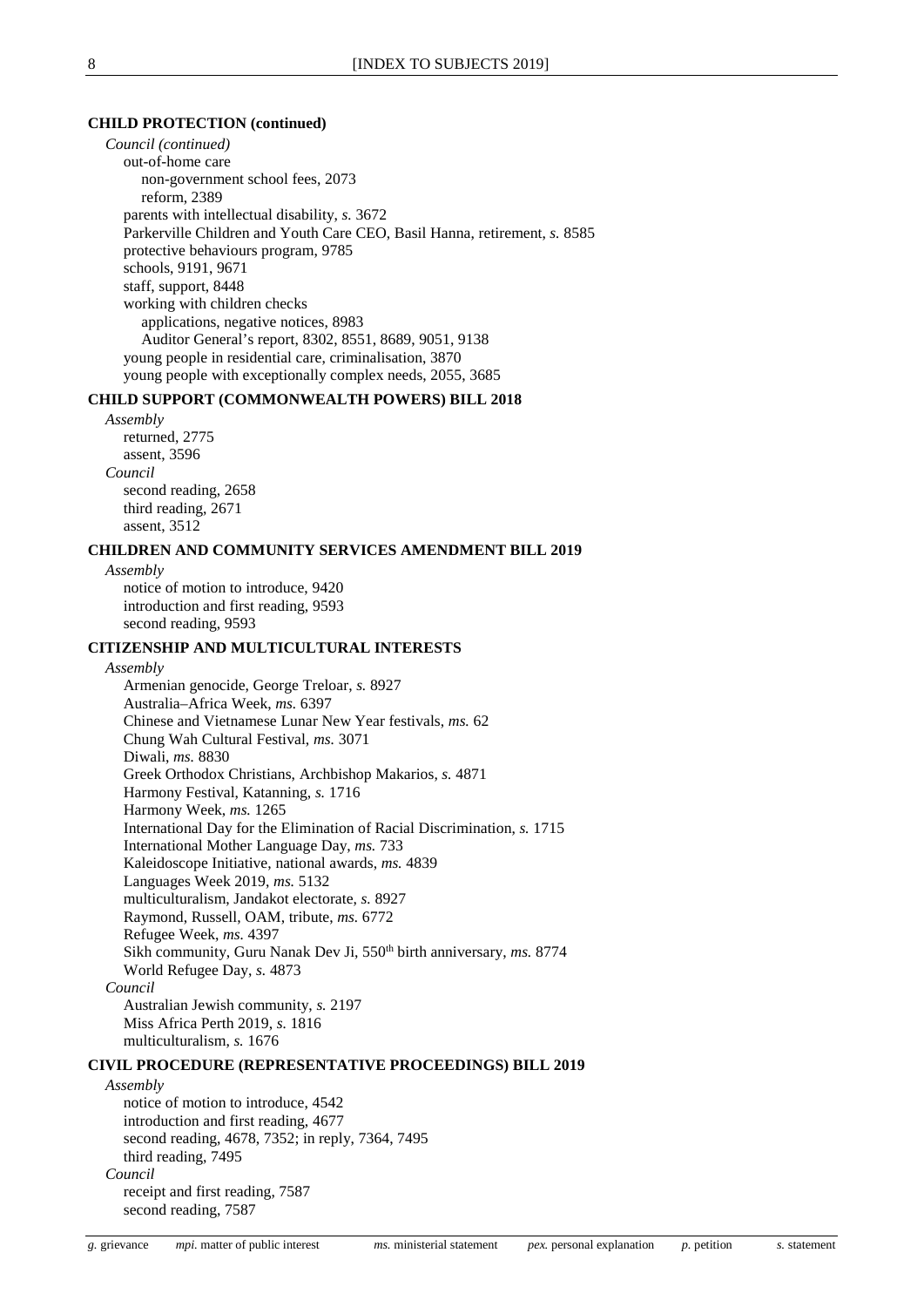#### **CLIMATE CHANGE**

*Assembly* climate risks disclosure, *g.* 4209 coastal erosion, 5276, 5277 federal election, *s.* 3557 greenhouse gas emissions Environmental Protection Authority policy briefings, 1424, 1425, 4536, 4538, 4689, 5050 guidelines, 870, 871; *ms.* 859 LNG industry, 1301, 2990 federal Labor policy, 1558, 1835, 1836, 3213, 3214, 3567, 3568 state government policy, *ms.* 5985 renewable energy, LandCorp, 4143 *s.* 7928 *Council* aquatic ecosystems, 2389 "Climate Change in Western Australia" issues paper, 9564–9567, 9682–9685, 9808 climate emergency declarations federal Labor policy, 7556, 8149 South Australian Legislative Council, *s.* 7462 United Kingdom Parliament, 2890 coastal erosion, 5633, 5746 North Metropolitan Region, *s.* 5772 Ocean Reef marina, 4925 Extinction Rebellion Parliament House rally, 5319, 5480; *s.* 5346, 5491, 5494, 5644, 5646 protests, 7733, 8311 global climate strike, 6728, 6931, 7099, 7329, 8311, 8443, 9018; *s.* 7111, 7225 greenhouse gas emissions Browse to North West Shelf project — notice of motion, 8657; motion, 9028; in reply, 9044 carbon dioxide, 8038, 8194 carbon drawdown, *s.* 9155 carbon farming, pastoral leases, 3786, 4822, 9212, 9545 Environmental Protection Authority policy briefing notes, 1778 (correction of answer 2061), 1779, 1918, 3361, 3502, 4481, 4649, 4823 briefings, 1918 (correction of answer 2061, 4195), 2051 (answer advice 2172) (correction of answer 4195), 4476 communication, 1518, 1662; motion, 1201 consultation, 1074, 1248, 1522, 3632 guidelines, 1246, 1788, 2162, 3640, 3830, 4641, 7991; *s.* 853, 1255, 4659 motion, 1622; in reply, 1633 Wheatstone LNG project, 5079 export emissions, 5894 Gorgon gas project, 1667, 5219, 6754, 7453, 8708, 8709 livestock production, 715; *ms.* 5294 methane, 7888, 7993, 8555 net zero emissions 2050 target, 9185; motion, 9517; in reply, 9524 Premier's comments, 9142 North West Shelf gas project, 8696, 9787 policy, 6184, 6377, 8710 Water Corporation, 5890 Wheatstone LNG project, 6754 health inquiry, 3164, 8444 impact, 6544 notice of motion, 5856; motion, 6348; amendment to motion, 6358; motion, as amended, 6361; in reply, 6364; *s.* 6387 Shark Bay, 2552 Pacific Islands Forum, 5831; *s.* 5845 policy, 581, 3640, 3724, 5637, 9673 electric vehicles, 1784 investment, 9416, 9417 LNG industry, 8309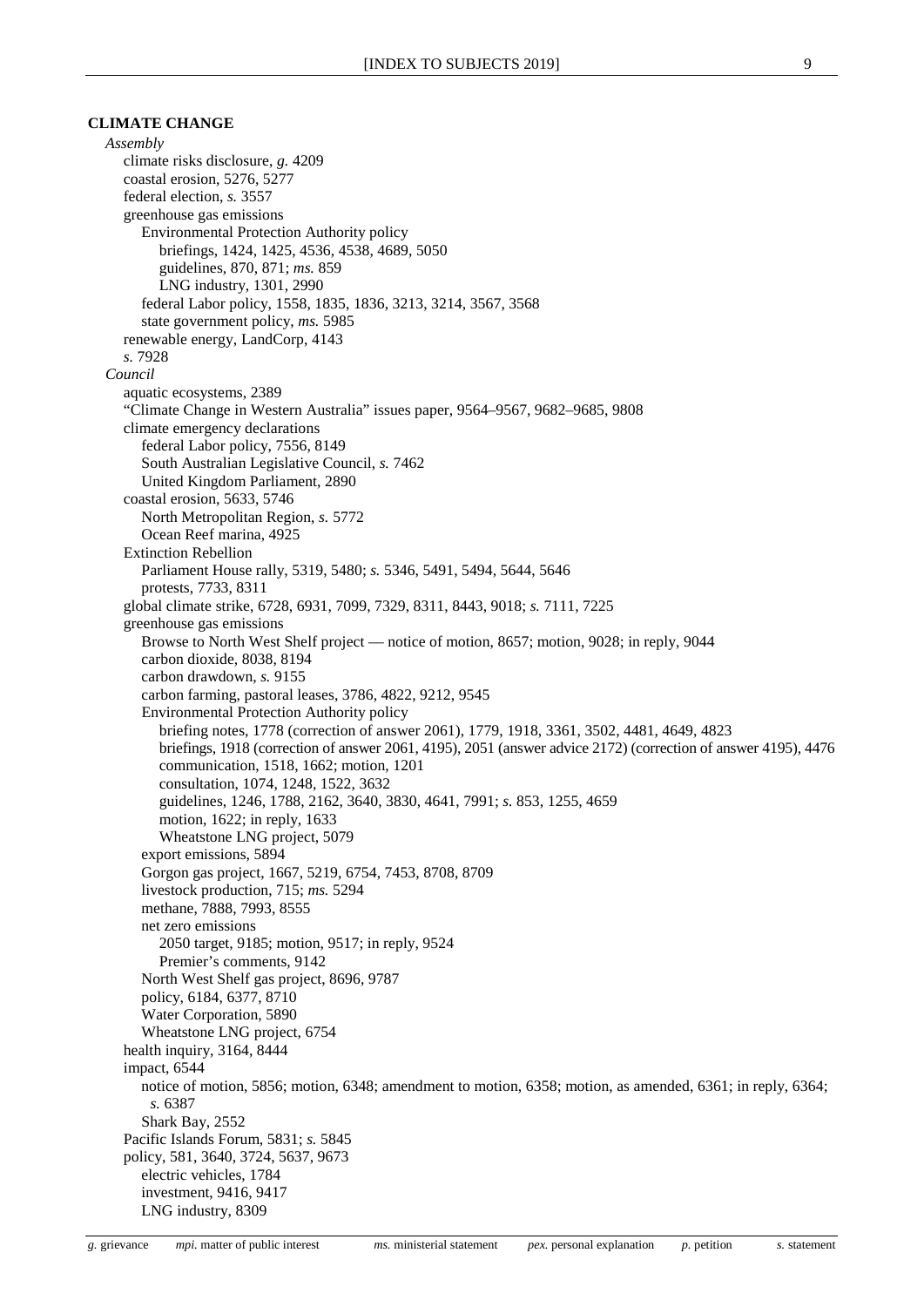#### **CLIMATE CHANGE (continued)**

*Council (continued)* policy (continued) local government, 4820 low-carbon transition, 4645, 8037 Paris Agreement, 3723 Public Utilities Office analysis, 3784 Swedish central bank, 8981 Premier's comments, *s.* 7894 renewable energy, 1669, 8036 *s.* 9089 target, *p.* 547, 548 "Western Australian Renewable Hydrogen Strategy", 9385

#### **COMMERCE**

#### *Assembly*

buildings, flammable cladding audit, *ms.* 8331; *pex.* 8339 *g.* 8332 FuelWatch, 1191 Gascoyne Water Co-operative, auditor, *g.* 3525 petrol prices, Perth, *ms.* 2913 retail trade, Bunbury, *s.* 6118 Sterling First, lifetime lease scheme, 3892, 4080 swimming pools, safety barrier inspections, *ms.* 7624 tow truck industry, 7835, 7836 Western Australian Consumer Protection Awards, *ms.* 1099 *Council* Building Commission, building orders, 5742 engineers' registration scheme, 7453 home indemnity insurance, 8305 minister, portfolios and agencies advertising, 2692

Government Regional Officers' Housing, 5927 staff, 2383, 5910, 9863

travel, 2545, 4665, 7771, 8447

RedInk Homes, 6375 retail trading hours, *s.* 4660 Retirement Villages Act, reform, consultation, 2891

#### **COMMISSIONER FOR CHILDREN AND YOUNG PEOPLE, JOINT STANDING COMMITTEE ON THE** *Assembly*

fourth report, "Annual Report 2018–19" — tabling, 9581 inquiry into the monitoring and enforcing of child safe standards, extension of reporting date, 5371 *Council* third report, "Annual Report 2017–18" — motion, 206, 567 fourth report, "Annual Report 2018–19" — tabling, 9504 inquiry into the monitoring and enforcing of child safe standards, extension of reporting date, 5293

#### **COMMUNITY AND EVENTS**

*Assembly* Balcatta Buzz, *s.* 2588 Darling Range electorate, special events, *s.* 8362 Geraldton Australia Day Awards, *s.* 767 goldfields, community spirit, *s.* 5680 Illuminate Night Party, *s.* 1299 Inglewood and Mt Lawley community garden, *s.* 767 Kalgoorlie electorate, *s.* 8363 Kalgoorlie–Boulder community achievements, *s.* 4426 Leeming Child Care Centre, *s.* 4237 Mandurah Boat, Caravan, 4WD and Camping Show, *s.* 7928 Mount Lawley Community Cabinet, *s.* 6117 Perth neighbourhood and precinct groups, *s.* 8743 Totock, Joan, 100<sup>th</sup> birthday, *s.* 4238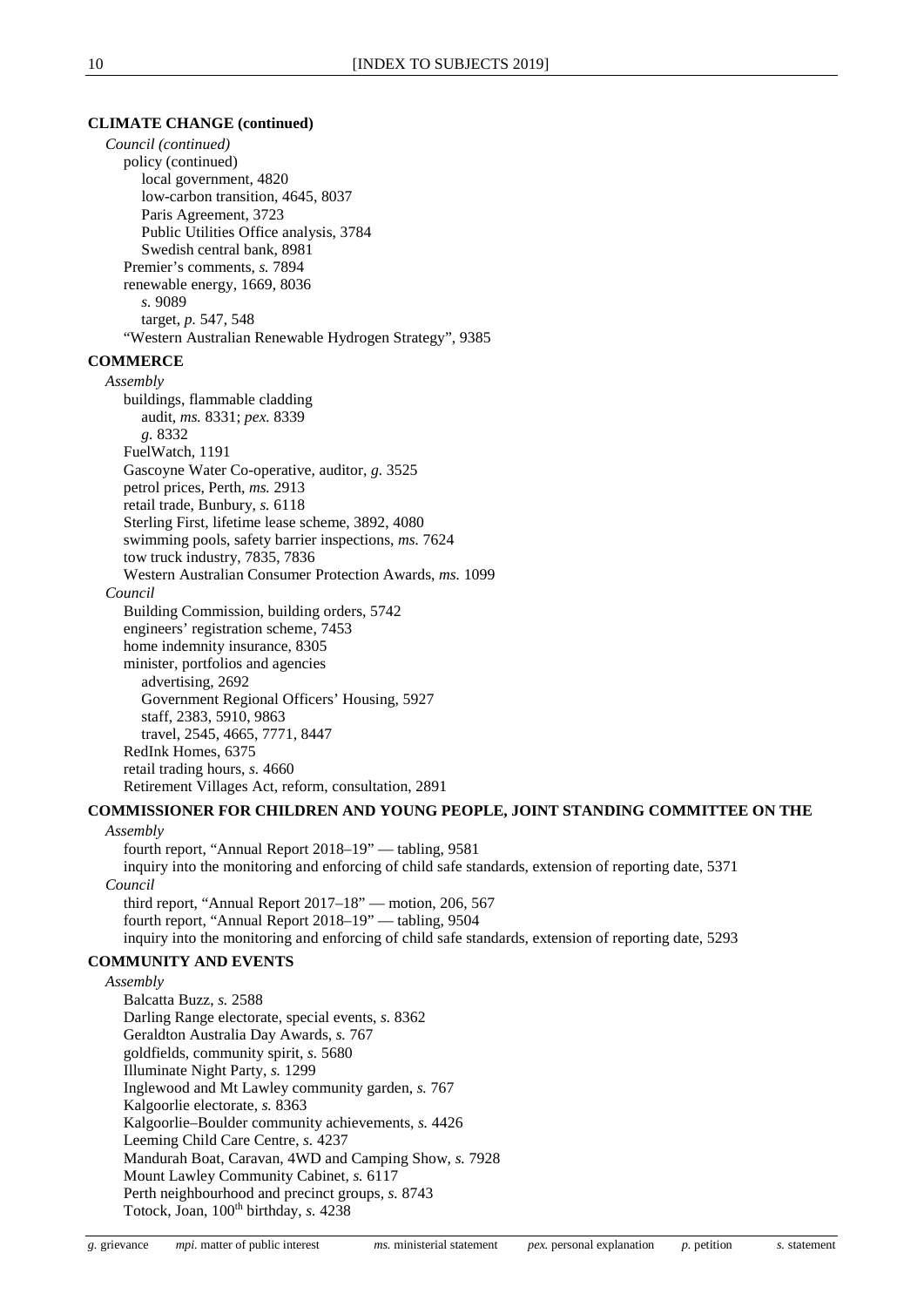#### **COMMUNITY AND EVENTS (continued)**

*Council*

critical incident, Darwin, *s.* 3672 International Day against Homophobia, Biphobia, Intersexism and Transphobia, *s.* 3516 Mother's Day, *s.* 3064, 3065 tropical cyclone Elaine, Moora, *s.* 1674

#### **COMMUNITY DEVELOPMENT AND JUSTICE STANDING COMMITTEE**

*Assembly*

fifth report, "No Time for Complacency: Final Report of the Inquiry into the Protection of Crowded Places in Western Australia from Terrorist Attacks" — tabling, 1698 sixth report, "Test and Re-test: The Driver's Licence Roundabout" — tabling, 4846 seventh report, "Annual Report 2018–19" — tabling, 7121 inquiry into the Magistrates Court of Western Australia's management of matters involving family and domestic violence, terms of reference, 5527

#### **COMMUNITY SERVICES**

#### *Assembly* community service organisations, 2420 crisis and transitional accommodation service, Collie, 7936 department director general, appointment, *ms.* 3072 Whyte, Paul *(see "Public Sector Management")* Early Years Initiative, central great southern, *ms.* 367 Empowering Communities program, 974 (correction of answer 1566) funding, 1759 tender, 261, 1478 Fair Work Commission, Equal Remuneration Order 2012, *ms.* 3212 family day care, safety, *ms.* 1683 food relief framework, *ms.* 8711 Foodbank, 8219 breakfast club, Pilbara, 6002 grandcarers support scheme, 3569, 9334 grandparent carer support services, *ms.* 7240 hardship utility grant scheme, 7370, 9334 homelessness, 4882, 4884, 4970–4973, 5274 (supplementary information 5279), 7626 10-year strategy, 8521 Aboriginal, *Report on Government Services*, 2812 city homeless framework committee, *s.* 2587 Communities, Department of, *ms.* 2557 discharges into, 8515–8519 Homeless Connect, *ms.* 8831 Homelessness Week, *ms.* 4965, 5498 notice of motion, 8464 services, 5125, 8511–8515, 8654, 8763 strategy, 8617, 8618, 9968; standing orders suspension motion, 7634; standing orders suspension — amendment to motion, 7634; standing orders suspension — motion, as amended, 7635; motion, 7635 The Beacon, 4966, 5130, 5131 violence and drug abuse, Perth, 6778, 6780, 8847 National Carers Week, *ms.* 7624 non-government human services sector, indexation formula, 4875 People Place, Busselton, 1477; *g.* 738; *p.* 1430 Rockingham shantytown, 4249, 4250; *s.* 4873 Share the Dignity, "It's in the Bag" appeal, *s.* 9602 Street Friends WA, *s.* 8743 *Council* Carnarvon Family Support Service, 5081 CEO Sleepout, *s.* 2064, 4661 community centres, Pilbara, 4668 department staff, 9215 (answer advice 9814) "Young People Leaving Care" report, 9909 Whyte, Paul *(see "Public Sector Management")*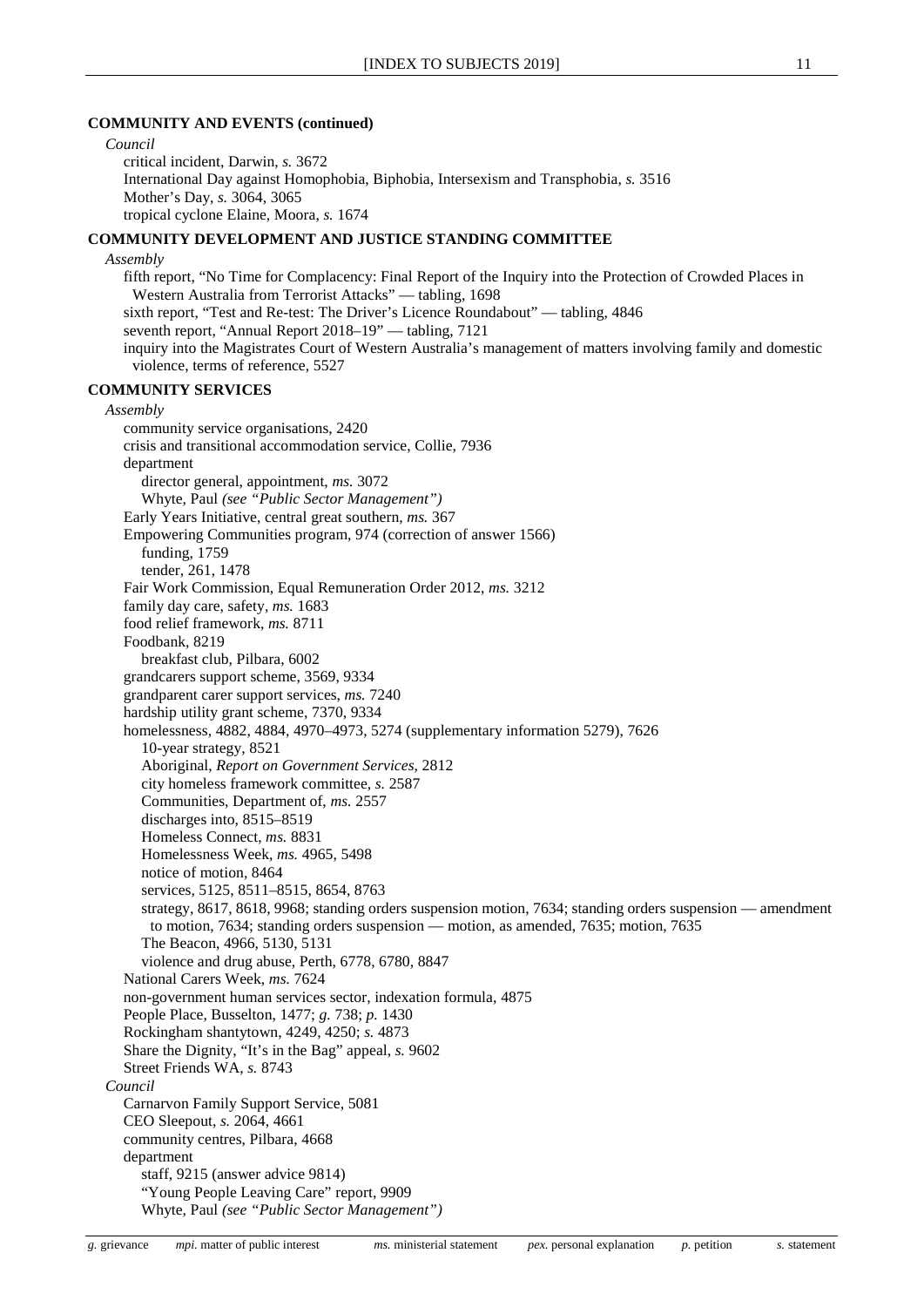#### **COMMUNITY SERVICES (continued)**

*Council (continued)* Empowering Communities program, funding, 3055 financial education, Financial Toolbox, *s.* 3514 hardship utility grant scheme, 1926 (answer advice 2060), 3057; motion, 2014; in reply, 2021 homelessness, 2517, 3342; *s.* 4952, 9154 Household Network service, 3507 People Place, Busselton, 26 Respectful Relationships program, 2071, 2072 Shalom House, *s.* 4826 Share the Dignity, *s.* 8700

#### **CONSUMER PROTECTION LEGISLATION AMENDMENT BILL 2018**

#### *Assembly*

consideration in detail, 887–911 third reading, 1548; in reply, 1554 returned, 7642 as to consideration in detail, 7642 Council's amendments — consideration in detail, 7642–7648 assent, 8462 *Council* receipt and first reading, 1678 second reading, 1678, 2895, 3029, 3040; in reply, 3047, 5207, 5224, 6163 committee, 6165–6177, 6705–6720, 6730–6735, 7084–7097, 7107–7109, 7179–7192, 7203–7208 recommittal, 7438–7445, 7458, 7445–7450 report, 7458 as to third reading — standing orders suspension motion, 7458; in reply, 7459 third reading, 7459 Assembly's message, 7588 assent, 8389

#### **CORRECTIVE SERVICES**

*Assembly* adult community corrections, *ms.* 6562 adult offenders, drug offences, 6874 Australia Day Honours, *ms.* 605 Banksia Hill Detention Centre youth development programs, *ms.* 1264 Youth in Emergency Services cadet program, 4540 Boronia Pre-release Centre for Women, *ms.* 3211 Broadspectrum, escapee, Laurie Dodd, 7243, 7244, 9321; *ms.* 7240 Bunbury Regional Prison contraband, 8777 infrastructure expansion, 8046 Casuarina Prison, upgrade, 2244, 9349 dangerous sex offenders, Edward Latimer, 6972, 6973 department deputy commissioners, *ms.* 2912 staff, drug testing, 1329 workers' compensation, 5026 Eastern Goldfields Regional Prison, 3132, 5041, 5052, 5053 gate security, 5520, 5521 Edwards, Bradley Robert, Minister for Corrective Services, comments, 490, 491 FOI requests, 1184 Greenough Regional Prison, 8936, 8937 staff and security, 9308 Hakea Prison *ms.* 4838 Office of the Inspector of Custodial Services report, 2119, 2120 individual management plans, 6868, 9322 juvenile offenders, Target 120 6969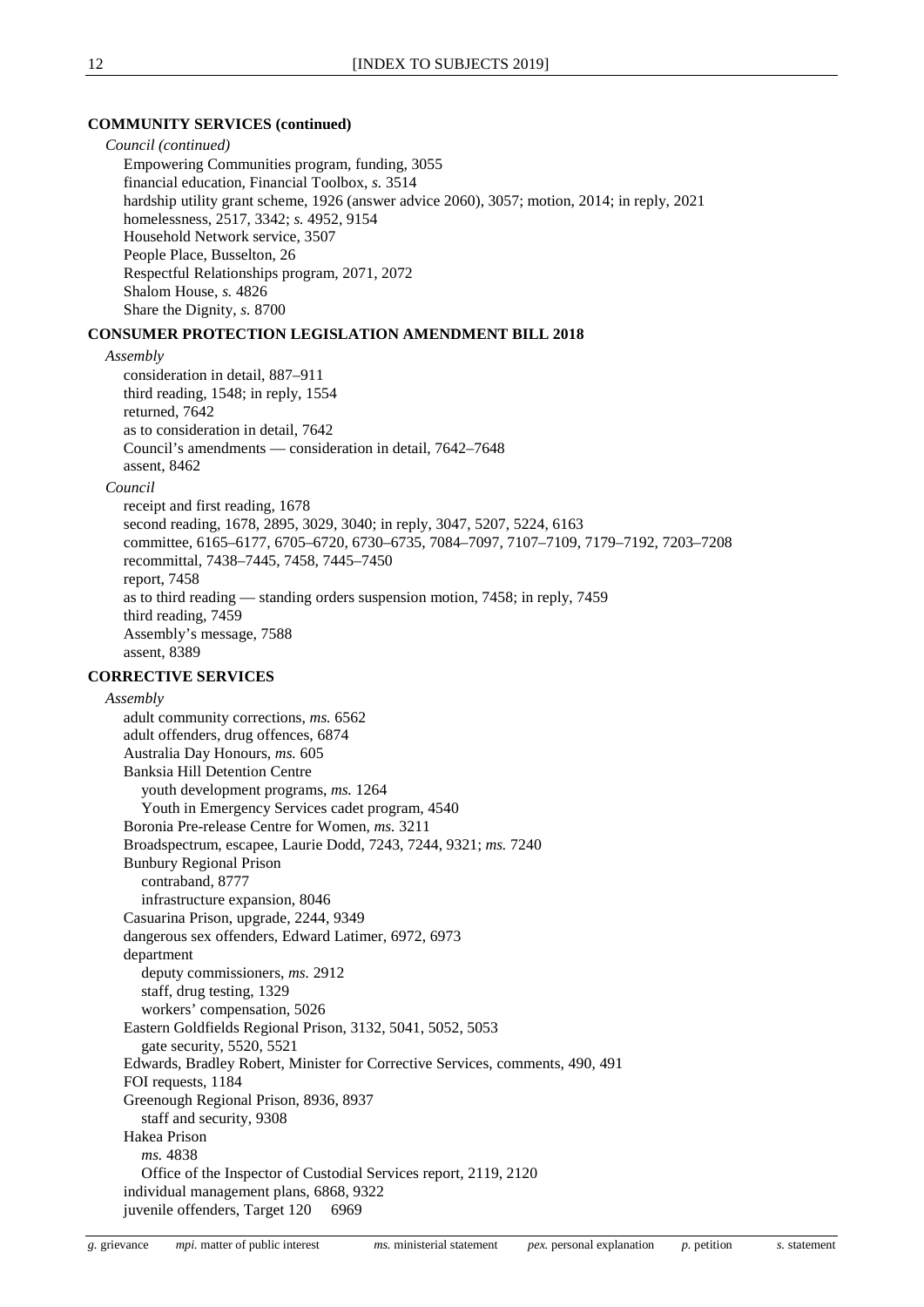#### **CORRECTIVE SERVICES (continued)**

*Assembly (continued)* minister performance, 493, 7249, 7250, 7502, 7503 notice of motion, 510; removal of notice, 4278, 4976, 8331 standing orders suspension motion, 5523; standing orders suspension — amendment to motion, 5523; standing orders suspension — motion, as amended, 5523; motion, 5523 removal of notice, 878, 5371 Morgan, Professor Neil, *ms.* 2704 NAIDOC Male Elder of the Year, Greg Little, *ms.* 5663 Pathways program, 6869 prisons and detention centres assaults, 5291 reporting and recording, *ms.* 5234 contraband, 8777–8781 discharges into homelessness, 8519 infrastructure expansion, 71 flights, 5023 officer recruitment, 4081 out-of-cell hours, 9349 perimeter patrols, 7959 quarterly statistics, 5025 security incidents, 7958 prison services project, *ms.* 5935 rehabilitation and reintegration program providers, 6870 *Report on Government Services*, 3130 sexual assault offenders, 5517 special operations group, 1190, 7959 staff awards, *ms.* 9570 staff review, 5024, 5025 Wandoo Rehabilitation Prison, 1119 *Council* Aboriginal visitors scheme, 2391, 6236 adult offenders, drug offences, 8320 Bandyup Women's Prison, rehabilitation programs, 4192 Bandyup Women's Prison and Melaleuca Remand and Reintegration Facility, interfacility working procedures, 9939 Banksia Hill Detention Centre, 6765 children in care, *s.* 4049 custodial length, 9382 drug and alcohol programs, 6236 education and training, 3206, 5915, 6181, 6239, 6251, 6252, 9927 female offenders, 5086 health and mental health services, 3684, 6235, 6236 self-harm and attempted suicides, 6240 transport, 9218 young parents, 9914 Bennett Brook Disability Justice Centre *(see "Disability Services"*) Casuarina Prison, mental health services, 9940 child sexual abuse, offender programs, 6221 community corrections officers, 5313 (answer advice 5639) "Contact with Family and Friends while in Custody" report, 3201 Corruption and Crime Commission, prison incident reporting, 2393 Edwards, Bradley Robert, Minister for Corrective Services, comments, 451 fine defaults, imprisonment, 6234, 7228 foetal alcohol spectrum disorder, research and training, 3682, 6241 Hakea Prison, staff, 7235 juvenile community linked information system, 9938 juvenile offenders, 351 (answer advice 720) health screening, 9143 regions, 8982 speech pathology services, 9926 Kununurra youth bail house, relocation, 717, 1075, 1246, 1669, 3335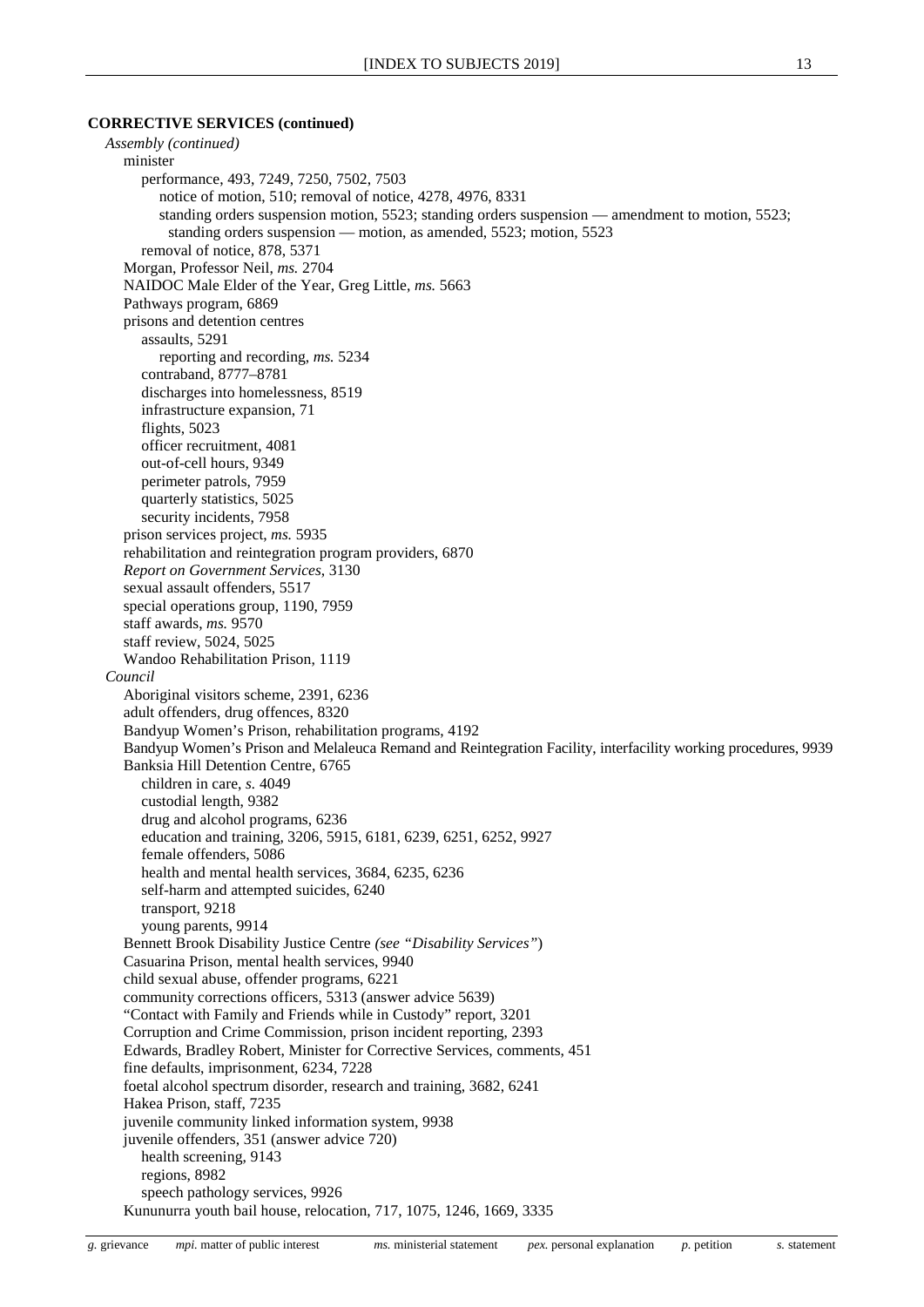#### **CORRECTIVE SERVICES (continued)**

*Council (continued)* prisons and detention centres assaults, 7234, 7235 authorised hospital diversions, 3685 costs per prisoner, daily average, 5631 health and mental health services, 1249, 2521, 3635, 9188 juvenile detainees, 1822, 3870 ligature minimisation program, 5915 out-of-cell hours, 2391, 6547 parenting programs, 3200 rolling lockdowns, 3869 sexual assaults, 2394, 6235 strip searches, 2390, 9383 weekend access to magistrates and mental health services, 6238 rehabilitation programs, 5632 "Report of an Announced Inspection of Banksia Hill Juvenile Detention Centre", security classifications, 3682, 6243 Royal Commission into Aboriginal Deaths in Custody, recommendations, *s.* 9754 sexually transmitted infections and bloodborne viruses, 6232 special operations group, 5898, 7237 Young Offenders Act, review, 2392, 9060; *p.* 3690 youth custodial rules, 3682 youth justice services, 1078, 3058, 4648 expenditure, 9939 juvenile justice team referrals, 9938 regional youth justice services, 3206 youth transitional accommodation program, 5915

#### **CORRUPTION, CRIME AND MISCONDUCT AMENDMENT BILL 2017**

#### *Council*

second reading, 33, 332; in reply, 585 committee, 590–594 question: reinsertion of "exclusively", 452

#### **CORRUPTION AND CRIME COMMISSION** *see also "Procedure and Privileges, Standing Committee on" and*

*"Public Sector Management"*

*Assembly*

employee perception survey, *ms.* 6771 Fremantle Police Station, report, 1307 North Metropolitan Health Service, misconduct, 299 procurement records, *ms.* 6952 Peacock, Craig, investigation, 1118; *ms.* 1097 unexplained wealth provisions, 2116

#### *Council*

North Metropolitan Health Service, Grant Alexander, 9051, 9184 Parliament–Corruption and Crime Commission, memorandum of understanding, 22 Peacock, Craig, police action, 9138 prison incident reporting, 2393 prosecutions review, 6542 telecommunications interception warrants, 8303, 8690

#### **CORRUPTION AND CRIME COMMISSION, JOINT STANDING COMMITTEE ON THE**

#### *Assembly*

tenth report, "With Extraordinary Power…: The Corruption and Crime Commission's Execution of a Search Warrant on the Shire of Halls Creek" — tabling, 1692

eleventh report, "Parliamentary Inspector's Report on 'A Saga of Persistence'" — tabling, 4850

twelfth report, "An Unreasonable Suspicion — Parliamentary Inspector's Report" — tabling, 8339 thirteenth report, "Annual Report 2018–19" — tabling, 9581

inquiry into public sector procurement of goods and services and its vulnerability to corrupt practice, extension of reporting date, 411, 5234, 8463

*Council*

seventh report, "Unfinished Business: The Corruption and Crime Commission's Response to the Committee's Report on Dr Cunningham and Ms Atoms" — motion, 206, 1910; postponement motion 567, 1063, 1510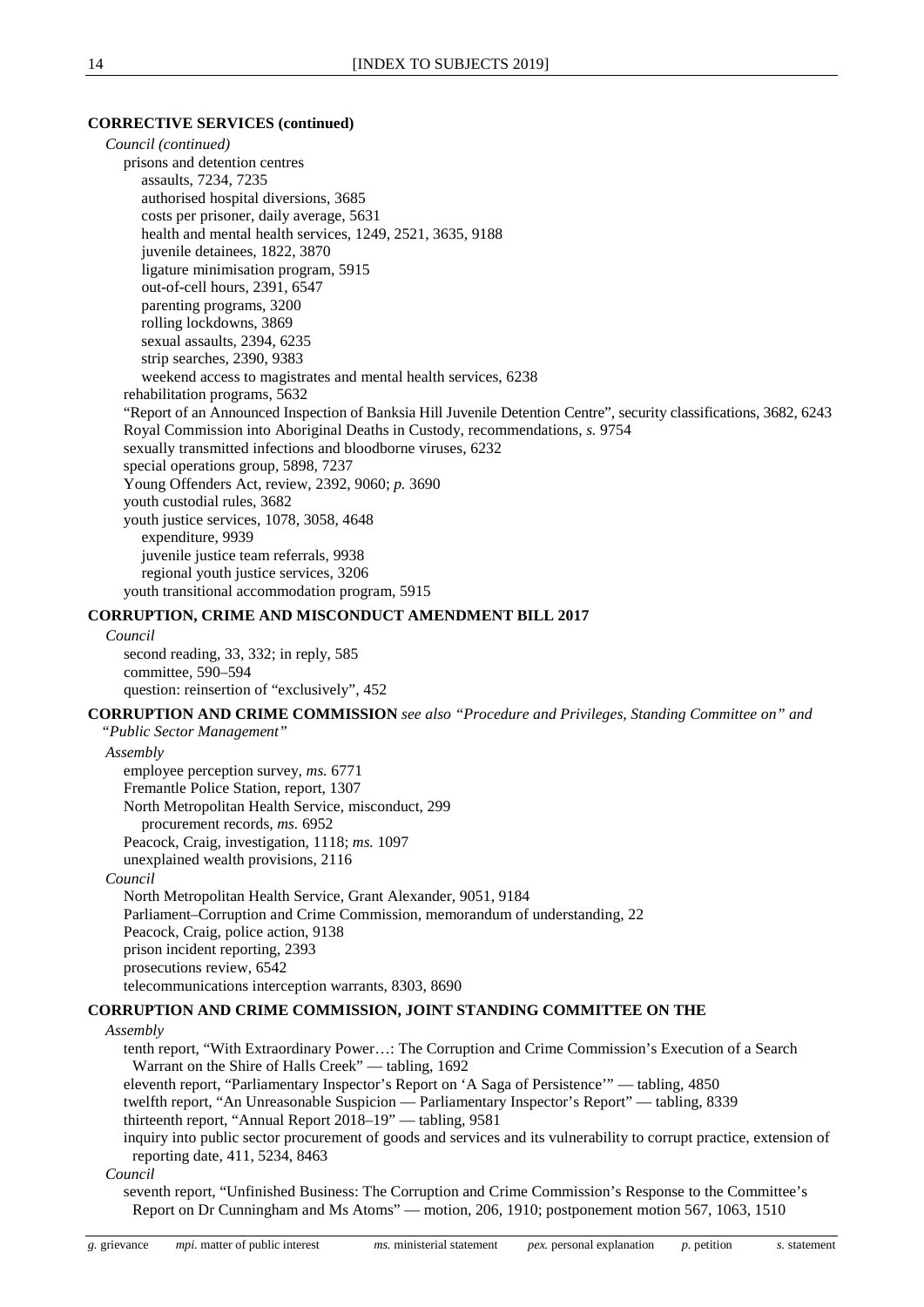#### **CORRUPTION AND CRIME COMMISSION, JOINT STANDING COMMITTEE ON THE (continued)**

#### *Council (continued)*

eighth report, "The More Things Change…: Matters Arising from the Corruption and Crime Commission's Report on Operation Aviemore: Major Crime Squad Investigation into the Unlawful Killing of Mr Joshua Warneke" — motion, 201, 572, 1511; postponement motion, 572

ninth report, "Annual Report 2017–18" — motion, 567

tenth report, "With Extraordinary Power…: The Corruption and Crime Commission's Execution of a Search Warrant on the Shire of Halls Creek" — tabling, 1620; motion, 2347

eleventh report, "Parliamentary Inspector's Report on 'A Saga of Persistence'" — tabling, 4770; motion, 6380, 6915 twelfth report, "An Unreasonable Suspicion — Parliamentary Inspector's Report" — tabling, 8263

thirteenth report, "Annual Report 2018–19" — tabling, 9504

inquiry into public sector procurement of goods and services and its vulnerability to corrupt practice, extension of reporting date, 3, 5293, 8389

inquiry into the Western Australian Corruption and Crime Commission's oversight of police misconduct, investigations, terms of reference, 8262

#### **COURTS** *see "Legal affairs"*

#### **CRIMINAL APPEALS AMENDMENT BILL 2019**

#### *Assembly*

notice of motion to introduce, 508 introduction and first reading, 610 second reading, 610, 4420, 4438; in reply, 4449 consideration in detail, 4452–4455 third reading, 4542

#### *Council*

receipt and first reading, 4814 second reading, 4814 question, 9863

#### **CRIMINAL CODE AMENDMENT (INDUSTRIAL MANSLAUGHTER) BILL 2017**

*Council*

second reading, 5591

#### **CRIMINAL LAW AMENDMENT (INTIMATE IMAGES) BILL 2018**

*Assembly* returned, 81 Council's amendments — consideration in detail, 520, 521 assent, 877 Attorney General, Director of Public Prosecutions, prosecutorial guidelines, *pex.* 786 *Council* Assembly's message, 486 assent, 797

#### **CRIMINAL LAW AMENDMENT (UNCERTAIN DATES) BILL 2019**

#### *Assembly*

notice of motion to introduce, 4333 introduction and first reading, 4406 second reading, 4406, 7653; in reply, 7664 consideration in detail, 7665, 7666 third reading, 7775 *Council* receipt and first reading, 8021

second reading, 8022

#### **CRIMINAL PROCEDURE AMENDMENT (TRIAL BY JUDGE ALONE) BILL 2017**

#### *Council*

second reading, 7415 discharge of order and referral to Standing Committee on Legislation — motion, 7416

#### **CULTURE AND THE ARTS**

*Assembly*

2019 AWESOME International Arts Festival for Bright Young Things, *ms.* 7772 Aboriginal art, Kimberley, *g.* 3528 Albert, Stephen "Baamba", tribute, *ms.* 8894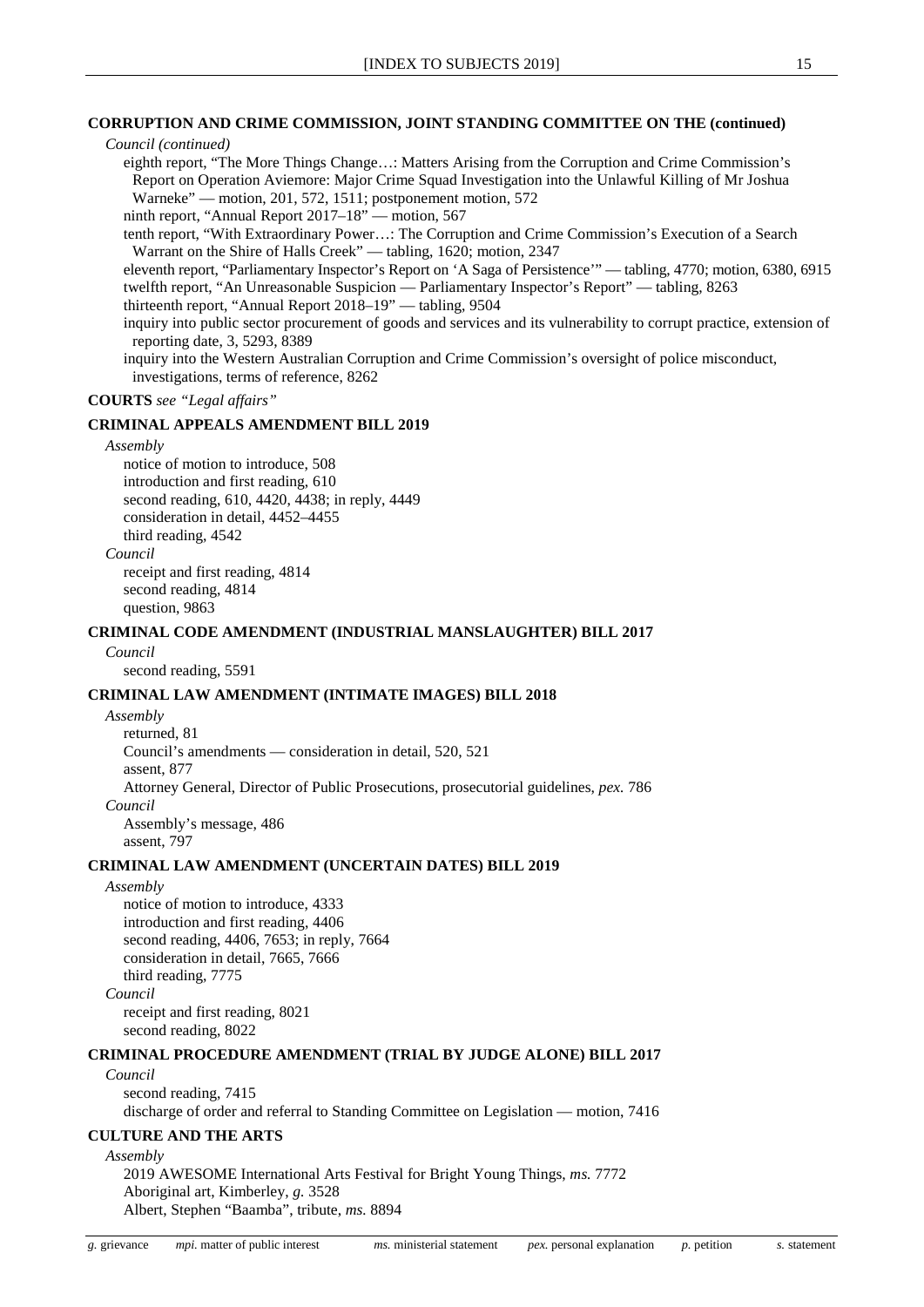#### **CULTURE AND THE ARTS (continued)**

*Assembly (continued)* Art Gallery of Western Australia attendance, 6850 collection, 1488, 1489, 6856 complaints or grievances, bullying, 153 director, 7040 exhibitions *Desert River Sea: Portraits of the Kimberley, ms. 489* major, 6850 foundation donations, 6856 Healthway, sponsorship, 1488 rooftop bar, 159 volunteer tours, 6855, 6856 Artillery Drill Hall, Freo.Social, *ms.* 1544 CinéfestOZ Film Festival, *ms.* 6396 contemporary music fund, 155, 495, 1480, 1725 Fremantle Artillery Drill Hall, 6847 grants, 6848, 8457 *ms.* 490, 4207 creative arts, government investment, 5944 department, 2017–18 annual report, 152–155 Disrupted Festival of Ideas, *ms.* 4531 executive officers, 158 forced adoptions memorial, Town of Victoria Park, *ms.* 2075 Fringe World Festival and Perth Festival, 2595; *ms.* 4206 Gomboc Gallery, Ron and Terrie Gomboc, *s.* 5266 Gwoonwardu Mia Aboriginal Cultural Centre, 8854 Herbert Mayer Collection of Carrolup Artworks, *ms.* 2913 Kay, Max, OA, tribute, *ms.* 3882 Keefe, Joshua, *s.* 1715 Lawford-Wolf, Ningali, tribute, *ms.* 5664 legislation, 6847 live music venue review, 6846 minister, Singapore, Malaysia and Indonesia visit, *ms.* 3522 National Trust of Western Australia, sixtieth anniversary, *ms.* 4058 Perth Cultural Centre precinct Picabar, 160, 7938 State Library and cultural centre, carpark review, 6853 Perth Festival 2019, *ms.* 234 Perth Festival 2020, *Highway to Hell*, 8048 Premier's Book Awards, reinstatement, *ms.* 5497 regional arts and culture investment program, 4877 regional arts funding, *g.* 7474 Regional Exhibition Boost program, *ms.* 6951 ScreenWest funding, 154 performance, 1613, 1614 *Sculpture by the Sea*, 2800; *s.* 1298 State Library of Western Australia 16 Days in WA to Stop Violence against Women campaign, *ms.* 9420 antisocial behaviour, 159 Literacy Matters initiative, *ms.* 9571 State Records Commission, 2017–18 annual report, 146–149, 1164, 2795 Swan Bell Tower, artworks, 2779 *Wearable Art Mandurah*, *ms.* 4333 Western Australian Museum annual report 2018–19, tabling, *ms.* 7466 budget, 151 staff, 6853 storage, Welshpool, 6847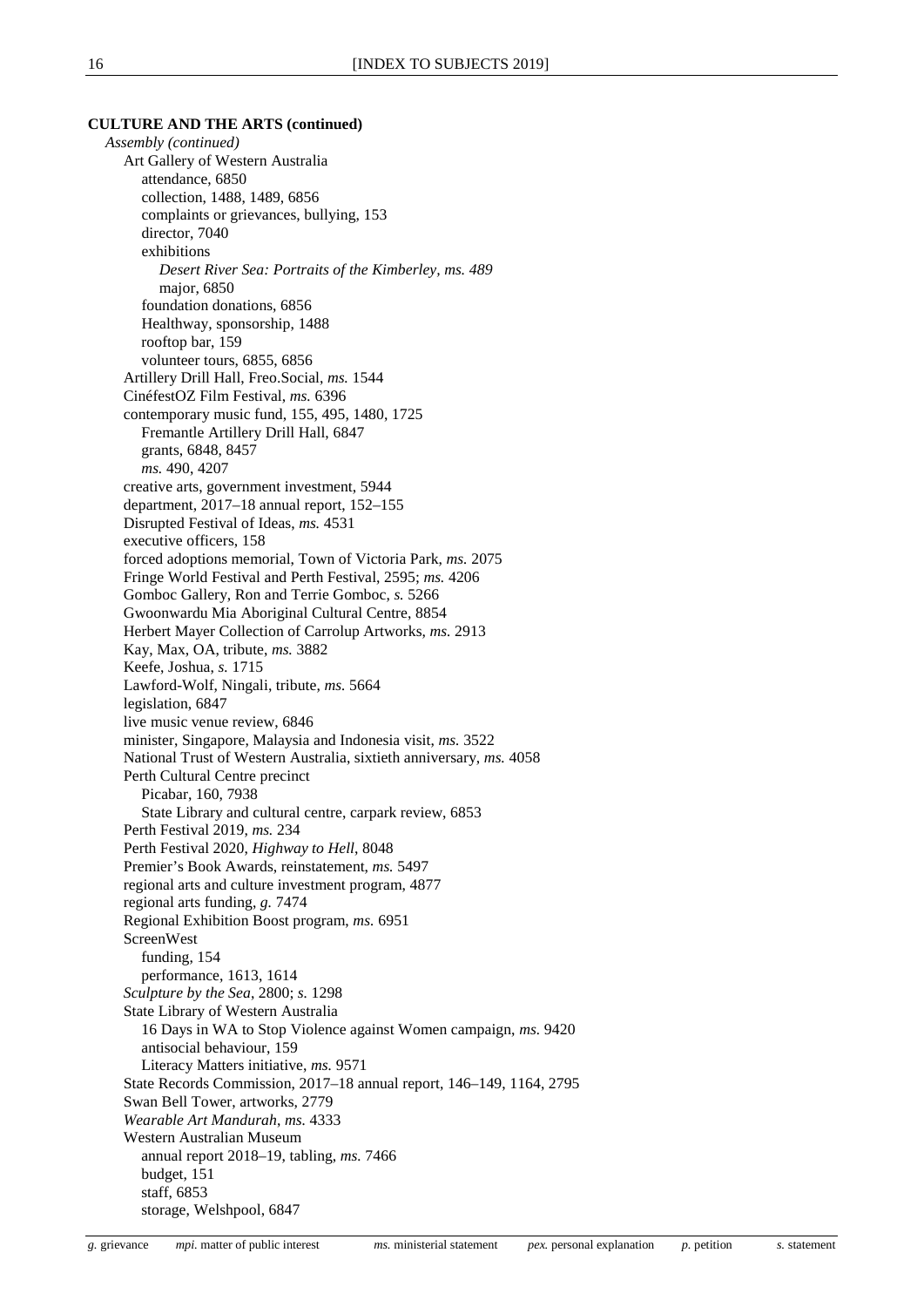#### **CULTURE AND THE ARTS (continued)**

*Council*

arts organisations, investment program, 8554 *Bluey*, Australian exports, *s.* 7112 film industry, *s.* 1938 Fringe World Festival, sponsorship, 9056 state archives, conservation, 6392 State Records Office, 2019–20 state budget, 3826, 4038; *s.* 4200 West Australian Music Industry Awards, *s.* 4829 Western Australian Museum annual report 2018–19, tabling, *ms.* 7413 Art Gallery and State Library, amalgamation, 3787 new museum, entrance fees, 1922 Western Australian Regional Film Fund, 7454

**CYCLING** *see "Transport" and "Road Safety"*

#### **DEFENCE ISSUES**

#### *Assembly*

Australian Marine Complex strategic infrastructure and land use master plan, 5361, 5362 Australian Military Sales Catalogue, *ms.* 734 Collins-class submarine maintenance program, 5360, 7788, 9437–9441; *mpi.* 9450, 9459 defence industry strategy, Perth, *ms.* 2914 Defence Science Centre, 3390, 4083 Pacific 2019 International Maritime Exposition, *ms.* 7898 Pilbara defence base, 3220, 3221

#### *Council*

Australian Marine Complex strategic infrastructure and land use plan, 9670 shipbuilding industry, 9210

#### **DELEGATED LEGISLATION, JOINT STANDING COMMITTEE ON**

#### *Assembly*

fifteenth report, "Annual Report 2018" — tabling, 2084 sixteenth report, "City of Rockingham Bush Fire Control and Bush Fire Brigades Amendment Local Law 2018" tabling, 4853

*Council*

fifteenth report, "Annual Report 2018" — tabling, 2013; motion, 3345 sixteenth report, "City of Rockingham Bush Fire Control and Bush Fire Brigades Amendment Local Law 2018" tabling, 4769

#### **DISABILITY SERVICES**

*Assembly* Bennett Brook Disability Justice Centre, Supreme Court injunction, 4967, 5123, 5124 disability care, TAFE courses, 7930 *Council* adults with exceptionally complex needs program, 3206 Bennett Brook Disability Justice Centre residents and staff, 5213, 5214, 6762 Supreme Court injunction, 4917, 4918, 4925, 5079, 5313 (supplementary information 9917), 5473, 6767; *s.* 5229 emergency service announcements, hearing impaired, 3717, *s.* 3856, 4052 funding, 19 Goldfields Individual and Familial Support Association, *s.* 3670 International Angelman Day, *ms.* 309 International Day of People with Disability, public sector employment action plan, *ms.* 9687 National Disability Insurance Scheme implementation — notice of motion, 2622; motion, 3314; in reply, 3329 market review, 3156 Proudlove, Warrick, 7984 rollout, 2885, 3158 service providers, 2909 "State of the Disability Sector Report", *s.* 9087 state budget 2019–20 3059 state disability plan, 9190, 9191 suicide prevention, young people with disability, *s.* 4514 WA Disability Support Awards, *s.* 3195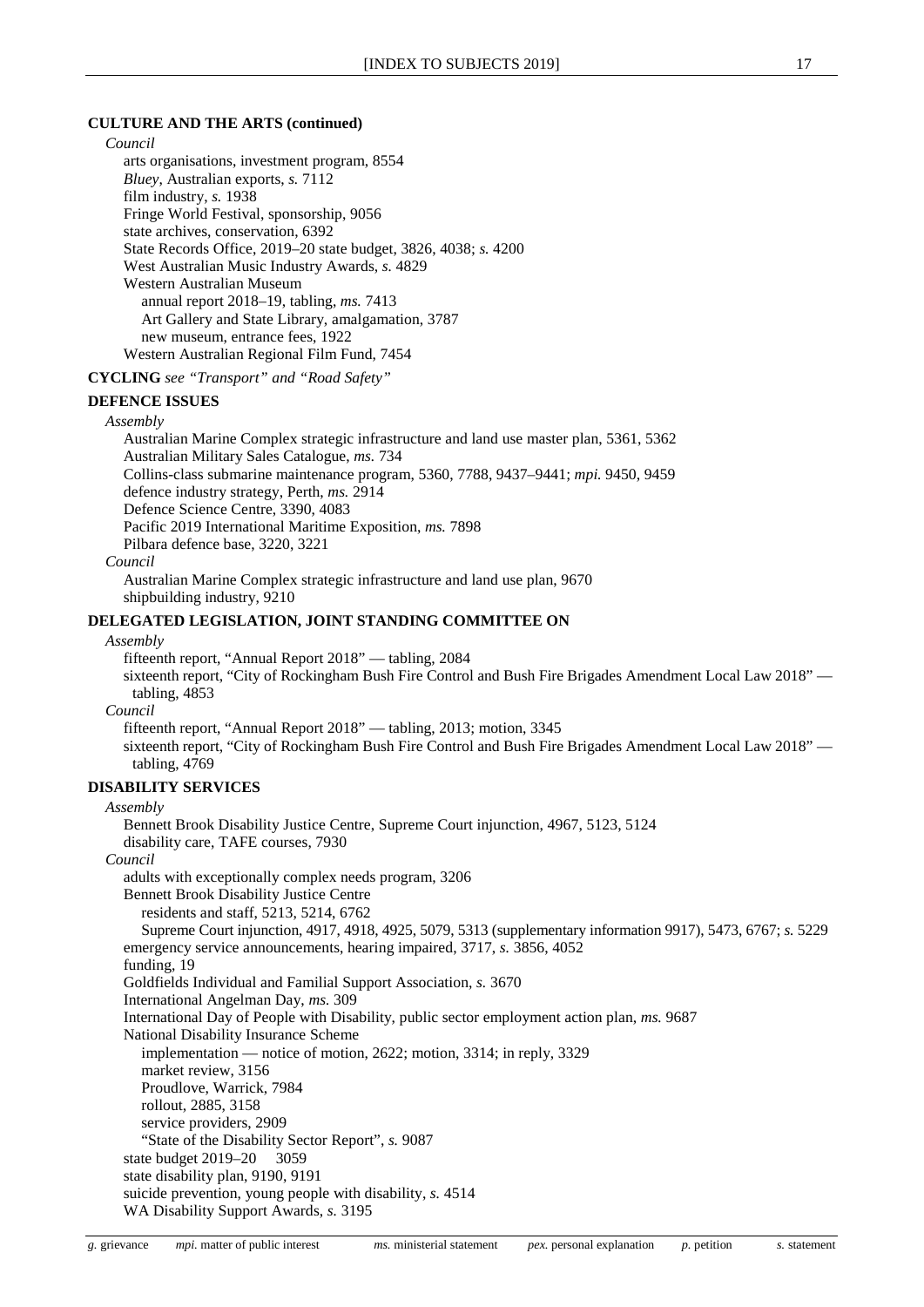#### **DISALLOWANCE MOTIONS**

#### *Assembly*

Petroleum and Geothermal Energy Resources (Hydraulic Fracturing) Amendment Regulations 2019 — notice of motion, 8463

*Council*

Australian Computer Society Professional Standards Scheme — notice of motion, 2474; discharge of order, 3028 Biodiversity Conservation (Exemptions) Order 2018 — notice of motion, 799; discharge of order, 3754

City of Armadale Bush Fire Brigades Local Law 2019 — notice of motion, 5590; discharge of order, 6549

City of Bunbury Cats Local Law 2018 — notice of motion, 2014; discharge of order, 3028

City of Bunbury — Fees Notice 2019 — notice of motion, 7058; discharge of order, 8275

City of Bunbury Parking and Parking Facilities Local Law 2018 — notice of motion, 2014; discharge of order, 3028 City of Mandurah Cemeteries Amendment Local Law 2018 — discharge of order, 330

City of Rockingham Bush Fire Control and Bush Fire Brigades Amendment Local Law 2018 — notice of motion, 2014; motion, 5095

Dangerous Sexual Offenders Amendment Regulations 2019 — notice of motion, 2474; discharge of order, 3028 Health Practitioner Regulation National Law Regulation 2018 — discharge of order, 2030

Health Regulations Amendment (Fees and Charges) Regulations 2019 — notice of motion, 6496; discharge of order, 7853

Petroleum and Geothermal Energy Resources (Hydraulic Fracturing) Amendment Regulations 2019 — notice of motion, 8656

- Prohibition on Fishing (Greens Pool) Order 2018 *(see also "Fisheries") —* notice of motion, 3; motion, 3049, 3062; in reply, 3064
- Public Health Amendment Regulations 2019 notice of motion, 7058; discharge of order, 9109

Rights in Water and Irrigation Amendment Regulations (No. 2) 2018 — motion, 1232, 1251; in reply, 1252

Shire of Augusta Margaret River Erosion and Sediment Control Local Law 2019 — notice of motion, 3011; discharge of order, 4157

Shire of Dowerin Local Government Property Local Law 2018 — notice of motion, 2014; discharge of order, 3028 Shire of Morawa Amenity Local Law 2018 — notice of motion, 670; discharge of order, 1222

Shire of Morawa Cemeteries Local Law 2018 — notice of motion, 670; discharge of order, 2030

Shire of Morawa Public Places and Local Government Property Local Law 2018 — notice of motion, 670; discharge of order, 1222

Shire of Mount Magnet Activities in Thoroughfares and Public Places and Trading Local Law 2018 — discharge of order, 330

Shire of Mount Magnet Animals, Environment and Nuisance Local Law 2018 — discharge of order, 330

Shire of Mount Magnet Cats Local Law 2018 — discharge of order, 330

- Shire of Mount Magnet Cemeteries Local Law 2018 discharge of order, 330
- Shire of Mount Magnet Dogs Local Law 2018 discharge of order, 330
- Shire of Mount Magnet Extractive Industries Local Law 2018 discharge of order, 330

Shire of Mount Magnet Fencing Local Law 2018 — discharge of order, 330

- Shire of Mount Magnet Health Local Law 2018 discharge of order, 330
- Shire of Mount Magnet Standing Orders Local Law 2018 discharge of order, 330

Tobacco Products Control Amendment Regulations 2019 — notice of motion, 1493; discharge of order, 4490

Town of Bassendean Dust and Building Waste Local Law 2018 — notice of motion, 4770; discharge of order, 5295 Town of Victoria Park Dog Local Law 2018 — notice of motion, 2014; discharge of order, 3028

Transport (Road Passenger Services) Regulations 2019 — notice of motion, 2622, 3011; discharge of order, 3479, 4491 Transport Regulations Amendment (Road Passenger Services) Regulations (No. 2) 2019 — notice of motion, 7058; discharge of order, 9524

Waste Avoidance and Resource Recovery (Container Deposit Scheme) Regulations 2019 — notice of motion, 4770; discharge of order, 5295

Weapons Amendment Regulations 2019 — notice of motion, 9505

#### **DROUGHT**

```
Assembly
  National Drought Summit, 8612, 8613
  southern rangelands, 8451–8456
     Farmers Across Borders, 8752
     g. 8713
     notice of motion, 8463; motion, 8628
Council
```
drought-tolerant pasture legume, *Lebeckia isanti*, *ms.* 6496

southern rangelands, 8408, 8414, 8690 (answer advice 8698), 9216, 9384

Farmers Across Borders, 8694, 9812

*ms.* 8953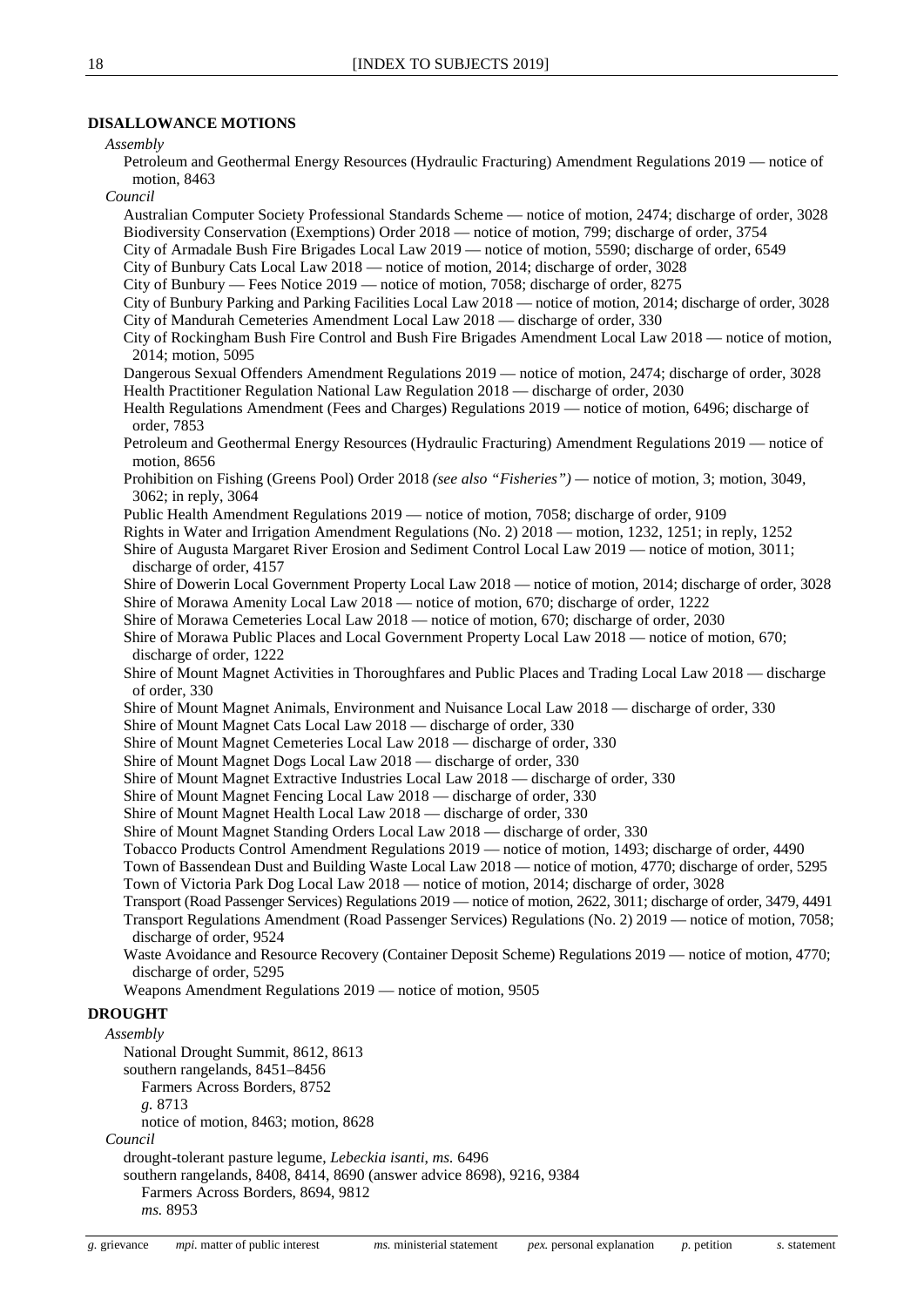#### **ECONOMICS AND INDUSTRY STANDING COMMITTEE**

*Assembly*

fourth report, "Western Australia's Smash Repair Industry: Structural Challenges", government response, 1097; *ms.* 860 fifth report, "Implications of a Distributed Energy Future: Interim Report" — tabling, 2570, 2579 sixth report, "Annual Report 2018–19" — tabling, 5674

seventh report, "Levelling the Playing Field: Managing the Impact of the Rapid Increase of Short-Term Rentals in Western Australia" — tabling, 7476

inquiry into microgrids and associated technologies in Western Australia, extension of reporting date, 1310, 3391, 5700, 7250

inquiry into short-stay accommodation, extension of reporting date, 3895, 5953

inquiry into the risks to consumers and operators of non-registered and noncompliant accommodation utilising online booking platforms such as Airbnb — removal of notice, 878

inquiry into Western Australia's economic relationship with the Republic of India, terms of reference, 5662

#### **EDUCATION AND HEALTH STANDING COMMITTEE**

#### *Assembly*

sixth report, "The Food Fix: The Role of Diet in Type 2 Diabetes Prevention and Management" government response, 5132; *ms.* 4964

tabling, 2565

seventh report, "Annual Report 2018–19" — tabling, 7125

eighth report, "A Better Connected Future: Opportunities for Digital Innovation in Secondary Education" tabling, 9588

inquiry into digital innovation in secondary education, terms of reference, 4706

#### **EDUCATION AND TRAINING**

*Assembly* apprenticeships and traineeships, 1427, 1428 Curtin University Student Guild, *s.* 4238 dyslexia, *s.* 6117 Edith Cowan University, chancellor, appointment, *s.* 3096 funding, 252 impacts, referral to Education and Health Standing Committee — removal of order, 1681 removal of notice, 508 gifted and talented programs, *g.* 4842 Green, Betty, tribute, *s.* 769 international students gifted and talented programs, 8928, 8929 regional sponsored migration scheme, 7788, 7789 jobs and skills centres, 4351 minister ministerial office, alcohol expenditure, 996 performance — removal of notice, 3224 portfolios air travel, 6859 community resource centres, 4135 costs of services, 3300 debt collection agencies, 3991 FOI requests, 1014, 1332 Huawei, 987, 989 Lockwood, Nicole, 137 photography and videography services, 916, 929, 943, 958 property, 1000, 1334 staff, 1019, 2832, 2841, 2846, 2997 welcome to country ceremonies, 1031 RAC Arena visits, 972 Never Stop Reading! ambassador, 2788 Parents and Citizens Association Day, *s.* 5266 PEAC Parliamentarians, *s.* 7500 school entry health assessments, *ms.* 3070 schools Ashdale Secondary College, *High School Musical*, *s.* 5678 Book Week celebrations, *s.* 6589 Brookman PS, upgrade, *p.* 4333, 4541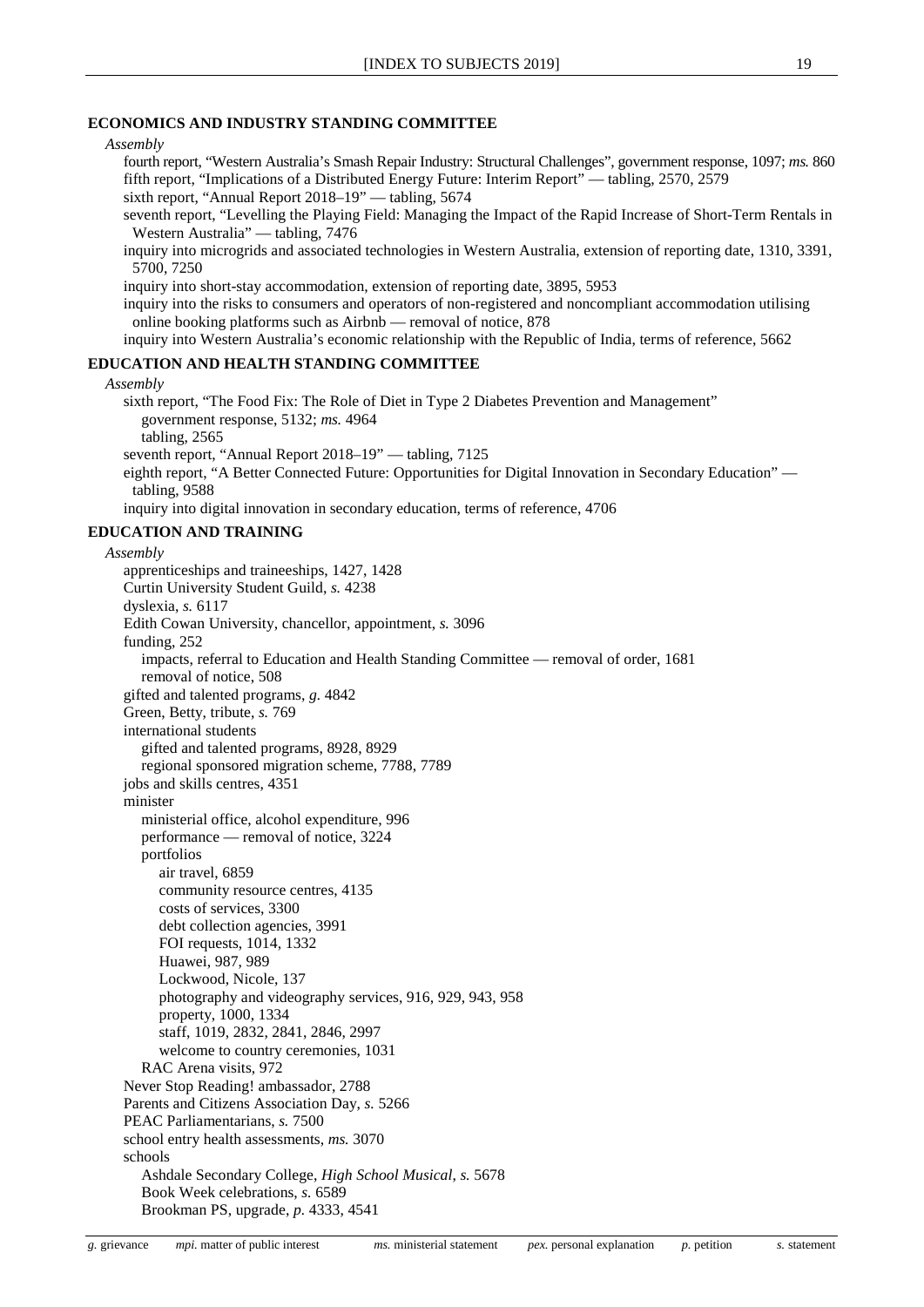*Assembly (continued)* schools (continued) bullying, *g.* 1267 camp schools, 179 Fairbridge WA, 7695 Carlisle, Belmay, Belmont and Riverdale PS, *s.* 4872 Castletown PS, 4433 Champion Bay SHS and Geraldton SHS, *s.* 4427 Clarkson Community HS, 2019 graduating class, *s.* 8364 Clarkson PS, *s.* 9603 Como Secondary College, 2855 facility and infrastructure upgrades, 2804 damage, Peel region, 975 Dawesville SHS, proposed, 1026 Doubleview PS complex, opening, *s.* 2588 Ellenbrook Secondary College, *s.* 5266 fire safety, 7703, 7961 Harrisdale SHS, gifted and talented program, *p.* 4397; *s.* 7149 Hedland SHS, 256, 257 Inner City College, trees, 2793 Kent Street SHS, 2855 Kinross PS, Therese Gorton, *s.* 4427 Madeley PS, tenth anniversary, *s.* 7501 mobile phones ban, 8610 Moora Residential College redevelopment, 7632 West, Hon Darren, comments, 5363, 5364 Mount Barker Community College, chess championships, *s.* 7500 Mount Lockyer PS, Albany, 8043 Padbury SHS site, 3975 population growth, 2791 public schools facilities and resources, community use, *g.* 7472 maintenance, 7242 performance benchmarks, 9447 violence, Hillarys, 2803 Riverton PS, seventieth anniversary, *s.* 6589 Rossmoyne SHS and Willetton SHS, funding cuts, *g.* 9572 School of Isolated and Distance Education, funding, 301, 7686 Sorrento PS, 3302 Springfield PS, *s.* 2587, 8363 student suspensions, Vasse and Bunbury, 2809 Takari PS, *s.* 8928 Tom Price PS, 7369 Wanneroo, federal election commitments, 3886, 3887 (correction of answer 3894) water tanks, 6343 Wembley Downs PS, asbestos, 4004 TAFE disability care courses, 7930 enrolments, 6259 fees, 7625 South Metropolitan, 4077 South Regional, 2019–20 state budget, 5036 training opportunities, 4241 VacSwim, 6777; *g.* 7117 *Council* Aboriginal and Islander education officers, Mining and Pastoral Region, 2888 agricultural education farms provision trust, 6722, 7098 boarding away from home allowance, 8409 building and construction industry training, board, 7347 (correction of answer 7734)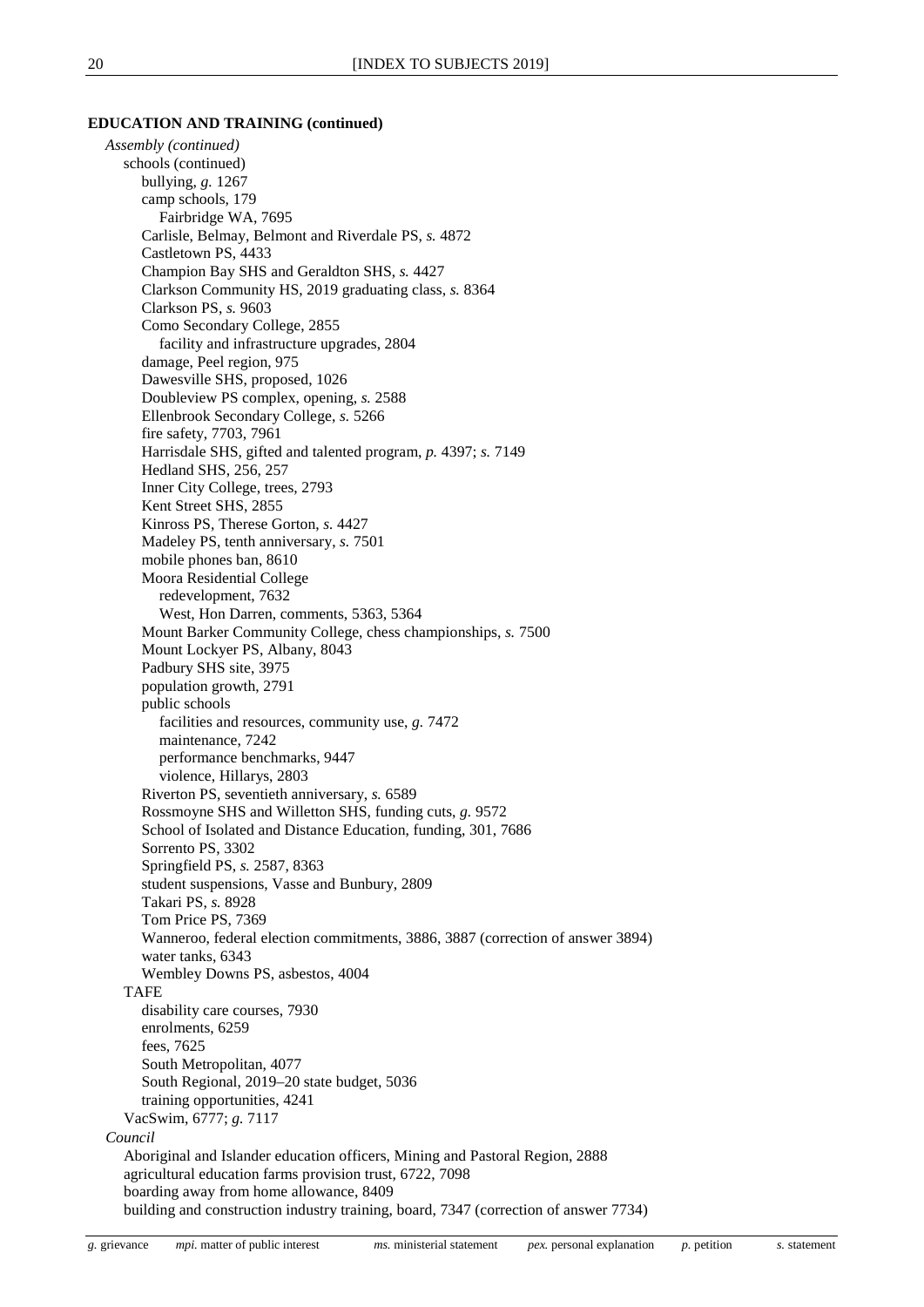*Council (continued)* Building and Construction Industry Training Fund and Levy Collection Act, review, 9913; *ms.* 9878 Centre for Excellence in the Explicit Teaching of Literacy, *ms.* 5719 certificate III traineeship programs, 1663, 1780 community kindergartens, 9184, 9718 enrolments, 1519, 3055, 3334 (correction of answer 3511) in-kind support, 4188 operational guidelines, 9211, 9379 department Connect web portal, 2551 funding, 1242 global climate strike, 7099 government building training policy review, 4962, 8330 student information system, 6934 Woodbridge PS, planning, 4032, 5740, 5825 developmental language disorder, *s.* 8313 FOI application, Hon Mia Davies, 7333 gifted and talented programs, secondary selective entrance programs, 7985, 8690 (answer advice 8985) Inclusive Education WA, 5081 Interm Swimming program, 7329 international students, 3061, 4643 gifted and talented programs, 8411, 8552 (answer advice 8697), 8557 India, *ms.* 1 *s.* 2902, 2903, 2904, 7586 teaching standards, 9384 Isolated Children's Parents' Association conference, 1664 (supplementary information 1790) kindergartens, vaccination requirements, 5314, 5473 KindiLink program, 5632 language development centres, 9806 (supplementary information 9916) minister Agricultural Region visit, 2538, 5353 Mining and Pastoral Region visit, 8031 portfolios and agencies advertising, 2689 Government Regional Officers' Housing, 5920 staff, 2220, 5908, 9763 travel, 2544, 4523, 7603, 8446 school infrastructure openings, 817 NAPLAN Online, technical issues, 3507, 6723; *ms.* 3312 NAPLAN, writing results, 3509, 7196 play-based learning, 3823 regional study incentives, 7451 resources sector, workforce, 6932 School Curriculum and Standards Authority agricultural education, 5222, 9024 Korean language courses, 9909 special provisions policy, 3503 school-age sex offenders, 3684 schools asbestos, 2167 Merredin College and Western Australian College of Agriculture Cunderdin, 3825, 4519, 4919 Atwell College, catchment area, 5085 bandwidth upgrades, 8146 behaviour management, 1359 Broome SHS and Yanchep Secondary College, building management and works tender, 2647 (answer advice 2892) Bullsbrook College, federal members of Parliament visit, 1243 bullying notice of motion, 548; motion, 1047; in reply, 1062 *s.* 1091 Burns Beach, new primary school, 8145 Byford South East PS, 1357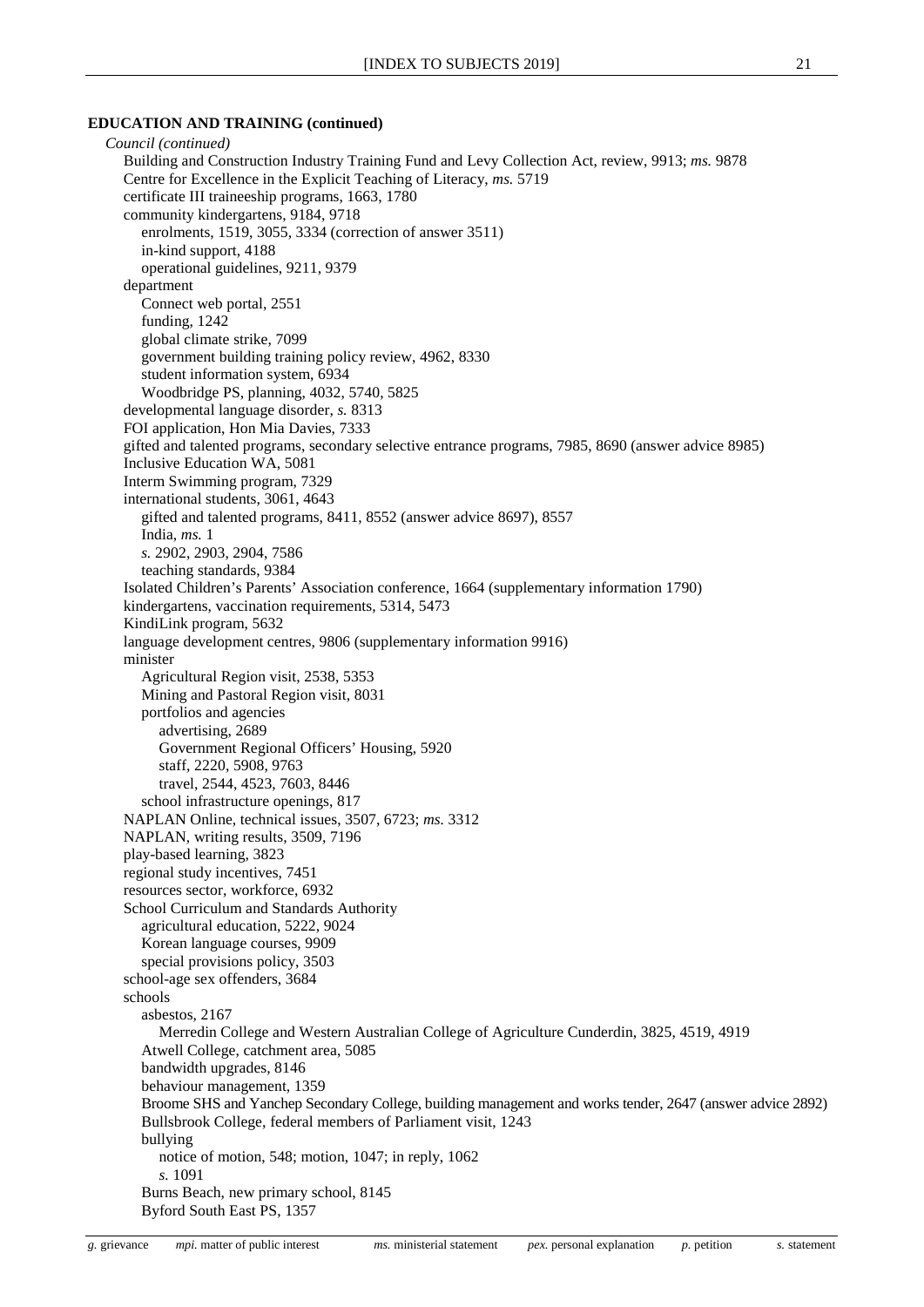*Council (continued)* schools (continued) camp schools and Landsdale Farm School, Fairbridge WA, 6371 Carnarvon Community College, 3679 Castletown PS, 4477, 4478, 4641 child protection, 9191 (answer advice 9386), 9671 closure, 1785, 1920 community-based playgroups, 5891 district high school principals, 2070 district high schools and education support schools, *ms.* 5293 Doubleview PS complex, opening, 576, 1919, 2052, 2070; *s.* 596 Hammond Park Secondary College, catchment area, 5085 Hedland school attendance strategy, 4918 Karratha SHS, student population, 6542 "Let's Take a Stand Together" action plan, 3505 maintenance, 576, 2163, 2200–2209, 5777–5791, 7195, 7196, 7333, 7726, 7882, 8444 mobile phones ban, 4644, 6932, 9189; *s.* 4658 Moora Residential College, 5214 federal government funding, 6246 Nagle Catholic College, boarding capacity, 7599 plaster glass ceilings, 2521 principals, China visit, 8976, 9139 (supplementary information 9219) psychologist services, 6765, 9935 public schools kindergarten programs, 6223 limited program schools, 3689 local intake areas, 6928 restraint and seclusion, 1824, 1825 transportable classrooms, 6223 residential colleges, 1413 non-government school students, *ms.* 5172 Respectful Relationships program, 1920 Safe Schools program, 3209 school chaplains, 7551 school starting age, 8147 Sevenoaks Senior College, Santa's Workshop, *s.* 361, 362, 595 Shark Bay School, 9812 Sunningdale PS, 9024 Thoughtful Schools project, 8690, 9144, 9190 (supplementary information 9219) violence, 20, 214, 819, 1072 (correction of answer 1250), 1078, 2522, 3157, 9543 (answer advice 9726) alternative learning centres, 9051 Waggrakine PS, fencing, 2514 West Leederville PS, alert 7453 (answer advice 8698), 9145 (correction of answer 9147) western suburbs, *s.* 6946 Schools Animals Ethics Committee, 9418 SkillsWest Careers Expo, *ms.* 5590 STEM, 7196 students abused and neglected children, 3869 exclusions and suspensions, 2536, 7596 foetal alcohol spectrum disorder, 3337 whose whereabouts are unknown, 3202 TAFE fees and charges, 9676 North Metropolitan, staff, 9781 North Regional, protective clothing policy, 2889, 3061 South Metropolitan, automation courses, *ms.* 4006 South Regional, enrolments, 3054 student management system, 9673 TAFE International Western Australia, Australian Skills Quality Authority registration, 9190 Teacher Registration Act, review, 1788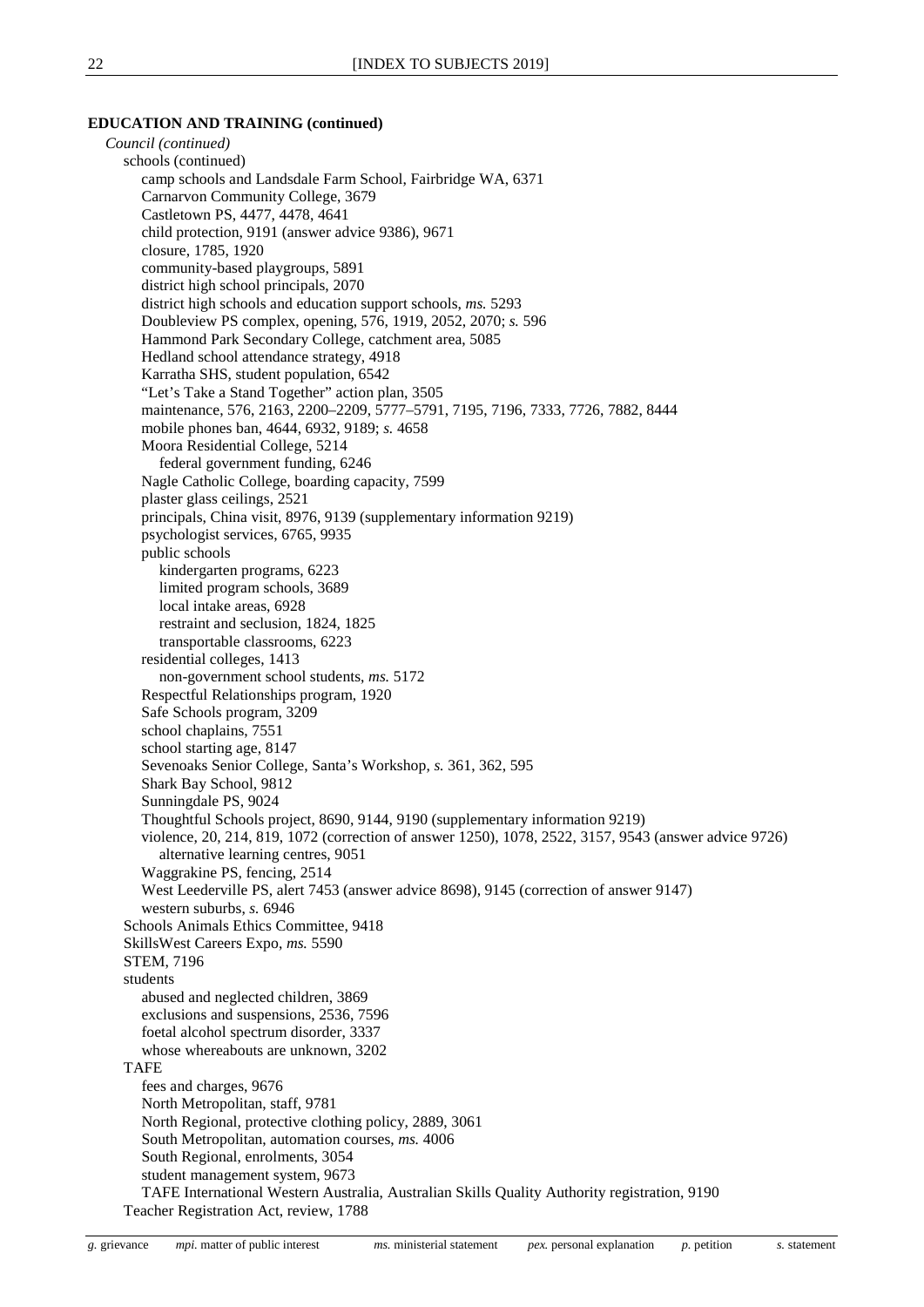#### *Council (continued)*

teachers, workers' compensation, 5475 (answer advice 8986)

temporary visa holders, school fees, 5915

total cost of services, commonwealth–state contribution, 3632

universities

entry requirements, 2888

freedom of expression, 7197

VacSwim program, 6726 (answer advice 7107, 7112), 7198

vocational education and training, VETiS Consulting Services, 1071, 1919, 2052

Western Australian Certificate of Education, reform, 2642, 2884

#### **EFFECT OF RED TAPE ON THE WESTERN AUSTRALIAN ECONOMY, SELECT COMMITTEE INTO THE**

#### *Council*

establishment — notice of motion, 6496; motion, 6902; in reply, 6914

#### **ELDER ABUSE, SELECT COMMITTEE INTO** *see also "Seniors and Ageing"*

#### *Council*

final report, "'I Never Thought It Would Happen to Me': When Trust Is Broken" government response, 2198, 2199 motion, 202, 572, 1515, 1517, 1910, 2348, 2877, 3347, 5077, 5466, 6921, 7315 recommendations, 1407

#### **ELECTORAL AFFAIRS**

#### *Council*

electoral irregularities, investigations, Pilbara, 1393, 1668, 1943, 4963 electoral reform, 719, 1072, 8984; *s.* 3796 electoral roll access, 5352

#### **ELECTORAL AMENDMENT (TICKET VOTING AND ASSOCIATED REFORMS) BILL 2019**

#### *Council*

notice of motion to introduce, 1492 introduction and first reading, 1620 second reading, 1621, 3744

#### **ELECTRICITY INDUSTRY AMENDMENT BILL 2019**

*Assembly* notice of motion to introduce, 9264 introduction and first reading, 9425 second reading, 9425

#### **EMERGENCY SERVICES**

#### *Assembly*

Albany Sea Rescue Squad, Group Bravery Citation, *ms.* 3363 Araluen residential estate and Araluen Golf Resort, access, *s.* 7148 Australia Day Honours, *ms.* 605 Australian Bravery Decorations, Andrew Strunk and Jason Shepherd, *ms.* 6771 Baldivis Volunteer Fire and Emergency Service, *s.* 5267 bush fire brigade sheds, great southern region, opening, *ms.* 733 bush fire brigade volunteer, Peter Clews, Medal of the Order of Australia, *ms.* 4265 Bushfire Centre of Excellence, 869, 2992, 3134 bushfires bushfire season, 8616; *ms.* 8773 Forrestfield, firefighting effort, *ms.* 61 fuel management, *ms.* 9422 good neighbour policy, 7046 Jarrahwood, 7683 management, Mt Helena *(see "Planning")* mitigation, 4247, 4248, 4693, 5040, 6858, 8851 *ms.* 860 Queensland, WA volunteer and career firefighters, *ms.* 7117 career fire station, Vasse, 2995 crew cab protection program, 6596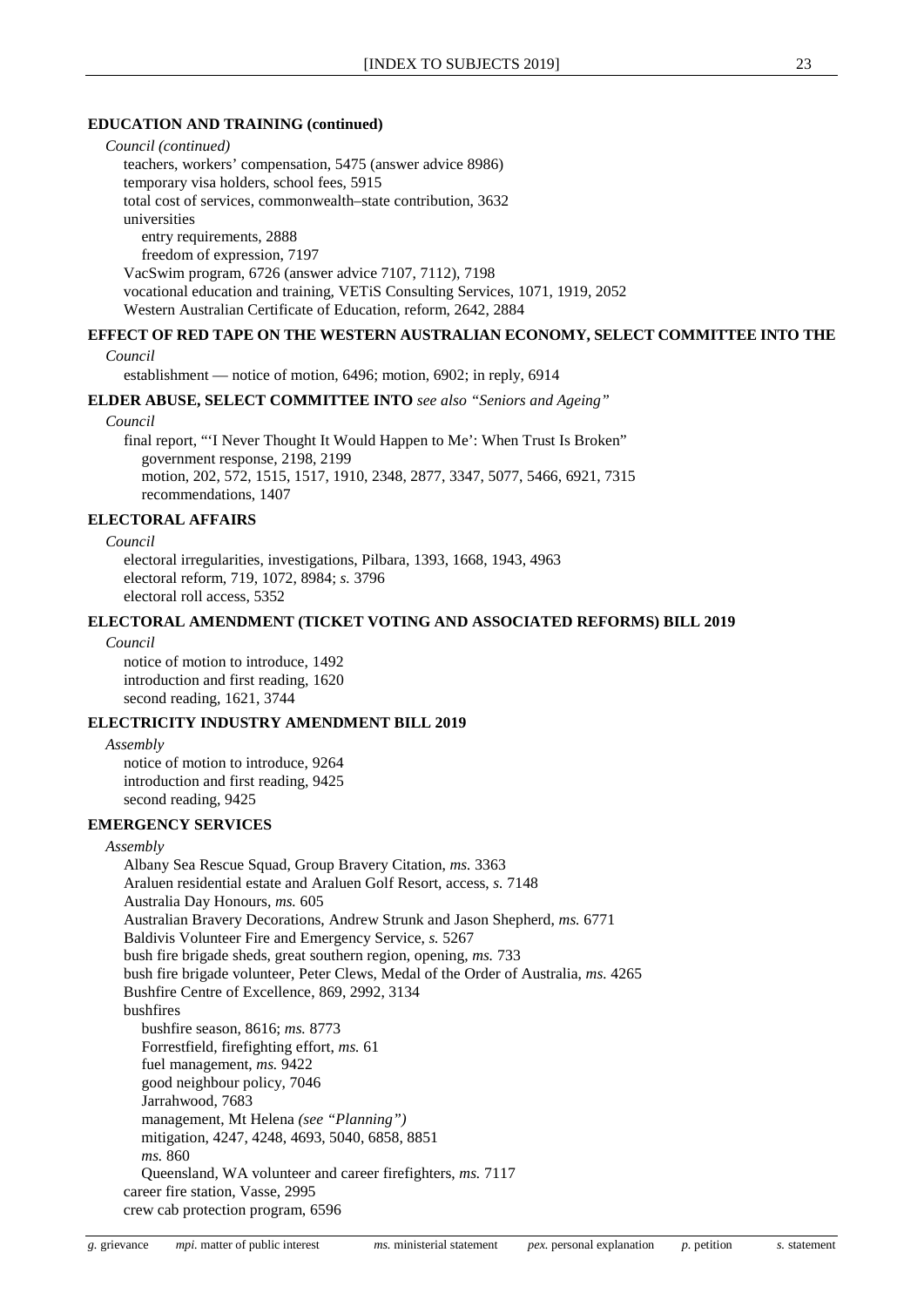#### **EMERGENCY SERVICES (continued)**

*Assembly (continued)* department call-outs, 6 June 2019, *ms.* 4334 commissioner, 1330 Get Behind the Frontline campaign, *ms.* 8711 Klemm, Commissioner Darren, *ms.* 6561 multipurpose facility, Collie, 1972 superannuation board, 2018–19 annual report, tabling, *ms.* 7240 WinterSAFE campaign, *ms.* 5984 enhanced prescribed burning program, 1563, 1564 fire alarms, call-outs, Hillarys, 1178 fire safety, schools, 7961 firefighting aerial firefighters, bravery commendation, *ms.* 4057 graduating recruits, *ms.* 9248 "Statutory Review of Firefighter Cancer Legislation" report, *ms.* 3364 trucks and appliances, 9966, 9967 tendering contracts, 8218 Geraldton Career Fire and Rescue Service, Group Bravery Citation, *ms.* 3363 Geraldton fire station, 9256 International Firefighters' Day Memorial Service, *ms.* 3070 Kalamunda Volunteer Fire and Rescue Service, *s.* 3097 Katanning Volunteer Fire and Rescue Service, *s.* 8927 Lancelin Volunteer Marine Rescue building, 4275 Marine Rescue Western Australia, *ms.* 8894 minister ministerial office, alcohol expenditure, 1182 portfolios air travel, 6862 community resource centres, 3977 costs of services, 3300 debt collection agencies, 3993 FOI requests, 1332, 1334 Huawei, 1179, 1180 photography and videography services, 1326–1329 property, 1183, 1335 staff, 1189, 2996, 3004, 3008, 3293 welcome to country ceremonies, 1193 RAC Arena visits, 1177 Natural Disaster Resilience program, *ms.* 6950 Office of Bushfire Risk Management, permits, 5034 officers, personnel, paramedics and first responders — removal of notice, 878, 5371 Queen's Birthday 2019 honours list, *ms.* 4671 schools, fire safety, 7703 State Emergency Service Geraldton–Greenough, *ms.* 6396 volunteers, Wear Orange Wednesday, *ms.* 4057 tropical cyclone Veronica, Pilbara, *ms.* 1827; *s.* 2108 Volunteer Employer Recognition Awards, *ms.* 9570 volunteer hub, 9614 Volunteer Marine Rescue Services national medal, *ms.* 2399 resources, 409 volunteers, 8752 *Council* Araluen residential estate, access, *p.* 7057 Bushfire Centre of Excellence, location, 217 bushfires alert notifications, 1363 Esperance, 1924, 3209, 9811 south west, *s.* 728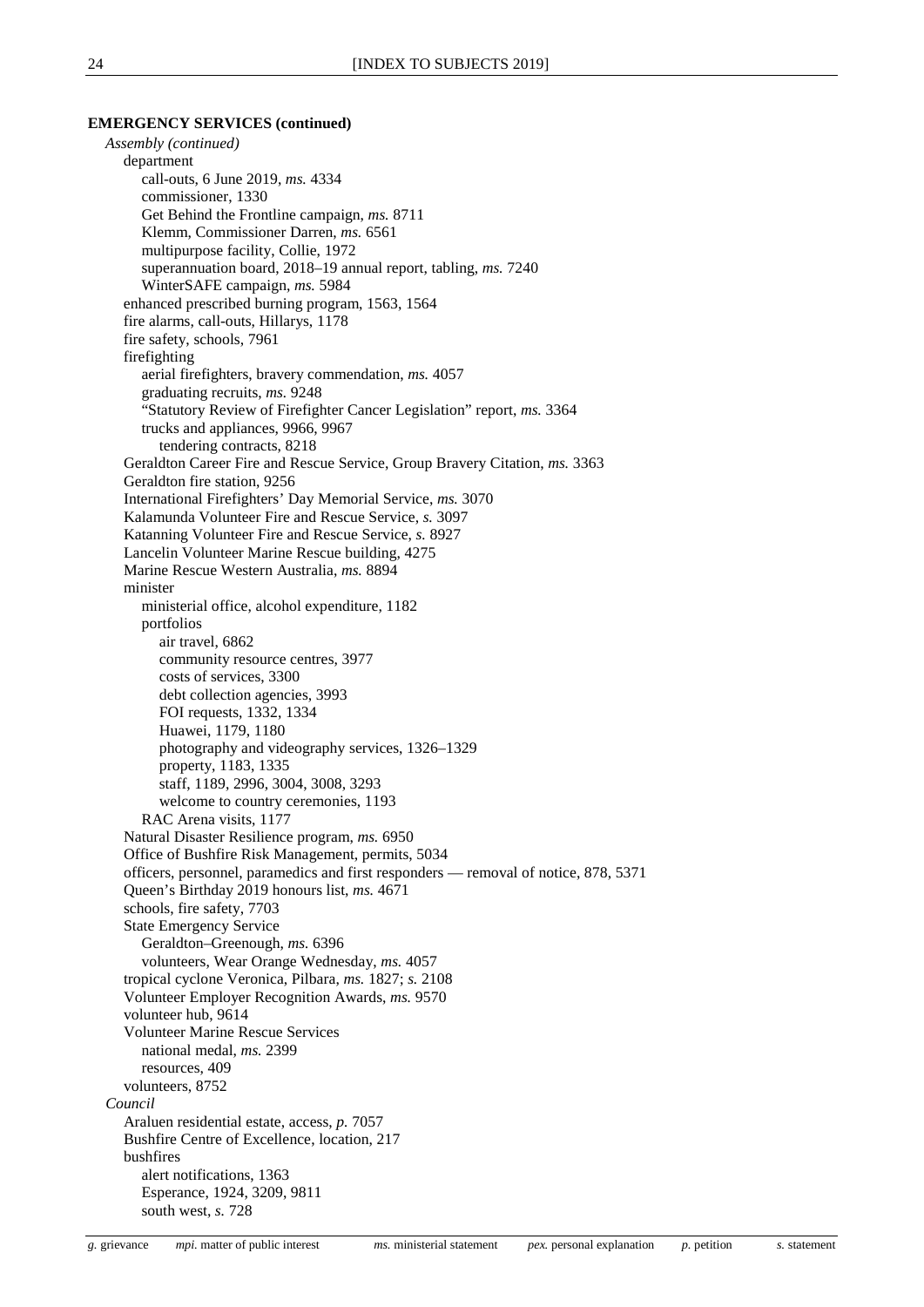#### **EMERGENCY SERVICES (continued)**

*Council (continued)* department asset replacement periods, 365 communications centre, 353 (answer advice 724), 1823 gifts, 8588 multipurpose facility, Collie, 2169 regional superintendent, 1400 superannuation board, 2018–19 annual report, tabling, *ms.* 7177 emergency service announcements, hearing impaired, 3717; *s.* 3856, 4052 emergency services levy, 6727, 6723 emergency services personnel — motion, 2488 Fire and Emergency Services Act, review, 5319, 8310 firebreaks, Wongan Hills, 8708 Geraldton Fire Station, 1256 minister Agricultural Region visit, 2230, 6250, 9780 portfolios and agencies advertising, 2908 Government Regional Officers' Housing, 5924 staff, 2222, 5909, 9767 travel, 2396, 4525, 7767, 8447 prescribed burning, 8028 replacement response vehicles, 488, 7334, 7454, 9021, 9022, 9216 Rural Fire Division, 3829 state budget 2019–20 8589 State Emergency Service, personal protective clothing, 4824, 8559 volunteer bush fire brigades, merger, 8149

#### **END OF LIFE CHOICES, JOINT SELECT COMMITTEE ON** *see also "Voluntary assisted dying"*

#### *Assembly*

first report, "My Life, My Choice: The Report of the Joint Select Committee on End of Life Choices", government response, erratum, 877

#### **ENERGY**

*Assembly* Badgingarra wind farm, *ms.* 3071 climate risks disclosure, *g.* 4209 Collie biomass plant and solar farm, 5272 domestic gas reservation policy, compliance review, 9501 Economic Regulation Authority Minister for Energy's comments, 2240 report, 2591 electricity disconnections, 2929, 2930 electricity market, 3101; *ms.* 2704 Synergy recommendations, 2117 electricity prices, increases, 9962, 9964 electricity supply disconnections, 7687, 7929, 7930, 8042, 9318 midwest, 1560, 2781; *p.* 2398 Old Theatre Lane, Claremont, *g.* 4843 Walpole, 3980, 8260 Energy Policy WA, *ms.* 5665 energy technologies, training, 4882, 8934 energy transformation strategy, *ms.* 4397 future battery industry strategy, *ms.* 5936 Horizon Power distributed energy resources management system, 4002 electricity reforms, Pilbara, 6423 Pilbara electricity reforms, 4355, 4356; *ms.* 4334, 6256; *s.* 4337, 4339 South Hedland, cabinet documents, 3889 microgrid power systems, Esperance, 2794 minister, coal industry — notice of motion, 509; removal of notice, 4976, 9264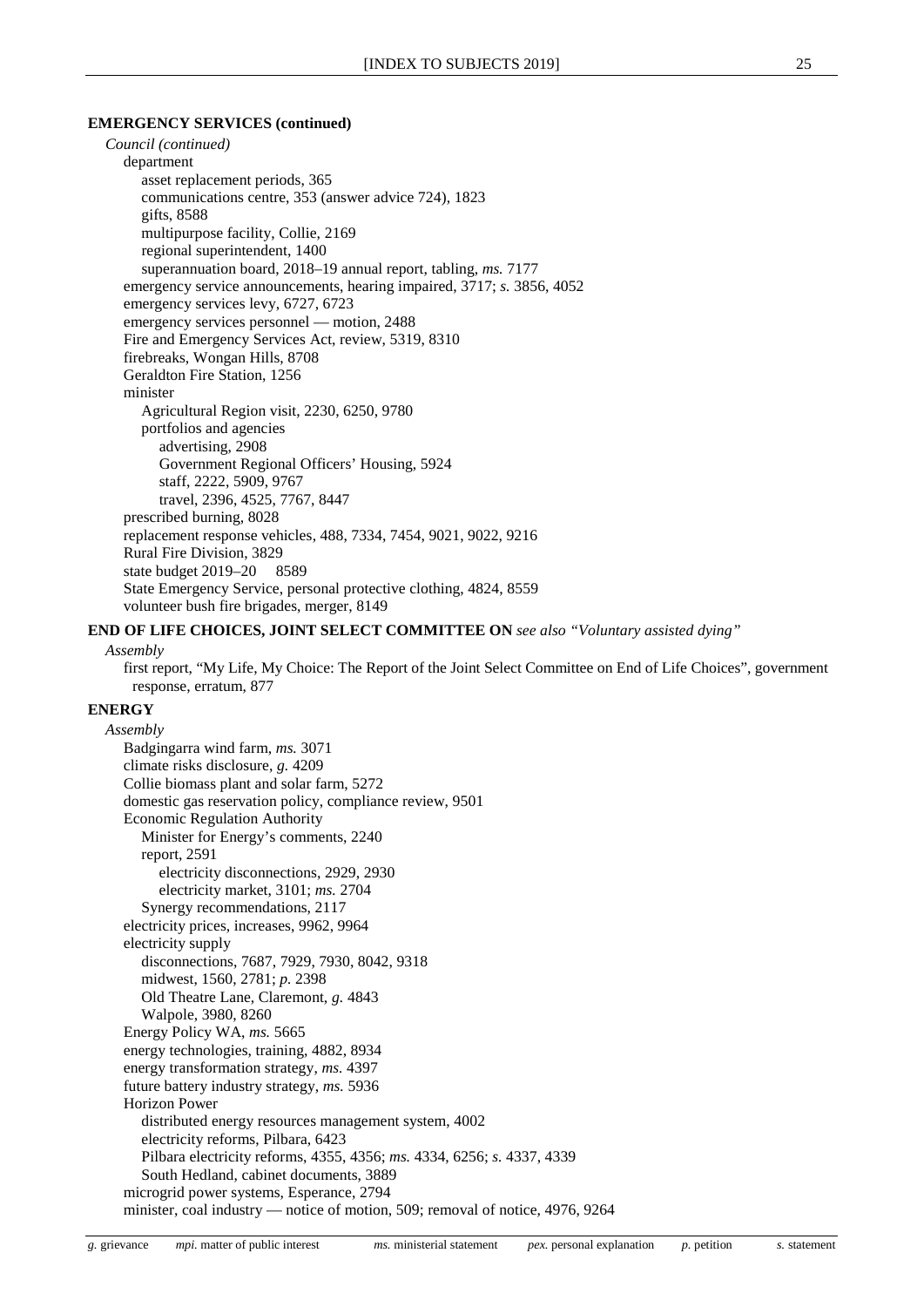#### **ENERGY (continued)**

*Assembly (continued)* north west interconnected system, 3222 Synergy accounts, 2792 annual report 2017–18 1430 annual report 2018–19 7501, 7502, 7795, 7796; *ms.* 7467 electricity supply, 2789, 2979 performance — standing orders suspension motion, 7510; standing orders suspension — amendment to motion, 7510; standing orders suspension — motion, as amended, 7511; motion, 7511 price increases, 4696 SolarReturn, 163 Synergy Schools Solar Challenge, *ms.* 2399 tariff system, 5017 Warradarge wind farm, 2978 Western Power 360 Aware campaign, 2793 CEO remuneration, 3982 meters, 4002 network capacity, 4001 public ownership, 866, 9609 revenue, 2790 vegetation management, *g.* 6085 *Council* Bunbury to Albany gas pipeline, 9053 Bush Fires Amendment Regulations, 9543 Carnegie Clean Energy, site access negotiations, 1095 Chichester solar gas hybrid project, 8308 Collgar wind farm, 456 department, fossil fuels, 54 domestic gas reservation policy, 7598 Electricity (Licensing) Regulations, 6395, 8327 electricity disconnections, 2168, 7991, 9417 residential customers in arrears, 8559 electricity supply Menzies, 9020 motion, 2475 Mullewa, 22 Perth hills, 6224 *s.* 2525 gas-fired power plants, emissions, Premier's comments, 7730 Gorgon gas project, greenhouse gas emissions, 8708, 8709 Horizon Power customers, 9872 grid-connected solar, Broome, 5636, 7330, 7731 Hamilton, Ben, 1397 LED streetlights, 5743, 5894, 9097 liquefied natural gas, demand, 9546 liquid fuel shortage, state hazard plan, 8691 minister climate change, communication, 8710, 9017–9019 portfolios and agencies advertising, 2694 Government Regional Officers' Housing, 5930 staff, 2229, 5911, 9776 travel, 2548, 4528, 7614 national hydrogen strategy, 9544 north west interconnected system, 3502 (answer advice 3511) North West Shelf gas project, greenhouse gas emissions, 8696, 9787 nuclear energy, 5218, 8155 public housing, solar photovoltaic systems, 2233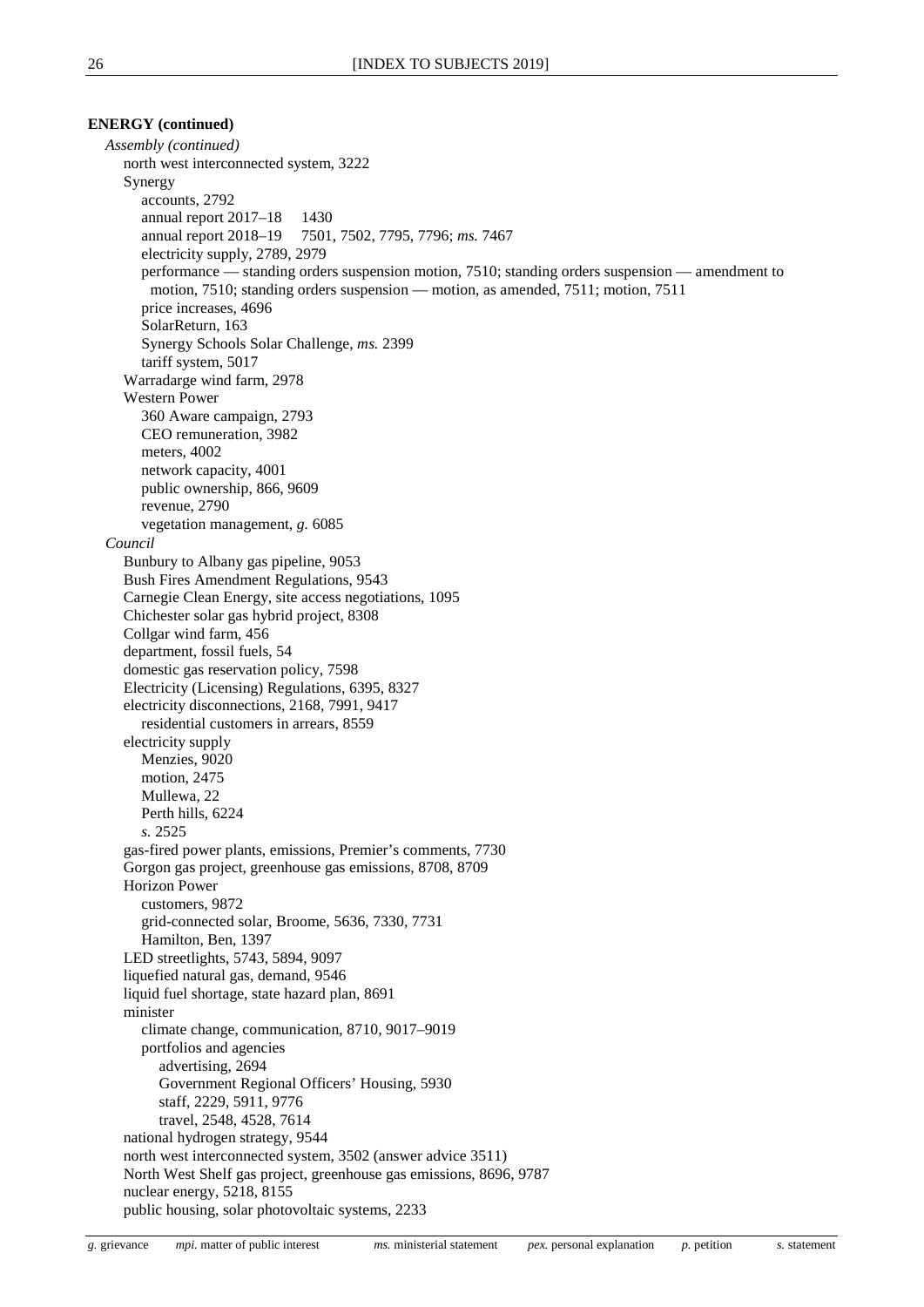#### **ENERGY (continued)**

*Council (continued)* renewable energy, 8036 Collie, 1669 target, *p.* 547, 548 south west interconnected system emissions, 9194 power outages, 1819 standalone power systems, 2072, 8330, 9875 Synergy annual report 2019 9020; *s.* 7460 customers, 9872 Muja C and D capital works program, 3631, 5101 operating forecasts, 3642 operations review, redundancies, 4191 Premier Coal supply agreement, 713, 3059, 5220 state budget 2019–20 3716 "Western Australian Renewable Hydrogen Strategy", 9385 Western Power apprenticeships, 9218 (supplementary information 9917) capital expenditure, 3054 electrical installation standard AS/NZS 3000:2018, wiring rules, 6249, 8327 surges, 2515 **ENVIRONMENT** *see also "Climate change" and "Drought" Assembly* Banksia Road waste facility, Dardanup, lithium tailings, *p.* 3895 Canal Rocks boat ramp, 1198; *g.* 1686 Canning River, federal Labor commitment, *s.* 3557 container deposit scheme, 2981, 5518 Edna May mine, 3385 enhanced prescribed burning program, 1893 environmental approvals, Yornup Quarry, Hesketh Quarry's Pty Ltd, 306 glyphosate, 8367 greenhouse gas emissions (*see "Climate change"*) Jarrahwood bushfire, 7683 Haddon, Terry and Jenny, *g.* 5669 Keep Australia Beautiful Council, community grants, 6121, 6122 landfill, Bold Park Community School site, 4143 minister ministerial office, alcohol expenditure, 1181 portfolios air travel, 7042 community resource centres, 4135 costs of services, 3009 debt collection agencies, 3992 FOI requests, 1185, 1186 Huawei, 1179, 1180 photography and videography services, 1164–1172 property, 1182 staff, 1189, 2997–3008 welcome to country ceremonies, 1193 RAC Arena visits, 1177 national parks camping fees, 6599 expansion, 5035 lease 2416/100, D'Entrecasteaux National Park, 136 William Bay National Park, fire safety, 5054 Yalgorup National Park, 1188 North Cottesloe Surf Life Saving Club, Clean Up Australia event, *s.* 5679 Walpole wilderness peatlands, 7767 waste management, 1612, 2978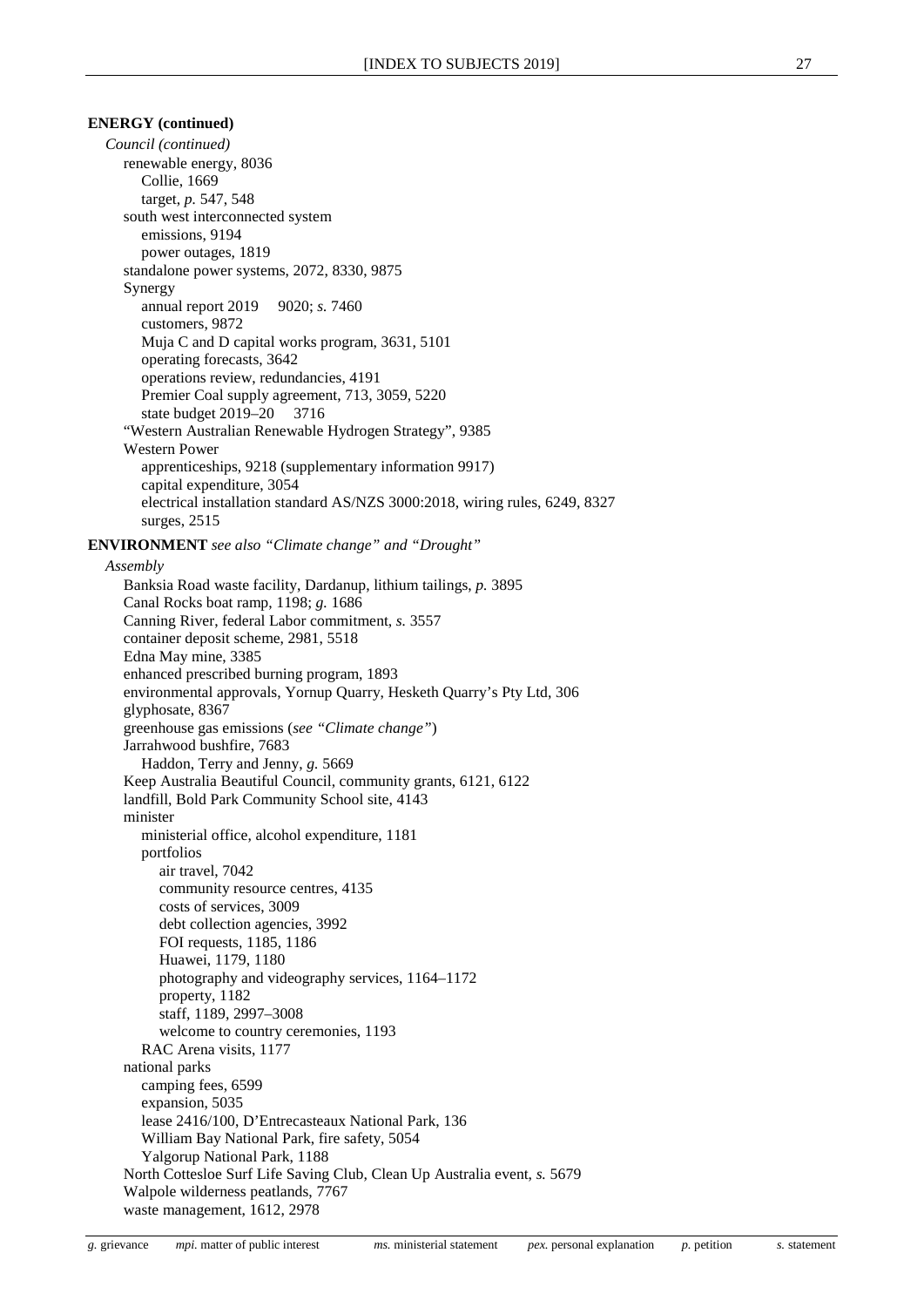#### **ENVIRONMENT (continued)**

*Council* air emissions, 9094 Woodside, 3867, 3868, 4054 Alcoa, jarrah forest rehabilitation, 823, 2166 Banksia Road waste facility, Dardanup, lithium tailings, 3789, 4194, 5775, 5776; *p.* 3803 beekeeping, effects of prescribed burning, 9719 biodiversity, *s.* 7585 Biodiversity Conservation Act, dingo, status, 4520; *s.* 1676 Brooking Creek, Kimberley, 3202 Burrup Peninsula November 2018 fire, 1414 rock acidity, 8307, 8410, 9809 viewing platform, 2518 World Heritage listing, 216, 1392 Bush Forever sites, 7228, 7464 bushfires mitigation, Shire of Manjimup, 1926, 3520, 3866 south west, 5218 state forest, Nanga Brook Road, 5215 Cleanaway facility fire, South Guildford, 9724 coastal erosion, North Metropolitan Region, *s.* 5772 Cockburn Cement Ltd, odour neutralising trial, 56, 3198 container deposit scheme, 3160, 3635 motion, 682 *s.* 727 department staff, Augusta, 7592, 9874 used tyre storage facilities, 6724, 7201 Derby tidal power project, proposal implementation time limit, 2386 dinosaur footprints, Cable Beach, Broome, 2355 dolphins Koombana Bay, 9381 Swan and Canning Rivers, 6377; *s.* 9157 dust management Mobile Concreting Solutions quarry, Tom Price, 9142 Port Hedland *(see also "Regional Development")*, 3719, 5233, 5354; *p.* 6344 Edna May mine, 3508 Environmental Protection Act, delegated powers, 9143 environmentally sensitive areas, 4036 fauna causing damage licences, 8155, 9784 feral animal management, unallocated crown land, 9720 feral pigs, control measures, 8554 Forest Management Plan 2014–2023, timber yield, 2535, 3862 fracking *(see "Mines and Petroleum")* glyphosate use, *s.* 3859 Gorgon gas project Barrow Island, conservation, 7889 emissions, 1667, 5219, 6754, 7453, 8708, 8709 greenhouse gas emissions *(see "Climate change")* Greenpatch development, Dalyellup, 3742, 3801, 3802, 3861, 4833–4835 helium balloons, ban, *p.* 3011, 3743 ibis management plan, 9020 Indigenous ranger program, 1523 Jangardup mineral sands mine, acid sulphate groundwater plume, 56, 1823 Kangaroo Management Advisory Committee, 6930 kangaroos, Baldivis, 581 (answer advice 720) Keep Australia Beautiful Council, litter, 2170 Kwinana outer harbour, *p.* 5854 land clearing vegetation, 487, 4825, 5795, 7589 Yakka Munga station, 4480, 4646, 5848, 6373, 6934, 7105, 7896, 8032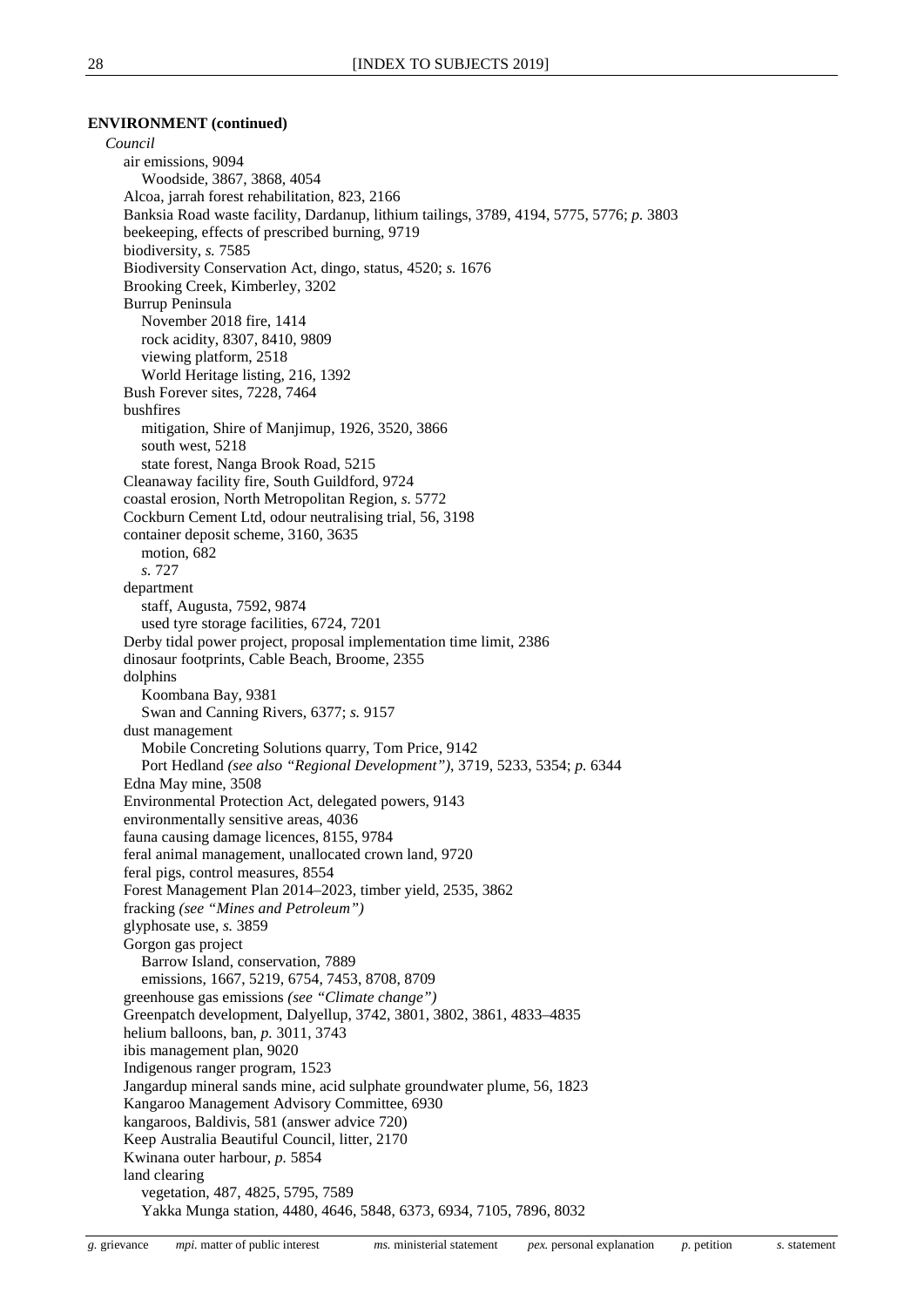#### **ENVIRONMENT (continued)**

*Council (continued)* landfill, unapproved, Great Northern Highway, 6219, 9936 "Landfill Waste Classification and Waste Definitions 1996", *s.* 1535, 1537, 1676 lime quarry, Nullaki, Environmental Protection Authority assessment, 457 litter accumulation rates, 2378 "Management of Crown Land Site Contamination" report, 2232, 2386 Mangrove Cove, Bunbury, 9187 marri forests, 2377, 2536 (answer advice 2360) Mineral Resources Ltd, Koolyanobbing Range F deposit, 2640, 3163, 4667 minister climate change, communication, 8710, 9092–9094 portfolios and agencies advertising, 2908 Government Regional Officers' Housing, 5921 grants programs, 9930 staff, 2381, 5908, 9764 travel, 2545, 4524, 7605, 8446 Murujuga Aboriginal Corporation, meetings, 9188 national parks, state parks and nature reserves Abrolhos Islands, 583, 1412, 1413; *s.* 5226 camping fees, 6543 Credo conservation park, 2386 expansion, 1790, 1919 exploration licences and mining leases, 9416 firewood, illegal, 7557 John Forrest National Park, Hovea Falls, pedestrian bridge, 8303 King Leopold Ranges Conservation Park, renaming 8312 (answer advice 8416) plan for parks, 4666 Wellington National Park, 1247 National Environment Protection Council, 2017–18 annual report, *ms.* 7531 North Stoneville development *(see also "Planning")*, 2058, 2171, 2359, 8978; *s.* 8703 nuclear energy, 3789 PFAS contamination *(see also "Metronet")*, 4478, 7238 Gnangara mound, 6231 Red Hill Waste Management Facility, 9675 Bullsbrook, 2167, 6230 Pilbara Ports Authority, environmental compliance report, 57 plastic bags, ban, 583 plastic waste, *ms.* 3691 Point Grey marina, 6931 prescribed burning, 1361, 3828, 8028, 8192, 9544; *s.* 5644 Ramelius Resources, Greenfinch project, *Eremophila resinosa*, *s.* 3734, 3736 Ramsar Convention, wetland nominations, 2377 recycled construction and demolition waste, 1399 recycling, meat trays, 4961 Rottnest Island, 9022 royalties for regions funding, *p.* 9788 sediment discharge, unauthorised, 9057 Sediment Task Force, 9912 south west forests, threatened species, 1946 south west wetlands monitoring program, 5648, 9094 southern Queen of Sheba orchids, Gull Rock National Park, 5474 south-western snake-necked turtle, 5318 State Natural Resource Management and Coastal Conference, *s.* 7765 state of the environment report, 583, 4645, 5917, 9091; *s.* 595 "Swan Canning River Protection Strategy", collaborative agreements, 9548 threatened species, 4922 United Nations report, 6254 Waste Authority, "Roads to Reuse", waste levy, 602 waste avoidance and resource recovery account, 5827 waste to energy, residual waste, 579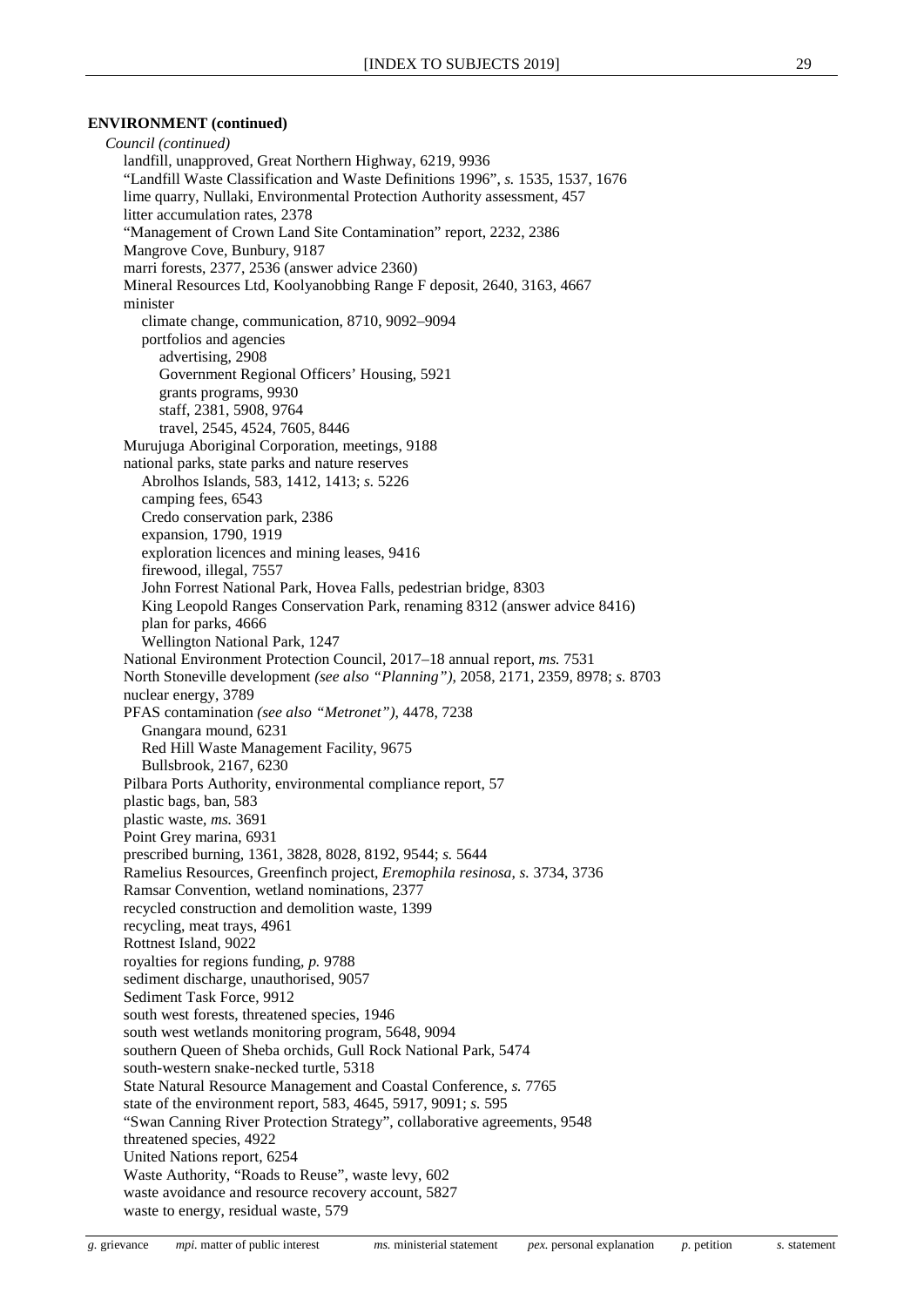#### **ENVIRONMENT (continued)**

*Council (continued)*

water quality, Coorinjinna Pool, Pilbara, 5743, 6181, 7101, 7199, 8026

Western Australian Biodiversity Audit II, 6219, 8156, 8413

Wetlands Coordinating Committee, 4959, 9090

"Wheatbelt Region Parks and Reserves Draft Management Plan", 2057

Wheatstone LNG project, 6754

World Environment Day, *s.* 3739

Yara Pilbara Nitrates Pty Ltd, technical ammonium nitrate plant, 2057, 3862, 4648, 5912, 9928

#### **ENVIRONMENT AND PUBLIC AFFAIRS, STANDING COMMITTEE ON**

#### *Council*

forty-eighth report, "Overview of Petitions 16 May 2017 to 30 June 2018" — motion, 203

forty-ninth report, "Mechanisms for Compensation for Economic Loss to Farmers in Western Australia Caused by Contamination by Genetically Modified Material" — tabling, 310; motion, 572, 1914, 2344, 3345, 5071, 5466, 5815, 6364, 8140; postponement motion, 5076, 5466

fiftieth report, "Terms of Reference: Inquiry into Children and Young People on the Sex Offenders Register — Is Mandatory Registration Appropriate?" — tabling, 2474

fifty-first report, "Terms of Reference: Inquiry into the Functions, Processes and Procedures of the Standing Committee on Environment and Public Affairs" — tabling, 7178

#### **ENVIRONMENT COURT BILL 2019**

*Council*

notice of motion to introduce, 9098 introduction and first reading, 9514 second reading, 9514

#### **ESTIMATES AND FINANCIAL OPERATIONS, STANDING COMMITTEE ON**

*Council*

seventy-seventh report, "2017–18 Budget Cycle — Part 2: Annual Report Hearings" — tabling, 2013; motion, 2880, 3330, 3344, 5469, 5481, 5815, 7320, 8135 seventy-eighth report, "2019–20 Budget Cycle — Part 1: Estimates Hearings and Related Matters" — tabling, 7704 annual report hearings 2018–19 5854 budget estimates hearings 2019–20 2012 Environment, Minister for, *pex.* 5902; personal explanation, 6722 extension of reporting time — motion, 8275 **ESTIMATES COMMITTEES**

```
Assembly
     committee A
        adoption of report — motion, 3896
        division 15
          correction of answer, s. 3894
          supplementary information questions A43, A44 and A45, s. 3894
        division 16, correction of answer, s. 3894
        division 21
          supplementary information A16, correction of answer, s. 6010
          supplementary information question A14, s. 3894
     committee B
        adoption of report — motion, 3902
        division 23, correction of answer, s. 3894
        division 33
          correction of answer, s. 4251
          supplementary information question B27, s. 3894
     committees A and B, presentation of reports and minutes
        Appropriation (Capital 2019–20) Bill 2019 3896
        Appropriation (Recurrent 2019–20) Bill 2019 3896
     management committee, report
        adoption of report — motion, 3570
        presentation, 3570
ESTIMATES OF REVENUE AND EXPENDITURE
  Council
```
tabling of budget papers, 3034

consideration of tabled papers, 3034, 3141, 3166, 3349, 3479, 3608, 3643, 3693, 3755, 3804, 4023, 4040, 4158, 4458, 4485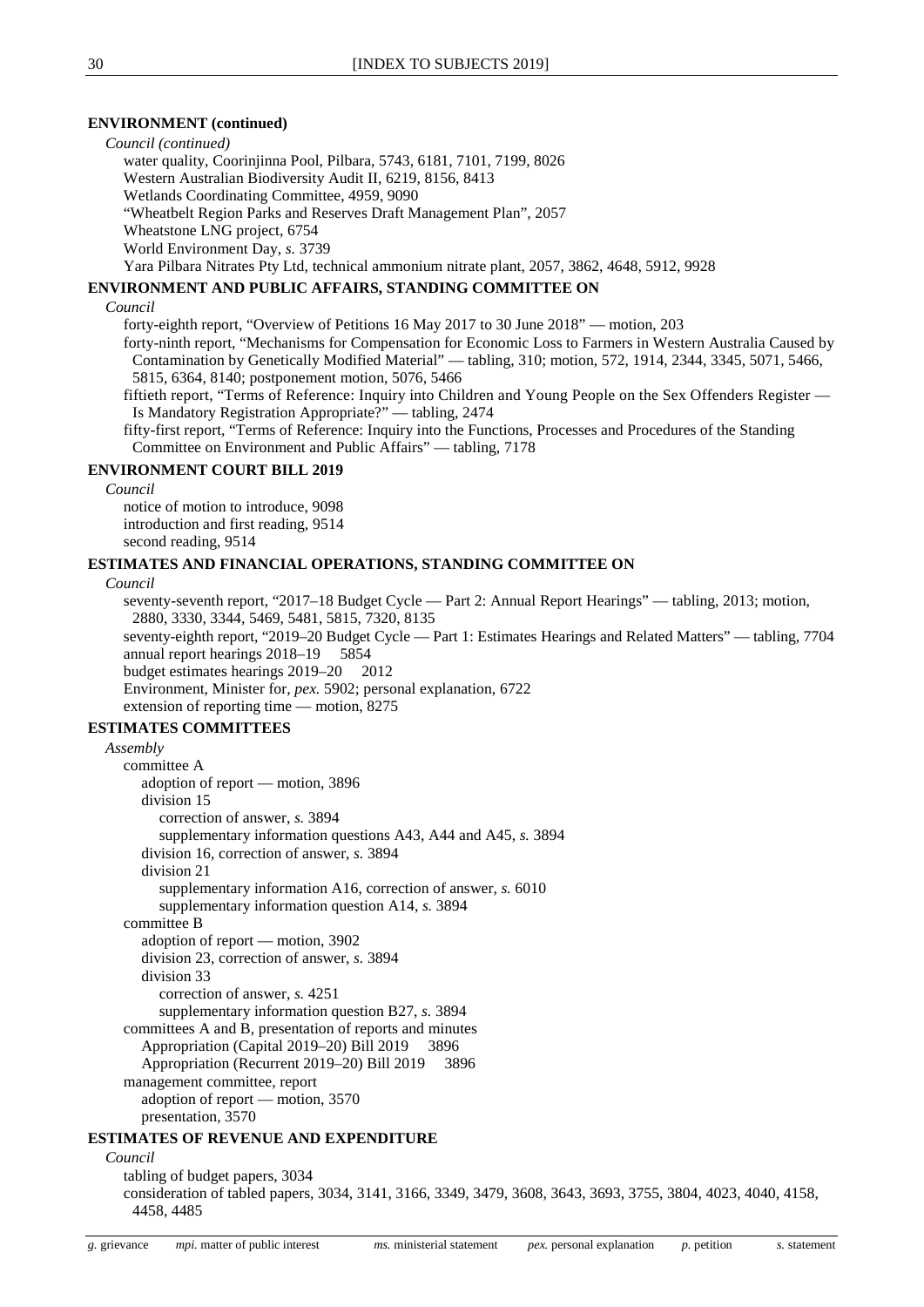#### **EVANS, HON GEORGE MAXWELL (MAX), MBE**

#### *Council* condolence motion, 3305; *s.* 3305

#### **EVANS, HON HYWEL (DAVID)** *Assembly*

condolence motion, 8767

#### **FAIR TRADING AMENDMENT BILL 2018**

*Assembly*

receipt and first reading, 1850 second reading, 1850, 7666; in reply, 7678

third reading, 7679

assent, 8462

#### *Council*

second reading, 1222, 1376

discharge of order and referral to Standing Committee on Uniform Legislation and Statutes Review — motion, 1377, 1642; in reply, 1642 second reading, 1643; in reply, 1652 committee, 1654–1662, 1672, 1673

report, 1673

as to third reading — standing orders suspension motion, 1673 third reading, 1673 returned, 7588 assent, 8389

#### **FAIR TRADING AMENDMENT BILL 2019**

*Council* notice of motion to introduce, 1762 introduction and first reading, 1917 second reading, 1917, 1928

#### **FAMILY AND DOMESTIC VIOLENCE**

#### *Assembly*

16 Days in WA to Stop Violence against Women, 9257; *ms.* 9249, 9420 Aboriginal family safety, summit, *ms.* 608 Council of Australian Governments, fourth action plan, 6126 Geraldton response team, *ms.* 3365 Gore, Jody, royal prerogative of mercy, *ms.* 7466 incidents, police attendance, 8521 initiatives, 1559 men's shelter, Roebourne, *ms.* 4207 Ochre Ribbon Day, Aboriginal survivors of family and domestic violence, *ms.* 62 one-stop hubs, 3102 Peel region, 1194, 2597; *g.* 2560, 8900 Ride Against Domestic Violence, *ms.* 7351 *Council* Aboriginal male healing centre, 1664 Communicare Breathing Space, 4818 Derby Family Healing Centre, 9673 dowry-related abuse, 3861 funding, 3864, 4642 Geraldton, *s.* 3066 initiatives, 2052 motion, 3020 Regional Development, Minister for, *pex.* 3049 Matilda Gard Services, 214, 1364 non-fatal strangulation offence, 5221 Peel region, refuge, 9543 victim arrest warrants, 3634 **FAMILY COURT AMENDMENT BILL 2019** *Assembly*

notice of motion to introduce, 7642 introduction and first reading, 7774 second reading, 7774, 9600, 9617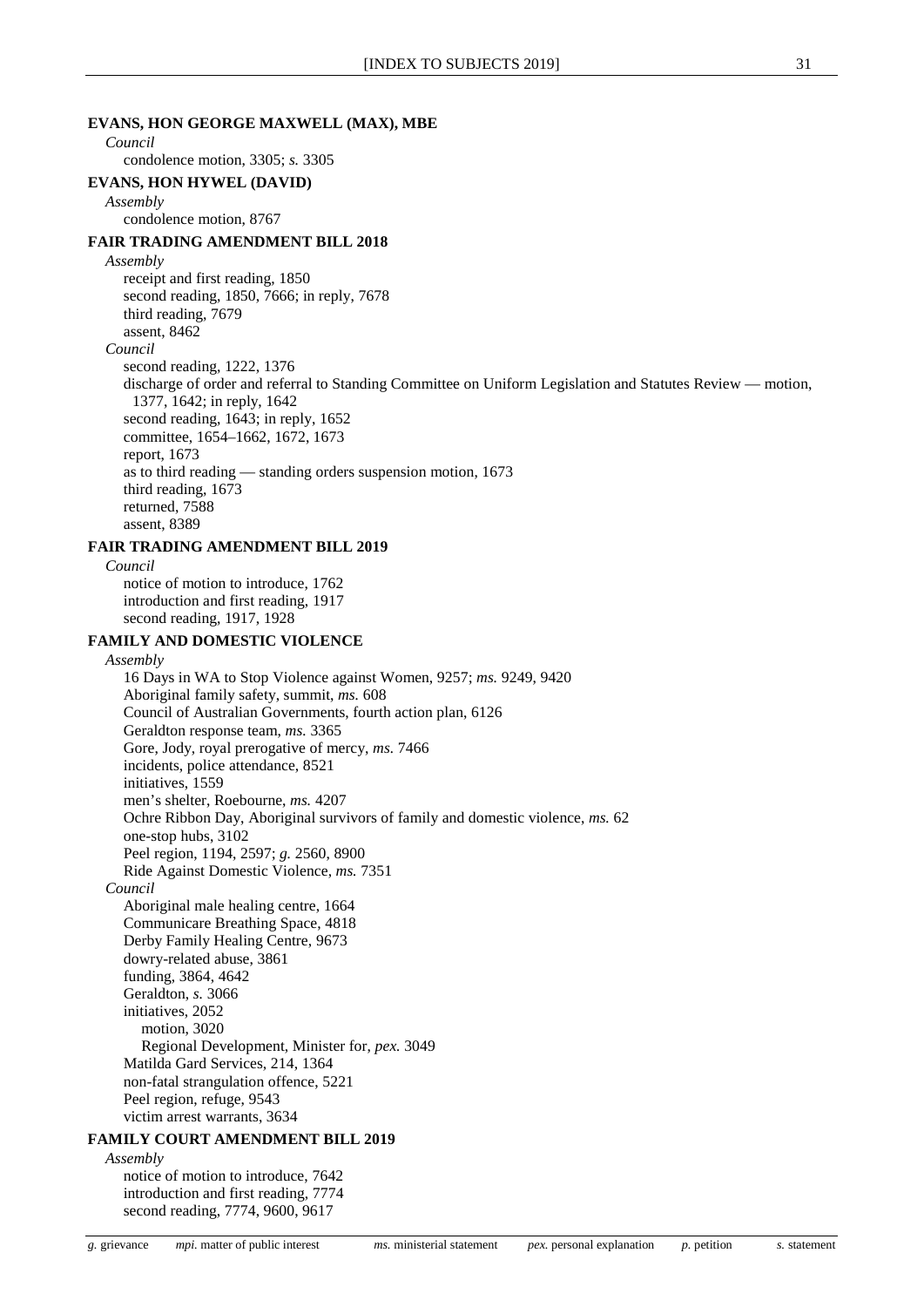#### **FAMILY VIOLENCE LEGISLATION REFORM BILL 2019**

*Assembly* notice of motion to introduce, 9264 introduction and first reading, 9427 second reading, 9427

#### **FEDERAL GOVERNMENT**

*Assembly* federal election Fardell, Nick, *s.* 3558 house values, *s.* 3558 Labor Party policy, 3883, 3884 Martin, James, *s.* 3558 financial management — notice of motion, 2720; removal of notice, 7258 financial performance, 2118 Fischer, Hon Tim, AC, *s.* 6117 health, performance — notice of motion, 2720 state budget surplus, *s.* 3098 *Council* Fair Work (Registered Organisations) Amendment (Ensuring Integrity) Bill 2019, Senate vote, *s.* 9679 Fischer, Hon Tim, AC, tribute, *s.* 5904 joint parliamentary inquiry into family law and child support, *s.* 6752 O'Sullivan, Senator Barry, comments, *s.* 594

#### **FEDERAL–STATE RELATIONS**

### *Assembly*

cashless debit card trial, 1423 *Council* cashless debit card trial goldfields, *s.* 1537 notice of motion, 1201; motion, 1493, 1498; amendment to motion, 1498; in reply, 1509 proposed extension, 1668

#### **FINES, PENALTIES AND INFRINGEMENT NOTICES ENFORCEMENT AMENDMENT BILL 2019**

*Assembly*

notice of motion to introduce, 7349 introduction and first reading, 7490 second reading, 7490, 8793, 8846, 8905, 8944; in reply, 8944 third reading, 8950 question, 7366 *Council* receipt and first reading, 9755 second reading, 9755 warrants of commitment, 9718

#### **FIREARMS AMENDMENT (AIRSOFT) BILL 2019**

*Council* notice of motion to introduce, 7179 introduction and first reading, 7413 second reading, 7413

#### **FINANCE** *see "Treasury and Finance"*

#### **FISHERIES** *see also "Sharks"*

*Assembly* aquaculture, 4897 Bowen, Dr Bernard, tribute, *ms.* 1950 department staff, 1604, 6416, 6417 shopfronts, 5684, 5685; *p.* 7257, 8463, 8792, 9263 fishing, recreational, 8937 fish kills, Jurien Bay marina, 6971 Greens Pool, prohibition on fishing, *g.* 1269 marine finfish nursery, Geraldton, aquaculture, 3568 marron fishery, 8852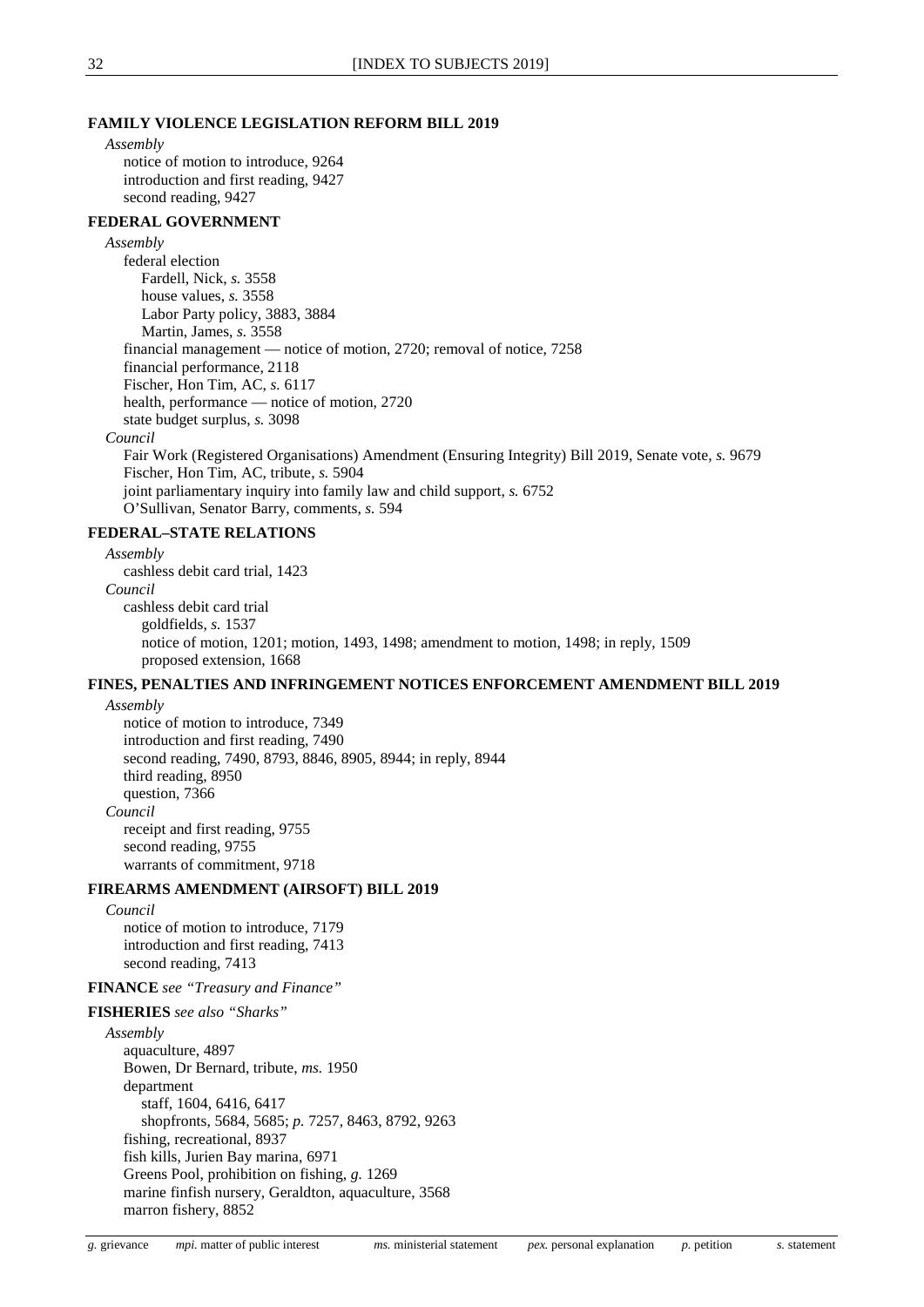#### **FISHERIES (continued)**

*Assembly (continued)* minister, 8461 Oyster Harbour, Albany, restoration, *ms.* 9422 Port Gregory lagoon, oyster farm, *p.* 8593 western rock lobster fishery industry roundtable event, 8220 Poland, Greg, 1125, 1126, 1310 policy, 64, 65, 499, 2938 reforms, 1831, 1832, 1974, 1975 *Council* assent, 1 department, staff, 9014 fish kills sawfish, Liveringa station, 3520, 3674, 3675, 6755 Steep Point, 5746 Fish Resources Management Act, charitable exemptions, 2378 fishing, local laws, Cottesloe and Cambridge, 2644, 3159 non-native species, 6180 Ocean Reef marina, voluntary fisheries adjustment scheme, 6729 Operation Shadowedge, 3786 pearling lease fees, 1525 Prohibition on Fishing (Greens Pool) Order 2018 *(see also "Disallowance motions")*, 453, 714 "Recreational Fishing Guide", *p.* 6163 shark fin, 4189 western rock lobster fishery, 455, 2533–2535 charter boats, 7886, 8147 conflict of interest, 450, 575 Fisheries, Department of, staff, 1540 fishery package, 350 harvest strategy and control rules, 1671 industry levy funds, 7557 industry reform, 3637 local lobster program, 7330, 7456 ministerial exemption, 580, 714, 2649 notice of motion, 3; motion, 548; amendment to motion, 559; motion, as amended, 559; in reply, 566

### **FOOD AMENDMENT (SHARK FIN PROHIBITION) BILL 2019**

#### *Council*

notice of motion to introduce, 3691 introduction and first reading, 3743 second reading, 3743

#### **FORESTRY**

*Assembly* good neighbour policy, fires, 7046 Western Australian Regional Forest Agreement, 1837 *Council* Auswest Timbers, 9809 Forest Products Commission Alcoa timber, 5480 annual report 2018–19 9726; *s.* 7463 Auswest Timbers contract of sale, 4953 biological assets, 1946 competitive neutrality policy, 4926 contracts of sale, 3165, 6184 harvest, fire risk assessment, 5479 independent audit, 4833, 9924 karri and marri industrial wood, 217 log export, 2890 logging, *s.* 3196 woody biomass, 4923 Greenbushes, 3342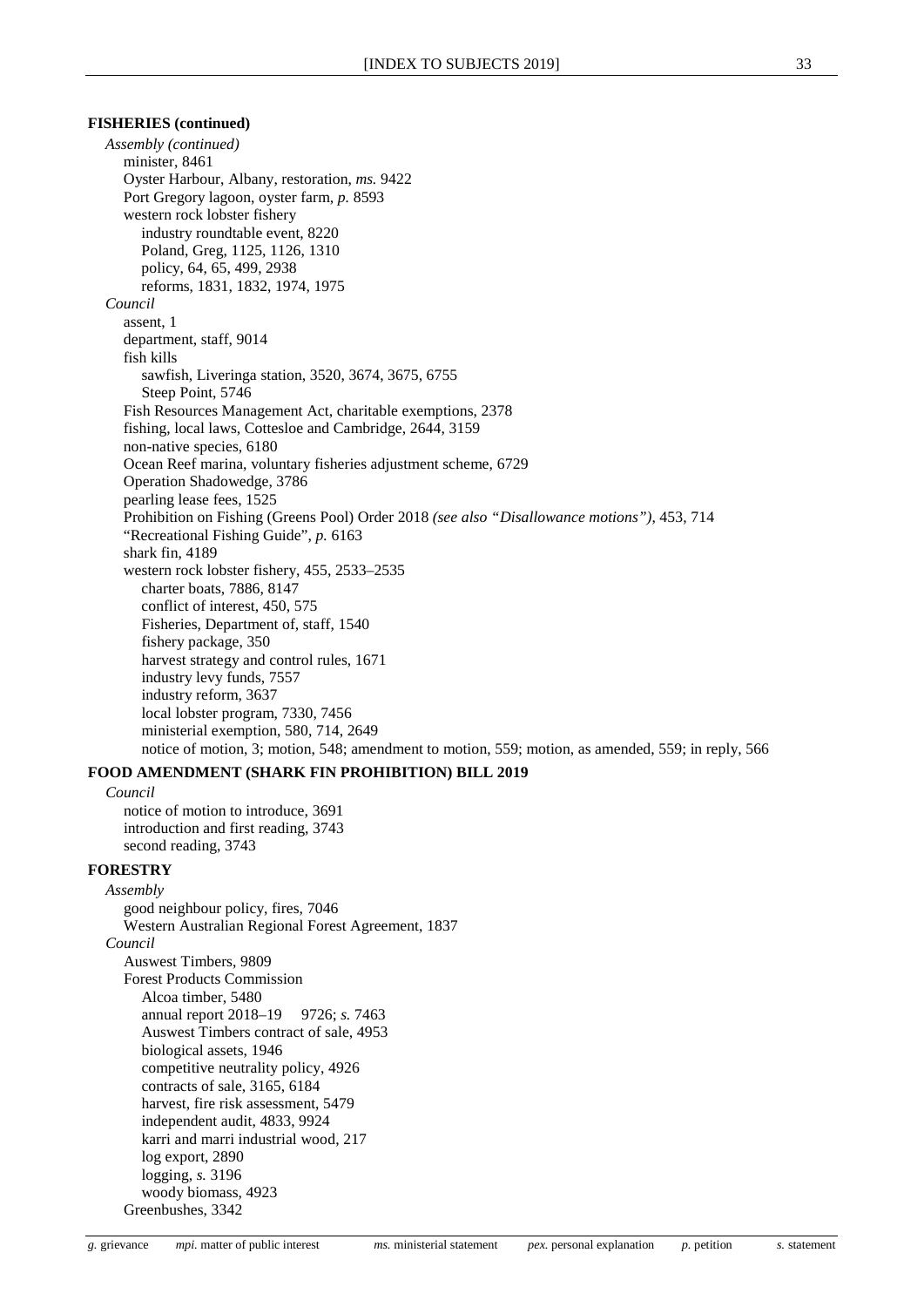#### **FORESTRY (continued)** *Council (continued)* Lewana plantation, fire, 2055 Lewin block, clear-felling, 3638; *s.* 3671 prescribed burning, 8192 regrowth karri thinning, 3867 sandalwood harvest, 716, 1076, 1245, 1781 (answer advice 2061), 2517, 2888, 3339, 4482, 5315, 5474 Western Australian Regional Forest Agreement, *s.* 1092, 1939 **GAME AND FERAL ANIMAL CONTROL BILL 2018** *Council* introduction and first reading, 9098 **GAMING AND WAGERING LEGISLATION AMENDMENT BILL 2018** *Assembly* returned, 81 assent, 80 *Council* assent, 1 **GENDER REASSIGNMENT AMENDMENT BILL 2018** *Assembly* returned, 120 assent, 545 *Council* second reading, 3; in reply, 14 committee, 16–19, 28–31 report, 31 third reading, 31 assent, 547 **GOVERNMENT RAILWAYS AMENDMENT BILL 2019** *Assembly* notice of motion to introduce, 7349 introduction and first reading, 7494 second reading, 7494, 8831; in reply, 8950 consideration in detail, 9290–9295 third reading, 9295 *Council* receipt and first reading, 9790 second reading, 9790 **GOVERNOR** *Assembly* vehicles, 1028 *Council* acknowledgement, *s.* 3196 Governor's establishment, 3333, 4835 **HAWKE, HON ROBERT (BOB) JAMES LEE, AC** *Assembly* tribute — standing orders suspension motion, 3872; *s.* 3872, 3874–3880 *Council* passing, *s.* 3518 tribute, *s.* 3739 **HEALTH** *Assembly* Aboriginal health services Elizabeth Hansen Autumn Centre, 3456 funding, 6885 grants, 8115 advance health care planning, *ms.* 6083 aged care Carnarvon, 308, 2421; *s.* 1299 *Report on Government Services*, 2809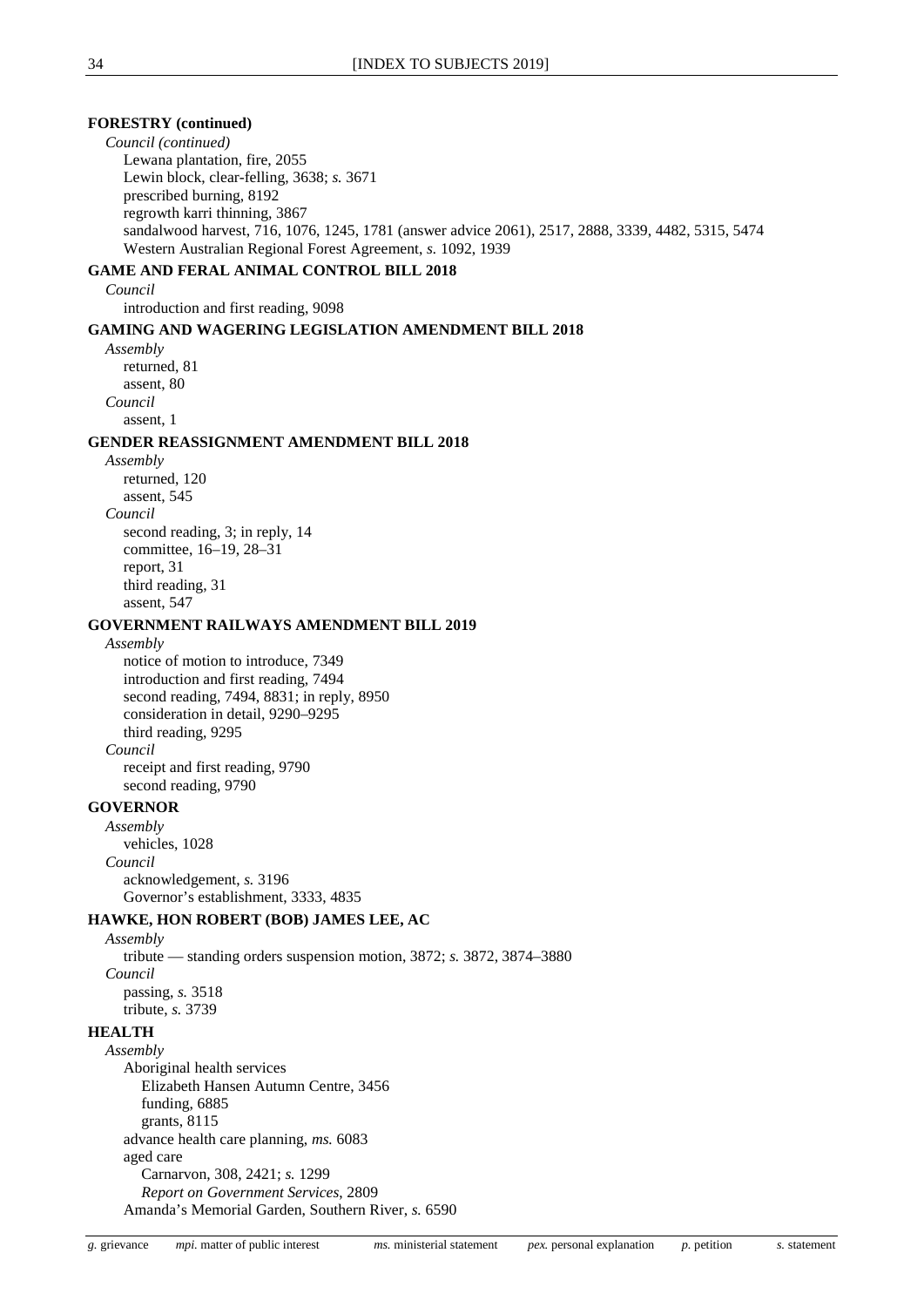*Assembly (continued)* ambulances off-stretcher percentages, 2847, 6875 Peel Health Campus, 979, 981, 1331, 5031 ramping, 1002, 1718, 1719, 4074, 4075, 5365, 5366, 5938, 5939, 6874 roadworks, 6897 St John Ambulance reporting, Dawesville and Pinjarra, 5026 Wroth, Charlie, *s.* 9603 Animal Resources Authority, 2018–19 annual report, 9334 Asbestos Awareness Month, blue lamington drive, 9420 Australian Breastfeeding Association, WA Branch, fiftieth anniversary, *ms.* 5132 Claisebrook depot, billboard advertising, 1007 Communified, *s.* 9602 dental services clinic waiting times, 4144 community dental health van, 7958 paediatric treatment, 3971 department annual report 2018–19 9330–9332 budget, 5516 influenza and respiratory illness database, *ms.* 3882 Israel visit, *s.* 4237 digital patient record systems, 6897, 7172 Dyke, David, *s.* 5680 East Metropolitan Health Service, 2018–19 annual report, 9324, 10012 end-of-life choices legislation *(see "Voluntary assisted dying")* federal government's performance — removal of notice, 7258 federal Labor policy, 1425 glyphosate, *g.* 8337 Harvey House, 163 Health and Disability Services Complaints Office, 6876–6878 health and medical research, 6879 Future Health Research and Innovation Fund *(see also "Western Australian Future Fund Amendment (Future Health Research and Innovation Fund) Bill 2019")*, 3220 health services, financial management, 4075 Health Services Family Association, *s.* 768 health staff, 7171 assaults against, 121, 3383, 3446, 4537, 6124–6127, 6259, 6260, 8458, 8459, 8779; *mpi.* 6268 protection, *ms.* 3211; *mpi.* 3391 vacancies, 6896 health system infrastructure maintenance works, 7244 *mpi.* 4085 Healthy Options WA, 8111 hospitals and health campuses Albany Health Campus, radiation oncology services, 868, 5021 beds, 2719, 2784, 2792, 2852, 4434, 4435, 8103, 8107 Bunbury Hospital, 5273 carpark revenue, 6883 clinical services, 6884 cold cuddle cots, 1022 compensation and refunds, 8508 complaints, 7680 diabetes education, 4137, 4138 digital outages, 8107, 8108, 9298 discharges, 8515, 8519 emergency codes, 167, 5031, 6120, 7248 emergency departments performance, 407, 1832 staffing, 861, 862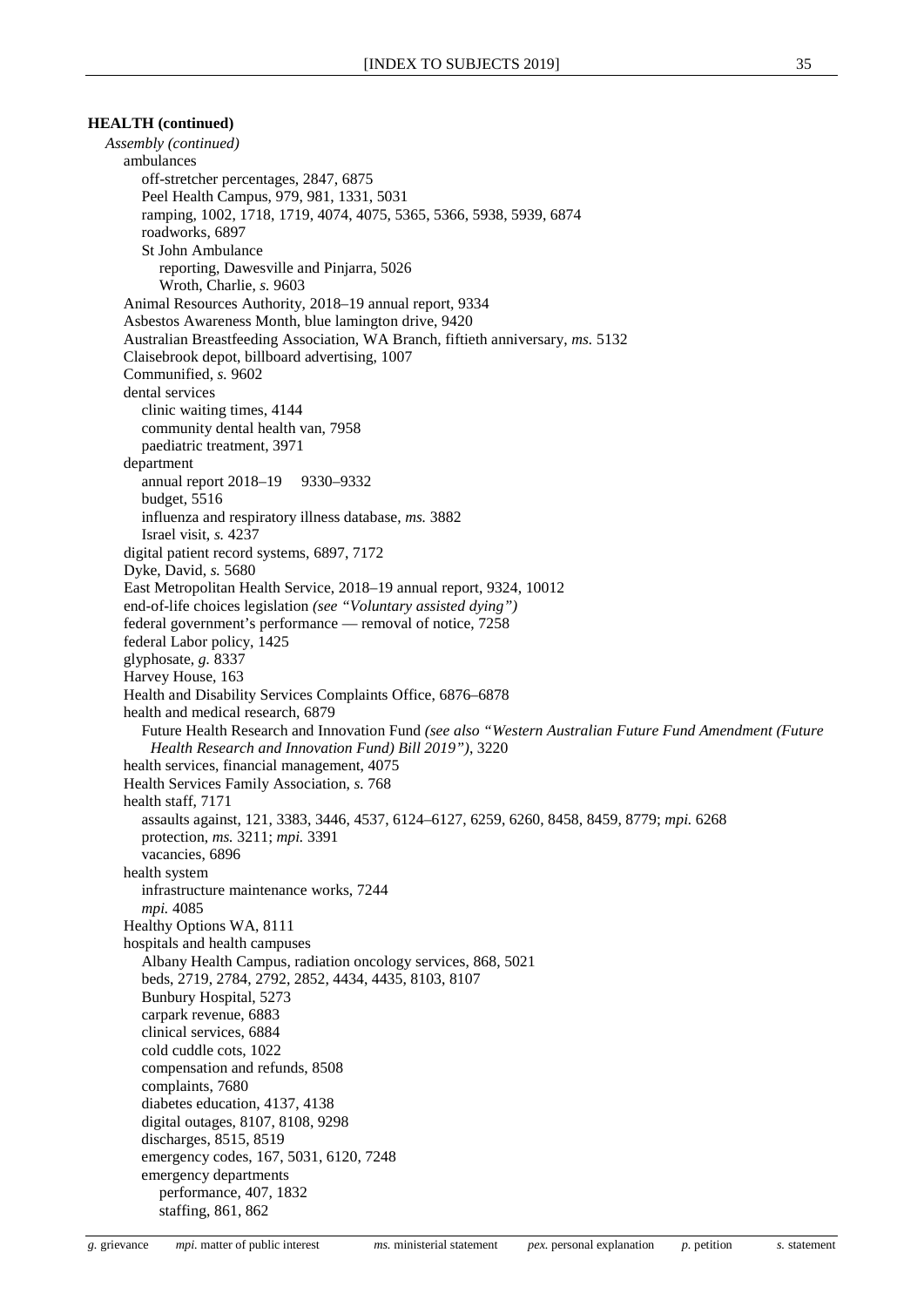*Assembly (continued)* hospitals and health campuses (continued) Fiona Stanley Hospital family birthing centre, 4436 power outage *ms.* 2238 *pex.* 2121 standing orders suspension motion, 2085; standing orders suspension — amendment to motion, 2085; standing orders suspension — motion, as amended, 2085; motion, 2085 infrastructure maintenance, 8893 Joondalup Health Campus, 7506, 7507 expansion, proposed, 2713, 2933, 2934, 5268, 7159, 7160, 9606; *g.* 5241 stroke unit, 1968 Katanning Hospital, general practitioners, 2936 King Edward Memorial Hospital midwives, private, 7159 pelvic mesh complications clinic, 2806 Laverton Hospital, 1308; *p.* 1097, 2257 medical equipment, 8111, 8762, 8763, 8827, 9299, 9307, 9308, 10001, 10002 medicine, disposal, 8508, 8509 medihotels, 8368 Meekatharra hospital, new, *p.* 7258 Merredin Health Service, *g.* 4840 Murchison health services, *g.* 3076 Murray District Hospital, 977 Newman Hospital, 260 Onslow Health Service, 2782 Osborne Park Hospital, 5683 pain management clinics, 3982 Peel Health Campus, 3105, 4076, 5126 ambulances, 979, 981, 1331, 5031 annual reports, 985, 5033 assaults, 978 bed numbers, 977, 982 clinical services, statistics, correction of answer, 877 complaints, 982 correspondence, 975 cost per weighted activity, 985 emergency department attendances, 981, 984 funding, 976 *g.* 1684 healthcare-associated infections, 980, 5033 management, 978, 6342 Patient Opinion Australia, 975 patient transfers, 5031, 5032 staff, 977–985 surgical procedures, 982, 983 Perth Children's Hospital fracture clinic, 2785 lead contamination, 167, 180–183, 307, 669, 2796, 5033 plumbing system inspections, 2786 Princess Margaret Hospital for Children fencing, 1007 *s.* 7148 public hospitals funding, 1119 resources, *mpi.* 878 Rainbow Tick accreditation, Royal Perth and Bentley Hospitals, *ms.* 2075 Royal Perth Hospital intensive care unit, upgrade, 2242 Mental Health Emergency Centre, 7795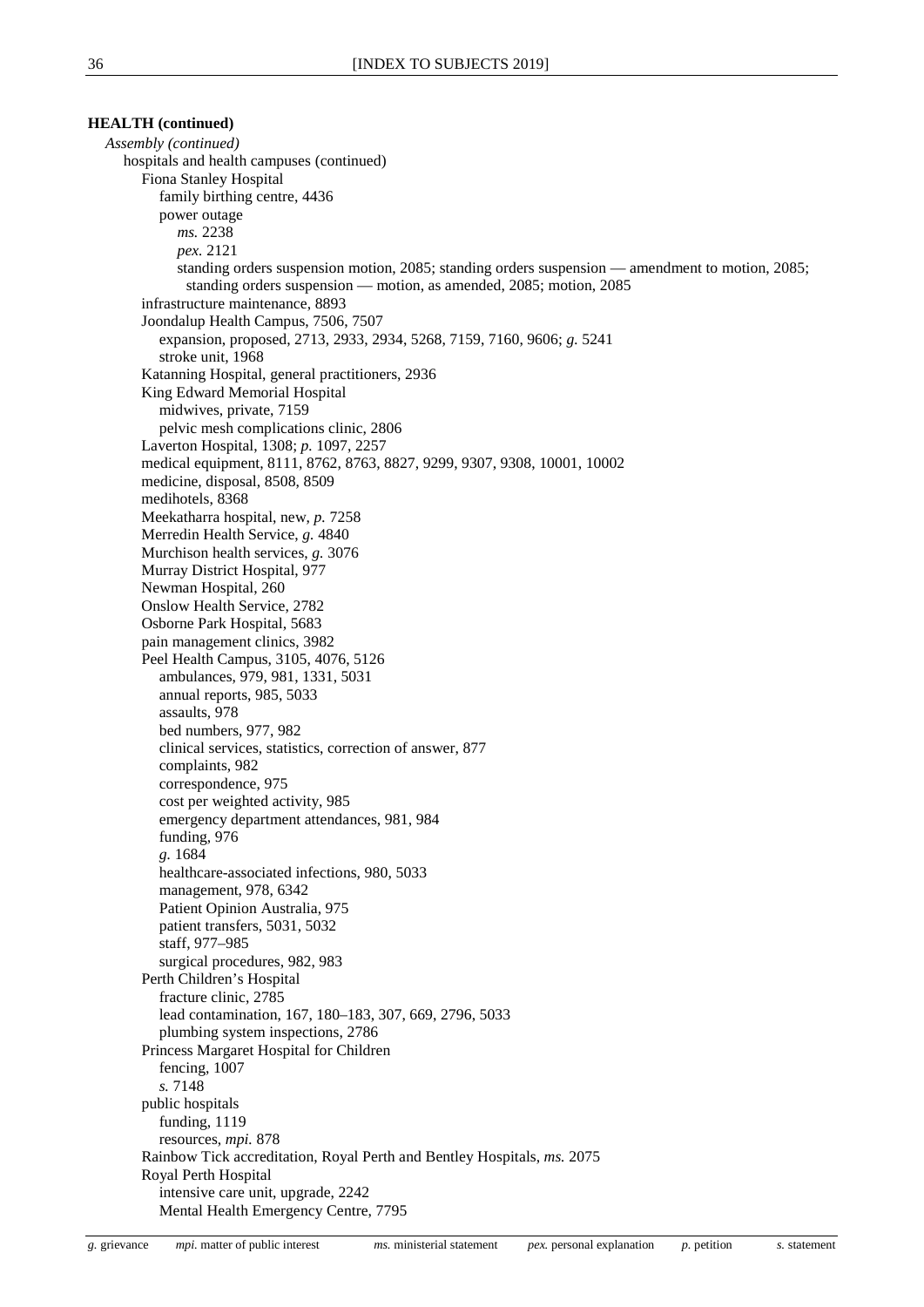*Assembly (continued)* hospitals and health campuses (continued) safety, 5358 regional, 5359, 5518 standing orders suspension motion, 5366; standing orders suspension — amendment to motion, 5366; standing orders suspension — motion, as amended, 5366; motion, 5366 Stop the Violence campaign, *ms.* 8450 schedule 8 medicine, 8112, 8114 surgery cancellations, 6885 vending machines and catering, 8112 women's and babies' hospital, 3388, 3888, 9973, 9974 human reproductive technology and surrogacy legislation, review *(see also "Human Reproductive Technology and Surrogacy Legislation Amendment Bill 2018"), ms.* 1681 Koondoola Integrated Services Centre, *g.* 3078 Lucas, Amelia, 5681 medical imaging and storage system, *ms.* 8331 men's health, Checkmate, *s.* 2588 men's health and wellbeing policy, *ms.* 4265 minister Israel, United States and Canada visit, *ms.* 4837 Ministerial Code of Conduct, 1717 ministerial office, alcohol expenditure, 996 portfolios air travel, 7954 community resource centres, 4135 costs of services, 3453 debt collection agencies, 4141 FOI requests, 1332, 1472 correction of answer, 263 Huawei, 986, 989 Lockwood, Nicole, 136 photography and videography services, 1748–1758 property, 999, 1023 staff, 1019, 2847, 3290, 3295, 3449 welcome to country ceremonies, 1030 RAC Arena visits, 971 Ministerial Expert Panel on Advance Health Directives, *ms.* 5984 mobile phone infrastructure, electromagnetic radiation, health effects, *s.* 8743 Nagree, Dr Yusuf, tribute, *ms.* 9569 North Metropolitan Health Service annual report 2017–18, correction, 81 annual report 2018–19 9324–9330, 10014 misconduct procurement records, *ms.* 6952 Public Sector Commission review, 299; *ms.* 6561 nurses, 546, 7168 obesity, *ms.* 5496 outpatient surgical clinic referrals, 2819 palliative care Capes region, *g.* 5239 expenditure, 970, 3100 funding, 7632 Joondalup Health Campus, *p.* 7897 National Palliative Care Week, *ms.* 3522 South West Regional Palliative Care Service, 3971, 3972, 6900, 7834 state budget 2019–20 2118 patient assisted travel scheme, 7245; *g.* 2081 Peel Health Hub, *g.* 7119 Precision Health Council, *ms.* 2703 Pregnancy and Infant Loss Remembrance Day, *ms.* 7623 Prevent Alcohol and Risk-Related Trauma in Youth program, 2787–2791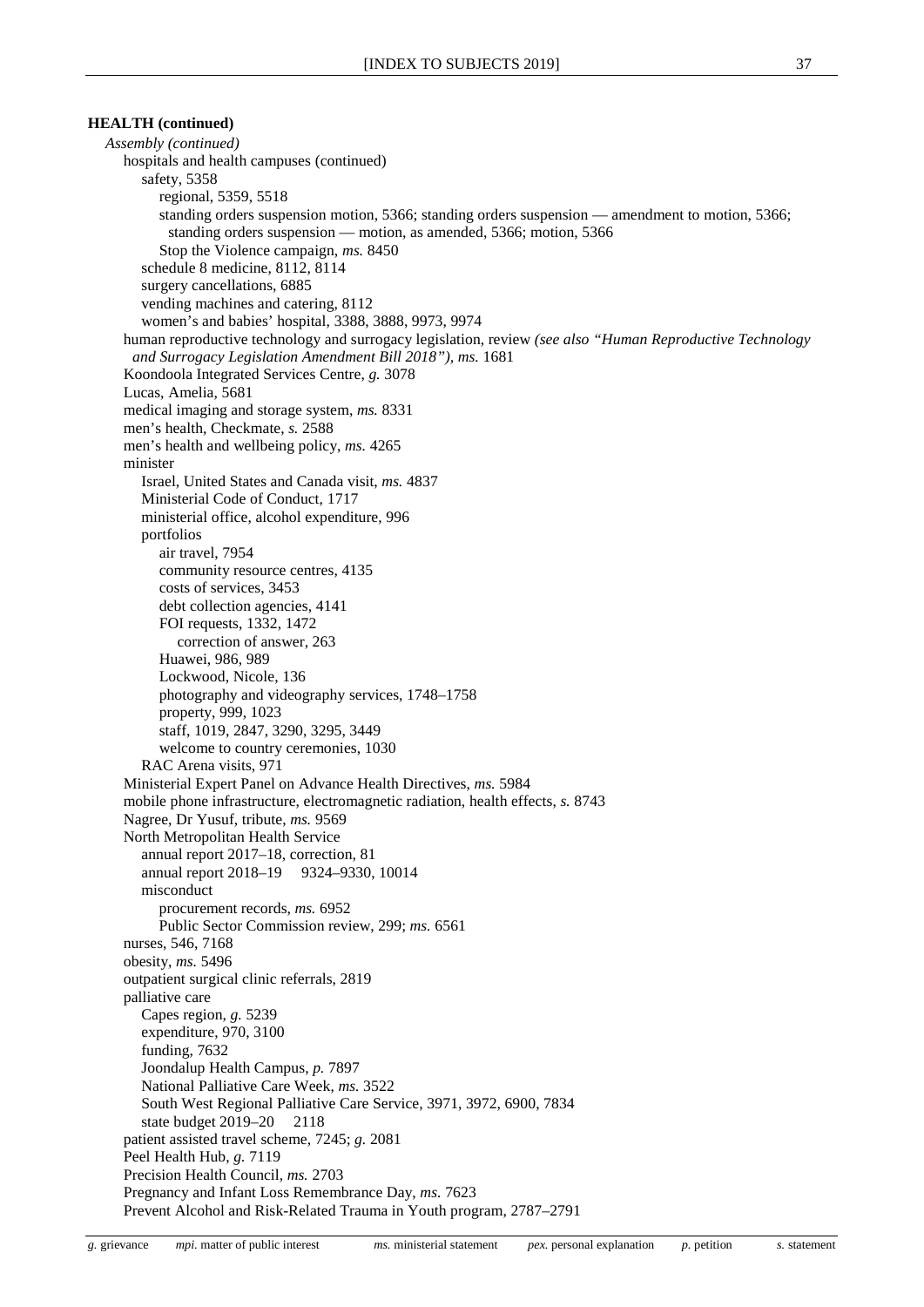*Assembly (continued)* public health campaigns, 7374 radiotherapy services, 6883 regional health country health — notice of motion, 4975; motion, 5141 elective surgery, Busselton, 2808 funding and services, 6420; *mpi.* 1566 general practitioner shortage, 6125 Kerry Lodge and Lechenaultia House, 2596 Leeman and Green Head, *p.* 8790 McGowan government's performance — notice of motion, 7258; motion, 7387 midwest communities — notice of motion, 8793; motion, 8884 Shark Bay, permanent doctor, *p.* 7641, 8593, 8792, 9263 renal dialysis Aboriginal patients, 2804 Derby and Fitzroy Crossing, 2781, 2782 Geraldton, 6421, 6422 wait times, 6896 research and innovation, *g.* 4400 school entry health assessments, *ms.* 3070 sexually transmitted diseases and bloodborne viruses, report, 7373 Silver Chain, hospital discharge support, 2807 Skin Cancer Action Week, *s.* 9602 South Metropolitan Health Service, 2018–19 annual report, 9325–9329, 10013 specialists, wait times, 3982 sponsorship agreements, 8510 streptococcal infections, 4139 sugar, labelling, *g.* 5238 SunSmart campaign, *ms.* 8197 sustainability unit, 6881 sustainable health review, 986 final report, *ms.* 2398 King Edward Memorial Hospital, 2414 Telethon, state government donation, 8615 Tobacco Products Control Amendment Regulations 2019, *ms.* 1827 urgent care clinics, 4539, 4690, 6005, 6782 vaccinations, pharmacists, *ms.* 5234 voluntary assisted dying *(see "Voluntary assisted dying")* WA Country Health Service, 5126 (supplementary information 5279) annual report 2018–19 9332–9334, 9495 WA Health Excellence Awards, *ms.* 8773 WA Nursing and Midwifery Excellence Awards, *ms.* 3362 *Council* abortion annual report 2017–18 1408 clinics, safe access zones, 3823 procedures, 2071, 3207, 3208, 4054 RU486 drug, 3683 aged care Aged Care Availability Working Group, 4818 Kimberley, 3160 Leonora, 2887 Warmun, *ms.* 9027 ambulances charges, pensioners and income support recipients, *s.* 7224 Merredin St John Ambulance volunteer training sub-centre, *s.* 483 ramping, 3822 (answer advice 4196), 6244, 8326, 9058 regional, 4925, 9937 Asbestos Awareness Month, blue lamington drive, 9220 Australian Breastfeeding Association, WA Branch, fiftieth anniversary, *ms.* 5055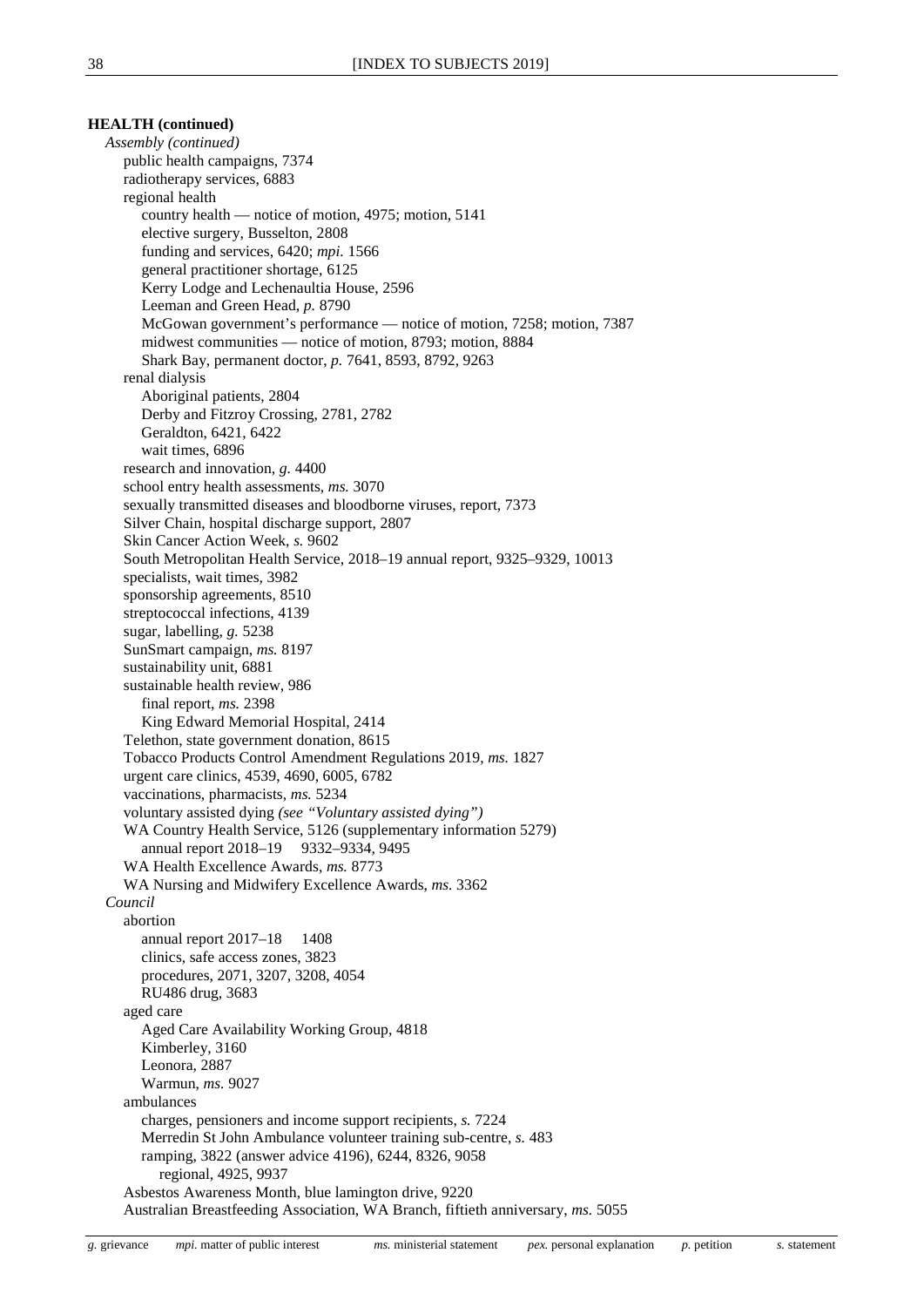*Council (continued)* cancer breast, *s.* 5904 diagnoses, Kimberley, 1401 childhood, *s.* 6556 Childhood Cancer Awareness Month, *s.* 6554 climate change health inquiry, 3164, 8444 codeine, 1257 community dental health van, 5830, 6185, 6378 (answer advice 7106) Connected Beginnings program, 8977, 9052 department influenza and respiratory illness database, *ms.* 3804 information security policy, 1522 ear, nose and throat specialists, wait times, Perth, 7729 end-of-life choices legislation *(see "Voluntary assisted dying")* federal Labor policy, 2356, 5231, 5317; *s.* 5226 foetal alcohol spectrum disorder, 584, 6242, 9096 health staff, assaults against, 3337, 4955, 6180, 9379 (answer advice 9918) hospitals and health campuses Albany Health Campus, accreditation, 5830, 5893 assaults, 7464 Derby Hospital, 5082 (answer advice 5639) beds and wards, 356, 578, 1666, 4193 Bentley Hospital, 1823 Chittering health centre, 8034 emergency codes, activations, 9672 (answer advice 9816) emergency departments consultant psychiatrists 1525 (answer advice 2061) winter health strategy, 3790 Geraldton Health Campus, 6212, 8195 code yellow declarations, 5086 (correction of answer 5322, 6379), 6243 redevelopment, 218, 2643, 6183 Hedland Health Campus, 6372 (answer advice 7106) Joondalup Health Campus, redevelopment, 3160, 4484 Kalgoorlie Health Campus, MRI machine, 1524, 2910, 5084 Karratha Health Campus, 2553, 6372 (answer advice 7106) Kimberley, 8706 Kununurra Hospital, emergency department, 9016 Laverton Hospital, 1408, 3161 maintenance funding, 8445 Pilbara and goldfields, 7727 Northam, Merredin, Narrogin and Katanning hospitals, 5916 patient-to-staff ratio, 4038 Perth Children's Hospital gender diversity service, 2213 practical completion, defects, 720 Pilbara, 7618 public hospitals, 5649 Rainbow Tick accreditation, Royal Perth and Bentley Hospitals, *ms.* 2012 regional hospitals emergency department presentations, 8321 safety, 8556 senior emergency staff, 3676 schedule 8 medicine, 8150 security staff, 8156 Sir Charles Gairdner Hospital, emergency department, code yellow hours, 5897 human reproductive technology and surrogacy legislation, review *(see also "Human Reproductive Technology and Surrogacy Legislation Amendment Bill 2018")*, 1782; *ms.* 1619

International Overdose Awareness Day, *s.* 6210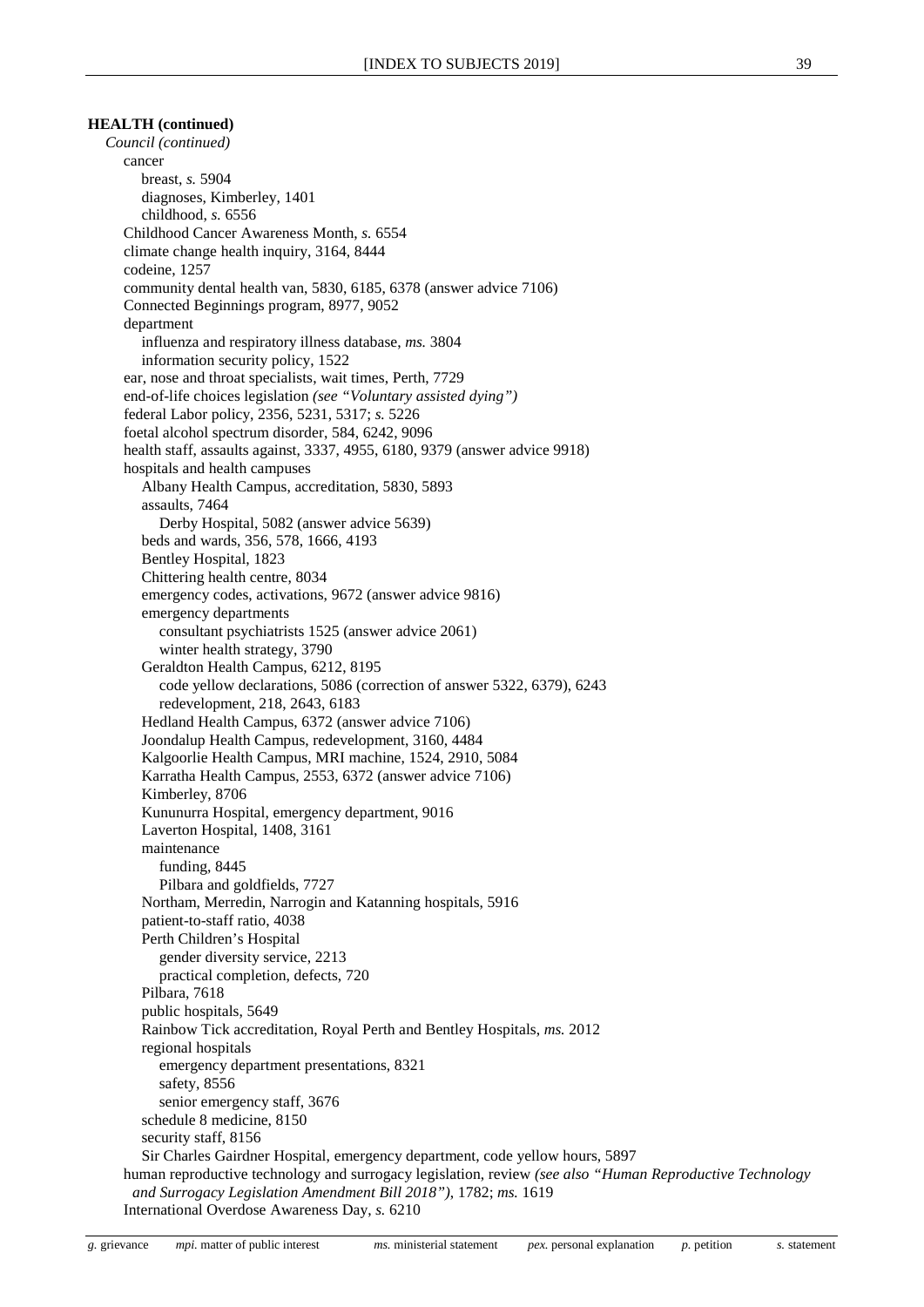*Council (continued)* medical cannabis, 1668, 3159, 5742, 5828, 5848, 7100, 7553; *s.* 5771 men's health and wellbeing, 1078, 1244 minister Agricultural Region visits, 1679, 9935 portfolios and agencies advertising, 2689 Government Regional Officers' Housing, 5919 grants programs, 9929 staff, 2216, 2355, 2518, 5908, 9759 travel, 2543, 4523, 8317, 8592 North Metropolitan Health Service, Grant Alexander *(see "Corruption and Crime Commission")* nursing posts, Bremer Bay and Jerramungup, 1077 (supplementary information 1251) *s.* 3195 service medal, *p.* 547; *s.* 598 WA Nursing and Midwifery Excellence Awards, *s.* 3197 palliative care, 5849 24/7 phone line, 2169 (answer advice 2360) funding, 1360, 7551 goldfields, 7731 National Palliative Care Week, *ms.* 3459 notice of motion, 1493; motion, 1894; amendment to motion, 1907; motion, as amended, 1908; in reply, 1909 regional services, 5221, 5477, 5745, 7552; *p.* 9877 Silver Chain, budget allocation, 3637 state budget 2019–20 7451 patient assisted travel scheme, 6179, 6378, 6548, 6728 posthumous collection of gametes, 4205 annual reporting, 2539 review, 577 (correction of answer 4485) Precision Health Council, 3056 Pregnancy and Infant Loss Remembrance Day, *ms.* 7532; *s.* 7582 Quadriplegic Centre, closure, *p.* 3690 regional services elective surgery, Geraldton, 1414 general practitioners, 1259, 9212 Mining and Pastoral Region, 5217, 5321, 5479, 6179, 7332 notice of motion, 7841; motion, 8117; amendment to motion, 8124; motion, as amended, 8124; *s.* 8185 oncology services, midwest, 1411 primary health care — notice of motion, 5591; motion, 5798; in reply, 5814; *s.* 5844, 5845 Toodyay, Chittering and Gingin, 8324 renal dialysis accommodation, 1358 (answer advice 1527), 1520 sexually transmitted infections, prisons, 6232 Silver Chain, 8321 remote area service centres, snakebites, 9870 speech pathology services, 9872 sustainable health review, 9191 (answer advice 9727); *ms.* 2327 Tellus Holdings, Sandy Ridge project, 354, 719, 2645, 5216 Tobacco Products Control Amendment Regulations 2019, *s.* 1253; *ms.* 1762 urgent care clinics, 5826, 6723, 7236, 8033, 9189 data collection, 9672 Geraldton, 3634, 4481, 4921 MEDrefer smart form, 9676 regional, 6244 vaccination influenza, 4033 pharmacists, *ms.* 5294 policies, *p.* 3803 school and kindergarten requirements, 5314, 5473 voluntary assisted dying *(see "Voluntary assisted dying")*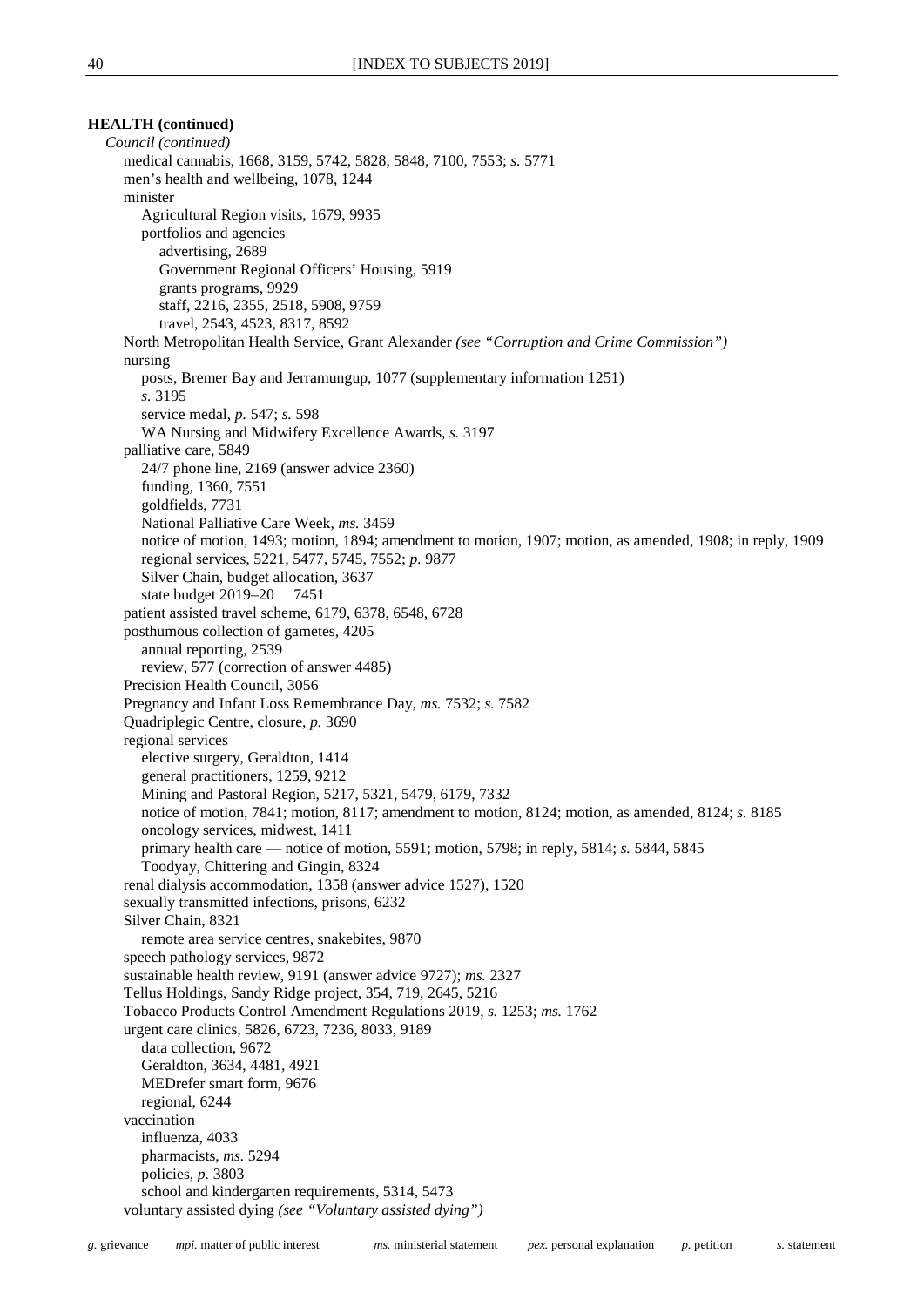*Council (continued)*

WA Country Health Service Aboriginal meet-and-greet service, 2212 ambulance ramping, 9937 antivenom, 6948 critical incidents, 732 hospital emergency codes, 2211, 7116 midwives, 1407, 7115 nurses, 4662, 4663, 7115 specialist services, 3519, 6244, 8440 staff, 2073 wastewater systems, Chalet Rigi restaurant, 9019 World Autism Awareness Day, *s.* 1817

## **HEALTH SERVICES AMENDMENT BILL 2019**

*Assembly*

notice of motion to introduce, 8463 receipt and first reading, 8595 second reading, 8595 explanatory memorandum, 8792 appropriation, 8829

## **HERITAGE**

*Assembly* Esperance tanker jetty, 1481, 4880, 4881 Heritage Act, draft regulations, 2797–2799; *ms.* 1098, 4839 Heritage Council of Western Australia, *ms.* 7117 Maylands brickworks, 2780 Register of Heritage Places, Guildford, *ms.* 4964 Swan Hills electorate, heritage sites, *g.* 9579 Western Australian Heritage Awards, *ms.* 1951 *Council* Arthur Head, City of Fremantle, 2888 *Batavia* shipwreck, 390<sup>th</sup> anniversary, *s.* 3669 East Perth power station, continuing protection order, 5631

Hallam, Professor Sylvia Joy, tribute, *s.* 3858 Merredin railway water tank, 9934 RMS *Tayleur*, *s.* 5770

## **HIGH RISK OFFENDERS BILL 2019**

## *Assembly*

notice of motion to introduce, 4542 introduction and first reading, 4675 second reading, 4675, 5244; in reply, 5259 consideration in detail, 5265, 5280–5289 appropriation, 5371 third reading, 5372 *Council* receipt and first reading, 5349 second reading, 5349, 6186, 6387, 6736; in reply, 6738 committee, 7208–7222

**HOMELESSNESS** *see "Community Services"*

#### **HOUSING**

*Assembly* approvals, Australian Bureau of Statistics, 8744, 8745 bond assistance loans, 6872, 9636 Broome Aboriginal short-stay accommodation facility, *ms.* 2239 Brownlie Towers, redevelopment, 4274 building approvals, 7935 East Green development, Greenwood, *g.* 4208 *Economic and Fiscal Outlook* 2018–19 1176 federal Labor policy, 2589, 2590, 3889, 3890; *mpi.* 2598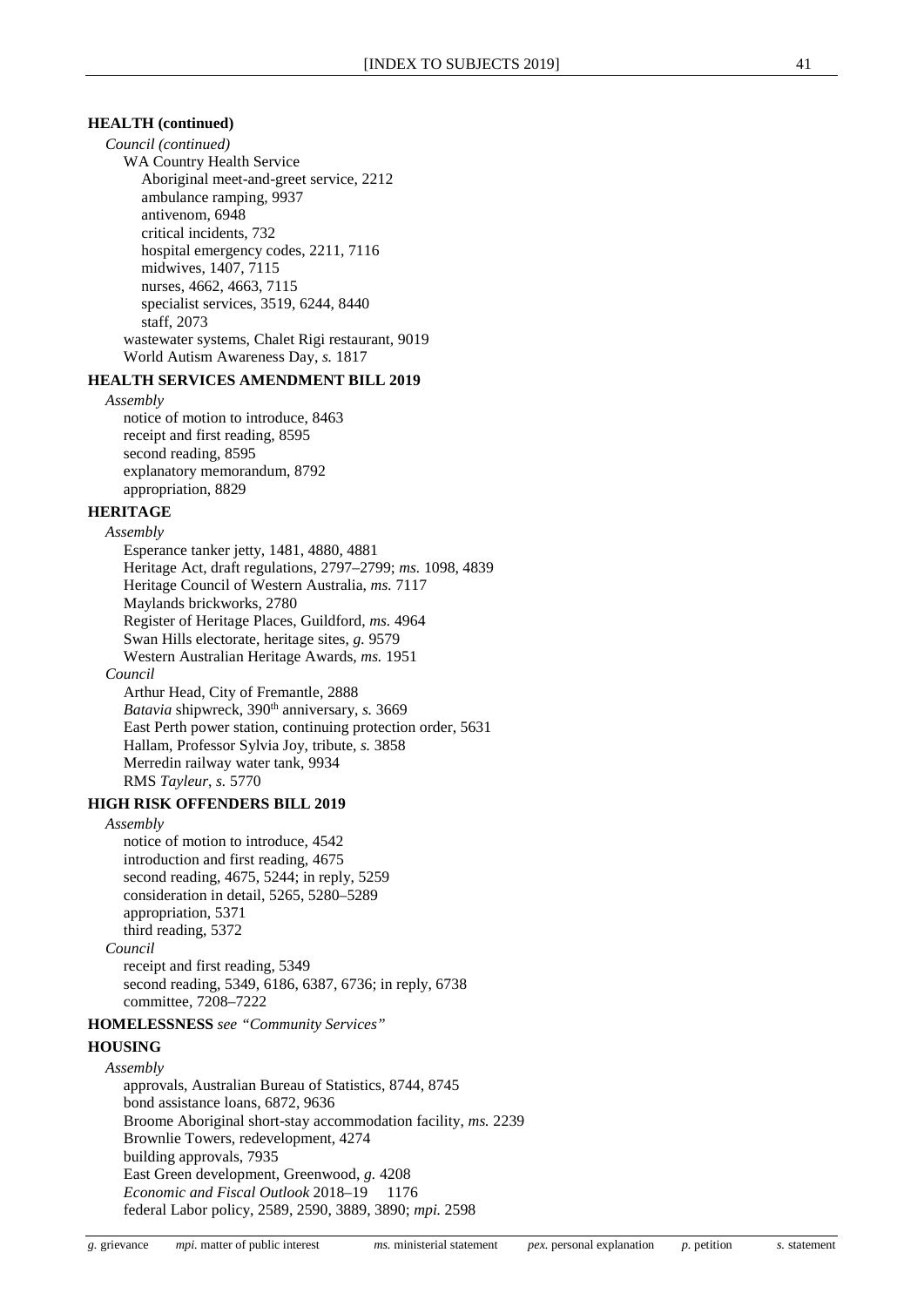## **HOUSING (continued)**

*Assembly (continued)* first home owner grant, applications, 1421, 1422 foreign buyers duty, residential property, 8455 Foyle Road, Bayswater, apartments, *ms.* 3365 Government Regional Officers' Housing, police officers, 176 house prices, 6267, 6268 Premier's comments, 1723 Housing Authority asset disposal, 9344 electrical abnormalities, faults and deteriorations, 9326 property purchases and construction, 9346 public and community properties, 9343 housing industry — removal of notice, 878; removal of order, 9264 housing sector — notice of motion, 8051, 8464; motion, 8233 Keystart clients, 1197 income limits, 7793 loans, 69, 2708, 6871, 7633 interest rates, 7630, 8047, 8048 minister ministerial office, alcohol expenditure, 998 portfolios air travel, 6867 community resource centres, 3979 costs of services, 3302 debt collection agencies, 4318 FOI requests, 1012, 1018 Huawei, 988, 995 Lockwood, Nicole, 138 photography and videography services, 926, 939, 956, 968 property, 1001, 1025 staff, 1022, 2820, 2835, 2845 welcome to country ceremonies, 1033 RAC Arena visits, 974 negative gearing, federal Labor policy, 1838, 1840 north west Aboriginal housing fund, 8751 North-West Urban Construction and Development Builders Panel, *ms.* 1544 property tax, federal Labor policy, 1556, 1557 public housing debt, 9320 evictions, 8520 Geraldton, 7158 waiting times, 7956 RedInk Homes, 6375 regional migration status, 6414, 6415 Regional Services Reform Unit, 6597, 6598 remote Aboriginal housing, 3389 remote communities drinking water, *ms.* 1682 maintenance, 9311 Retirement Villages Act, reform, consultation, 2891 seniors housing, 9342 future directions paper, *ms.* 8830 Manjimup, 1194 strategy, 9322 stamp duty rebate, 8215–8221, 8364–8366, 8611, 9251; *ms.* 8332 structural integrity, 7960 tax concessions, regional and remote housing, 7368 tenancy agreements, terminations, 1195 Thrive program, 6870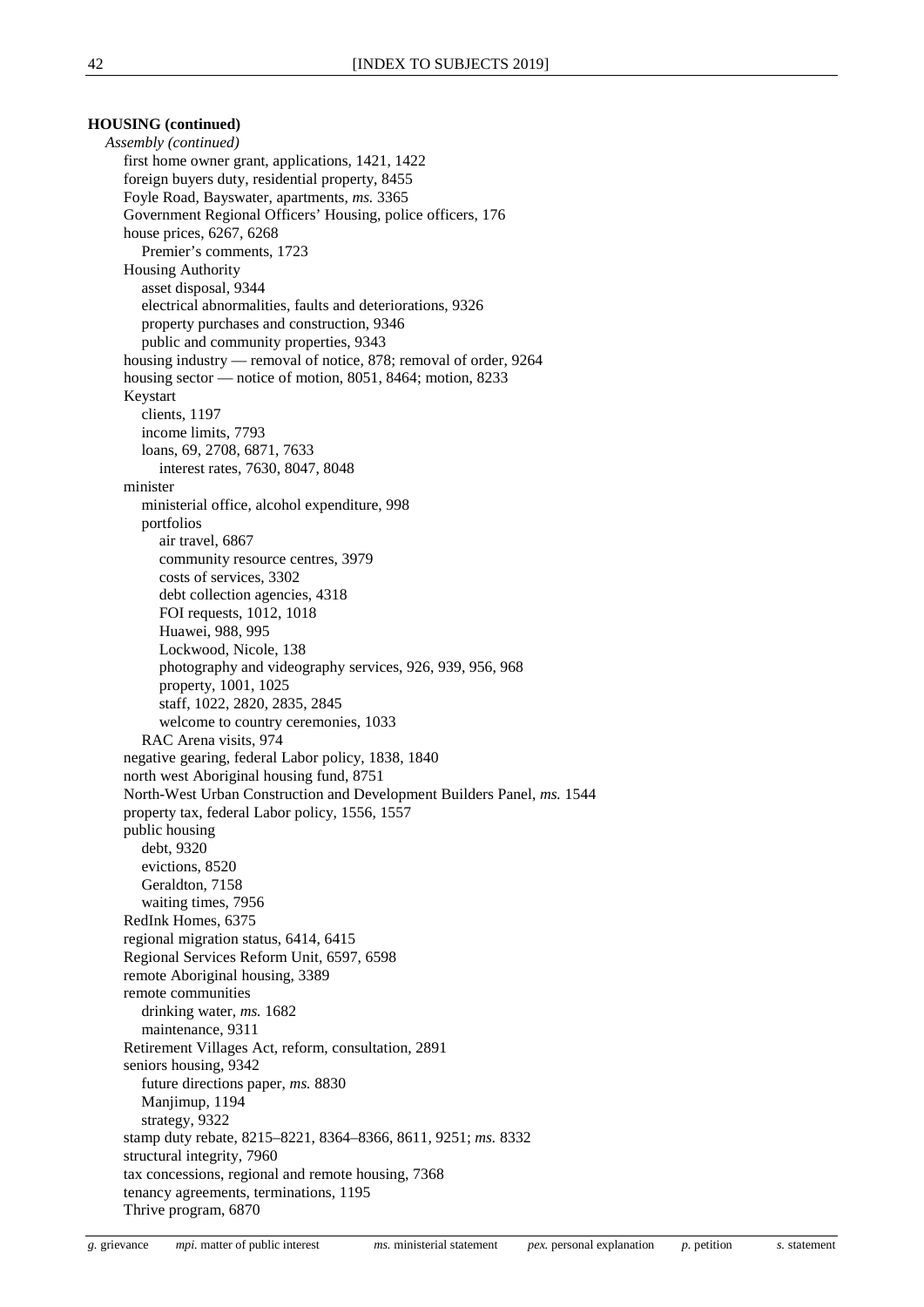## **HOUSING (continued)**

*Council* affordability, 4924, 7881; *s.* 5493 Broome Aboriginal short-stay accommodation, 7102 children at risk, 9022, 9212 complaints, goldfields and Kimberley, 7593, 7594 disposals, 9717 (answer advice 9814) East Green residential development, Frasers Property Australia, 5317, 5476 Government Regional Officers' Housing, Carnarvon, *s.* 8586 home indemnity insurance, 8305 home ownership, 6935, 7883 investment package, 9806, 9807 Januburu Six Seasons estate, 4824 Keystart, 1662, 7732 loans, 2883, 3157, 7550 negative equity, 3716, 4032 *s.* 7763 maintenance and new housing expenditure, 9184 (answer advice 9219) minister Geraldton visit, 6226 Mining and Pastoral Region visit, 8030 portfolios and agencies advertising, 2696 Government Regional Officers' Housing, 5931 staff, 2230 (correction of answer 2360), 5911, 9778 travel, 2549, 4529, 7616, 8448 Newman, 2358 (answer advice 2522) Pilbara District Leadership Group, 6929, 7552, 9780 Ninga Mia, goldfields, 4477, 4642 (answer advice 4825), 5893 Pilbara, 4831 private property rights — notice of motion, 3608; motion, 4007; in reply, 4022 public housing Carnarvon, Karratha, Newman, Tom Price and Port Hedland, 8329 properties, 3198, 3506 solar photovoltaic systems, 220 (correction of answer 358), 354 south west region, 7452, 9021 regional tax incentives, 7454 seniors housing strategy, 4031 service workers accommodation, Karratha, 8146 stamp duty exemptions, retirees — notice of motion, 2475; amendment to notice of motion, 2859; motion, 2860, 2870; amendment to motion, 2868, 2872; motion, as amended, 2873; in reply, 2876 rebate, 8304–8307, 8407, 8551, 8555, 9217 **HUAWEI** *see "Metronet"*

## **HUMAN REPRODUCTIVE TECHNOLOGY AND SURROGACY LEGISLATION AMENDMENT BILL 2018** *Council*

second reading, 347, 359, 430, 459, 690, 725, 1777, 1792, 1929, 2030, 2062, 2144, 2173, 2361 discharge of order and referral to Standing Committee on Legislation — motion, 2362, 2368; amendment to motion, 2364 question: advice, 1361, 1522, 2163 question: unlawful discrimination, 4818

#### **INDUSTRIAL RELATIONS**

*Assembly*

Australian Building and Construction Commission, 2241, 2242 industrial manslaughter, 6003; *g.* 8903 "Ministerial Review of the State Industrial Relations System: Final Report", *ms.* 2556 modern slavery, government departments and agencies, 8116 "Statutory Review of Firefighter Cancer Legislation" report, *ms.* 3364 wage theft, inquiry, *ms.* 607 Western Australian Industrial Relations Commission, commissioner applications, 171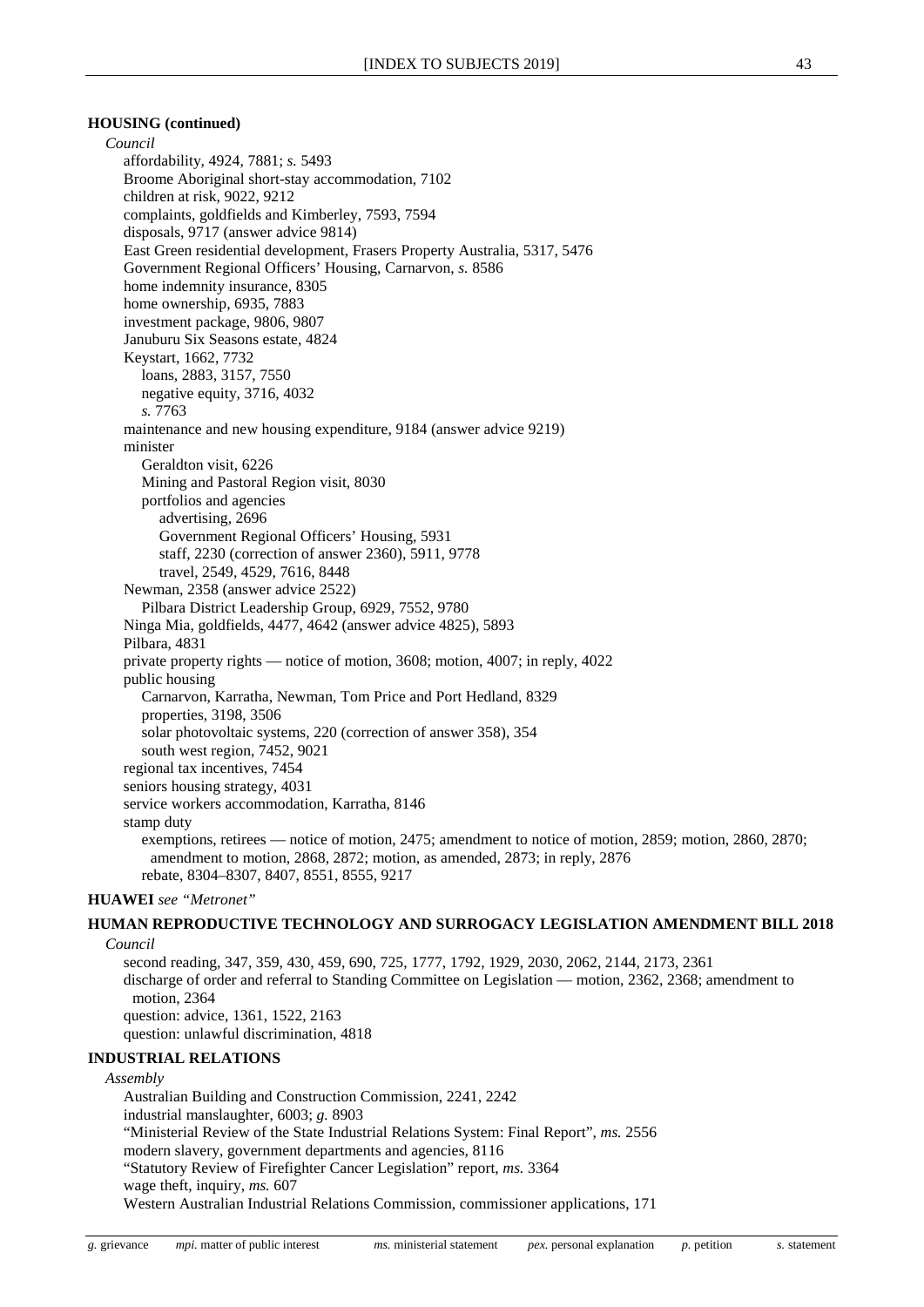## **INDUSTRIAL RELATIONS (continued)**

*Assembly (continued)* Work Health and Safety Excellence Awards, *ms.* 7773 work health and safety legislation *(see also "Work Health and Safety Bill 2019")*, 6261, 6262 (supplementary information 6424); *ms.* 6084 workers' compensation scheme performance, Safe Work Australia report, *ms.* 4266 WorkSafe improvement notices, 6854 inspectors, 6002; *ms.* 1543 Yalgoo, Shire of, 6854, 9317 *Council* carcinogen 2,4,5-T, 4203, 5794, 8192 gig economy, 3686 local government, Western Australian Industrial Relations Commission, 8984 modern slavery — motion, 5186; in reply, 5194 silicosis risk, 4920 motion, 7423; in reply, 7430 *s.* 5096 wage theft, inquiry, 357, 9188 motion, 1213; in reply, 1221 *s.* 9009 work health and safety legislation *(see also "Work Health and Safety Bill 2019")*, 5475 WorkCover, private investigators and medical professionals, 2700 workers' compensation, service providers, 8443 workplace safety, *s.* 4951 WorkSafe, directions and notices, 3864

## **INDUSTRIAL RELATIONS AMENDMENT BILL 2018**

*Assembly* returned, 81 assent, 80 *Council* assent, 1

### **INFRASTRUCTURE WESTERN AUSTRALIA BILL 2019**

*Assembly* notice of motion to introduce, 508 introduction and first reading, 608 second reading, 608, 1294, 1312, 1555, 1576, 1707, 1731, 2431, 2455; in reply, 2462 appropriation, 877 consideration in detail, 2466–2470, 2583–2587, 2608–2619, 2742–2773 as to third reading — standing orders suspension — notice of motion, 2619; as to third reading — standing orders suspension motion, 2720 third reading, 2773; in reply, 2775 returned, 4134 Council's amendments — consideration in detail, 4256–4258 assent, 4615 *Council* receipt and first reading, 2905 second reading, 2905, 3650, 3709, 3726; in reply, 3730, 3777 committee, 3779–3784, 3792–3794, 3818–3822, 3833–3847, 4040 report, 4040 as to third reading — standing orders suspension motion, 4040 third reading, 4040 Assembly's message, 4201 assent, 4616 **INNOVATION AND ICT** *Assembly* Innovator of the Year Award, *ms.* 8774

Office of Digital Government, 2422 *Council*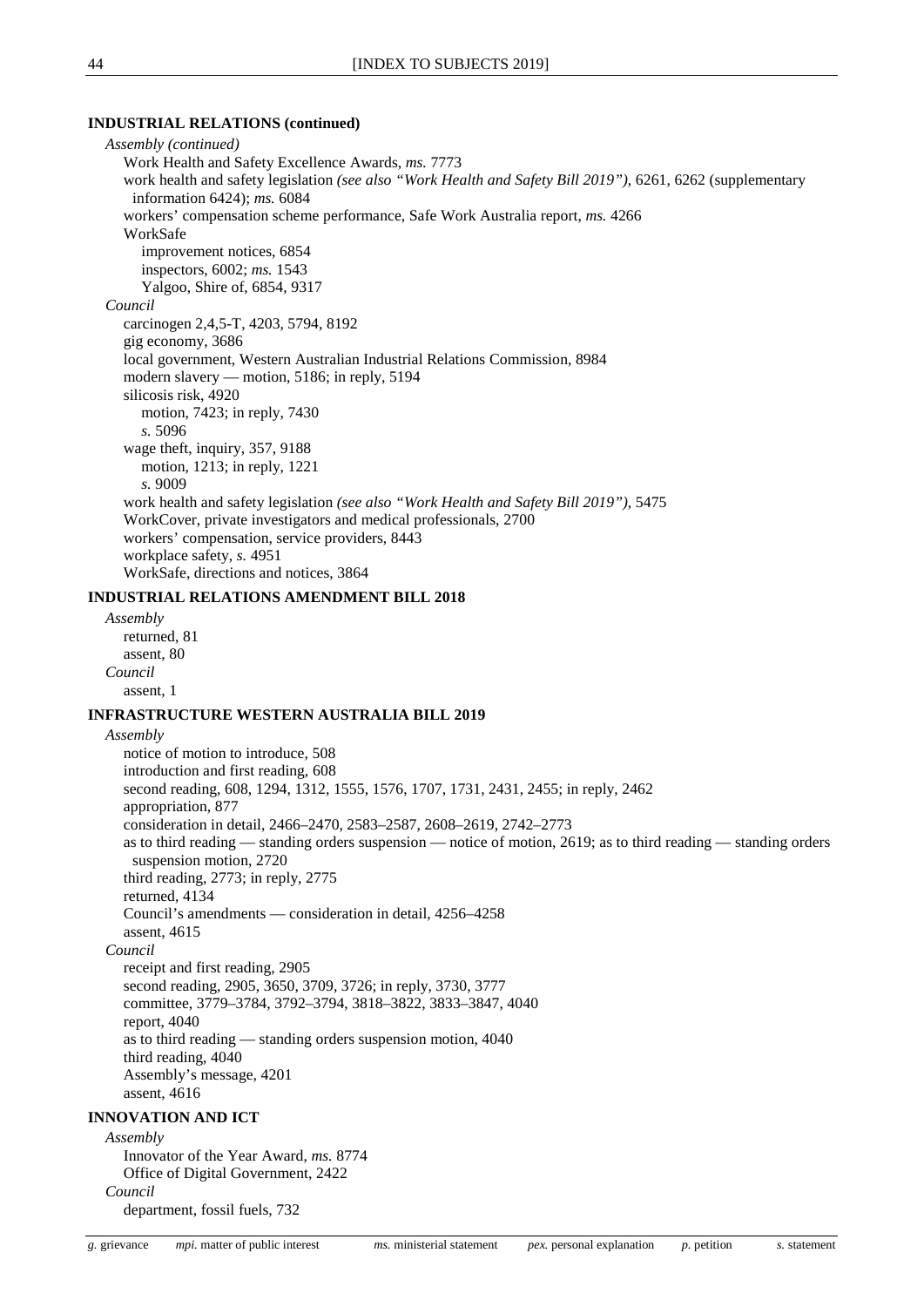## **INTERNATIONAL AFFAIRS**

#### *Council*

Emperor of Japan, book of celebration, 2859 Sudan, unrest, *s.* 3859

## **JOINT AUDIT COMMITTEE**

*Assembly* first report, "Second Review of the Financial Management Act 2006" — tabling, 3530 *Council* first report, "Second Review of the Financial Management Act 2006" — tabling, 3459; motion, 5819, 6366

#### **KOBELKE, HON JOHN**

*Assembly* condolence motion, 5104 tribute, *ms.* 4531 *Council* tribute, *ms.* 4511

#### **LANDS**

*Assembly* 40 Padstow Street, Karrinyup, 9311 compulsory property acquisition, Wittenoom, 1562, 1721, 1722 Cottesloe, lot 556, commercial development, bushland, *g.* 3527 crown land, transfers and sales, 164 department, 2019–20 state budget, staff, 5018 Donnelly River Mill, 1018 Kurra Village, Newman, 1968 LandCorp, renewable energy, 4143 Landgate Advara, *ms.* 1682 annual report 2017–18 125 annual report 2018–19, tabling, *ms.* 7240 commercialisation, 4876, 6774 land title registry, 4003 privatisation, 9313 sale — removal of order, 2257 Ocean Reef marina, 1729, 5941 pastoral leases rent increase, *ms.* 4531 Valuer-General, 4972 (supplementary information 4975), 4973 Peel Business Park, 7154 planning, Middleton Beach Activity Centre, 126 *Council* agriculture, special leases, 3791 contaminated sites, 1391 Fini Group, medihotel, 2513, 2891, 3333 (answer advice 3511) Lake Mullocullup *(see also "Transport")*, management order, 8560 Land Services WA, 8156, 8697 Landgate Advara, 6178 annual report 2018–19, tabling, *ms.* 7177 privatisation, 7105, 7193 Mangles Bay marina development, settlement, 5079 Metropolitan Redevelopment Authority, Bayswater town centre, 8035, 8036 Midland workshops site, 9551, 9916 Murujuga Aboriginal Corporation, 5478, 5895, 6547 Ninga Mia, goldfields, 5632 Ocean Reef marina, business case, 5216 pastoral leases, 1415 carbon farming, 3786, 4822, 9212, 9545 rent, 4479, 4922, 5748, 5827 West Kimberley, 4483 Point Grey marina, development, *s.* 6556 Swan District Hospital site, 7105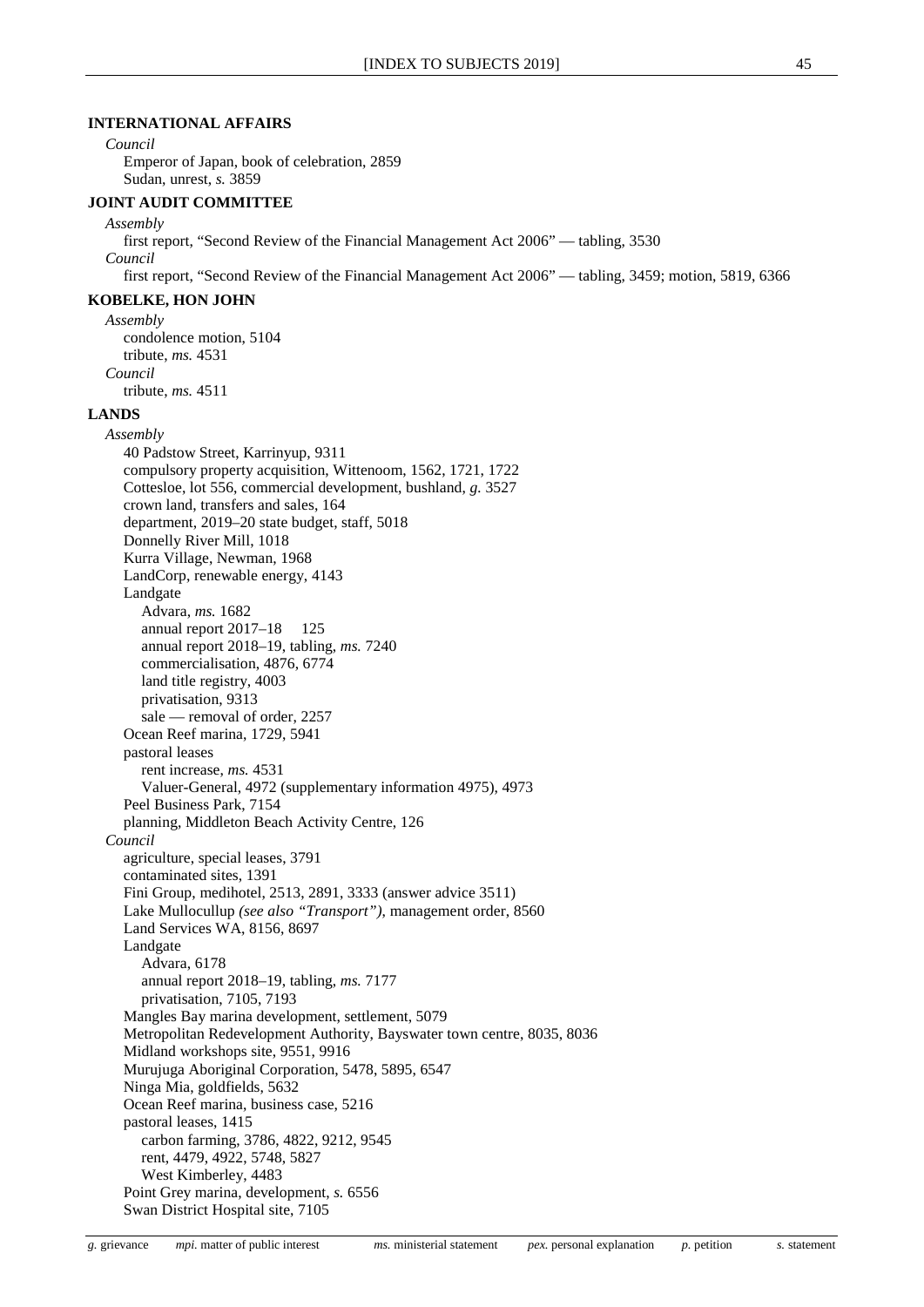### **LEGAL AFFAIRS**

*Assembly* Aboriginal Legal Service, funding, 5277 Attorney General Lockwood, Nicole, 669 ministerial office, alcohol expenditure, 1182 portfolios air travel, 7049 community resource centres, 4136 costs of services, 3605 debt collection agencies, 4142 FOI requests, 1185, 2326 Huawei, 1179, 1181 office security, 1174 photography and videography services, 1166–1174 property, 1183, 1192 staff, 1189, 2995–3007 welcome to country ceremonies, 1194 RAC Arena visits, 1177 child sex offenders Hill, Peter Wallace, 7793, 7931, 7932, 7986 Thornton, Ian, sentence, 7246, 7247 Corruption and Crime Commission, unexplained wealth provisions, 2116 criminals, visa suspensions, WA Labor, 6419 custody notifications service, *ms.* 4673 dangerous sex offenders declared, 7630 Latimer, Edward, 6773 *mpi.* 7796 release, 6263, 6264 department state budget 2019–20 5167, 5168 Cisco devices, cybersecurity, 1192 Equal Opportunity Commission annual report 2018–19 and audit statement, tabling, *ms.* 7467 "Director of Equal Opportunity in Public Employment Annual Report 2018–19", correction, 8051 Gore, Jody, royal prerogative of mercy, *ms.* 7466 high-risk violent offenders, legislation, 4691 Information Commissioner, appointment, *ms.* 4965 judicial appointments, Hill, Jennifer and John Vaughan, *ms.* 2557 justice pipeline model, 2786 law and order, small business, 8753, 8754 Law Week 2019, Community Service Law Awards, *ms.* 3212 Leach Highway crash, Leonardus Tjandra, fatality, 7502 Legal Aid Western Australia health–justice partnership, *ms.* 6255 mortgage hardship service, *ms.* 1949 online legal chat service, *ms.* 606 seniors, *ms.* 2557 virtual offices, *ms.* 5935 memorial vandalism and desecration, 2326 Merrin, Karen, tribute, *ms.* 1949; *s.* 2588 Miller, Hon Geoffrey, QC, tribute, *ms.* 606 National Redress Scheme, 7794 native title south west settlement, *p.* 8790 Yamatji people, Geraldton, 8782, 9972 State Administrative Tribunal, Justice Janine Pritchard, appointment, *ms.* 2239 State Mortuary, CT scanner, 4539 victims of crime, online portal, *ms.* 6951 violent offender sentencing, 8893 Western Australian legislation website, copyright, *ms.* 8829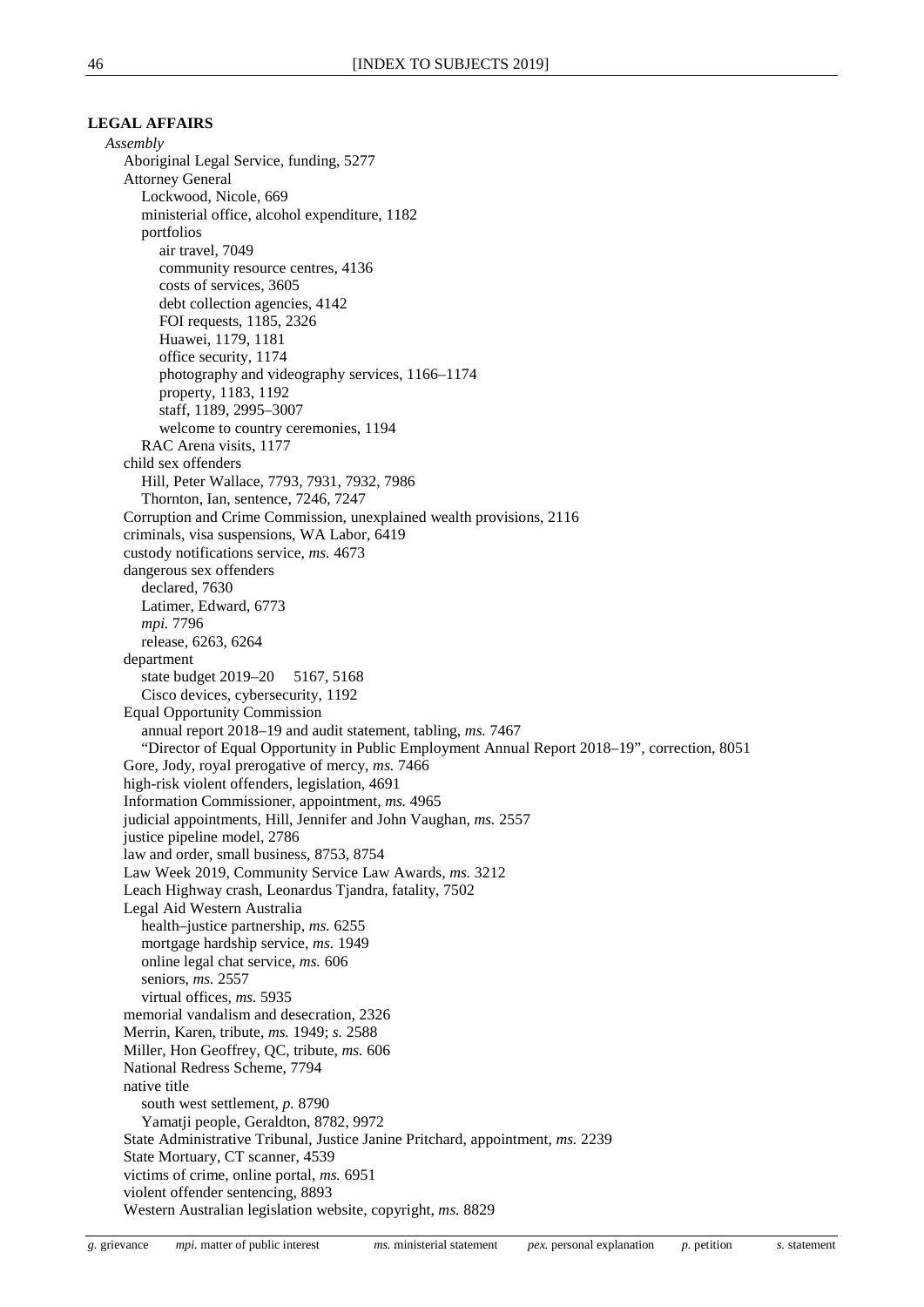## **LEGAL AFFAIRS (continued)**

*Council* Aboriginal justice agreements, review, 7734 animal welfare, Kevin the kookaburra, *ms.* 8656 Asbestos Diseases Compensation Bill 2013, reintroduction, 2376 Attorney General allegations against police, *s.* 5902 legislative agenda, 4187, 4476, 4641, 6214 Margaret River visit and interstate travel, 6770, 9139 portfolios and agencies advertising, 2692 Government Regional Officers' Housing, 6215 staff, 2381, 5910, 9861 travel, 2677, 4665, 7769, 8447 Auditor General, Office of the, outsourcing, 9911 bail support program, 6213 cognitive or mental health impairment, persons with, 6725 (answer advice 6937) community legal centres, 6240 Corruption and Crime Commission, prosecutions review, 6542 courts attendance, children and young people, 6393 confidential affidavits, 2352 intervention programs, 7732; *s.* 7764 sentencing policy, *s.* 7111 criminal injuries compensation chief assessor, 6372 scheme, review, 1364, 4477 Criminal Law (Mentally Impaired Accused) Act, reform, 7885; *s.* 1093 Criminal Property Confiscation Act, review, 7452 criminal responsibility, age, 9813 dangerous sexual offenders chemical castration, 1518 election commitments, 3717 drug offences, 6247 Equal Opportunity Act, review, 7559 Equal Opportunity Commission annual report 2018–19, tabling, *ms.* 7413 commissioner, appointment, 9676 Tey, Jason, 4189, 5797 facial recognition technology, 8695, 9875 family law, *s.* 5228 Family Violence Service, 6560 fine defaults, 2199, 7464 foetal alcohol spectrum disorder, 1670; *s.* 1675 freedom of expression — motion, 7417; in reply, 7422 Freedom of Information Act, private health facilities, 8696 identity theft, drivers' licences, 9926 judges, appointments, 3157 justice planning and reform committee, 2887 Law Reform Commission asbestos-related diseases, compensation, 6245 budget, 8983 law reform, progress, 8407, 9867 Leach Highway crash, Leonardus Tjandra, fatality, *s.* 6947, 7114, 7462 Legal Aid Western Australia, applicants, 6213, 6214 Merrin, Karen, tribute, *s.* 1390 model litigant guidelines, *s.* 6752 multiple murderers, parole, 213, 451, 712 National Redress Scheme, 6392 native title Fortescue Metals Group, 9054 south west settlement, 9810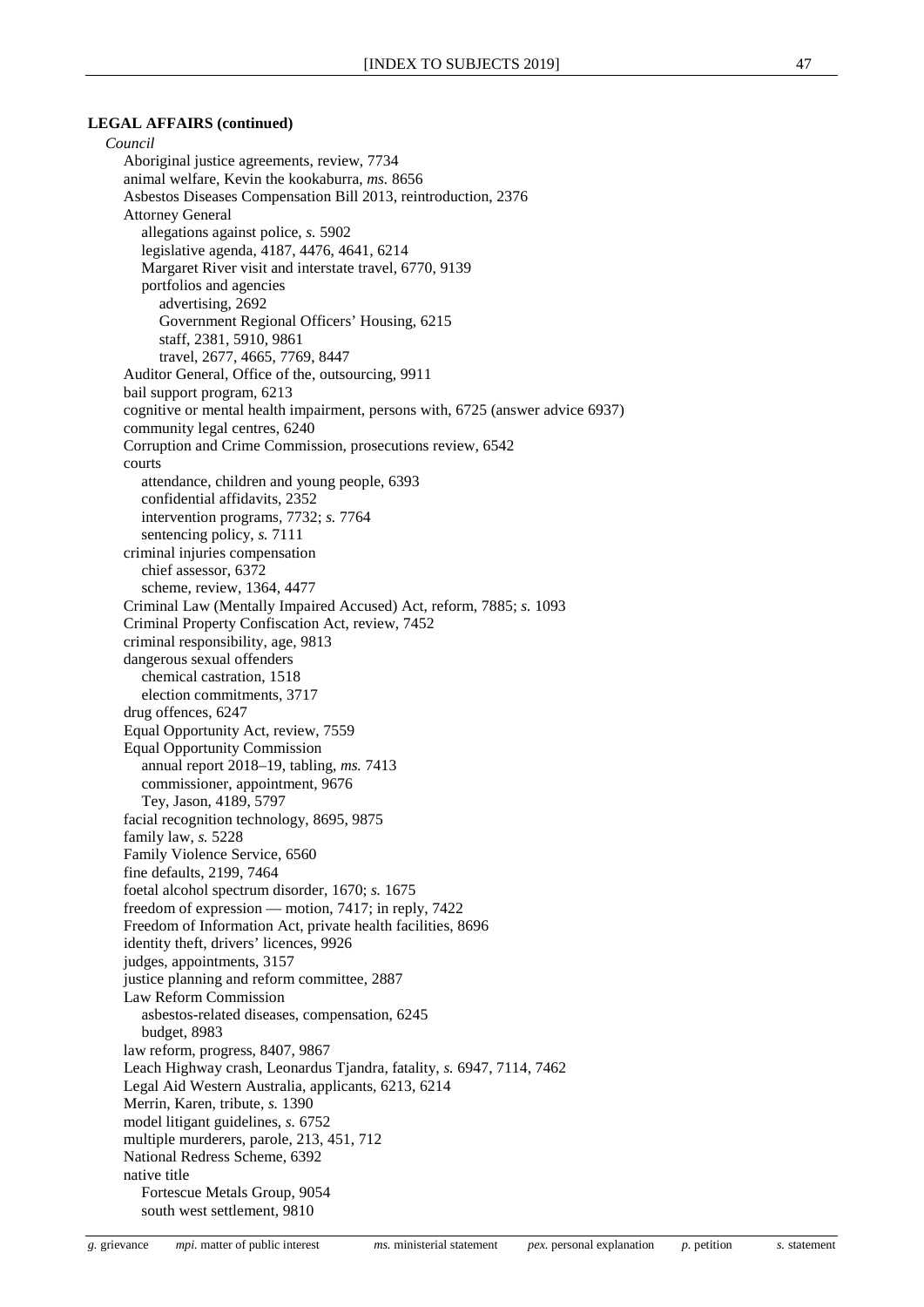#### **LEGAL AFFAIRS (continued)**

*Council (continued)*

Njamal People's Trust, 6541

Parliament–Corruption and Crime Commission, memorandum of understanding, 22

self-defence

amendment to notice of motion, 190; motion, 190; amendment to motion, 194; motion, as amended, 195; in reply, 200

laws, review, 7329

*s.* 229

sentencing flexibility, Aboriginal people, 6213 sex and/or gender status change, Law Reform Commission report, 8157; *s.* 8314 State Mortuary, CT scanner, 3511 violence restraining orders, behaviour change programs, 2393, 4055 Western Australian Legislation website, 9023 whistleblowers, *s.* 6389 Young Offenders Act, review, *p.* 9026 youth justice, reform, *s.* 9559

## **LEGISLATION, STANDING COMMITTEE ON**

#### *Council*

thirty-ninth report, "Residential Parks (Long-Stay Tenants) Amendment Bill 2018" — tabling, 1620 fortieth report, "Human Reproductive Technology and Surrogacy Legislation Amendment Bill 2018" tabling, 4769 forty-first report, "Ticket Scalping Bill 2018" — tabling, 6549

inquiry into the Criminal Procedure Amendment (Trial by Judge Alone) Bill 2017, substitution of member, 8262 inquiry into the Ticket Scalping Bill 2018, substitution of member, 5055

## **LEGISLATIVE ASSEMBLY**

## *Assembly*

adjournment of the house, special — motion, 794, 1747, 2619, 3596, 4896, 5716, 6703, 7529, 8761, 8952, 9626, 10000 budget presentation, 2705, 3070 business of the house Council messages — notice of motion, 9420; standing orders suspension motion, 9596 dinner suspension, 3366, 4687, 5499, 6398 matter of public interest, 5355 vote — standing orders suspension motion, 9459 order of business — motion, 1984 orders of the day — motion, 8754 private members' business — standing orders suspension — notice of motion, 2719, 3224, 3896, 4542, 5371, 5953, 6268, 6784; standing orders suspension motion, 3366, 4674, 5499, 5987, 6398, 6953; standing orders suspension — withdrawal of notice, 2915, 4058 sitting timetable, 9603 standing orders suspension — notice of motion, 4615; standing orders suspension motion, 4679–4681, 4684, 5133; in reply, 4685 chamber media access, 60, 3099, 5984 seating plan, 4206, 4964 Legislative Assembly and Parliamentary Services Department surveys, 3883 Parliament House, art loans Edith Cowan University, *Reformation* and Aboriginal works, 4266 National Portrait Gallery, former Premiers Sir Charles and Richard Court portrait, *s.* 2719 parliamentary committees, membership change — notice of motion, 9420; motion, 9592 parliamentary dining room, photography, 7365 parliamentary service Govus, Daniel, 9603 Hansard staff, Amanda Simpson, *s.* 859 parliamentary assistant, Paddy Loney, 4431 Worth, Dr David, retirement, *s.* 5680 parliamentary sitting dates 2019, revised calendar, *ms.* 8451 parliamentary sitting dates 2020, *ms.* 7240 petitions, 8894 questions on notice, overdue answers, 2927 questions without notice, supplementary questions, 2589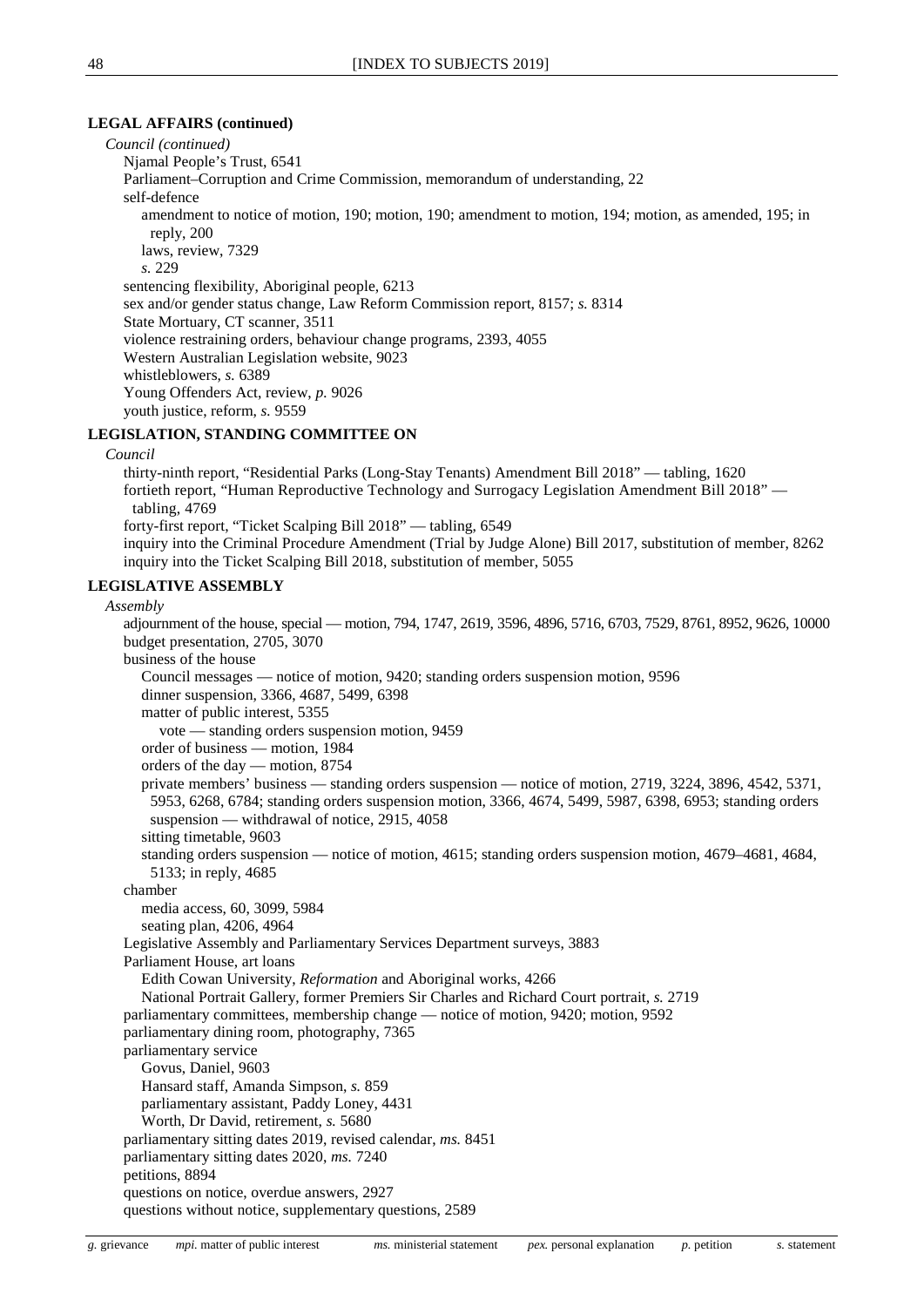#### **LEGISLATIVE ASSEMBLY (continued)**

*Assembly (continued)* standing committees, portfolio responsibilities, schedule, 411 suspension of member, 1728, 4250 temporary orders 40, 101, 146, 147, standing order amendments notice of motion, 604, 741, 887; as to amendment to notice of motion, 605; amendment to notice of motion, 1100 motion, 1100, 1131 amendment to motion, bottle feeding, 1104, 1126 amendment to motion, grievances, 1135, 1273 (adjournment of debate 1293), 1430, 1545, 1706, 1851, 1951, 2085, 2257, 2400, 2583, 2720, 2915, 3080, 3225, 3366, 3532, 3896, 4058, 4214, 4288, 4340, 4406, 4542, 4674, 4853, 4985, 5133, 5243, 5371, 5499, 5677 discharge of order, 5712; in reply, 5716 visitors Alkimos Baptist College, 6398 Balcatta SHS, 9962 Bennett Springs Sikh Gurudwara, Sukhdev Singh Bhaur, 3558 Brunswick Junction PS, 5935 Canning Vale PS, 2589 Carcoola PS, 4428 Carey Baptist College, 4239 Cloverdale PS, 8744 East Wanneroo PS, 8928 Great Southern Grammar, 5681 Green, Antony, AO, 7149 Hernaman, Mel and Kailee, 4265 Hocking PS, 7149 Iona Presentation College, 6396 Kalamunda Ladies Probus Club, 7501 Kewdale PS and St Emilie's Catholic PS, 9437 Leeming SHS, 1418 Liwara Catholic PS, 6950 McAulay, Ken, Harry Neesham, Denis Marshall, Tony Parentich, Bob Shields, Larry Watson, J.J. Miller and Lou Astin, 8609 Makybe Rise PS, 5355 Melville SHS, 859 Mount Hawthorn PS, North Perth PS and Saint Maria Goretti's Catholic School, 8364 National Volunteer Week award winners and Ashburton Drive PS student councillors, 5267 North Metropolitan Education Region primary extension and challenge program, 8450 Palmyra PS, 7349 Perth College, 1117 Rivergums PS, 9247 Riverside PS, 6256 Settlers PS, 6255 South Coast Baptist College, 6771 Tapping PS, 5356 Tuart Rise PS, 4964 Waroona DHS and Excelsior PS, 5681 Yokine PS, 6965 visitors, distinguished Birney, Matthew, Mr Xhang and Hon Paul Omodei, 3362, 3380 Charandasi, Dantu, 8829 Consul General of India, 8450 Hallahan, Hon Kay, Dr Judyth Watson, Hon Bob Pearce and Hon Sheila McHale, 7365 National Institute of Public Administration, 2414 Nelson, Sandra, MLA, 7287 Perron, Hon Marshall, 5984 Pitt, Hon Curtis, 2238 Vainerere, Tangata, 7623 Wolf, David, 9437 Zhejiang Provincial People's Congress of the People's Republic of China, 8040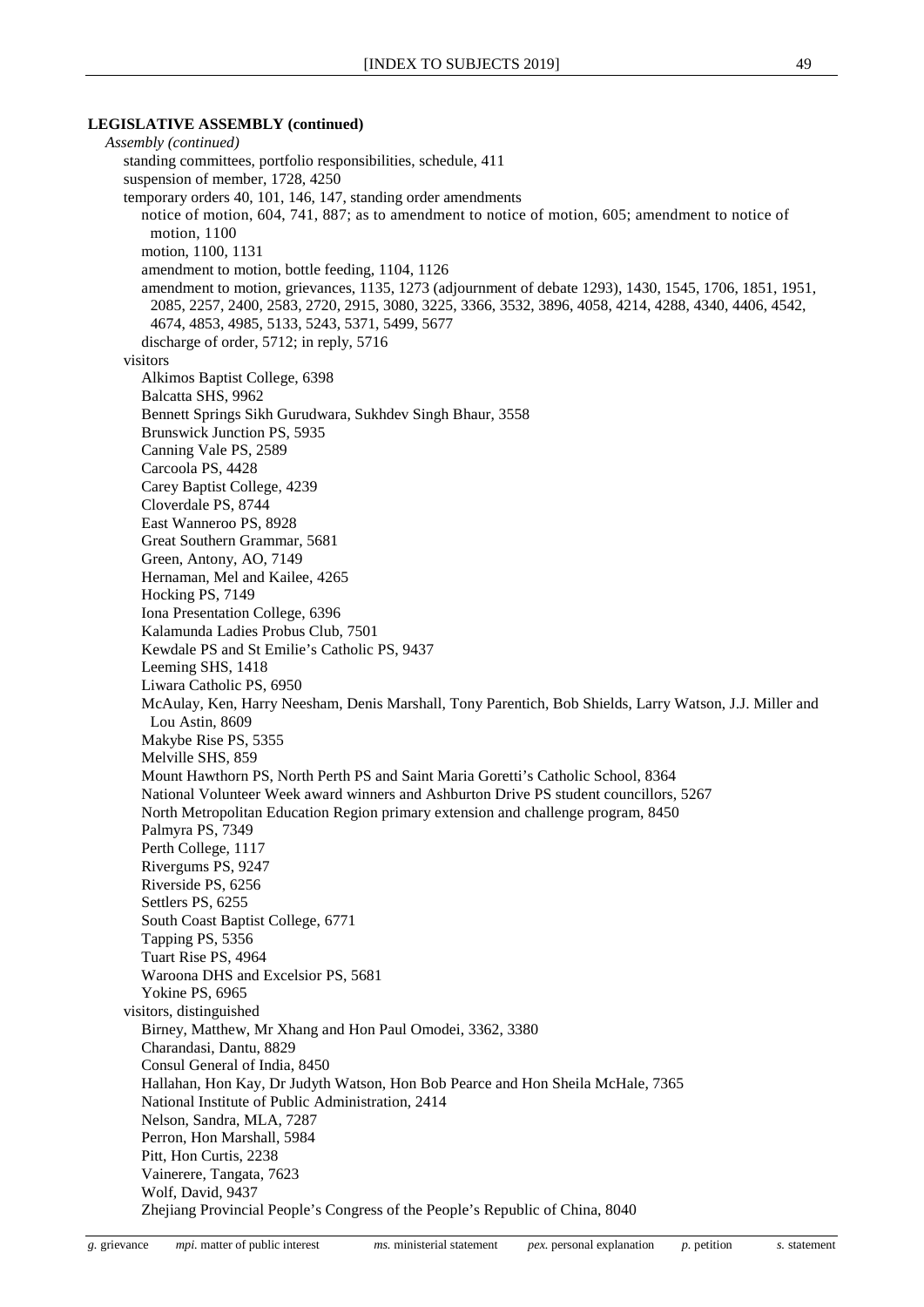**LEGISLATIVE COUNCIL** *see also "Procedure and Privileges, Standing Committee on"*

*Council* 2019 sittings, welcome, 1 adjournment of the house, special — motion, 9860 budget speech, 3011 business of the house afternoon tea break — standing orders suspension motion, 8954 consideration of committee reports — standing orders suspension motion, 3691, 4007, 8524 extended sitting hours catering, 9168, 9637, 9817 standing orders suspension motion, 8684, 9165, 9505; in reply, 8687 motions on notice, 189 non-government business, 5055, 7057, 7890, 9503 schedule, 3141 — motion, 3, 9878 order of business motion, 3692 *ms.* 3650 *s.* 4817 standing orders suspension motion, 4457, 4458, 6549 motion, 4657, 4826 private members' business, schedule — motion, 9879 Wednesday sittings — standing orders suspension motion, 7705 chamber media access, 4049 microphone lights, 1070 seating plan, 4006 timing mechanism, malfunction, 6165 complimentary remarks, *s.* 9918, 9921, 9922, 9923 delegation, Western Canada, 4767 Docs Online survey, 1761 independent members, speaking time, ruling by President, 4049 matter of privilege, 4006 national model occupational health and safety legislation, information session, 2143 Parliament of Western Australia website, 2859, 3607 parliamentary departmental surveys, 2621 parliamentary questions, *s.* 1089, 3796, 8701 parliamentary research program, *s.* 1366 parliamentary service Clerk Assistant (House), appointment, Sam Hastings, 7458 Hitchcock, Hanna Emma-Lea, *s.* 797 parliamentary officer, appointment, Lauren Levia, 7704 Parrella, Lisa, *s.* 6548 Usher of the Black Rod and Advisory Officer (Procedure), *s.* 797 Veletta, Suzanne, *s.* 5640 parliamentary sitting dates 2020, *ms.* 7177 questions without notice preambles, standing order 105 1080 question length, 3643, 7202 temporary orders consideration of committee reports, extension — notice of motion, 9789; made an order of the day — motion, 9789; motion, 9879 notice of motion, 9789; made an order of the day — motion, 9789; motion, 9879 United Nations Western Australian Youth Parliament, 1672 visitors Broome North PS, 8656 Chamber of Minerals and Energy, 189 East Narrogin PS, 5172 Harrisdale PS, *s.* 3607 visitors, distinguished Blunt, David, 9541 Pitt, Hon Curtis, 2148 Vainerere, Tangata, 7881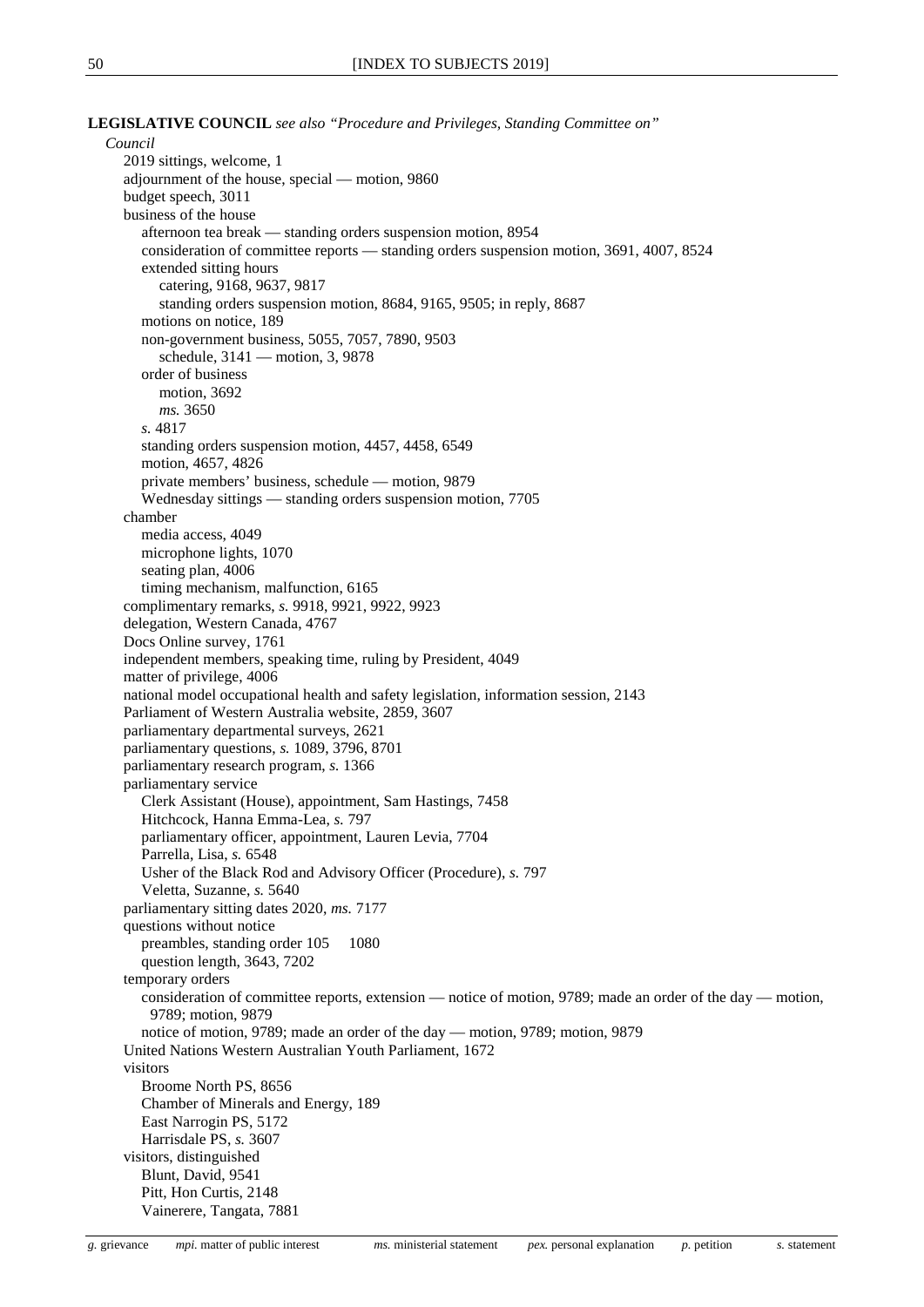#### **LEWIS, HON KENNON (RICHARD)**

# *Assembly*

condolence motion, 2573

## **LIQUOR**

*Assembly* Pilbara banned drinkers register trial, *g.* 7905 restrictions, 3135 hospitality industry, reforms, 8218 Western Australia Liquor Industry Awards, *ms.* 8198 *Council* banned drinkers register trial, Kimberley and Pilbara, 218, 717, 3785, 3829, 4036, 7451; *s.* 8019 licensing, traffic implications, 8982 (answer advice 9061) restrictions, Kimberley and Pilbara, 4645 Fitzroy Crossing and Halls Creek, 58, 1401, 1944 mail-order sales, 4193 *p.* 2327

## **LOCAL GOVERNMENT**

*Assembly* advisory hotline, 6856 Auditor General's report, 2799, 2981 Bunbury, City of, Murray Cook, *s.* 8744 Cambridge, Town of, inquiry, 139, 4318 Caravan Parks and Camping Grounds Act, 150 Carnarvon, Shire of, inquiry report, *ms.* 9570 Cat Act, review, *ms.* 3212, 9421 complaints, 6857 Control of Vehicles (Off-Road Areas) Act, 150, 2795 council rates, 4691, 4692, 6858 department annual report 2017–18 151, 157, 2795 council investigations, 1615, 1616 local government inquiries, 6851 staff, 1487, 6846, 6855 Dog Act penalties, *p.* 604 review, 2799; *ms.* 3212, 9421 dogs companion greyhounds, muzzling, *p.* 4671 puppy farming, 1479, 1480 legislation, 6850, 7703 elections, 7156 Gosnells, City of Holmes Street footpath, 4837; *p.* 4671 Rushmore Avenue Reserve, lighting, *p.* 7641 governance review, 6857 Ham, Brian, tribute, *s.* 8742 inquiries, 1487 investigations, training, 6845 Joondalup, City of, inquiry, 1616 local government — notice of motion, 8464 Local Government Act investigation costs, 1487 reforms, 1304 review, 1483, 1486, 2815, 6850 consultation, 2113 green bill, 7684–7686 *ms.* 1828 local government elections, *ms.* 5987, 8197 Local Government Standards Panel, 1483, 1484 Mandurah, City of, Councillor Dave Schumacher, 2794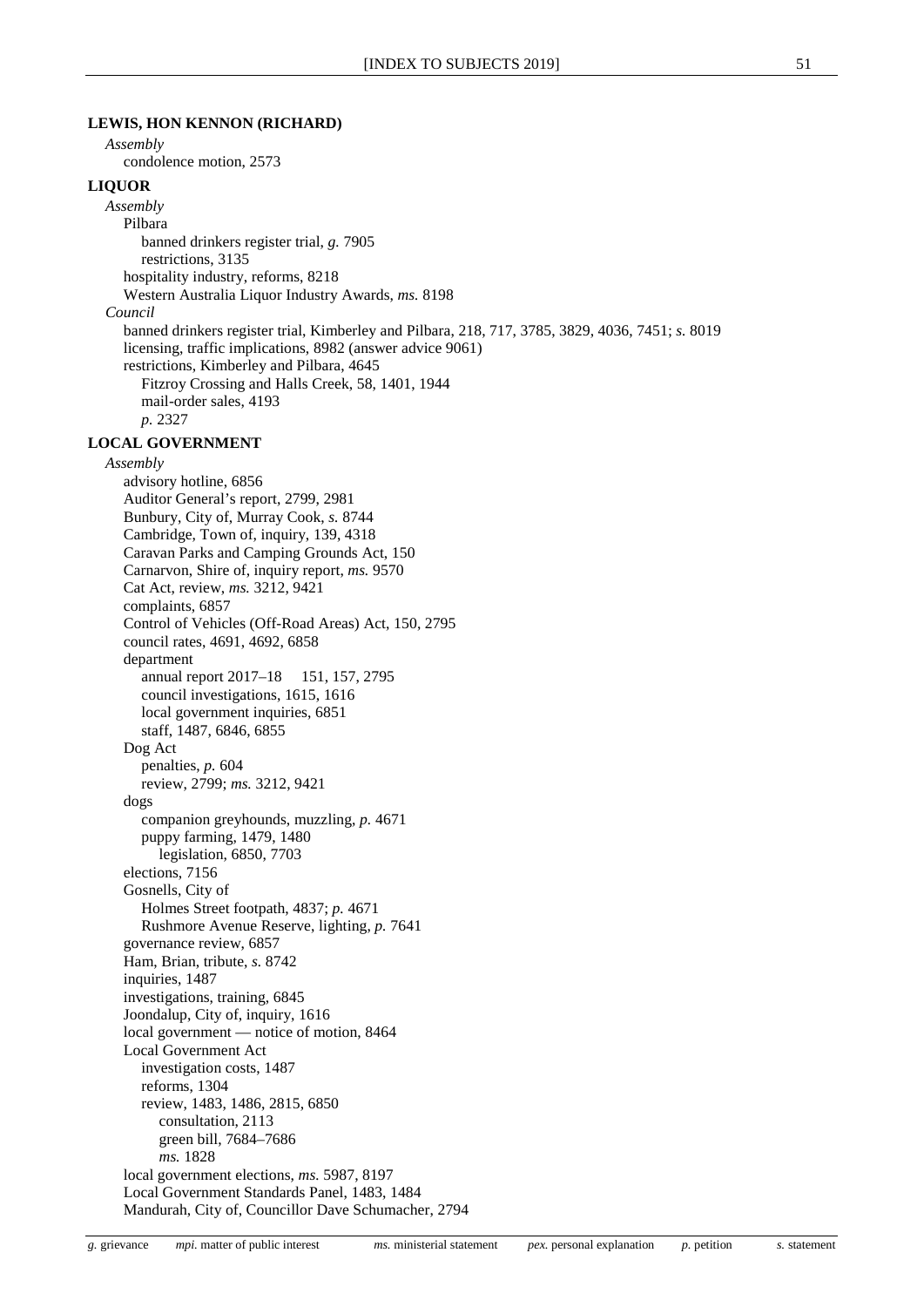## **LOCAL GOVERNMENT (continued)**

*Assembly (continued)* Melville, City of, inquiry, *ms.* 4838 minister meetings, Local Government Advisory Board, 1482 ministerial office, alcohol expenditure, 997 portfolios air travel, 6863 community resource centres, 3977 costs of services, 3301 debt collection agencies, 3994 FOI requests, 1185, 1187 Huawei, 987, 990 Lockwood, Nicole, 137 photography and videography services, 918, 930, 947, 960 property, 1000, 1192 staff, 1020, 2824, 2831, 2840, 2846 welcome to country ceremonies, 1031 RAC Arena visits, 972 Pech, Kenneth Ernest, tribute, *s.* 8744 Perenjori, Shire of commissioner appointment, *ms.* 4672 inquiry, 5017; *ms.* 4964 Perth, City of, inquiry, 1486, 1616, 6845 staff payment methods, 6845 Port Hedland, Town of, council, 1481, 6844 Governor's declaration, *ms.* 8595 probity audits, 6856 procurement practices, audit, 145, 146, 1614, 2985 Regional Capitals Alliance Western Australia, 2796 regional festivals, 5051 responsibilities, 5269, 5270 road maintenance, heavy vehicles, 2978 show-cause notices, 6851 social media, 6846 South Hedland Cemetery, 2797 state and local partnership group, 7298 Swan, City of, Midland Oval redevelopment, legal opinion, 2780 Western Australian Local Government Association communications policy, 1482 Local Government Medal, *s.* 6116 suppliers, 6851 Yalgoo, Shire of, 6852 Zelones, Henry, *s.* 7148 *Council* archives, 7236 Cambridge, Town of, inquiry, 2359 cemeteries Karrakatta Cemetery renewal program, 4644 (answer advice 4825), 5082, 6931, 7331, 7884, 8410; *s.* 3735*,* 9414 Metropolitan Cemeteries Board, funeral directors, code of conduct, 7198, 8449 Port Hedland Cemetery, 6725 Cockburn, City of, 9054, 9215 common-use services, 25 community resource centres, traineeships, 856 complaints handling, *p.* 797 department, staff behaviour, investigations, 4959 dogs companion greyhounds, muzzling, *p.* 4768; *s.* 8587 standards and guidelines, *ms.* 5448 donations disclosure, 6546 food organics and garden organics bins, 3832 Fremantle Markets, *p.* 9637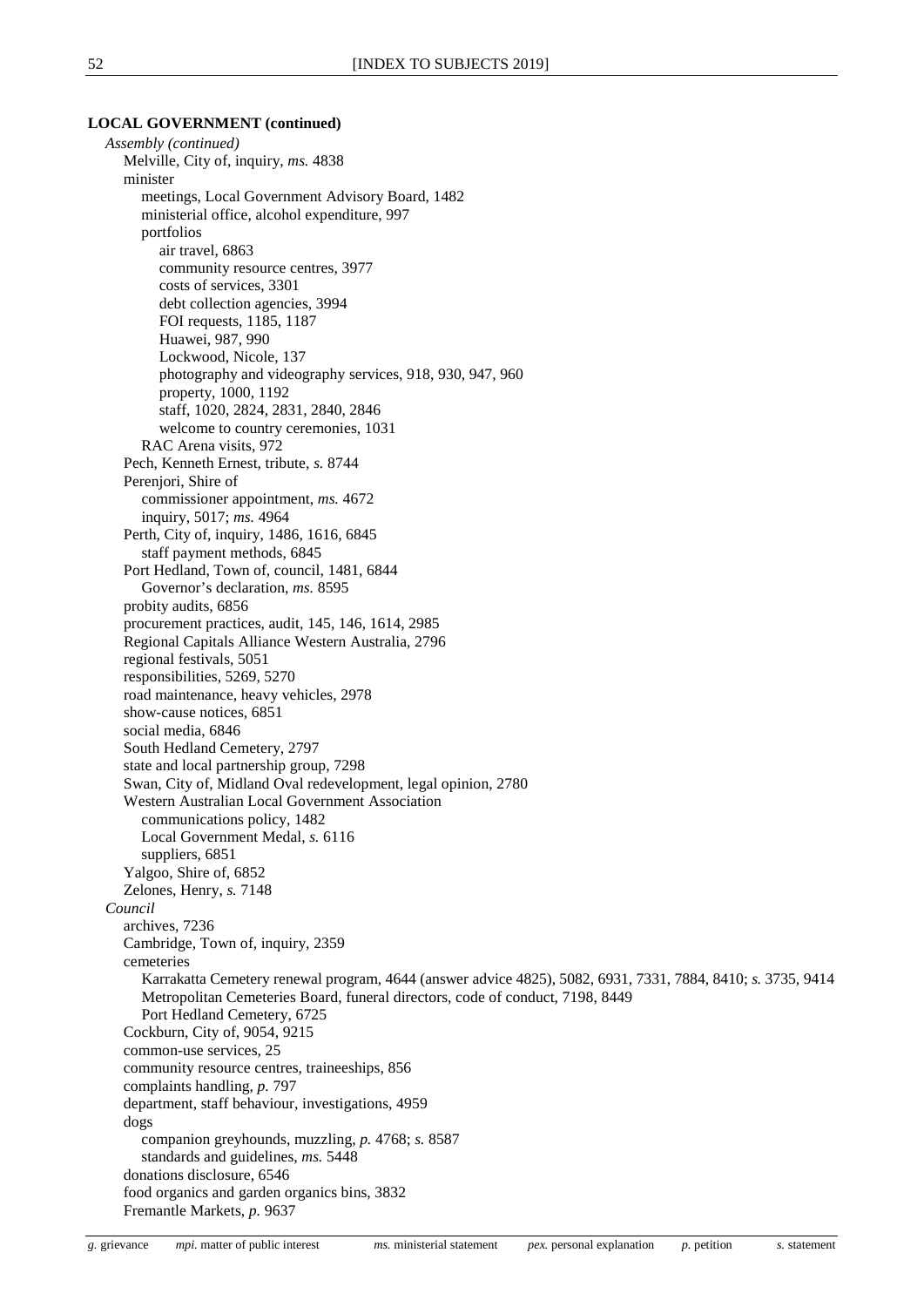### **LOCAL GOVERNMENT (continued)**

*Council (continued)* Gosnells, City of, street names, ex-servicemen, *s.* 5646 Local Government Act, review, 823, 3636 Melville, City of, inquiry, 24, 1924, 4480 minister Agricultural Region visits, 2909, 5353, 6768 Kimberley visit, 6770 local government visits, 7555 portfolios and agencies advertising, 2690 Government Regional Officers' Housing, 5926 grants programs, 9934 staff, 2223, 5909, 9768 travel, 55, 2235, 4525, 7608, 8447 parking, wheel clamping, City of Stirling, 8978 Perth, City of facial recognition cameras, 4821 suspension, 6378; *s.* 2063 Port Hedland, Town of, show-cause notice, 3792 puppy farming, 216 regional traineeships, 6246, 8327 (correction of answer 9727), 9723 Swan, City of, lot 501 Paradise Quays, Ballajura, *p.* 547 Western Australian Industrial Relations Commission, 8984 Western Australian Local Government Association, 2515

#### **LOCAL GOVERNMENT LEGISLATION AMENDMENT BILL 2019**

#### *Assembly*

notice of motion to introduce, 1097 introduction and first reading, 1310 second reading, 1310, 2088, 2122, 2258; in reply, 2282 consideration in detail, 2287–2325, 2400–2413, 2423–2427 as to third reading — standing orders suspension — notice of motion, 2398, 2583 third reading, 2427; in reply, 2430 returned, 4892 Council's amendments — consideration in detail, 4892–4896 assent, 4975 *Council* receipt and first reading, 2530

second reading, 2530, 4783; in reply, 4796 committee, 4798–4809 report, 4809 as to third reading — standing orders suspension motion, 4809 third reading, 4809 Assembly's message, 4826 assent, 4899

## **LOCAL GOVERNMENT, SELECT COMMITTEE INTO**

*Council*

appointment of members — motion, 4629 establishment — notice of motion, 3691; motion, 4616; amendment to motion, 4626; motion, 4627 interim report — tabling, 7533

## **McGOWAN GOVERNMENT**

*Assembly* accountability — removal of order, 8793 committees, inquiries and reviews — removal of notice, 508 conservation, 777 consistency — removal of notice, 878 consultants and contractors, "Report on Consultants Engaged by Government", 1034–1036, 2975, 3990, 3991 cost of living, education budget and infrastructure projects — removal of order, 4976 cost-of-living increases, government expenditure — notice of motion, 4542; motion, 4707 Council of Australian Governments, meeting, Pilbara, 5362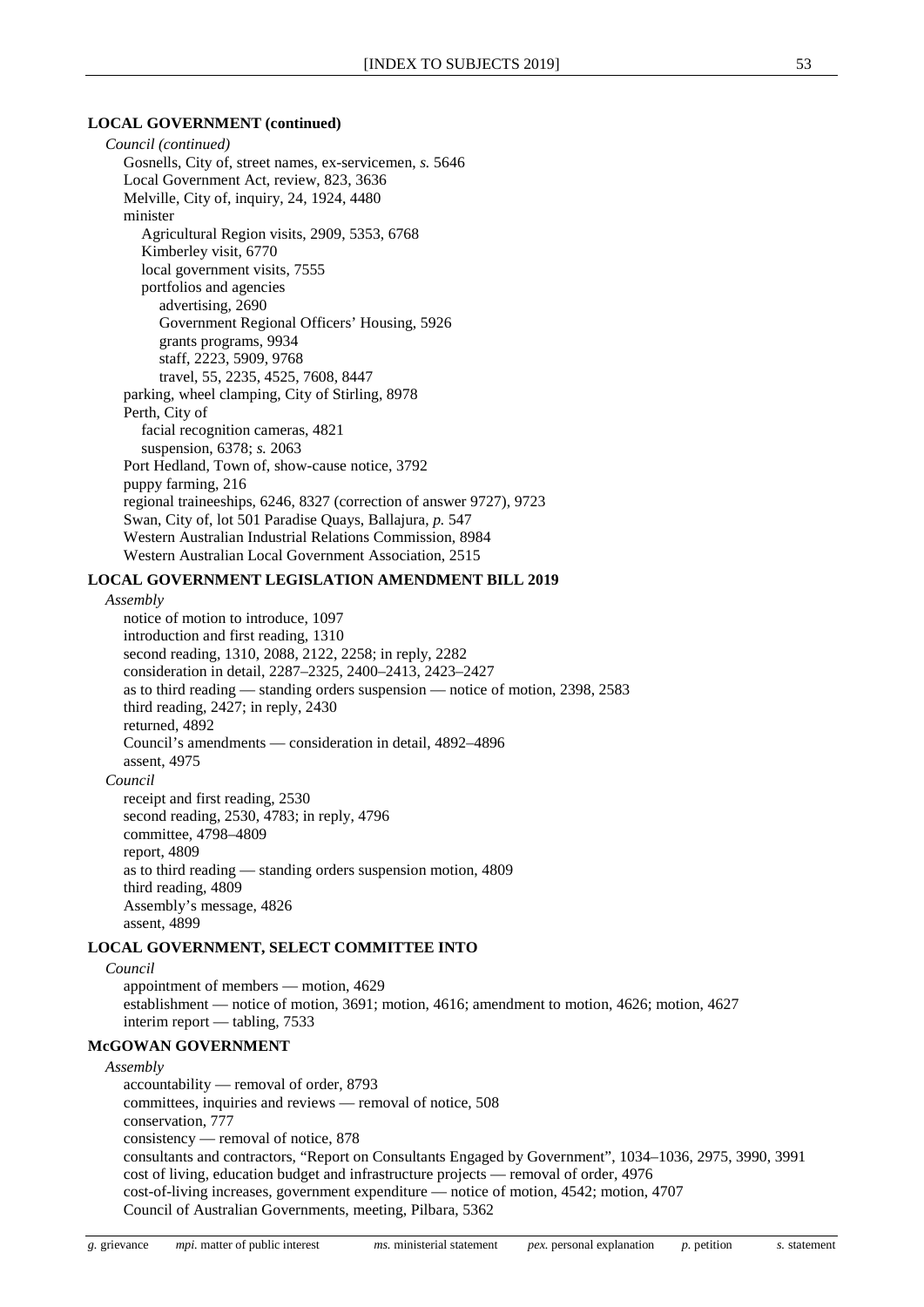## **McGOWAN GOVERNMENT (continued)**

*Assembly (continued)* Darling Range, electoral district of — removal of order, 4278 decision-making — removal of order, 8793 economic management — notice of motion, 5953; motion, 6021 economic performance — removal of order, 3896, 5954 economic regeneration, Perth, 6966, 6967 education portfolio — removal of notice, 878, 5371 election commitments privatisation — notice of motion, 509; removal of notice, 4976, 9264 state economy — notice of motion, 509; removal of notice, 4976 family and domestic violence policies, 4248 federal election — notice of motion, 3896; motion, 4094 federal Labor policies — notice of motion, 1542; removal of notice, 5984 financial management, 8611 first year performance — removal of notice, 81 Fremantle outer harbour — removal of notice, 878, 5371 frontline services notice of motion, 509; motion, 642 notice of motion, 8463 removal of order, 7258 housing — notice of motion, 1542; removal of notice, 5984 integrity standards — removal of notice, 508 job creation, 3567; notice of motion, 9264; motion, 9461 jobs and apprenticeships, pilot projects, 2801 law and order, 7241, 7242, 7370 notice of motion, 5371; motion, 5534 standing orders suspension motion, 7251; standing orders suspension — amendment to motion, 7251; standing orders suspension — motion, as amended, 7251; motion, 7251 McGowan ministry, reconstitution, *ms.* 60 "Our Priorities: Sharing Prosperity" program, 7689 funding and staff, 2979 targets, 8935 performance, 7365, 7366, 8748 federal infrastructure funding — notice of motion, 1840; removal of notice, 6268 federal Labor policies — notice of motion, 1840; motion, 1984 health — notice of motion, 6784; motion, 6985 regions — notice of motion, 877; motion, 1162 removal of order, 9942 tourism industry — removal of notice, 9264 tourism sector — notice of motion, 509; removal of notice, 4976 performance indicators, 622 Plan for Jobs *mpi.* 630; amendment to motion, 640 standing orders suspension motion, 781; standing orders suspension — amendment to motion, 781; standing orders suspension — motion, as amended, 781; motion, 781 policy changes, 62, 63 program funding — removal of notice, 81 public violence, methamphetamine and homelessness — standing orders suspension motion, 5946; standing orders suspension — amendment to motion, 5946; standing orders suspension — motion, as amended, 5946; motion, 5946 regional funding — removal of notice, 3224 regional WA — removal of notice, 878 state economy business confidence, 5357 employment, 7150, 7932, 8764, 9605 mortgage stress, 6596 removal of order, 6784 tourism industry — removal of notice, 4278, 8331 transparency — removal of notice, 4278, 8331 travel expenses, 5034, 5169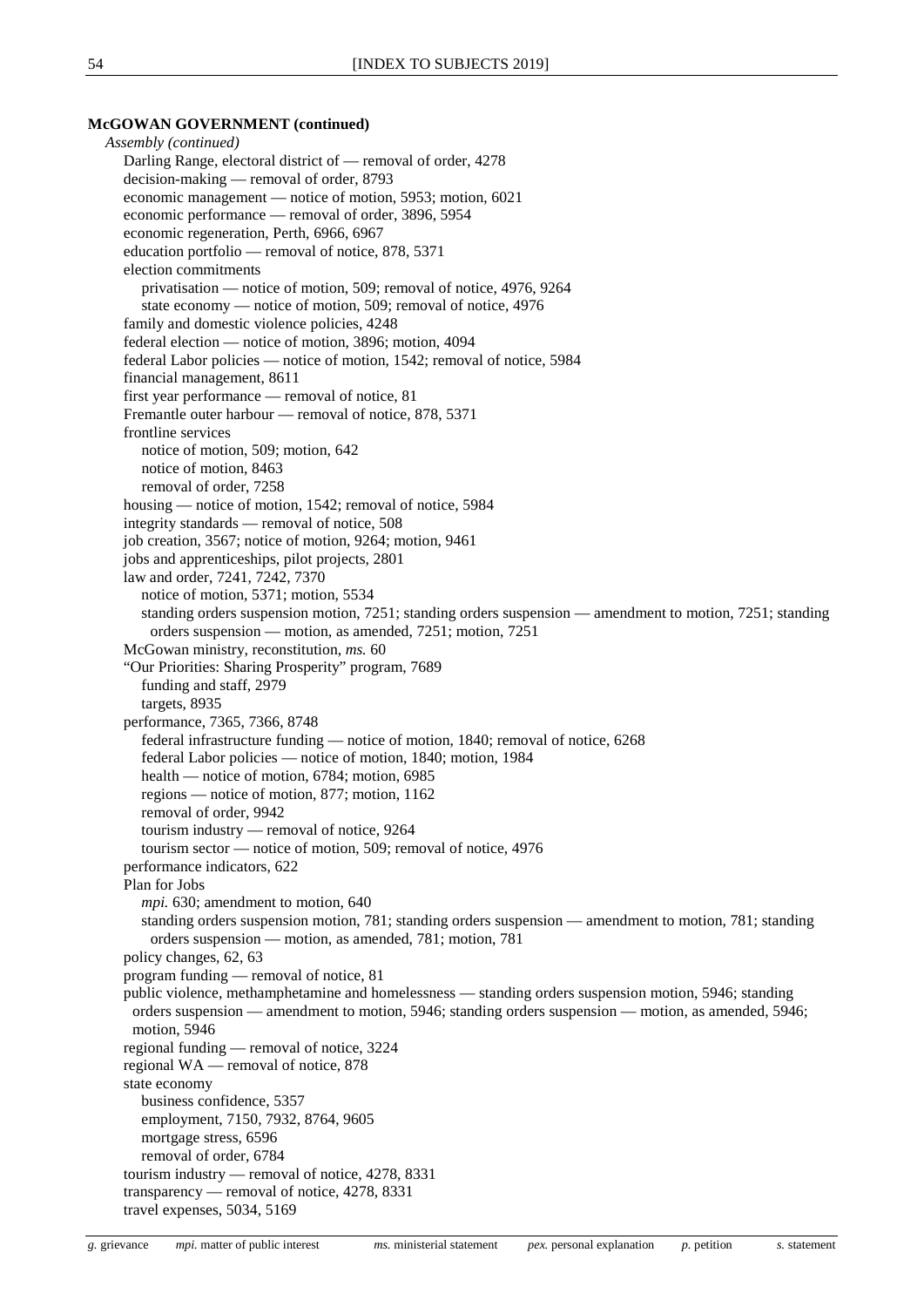#### **McGOWAN GOVERNMENT (continued)**

## *Council* budget management, motion, 6497; *s.* 6555 consultants and contractors, "Report on Consultants Engaged by Government", 7116 "Getting Things Done" booklet, 2390, 4519 government boards and committees, appointments, 8153 legislative agenda commerce, 8976 notice of motion, 8263; motion, 8524; in reply, 8541 ministers, Legislative Council — motion, 7058; *s.* 7110 openness, transparency and accountability — motion, 311; *s.* 728 performance — motion, 5173; in reply, 5185 policies — motion, 8263; in reply, 8275 regional projects and programs — motion, 5866; in reply, 5873 regional WA — notice of motion, 9789 state economy, employment, 9671 transparency — motion, 4770; *s.* 4827 transparency and accountability — motion, 7841

## **MAJOR EVENTS (TICKET SCALPING) BILL 2018**

*Assembly*

removal of order, 7258

## **MEMBERS OF PARLIAMENT**

*Assembly*

Darling Range, member for, Labor Party, bullying allegations, *pex.* 6020 driver or chauffeur services, 1029 electorate offices, security services, 1033 Girrawheen, member for, leave of absence — notice of motion, 877; motion, 1273 Hillarys, member for, Mustafa Kunduraci, visa, *pex.* 6424 members of the Legislative Assembly, Albany visit, *s.* 62 South Perth, member for, *s.* 8712 *Council* Israel visit, *s.* 2374 McGinn, Hon Kyle leave of absence — motion, 548 marriage, *s.* 361 Mazza, Hon Rick, absence, 7550 O'Brien, Hon Simon, birthday wishes, *s.* 3459 public hospital visits, 1412 Smith, Hon Charles, Pauline Hanson's One Nation, resignation, 3856; *s.* 3856

Xamon, Hon Alison, birthday wishes, *s.* 4049

## **MENTAL HEALTH** *see also "Methamphetamine"*

## *Assembly*

Aboriginal drug rehabilitation centre, Albany, 1617 Black Dog Ride, *s.* 1717, 2107 Drug Aware program, *ms.* 1542 emergency departments attendances, 3983, 3986, 4140 waiting times, 255, 5042 facility discharges, 8517, 8519 fly in, fly out code, *ms.* 1828 funding, 3564 Graylands Hospital, 1034 Kimberley suicides coroner's report, 3215, 3216 *g.* 8334 prevention round table, *ms.* 1948 Mental Health Commission annual report 2017–18 140 commissioner, Tim Marney, 2423; *ms.* 4206 staffing, 3219 Mental Health Emergency Centre, Royal Perth Hospital, 7795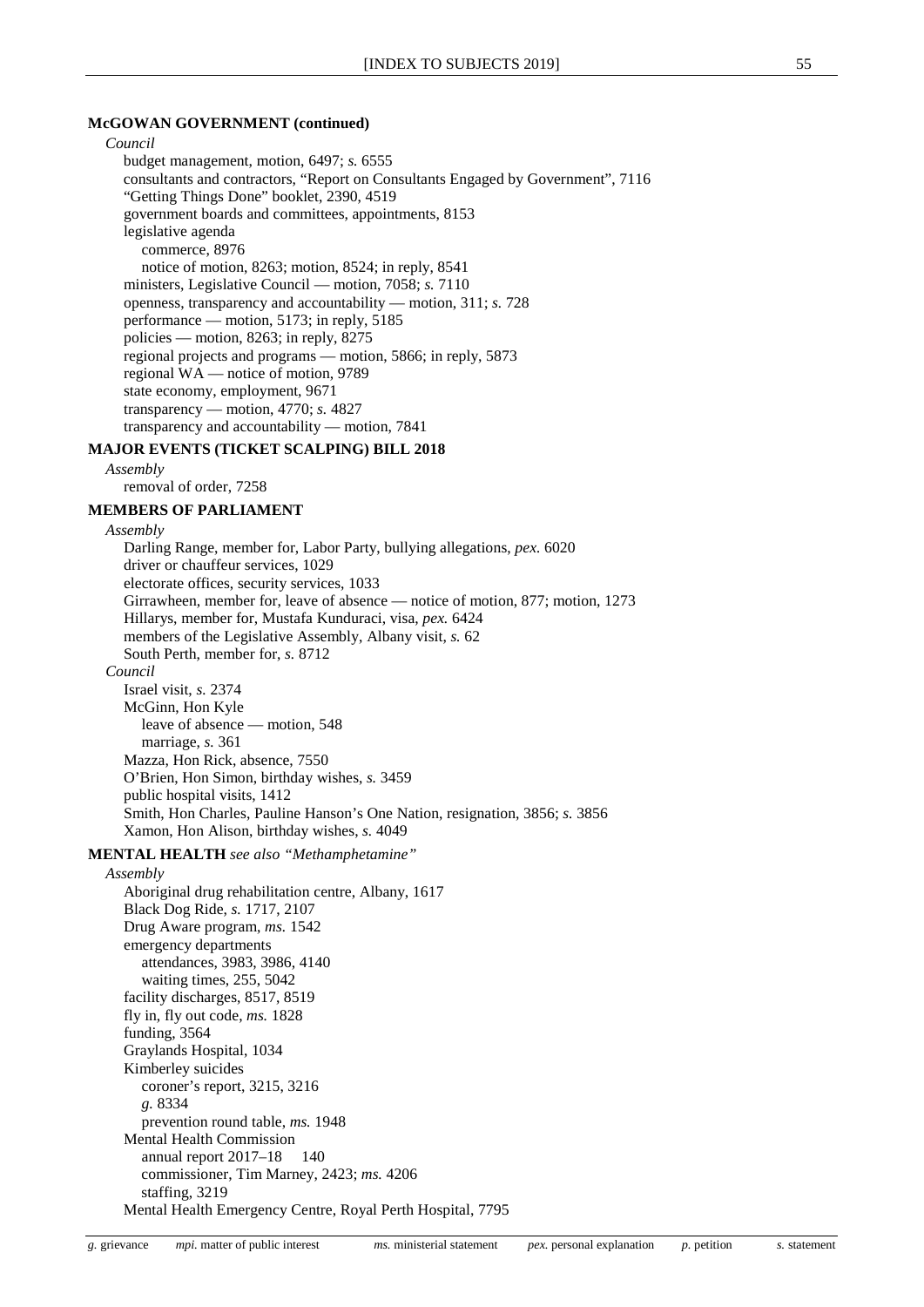#### **MENTAL HEALTH (continued)**

*Assembly (continued)* mental health services, 2592, 5687, 5688 public, review, *ms.* 1098 south west region, *g.* 8715 Yamatji people, 7939, 7940 Mental Health Week Bicton electorate, *s.* 8362 *ms.* 7466 recovery college, *ms.* 3362 residential alcohol and drug rehabilitation centres, Albany, 1618 "Review of City East Community Mental Health Service", recommendations, 144 sobering-up centres, Geraldton, *p.* 5131 step-up, step-down facilities, Bunbury, 779 suicide prevention Mental Health Week, *g.* 7903 strategy, 2714, 2715 Yamatji people, 7939, 7940; *g.* 9577 "The Western Australian Alcohol and Drug Interagency Strategy 2018–2022", *ms.* 234 WA Mental Health Awards and WA Mental Health Conference, *ms.* 9569 "Western Australian Mental Health, Alcohol and Other Drug Services Plan 2015–2025", update, 626, 627 *Council* addiction specialists, 2675 alcohol and other drugs sector, awards, *ms.* 5855 "Beyond the Emergency", *s.* 3798 carer support services, 2699 children bereaved by suicide, pilot postvention program, 4480 clinical governance review, 9808; *ms.* 1047 differential overheads, 857 "Draft Western Australian Mental Health, Alcohol and Other Drug Accommodation and Support Strategy 2018–2025", 9218 Drug Aware program, *ms.* 1492 eating disorders, 3687 emergency departments, attendances, regional, 7986 (answer advice 8312) fly in, fly out code, 2053; *s.* 2064, 2065, 2525 fly in, fly out workers, 2057 Mental Health Commission report, 3633 intellectual and developmental disability support, 5847, 5848 Kimberley suicides coroner's report education services, *s.* 1254 foetal alcohol spectrum disorder, *s.* 485 government response, 3161, 3504 *s.* 229, 1538, 1940, 3354 prevention round table, 2354; *ms.* 2144 Mental Health Advocacy Service, 2018–19 annual report, *s.* 8187 Mental Health Commission, commissioner, Tim Marney, *ms.* 4147 Mental Health Month, 7840 Mental Health Network, review, 9551 mental health services co-response services, 7100; *s.* 598 *s.* 2672 transcultural, 3830 wheatbelt, 9185 (answer advice 9816) Mental Health Week, *ms.* 7413 patient flow model, *ms.* 309 psychiatrist positions, 219, 822, 4821 recovery college, *ms.* 3313 sobering-up centres, 1257, 1258, 3336 step-up, step-down facilities Geraldton, 353, 8440 Kalgoorlie, Broome and Karratha, 352, 452, 6933, 9549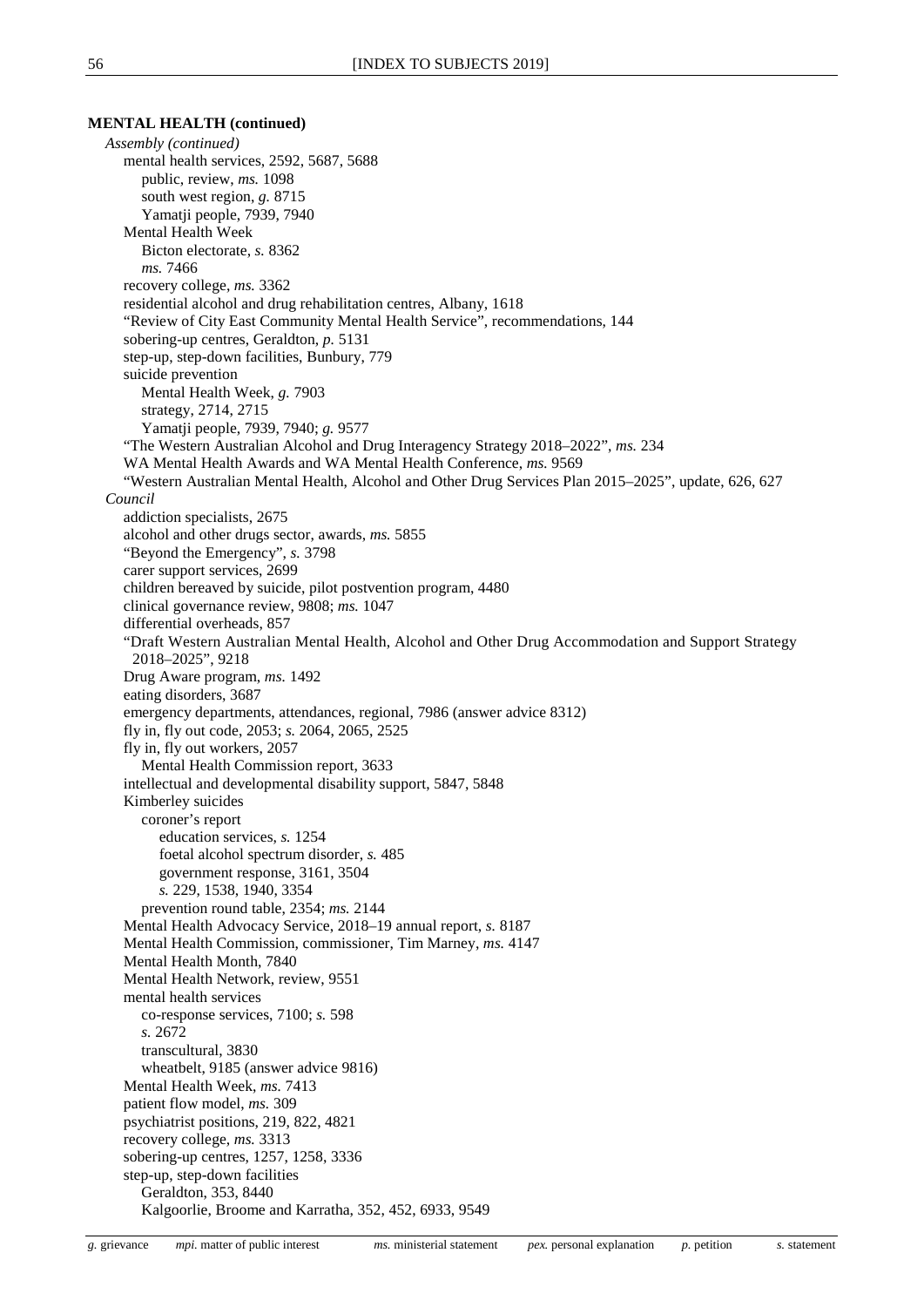#### **MENTAL HEALTH (continued)**

*Council (continued)* suicide prevention Mates in Construction, *s.* 3517 "Suicide Prevention 2020: Together We Can Save Lives", evaluation, 454 young people with disability, *s.* 4514 "The Western Australian Alcohol and Drug Interagency Strategy 2018–2022", *ms.* 189 workforce strategic framework, 5792 youth forensic mental health unit, 7333, 9676

#### **METHAMPHETAMINE**

*Assembly*

consumption, 629, 630 McGowan government commitment, 626, 2114 mandatory rehabilitation treatment, 8746 meth border force, 3890 meth enforcement task force, 4266, 4267, 4277 methamphetamine action plan funding, 2928 goldfields–Esperance, 5717 Wandoo Rehabilitation Prison, 5689 Methamphetamine Action Plan Taskforce, 1560, 4268, 4270, 4971 monitored children, 4273 Mining and Pastoral Region and North West Central, 9337 *mpi.* 4278 north west, 7055 notice of motion, 8464 policing, 7248 south west, 5447 *Council* Mandurah, 9380 Meth Helpline, correction of answer, 459 Methamphetamine Action Plan Taskforce motion, 3471 report, 24-hour helpline, 2649 offences and sentencing, 5316, 5475, 8148, 8411, 8692, 9875

## **METRONET**

*Assembly* advertising campaign, 8938 bus manufacturing contract, 1422 Byford rail extension, 7837 costings, 5122, 7299, 7412, 8523 east redevelopment area, 4079 Ellenbrook rail line, 4243, 4966, 4968, 6777, 6901, 7505, 7836 Bayswater station upgrade, 7174 housing package, 8855 Whiteman Park, 5127, 5128, 6775, 6776, 7151, 7152 Forrestfield–Airport Link finances, 6901 Premier's actions — removal of notice, 1430 review, 4321 safety, 410, 7173, 7175, 7299 soil contamination, PFAS, 126, 2984 workers' compensation claims, 7174, 8522 Huawei meetings, Ministers of the Crown, 986–988, 1179, 1180 national security advice — standing orders suspension motion, 501; standing orders suspension — amendment to motion, 501; standing orders suspension — motion, as amended, 501; motion, 501 Procedure and Privileges Committee referral — standing orders suspension motion, 73; standing orders suspension — amendment to motion, 74; standing orders suspension — motion, as amended, 74; motion, 76 projects, 988–995, 1180, 1181, 1606, 1891

radio systems replacement contract, 68, 72, 253, 254, 261, 399–401, 1117, 9257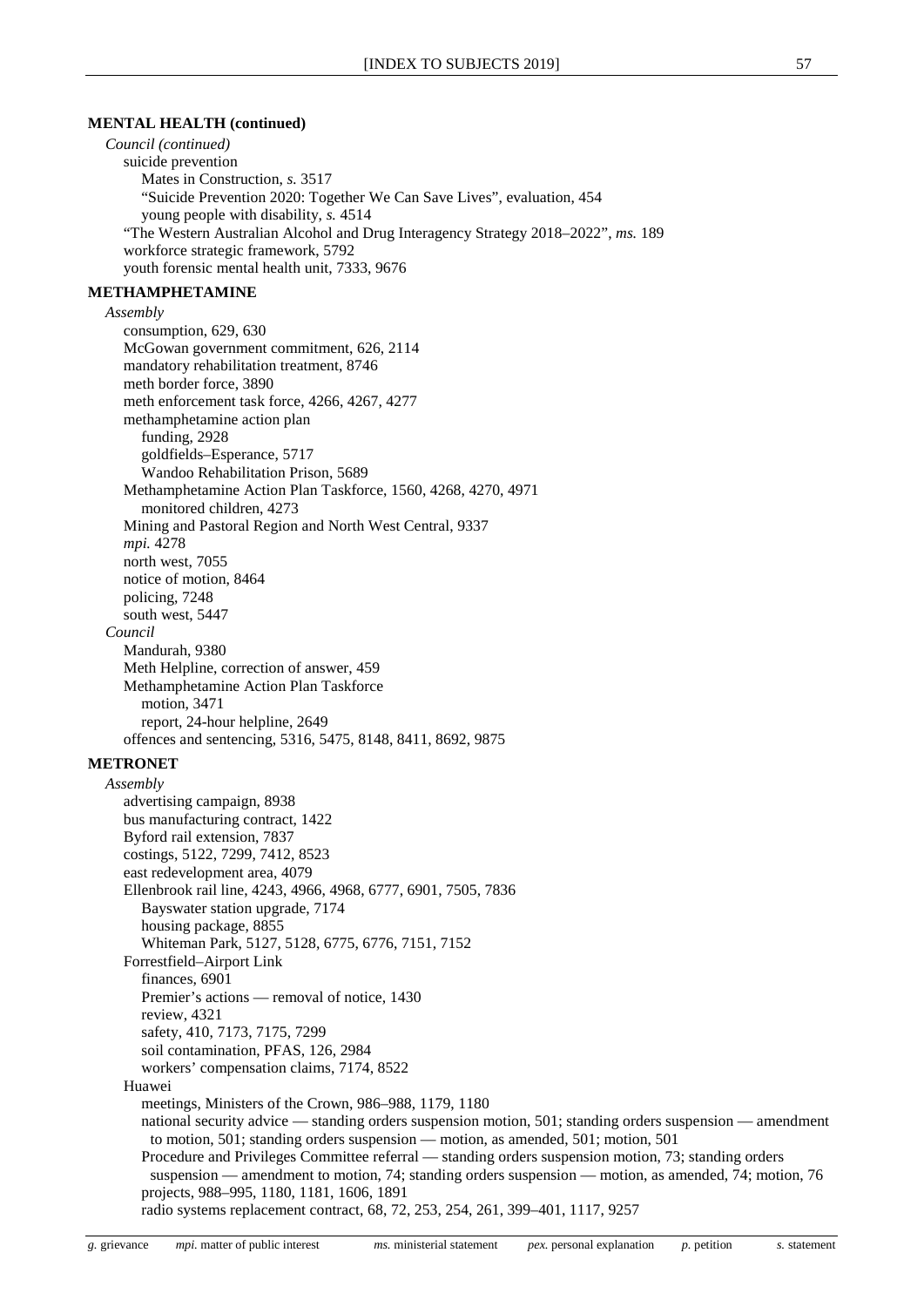## **METRONET (continued)**

*Assembly (continued)* Huawei (continued) security, 251–259, 496 State Solicitor's Office, advice, 1964, 1965, 2111, 2112 infrastructure, 8938 Infrastructure Australia, 402 Midland workshops site, 9604 projects, 2590 public transport, 629 fares, 186 patronage, 6264 rail projects, 185 railcars, 5938 Bellevue facility, 1718, 7247 railway level crossings, 3218, 7152 social and affordable housing, 5686 state budget 2019–20 5019 Thornlie–Cockburn Link, 7837, 7956 Environmental Protection Authority report, land clearing, 5519 training opportunities, 7629 value capture modelling, 7056 Yanchep line extension, 7837, 7838, 9253, 9448, 9449 *Council* east development area, consultation, 3784 Ellenbrook rail line motion, 5599; in reply, 5607 Tonkin Highway gap project, 5480 Whiteman Park, 5214, 6726, 7101, 7199 federal funding, 221, 7558 Forrestfield–Airport Link cross-passage incident, Dundas Road, 9381 dewatering, 7730, 8695, 8984 soil contamination, 6728, 6936, 7104 (answer advice 7559), 7200, 7334, 7455, 7888, 7990, 8311, 8415, 8558, 9188 (answer advice 9219) PFAS, 824, 1079, 1246, 1362, 1523, 1786, 1927, 2056, 2171, 2355, 2516, 2648, 2890, 3163, 3339, 3507, 3725 (correction of answer 5748), 3788, 3791, 4036, 4056, 4921, 5087 (answer advice 5222), 5320, 5478, 5635, 5746, 5831 (answer advice 5898), 5896, 5907, 6547, 8980 tunnelling machines, 1364, 3790 workplace hazards, 2890, 4958 WorkSafe inspectors, 2646, 4055 Huawei radio systems replacement contract, 19, 458, 2520, 3788, 9542, 9814 security, 216, 3638, 4917 State Solicitor's Office, advice, 3053 non-disclosure agreements, 7985, 8303 rail projects, 6721, 6927 railway level crossings, 7097 social and affordable housing and jobs package, 5083 task force, minutes, 575, 712, 1241, 1526, 2513, 8975 Thornlie–Cockburn Link, 3340, 6370 Yanchep line extension, 9378 **METROPOLITAN REGION SCHEME (BEELIAR WETLANDS) BILL 2018** *Assembly* second reading, 4542; in reply, 4594 consideration in detail, 4602–4615, 4853–4855, 4862–4871, 5505–5515, 5528–5534, 5559–5583

second reading, 6390

receipt and first reading, 6390

*Council*

third reading, 5954; in reply, 5976 question to be put, 5570, 5571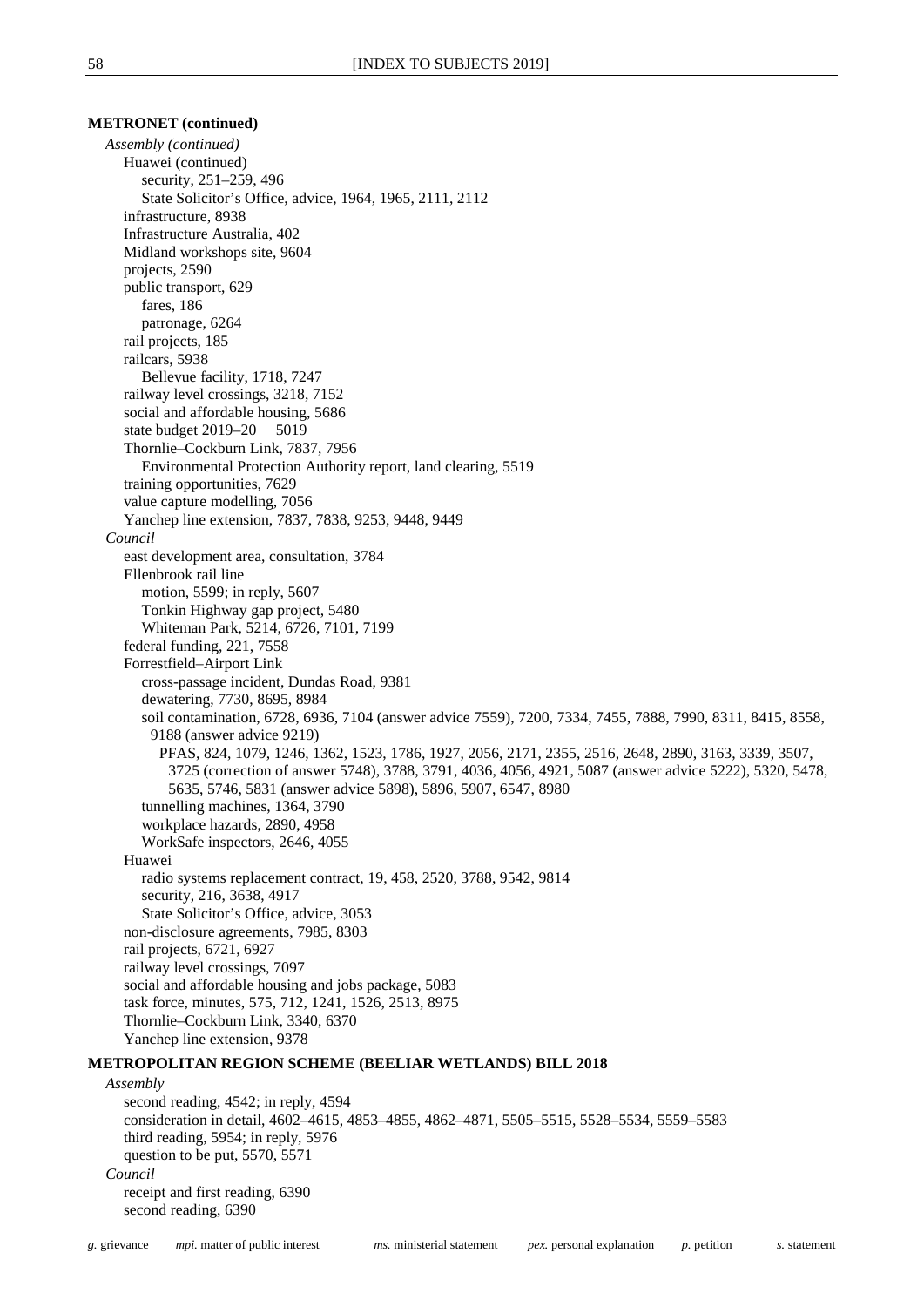## **MINES AND PETROLEUM**

*Assembly* BHP, iron ore royalty payments, 66, 70, 1183, 1490, 2709, 2713, 5123 department 2019 resources sector Awards for Excellence, *ms.* 5986 regional jobs, 8371 Diggers and Dealers Mining Forum, *ms.* 6397 electric vehicles, Critical Raw Materials for Electric Vehicles program, *ms.* 3071 exploration expenditure, 9335 fracking moratorium, 5021 Northampton, Shire of, *p.* 7349, 8462 future battery industry, 400, 2416 future mines centre, federal Labor policy, 1557 Future of Mining Awards, *ms.* 2556 gold exports, 9335 Griffin Coal, Ewington mine, 4435 lithium industry, 8219 royalty concession, 8853 LNG futures facility, 1838 Minerals Research Institute of Western Australia Act, review, *ms.* 235 Mining Act, exploration, tenements, 9341 mining and resources sector, performance, 1302 minister Europe and United States visit, *ms.* 8594 ministerial office, alcohol expenditure, 998 portfolios air travel, 6865 community resource centres, 3979 costs of services, 3302 debt collection agencies, 3997 FOI requests, 1012, 1016 Huawei, 993, 1179 Lockwood, Nicole, 138 photography and videography services, 923, 937, 953, 966 property, 1001, 1024, 1027 staff, 1021, 2820, 2827, 2836, 2845 welcome to country ceremonies, 1032 RAC Arena visits, 973 national parks, expansion, 5035 resources sector environmental approvals bilateral agreement, 9439 workforce, 8749 South West Hub carbon capture and storage project, *ms.* 607 *Council* audit statement, 4956 Australian Vanadium Ltd, processing plant, *s.* 8437 BHP, iron ore royalty payments, 21, 213, 215 (answer advice 221), 2643 Cleveland–Cliffs Resources and Mineral Resources Ltd, Koolyanobbing, 7881 Cristal Mining, close-out report, 8148 department approvals process, 5634, 6377 fossil fuels, 54 South Metropolitan Personnel Inc., 4186 Subcontractors WA, 4187 tailings storage facilities, 2396, 3827, 4192 dust management, Mobile Concreting Solutions quarry, Tom Price, 9142 environmental regulation, 5102 Finder Shale, exploration wells, 1075 fracking Dampier Peninsula, 455, 1396 electricity prices, 1396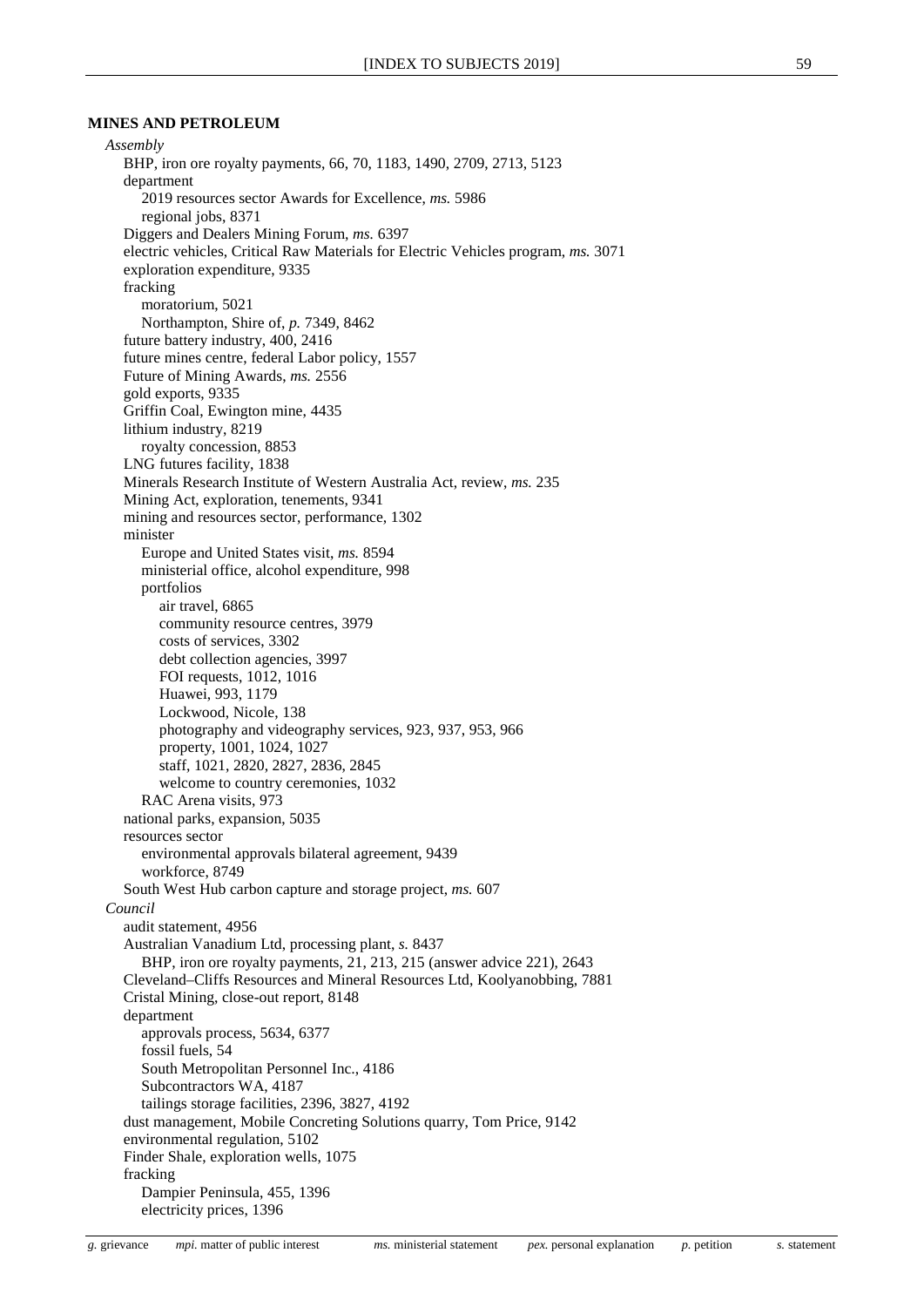#### **MINES AND PETROLEUM (continued)**

*Council (continued)* fracking (continued) implementation committee, 5793 implementation plan, 9874 Kimberley, 1359, 3337 petroleum leases, 1666 projects, 1395 risk assessments, 1398 site rehabilitation, 26 south west region, 2359 veto rights, 1397 gas exposure, Tom Price, 9214, 9380 Kangaroo Hills Timber Reserve, goldfields, 9914 lithium refinery, Kwinana, mines safety and inspection levy, 3165, 3341 LNG reserves, 7104 Lynas Corporation, waste, 4034 "Management of Crown Land Site Contamination" report, 2199 mining Gingilup–Jasper wetland system, 4482, 5637, 6544 Lake Jasper, *p.* 429 tenements, Karijini National Park, 7554 mining and exploration leases 26/499, breach, 1248, 2699 38/1274, 38/1275 and 38/1276 3863 47/1534, Aboriginal heritage, 7731, 7885 47/1566, Aboriginal heritage, 7988, 8155 E38/282 7620, 7621 E80/4934 9545 M29/427 603 M38/1278 7620, 7621 Pilbara, Kariyarra, 5913 minister Agricultural Region visit, 6227–6229, 9778, 9779 portfolios and agencies advertising, 2694 Government Regional Officers' Housing, 5929 staff, 2227, 5911, 9774 travel, 2547, 4527, 7612, 8448 South Metropolitan Region visit, 57 Mt Goldsworthy mine, mineral lease, 9786 national parks and nature reserves, 9416 New Standard Energy, Great Sandy Desert, 2210 prospecting licences, program of work extension, 7103 Tellus Holdings, Sandy Ridge project, 8024 tenement applications, 1394 tropical cyclone Veronica, Pilbara, 1923 World Bank, Zero Routine Flaring by 2030 825

## **MINING AMENDMENT (PROCEDURES AND VALIDATION) BILL 2018**

*Assembly*

removal of order, 9942

#### **MINING ON PINJIN STATION, SELECT COMMITTEE INTO**

#### *Council*

interim report, "Inquiry into Mining on Pinjin Station — Extension of Time" — tabling, 2622, 9027 extension of reporting time — motion, 2622, 2671, 9027, 9109

#### **MINISTERS OF THE CROWN**

*Assembly*

Agriculture and Food, Minister for, performance — removal of order, 5954

Attorney General, Director of Public Prosecutions, prosecutorial guidelines, Criminal Law Amendment (Intimate Images) Bill 2018, *pex.* 786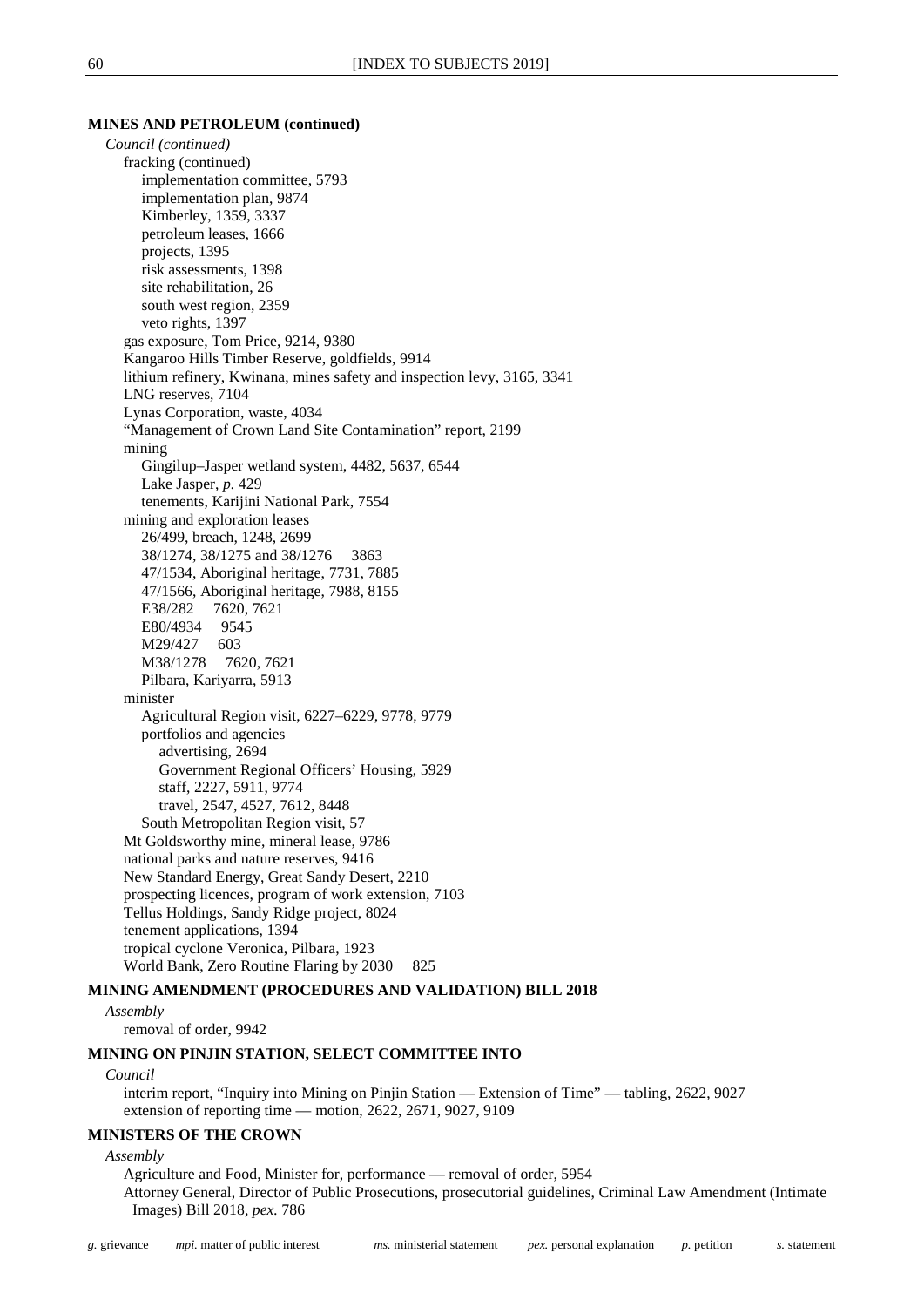## **MINISTERS OF THE CROWN (continued)**

*Assembly (continued)* Child Protection, Minister for Dampier Peninsula visit, *ms.* 5235 performance — standing orders suspension motion, 8721; standing orders suspension — amendment to motion, 8721; standing orders suspension — motion, as amended, 8721; motion, 8721 Corrective Services, Minister for performance, 493 notice of motion, 510; removal of notice, 4278, 4976 removal of notice, 8331 standing orders suspension motion, 5523; standing orders suspension — amendment to motion, 5523; standing orders suspension — motion, as amended, 5523; motion, 5523 removal of notice, 878 Culture and the Arts, Minster for, Singapore, Malaysia and Indonesia visit, *ms.* 3522 Education and Training, Minister for, performance — removal of notice, 3224 Energy, Minister for, coal industry — notice of motion, 509; removal of notice, 4976, 9264 Executive Transport Services, vehicles, 1027 government vehicles, traffic infringements, 4263 Health, Minister for Israel, United States and Canada visit, *ms.* 4837 Ministerial Code of Conduct, 1717 Mines and Petroleum, Minister for, Europe and United States visit, *ms.* 8594 ministerial family accommodation costs, guidelines, *ms.* 861 ministerial offices, mobile phones and devices, 1036 Police, Minister for, parliamentary service, 1418 Premier awareness of issues — standing orders suspension motion, 4856; standing orders suspension — amendment to motion, 4856; standing orders suspension — motion, as amended, 4856; motion, 4856 homelessness visits, 8764 India visit, *ms.* 8772 interstate travel, November 2018 — standing orders suspension motion, 742; standing orders suspension amendment to motion, 742; standing orders suspension — motion, as amended, 742; motion, 742 Japan and South Korea visit, *ms.* 60 LNG2019 and China visit, *ms.* 2238 ministerial office, alcohol expenditure, 995 portfolios air travel, 7047 community resource centres, 3976 costs of services, 2814 debt collection agencies, 3991 FOI requests, 1011, 1013 Huawei, 988, 1179 Lockwood, Nicole, 136 photography and videography services, 915, 926, 940, 957 property, 999, 1023 staff, 1019, 2824, 2834, 2843, 2845 welcome to country ceremonies, 1030 RAC Arena visits, 971 Regional Development, Minister for Carnegie Clean Energy — standing orders suspension motion, 8939; standing orders suspension — amendment to motion, 8939; standing orders suspension — motion, as amended, 8939; motion, 8939 Energy Made Clean, 2243, 2248; standing orders suspension motion, 2251; standing orders suspension amendment to motion, 2251; standing orders suspension — motion, as amended, 2251; motion, 2251 performance — removal of order, 4542 Small Business, Minister for — standing orders suspension motion, 5499; standing orders suspension amendment to motion, 5499; standing orders suspension — motion, as amended, 5499; motion, 5500 Tourism, Minister for, India visit, *ms.* 860 Transport, Minister for FOI requests, 1120, 1121 major projects — notice of motion, 509; removal of notice, 4976, 9264 performance — notice of motion, 877; motion, 1137; removal of order, 1840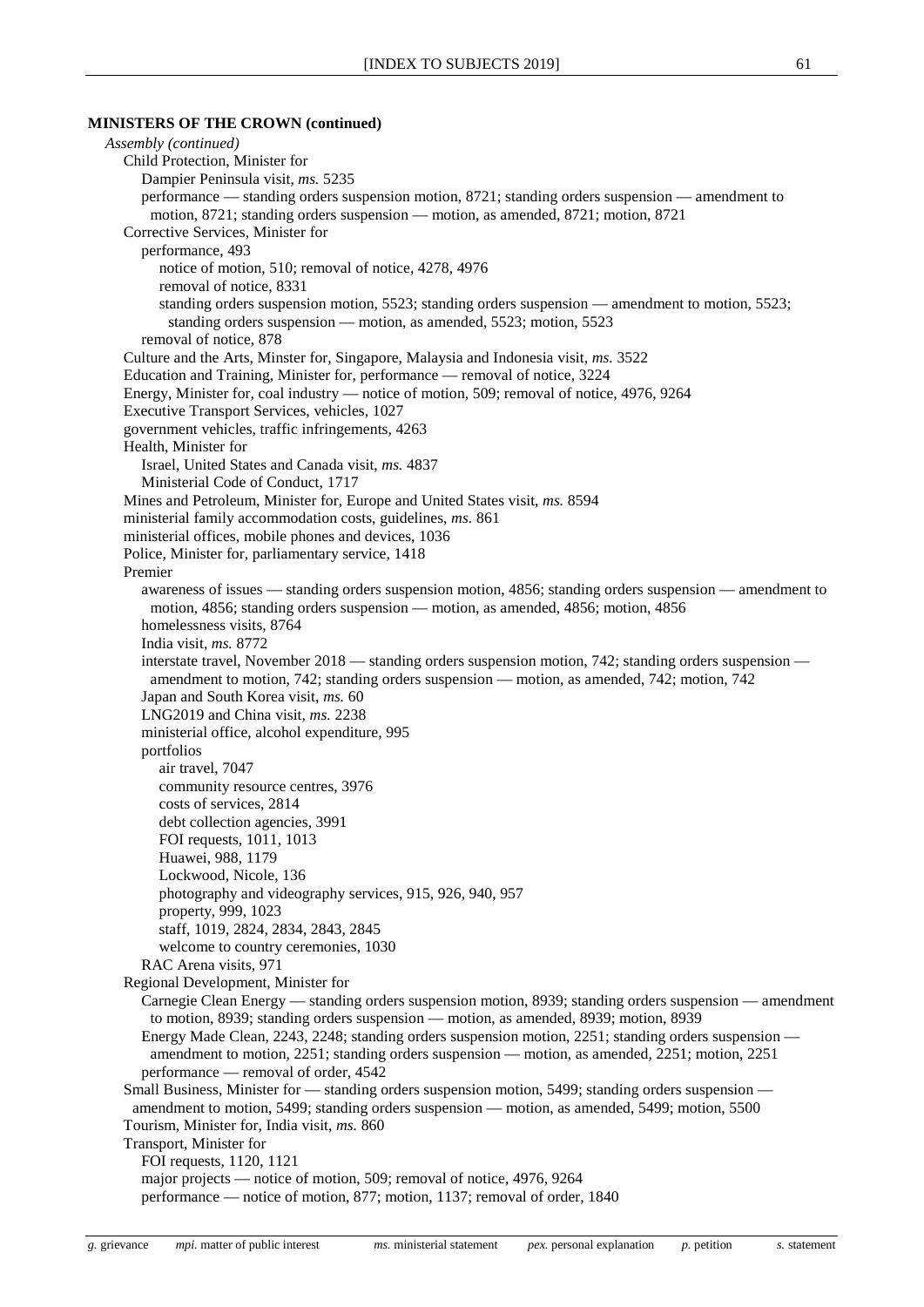## *Assembly (continued)* Treasurer China visit, *ms.* 5355 Chinese Communist Party support, 262, 263, 406, 407 portfolios, Nicole Lockwood, 138 vehicles, 7053 Water, Minister for performance, *mpi.* 6974 portfolio management — notice of motion, 509; removal of notice, 4976 *Council* Attorney General, allegations against police, *s.* 5902 cabinet, conflicts of interest, 712 Education and Training, Minister for, school infrastructure openings, 817 Local Government, Minister for, travel, 55 ministerial family accommodation costs, guidelines, 1070, 1241 ministers and ministerial offices staff, 9675 unauthorised credit card use, 9806 Premier Agricultural Region visits, 59, 6249 business case access, 59 climate change, communication, 8037, 8710, 9092–9094 Government House visit, 1356 Huawei, verbal or written briefings, correction of answer, 2172 interstate travel, November 2018 27, 219, 355, 457, 580, 719 Kimberley visit, 7116 Maritime Union of Australia, contact ban, 7990 O'Brien, Hon Simon, correspondence, 2646 Optus Stadium visits, 55 portfolios and agencies advertising, 2688 Government Regional Officers' Housing, 5917 staff, 2214, 5907, 5908, 9757 travel, 2539, 4522, 7601, 8442 South Metropolitan Region visits, 856, 1400–1407, 1946, 2232, 2233, 2700, 5847, 6393, 6394, 8442, 9785 Regional Development, Minister for Anzac Day comments, *s.* 4826 Boao Forum for Asia Annual Conference, *ms.* 2473 early voting centre visit, 3161 enduring powers of attorney and guardianship, *pex.* 3725 Energy Made Clean, 2161, 2351; *s.* 2371, 2529 Garber, Jack, *s.* 50 Transport, Minister for, FOI requests, 1243 Treasurer, China visit, 5215

## **NATIONAL REDRESS SCHEME FOR INSTITUTIONAL CHILD SEXUAL ABUSE (COMMONWEALTH POWERS) BILL 2018**

*Assembly* assent, 80

### **NORTH WEST GAS DEVELOPMENT (WOODSIDE) AGREEMENT AMENDMENT BILL 2019**

*Assembly*

notice of motion to introduce, 7349 introduction and first reading, 7488 second reading, 7488, 7907; in reply, 7925 consideration in detail, 7940–7953 third reading, 8060; in reply, 8070 community development and local participation plans, *mpi.* 8052 question, 8049 *Council* receipt and first reading, 8190 second reading, 8190 *p.* 9877

**MINISTERS OF THE CROWN (continued)**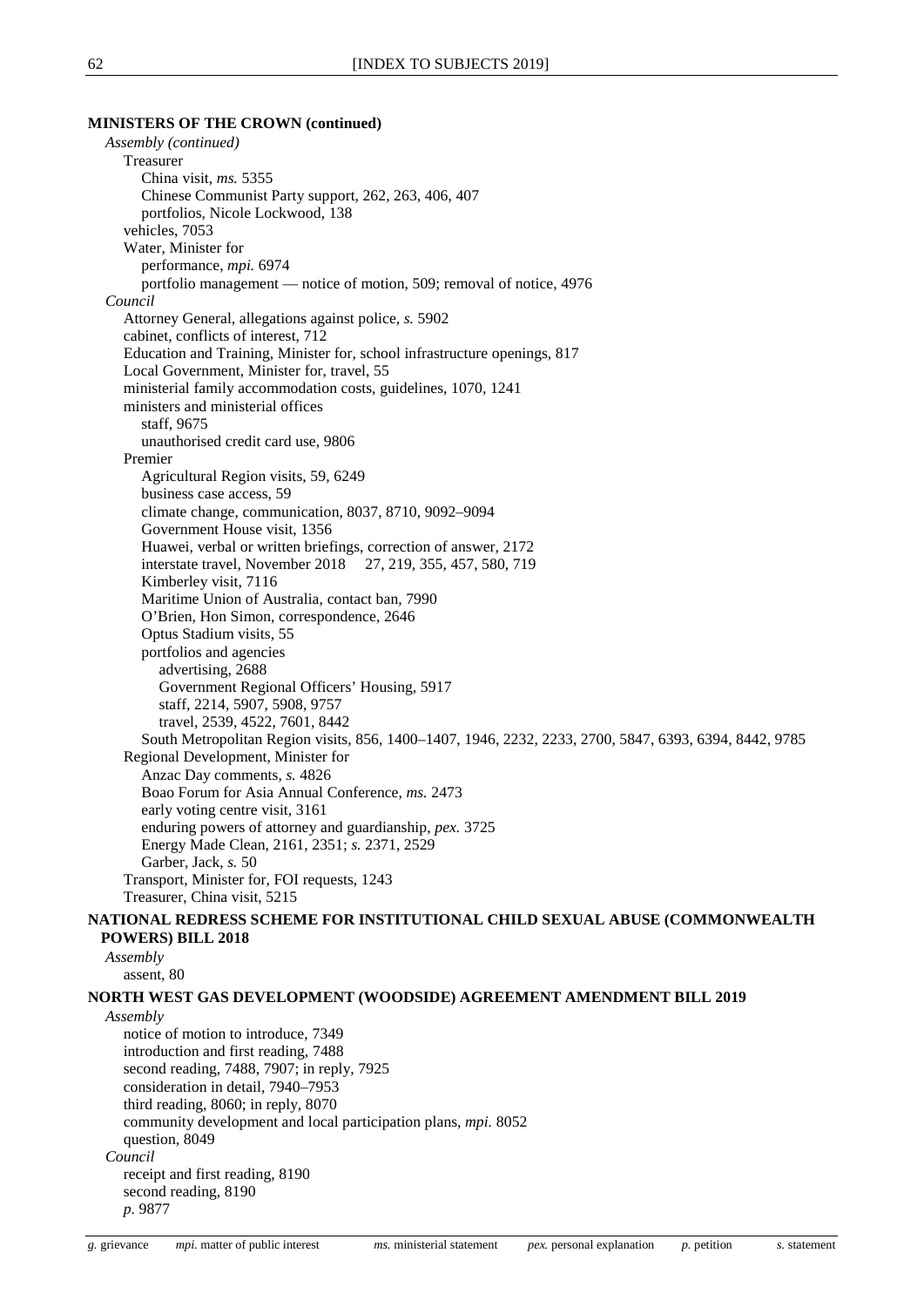#### **OLIVER, HON OSCAR (NEIL) BLACKBURNE**

## *Council*

condolence motion, 5851

**PALLIATIVE CARE** *see "Health" and "Voluntary assisted dying"*

#### **PARLIAMENTARY BUDGET OFFICER BILL 2018**

*Assembly*

removal of order, 8793

**PARLIAMENTARY PRIVILEGE** *see "Procedure and Privileges, Standing Committee on"*

## **PAY-ROLL TAX ASSESSMENT AMENDMENT BILL 2019**

*Assembly*

notice of motion to introduce, 1840 introduction and first reading, 1951 second reading, 1951, 2720; in reply, 2735 consideration in detail, 2738–2741 third reading, 2741; in reply, 2741 returned, 3895 assent, 4278 *Council* receipt and first reading, 2671 second reading, 2671, 3493, 3512, 3648; in reply, 3512, 3513 third reading, 3650 assent, 4457

## **PAY-ROLL TAX ASSESSMENT AMENDMENT (THRESHOLDS) BILL 2019**

*Assembly* notice of motion to introduce, 9420 introduction and first reading, 9592 second reading, 9593

## **PERSONAL CHOICE AND COMMUNITY SAFETY, SELECT COMMITTEE ON**

#### *Council*

interim report, "Inquiry on Personal Choice and Community Safety — Extension of Time" — tabling, 5294, 9027 extension of reporting time — motion, 5295, 5346, 9028, 9110

## **PETROLEUM PRODUCTS PRICING AMENDMENT BILL 2019**

*Assembly*

notice of motion to introduce, 4542 introduction and first reading, 4679 second reading, 4679, 7775, 8729; in reply, 8734 third reading, 8736 *Council* receipt and first reading, 9157 second reading, 9157

## **PLANNING**

## *Assembly*

"Better Urban Forest Planning" guide, compliance, 1488 building approvals, neighbouring property damage, 7168 Coral Bay, accommodation, *g.* 7901 Cottesloe beachfront, fish and chips restaurant, *p.* 8711 department, 2018–19 annual report, 9340 Design WA, infill developments, 499 East Perth power station site, 2933 Elizabeth Quay, Aboriginal art gallery, 1030 high-density development, *g.* 739 housing diversity, 4434 Iluka Plaza, *p.* 234 infill targets, 2110, 4246 Joondalup, City of housing infill program, *s.* 1298 town planning scheme, *g.* 2076 Kalamunda, City of, Ron Rowton, property sale, *s.* 1297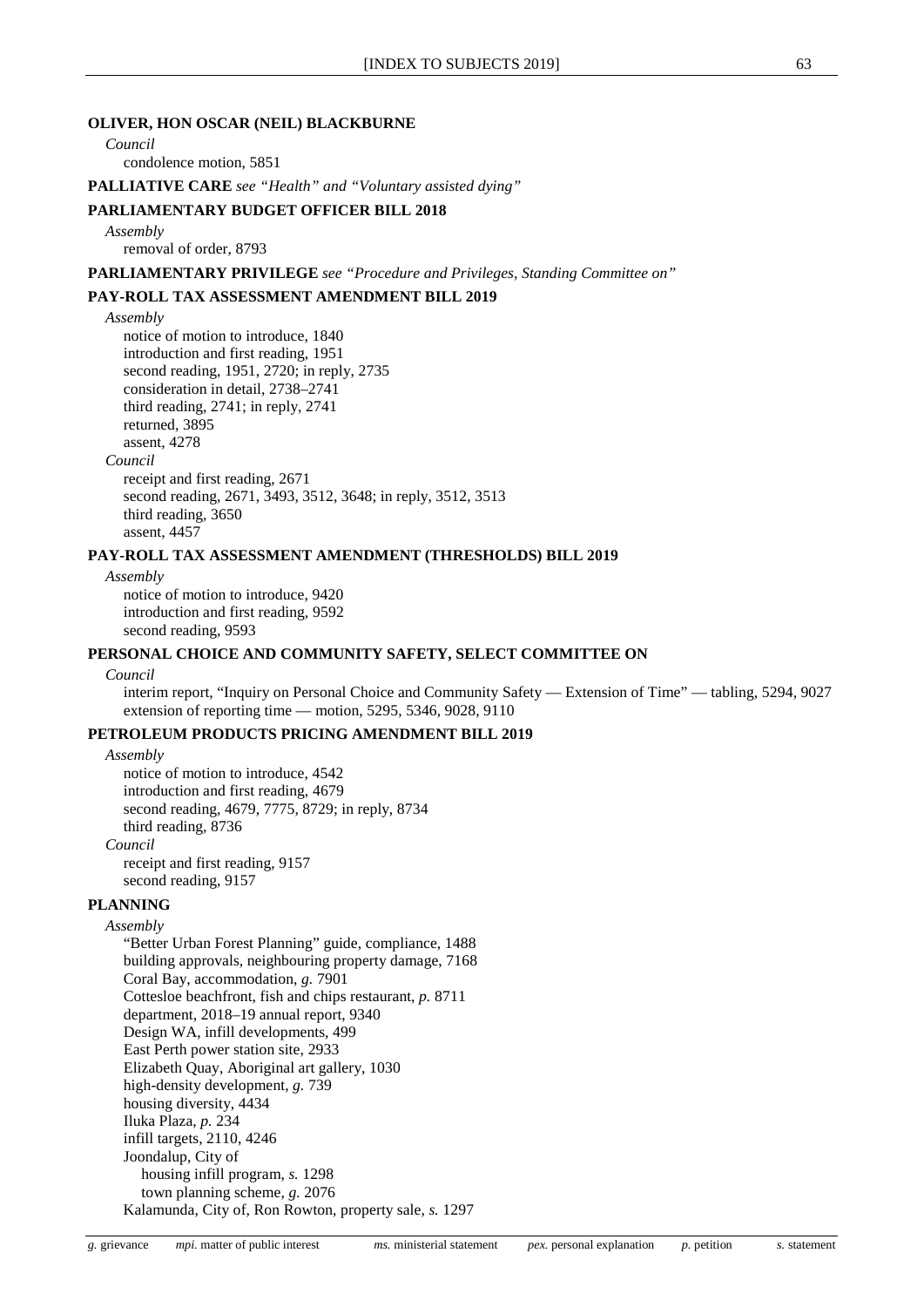## **PLANNING (continued)**

*Assembly (continued)* Kiara College, 9613, 9614 Metropolitan Redevelopment Authority Elizabeth Quay, 2780 Riverside project, 1029 metropolitan region improvement fund, 135 metropolitan region scheme amendments 1323/41 and 1324/41, south and central Bullsbrook urban precinct, *ms.* 7349 Mt Helena, 1617 Mt Helena, bushfire management, 403–409, 7839 Noranda nursery site, *p.* 2911; *g.* 3523 North Stoneville town site, structure plan 34, *g.* 6565 Ocean Reef marina redevelopment, metropolitan region scheme amendment 1270/41, *ms.* 7898 Pickering Brook and surrounds sustainability and tourism strategy, *s.* 7499 planning reform, economic growth, 5364 Planning Reform Action Plan, 8367 Schmitt Road bushland, *s.* 8927 Subiaco, City of redevelopment, 259, 6121 town planning scheme, 2792 Swan Valley, 4319 local planning scheme amendments, 2805, 2985 metropolitan region scheme amendment 1332/41, *ms.* 3364 WA Planning Commission, 2017–18 annual report, 134 *Council* 3 Oceans twin towers development, Scarborough, Metropolitan Redevelopment Authority, *p.* 188 Bush Forever, 9721 Henley Brook urban precinct, rezoning, 9019 Machinery Preservation Club of WA, 713 Metropolitan Redevelopment Authority and LandCorp, merger, *s.* 3067 metropolitan region scheme amendments, 1323/41 and 1324/41, south and central Bullsbrook urban precinct, *ms.* 7301 "Modernising Western Australia's Planning System", 2516, 5635 Mt Helena, bushfire management, 23, 215, 581, 3786 Nedlands, City of, draft local planning scheme 3, *p.* 1046, 2143 North Stoneville development *(see also "Environment")*, 8415, 9054 Ocean Reef marina coastal erosion, 4925 redevelopment, metropolitan region scheme amendment 1270/41, *ms.* 7840 planning scheme amendments, conflict of interest, 3826, 4039, 4191 Railway Parade, Bullsbrook, closure, 9213 Shenton Park rehabilitation hospital redevelopment site, bushland clearing, *s.* 51 Subiaco East redevelopment project, 7227 Subiaco Oval, 7347 Swan, City of local planning scheme 17, *p.* 1200 lot 52 Victoria Road, West Swan, *p.* 2327 Swan Valley local planning scheme amendments, 1521; *s.* 852 metropolitan region scheme amendment 1332/41, *ms.* 3313 planning review, 2353 Tuohy Gardens, 5352 vacant properties, 5634 WA Planning Commission, City of Albany, local planning scheme 1 357, 3861 zoning, Whiteman Park, 5214 **POLICE** *see also "Methamphetamine" Assembly* Aboriginal affairs division, 5290 Aboriginal and Torres Strait Islander staff, 5291 antisocial behaviour — notice of motion, 8464 Armadale justice and courthouse complex, 7369 breath tests, 3128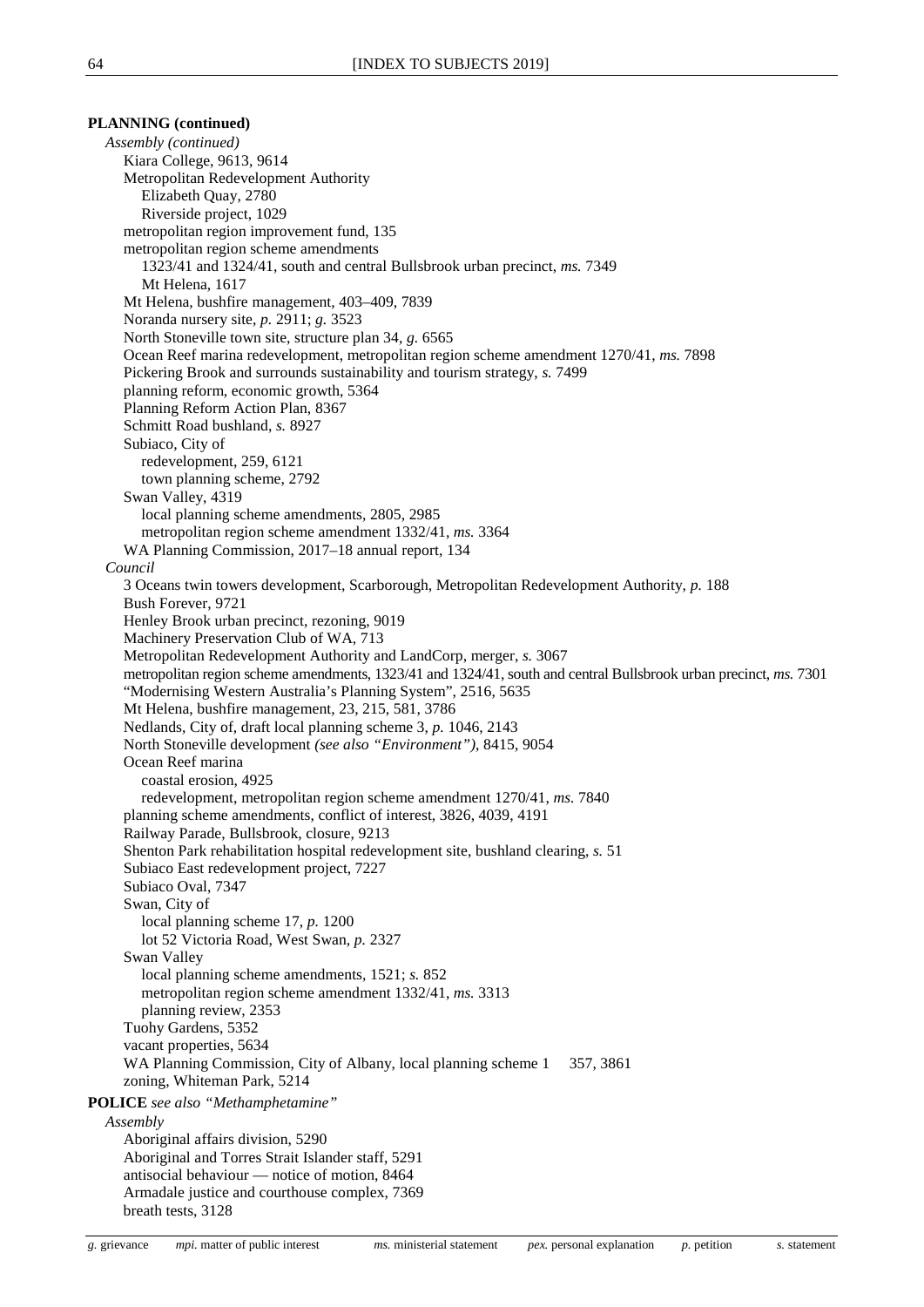*Assembly (continued)* Cockburn Gateway shopping centre, 1966, 4396 community protection — notice of motion, 6268; motion, 6433 community safety, 9256 crime reporting, 8613 Constable Care Child Safety Foundation, *ms.* 489 counterterrorism laws, 4533 crime statistics burglary, 3599 *g.* 734 Mandurah, *g.* 5236 motor vehicle theft, 3601 Newman, 8778 Northbridge, 6413 cyclists infringement notices, 125, 2471 injuries and deaths, 162 districts, 496 DNA samples, 160 drink-driving, 5586, 7691 equipment, 3563 body-worn cameras, 1971 drones, 8852 multi-threat vests, 8781 protective equipment, 1123, 5292 family and domestic violence incidents, 8521 initiatives, 6422 firearms legislation, 4395 licensing, 301, 3598, 5290 missing or stolen, 912, 5585 first-aid kits, 302 Fremantle CBD, 4262 Frontline 2020 5520 juvenile offenders, Target 120 5167 Mandurah, *p.* 6950 mental health escorts, 8118 minister events, RAC Arena, 4259 ministerial aircraft, 162 ministerial office, alcohol expenditure, 996 parliamentary service, 1418 portfolios air travel, 7044 community resource centres, 4264 costs of services, 3009 debt, 298, 4765 FOI requests, 124, 1891, 2975 Huawei, 987, 1891 photography and videography services, 1890, 2140, 2471 property, 1607, 1892 staff, 1610, 3290–3297 mobile phone use while driving, 5588 officers, 6493 acting positions, 4396 active offender and active armed offender training, 302 additional, 8775, 9611 standing orders suspension motion, 8784; standing orders suspension — amendment to motion, 8784; standing orders suspension — motion, as amended, 8784; motion, 8785 assaults against, 4259, 4260, 9969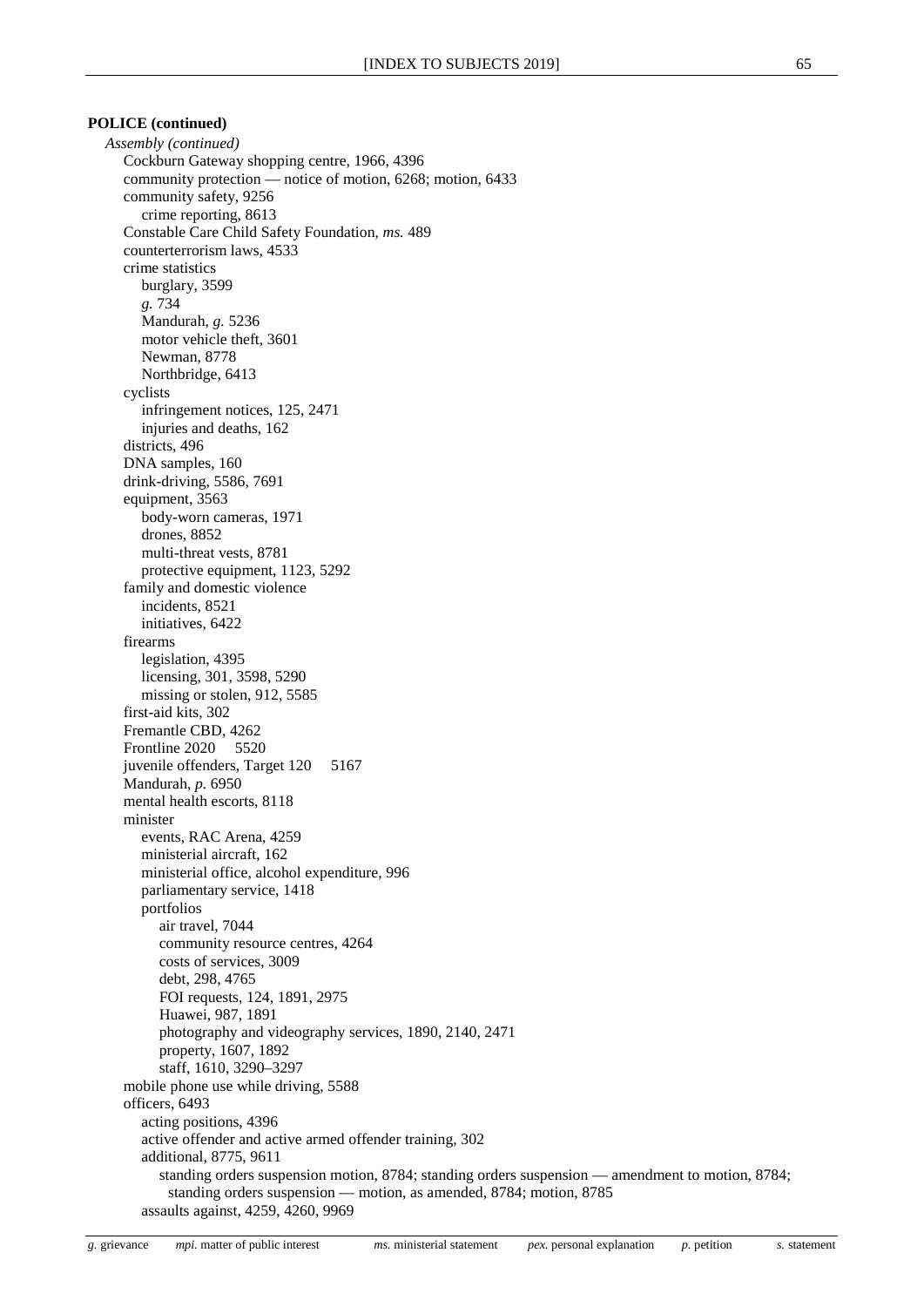*Assembly (continued)* officers (continued) female, 304, 5585 frontline officer support, 6595 graduates, 5584 recruits, 6006 regional, 7933, 7934, 8776 staff retention, 3598 statistics, 2975 sworn and auxiliary, 133 wages and conditions, 2415, 2416, 5945, 5946 Operation Ironfish, *ms.* 8595 Police Academy Expo, *ms.* 1543 police and community youth centres funding, 2712 *g.* 2083 police dogs, midwest and goldfields, *ms.* 8450 prosecutors, 9338 public violence, 5942 Northbridge, 6591–6593 pursuits, 8828 random roadside testing, 9313, 9315 redress scheme, 5589, 9336 regional enforcement unit, 172, 1893 regional radio network, 172 road safety, Dowerin, 9501 school zones, 169, 2977 seniors, assaults against, 128, 4263, 9496 shoplifting, 3285 retail theft, Belmont, *g.* 7470 slow down, move over, 5292 speed cameras, 4261 speeding infringement notices, Hillarys, 3297 stations Armadale, 9607 Fremantle, Corruption and Crime Commission report, 1307 Mandurah, 2975 Stop the Violence initiative, *ms.* 1948 technology crime services, 5291 Travers, Kim, 2011, 2472, 4262 WA Police Academy, staff, 2776 war memorials, vandalism and desecration, 173 water police, 3975 welfare checks, 7696 Western Australia Police Force bicycles, 3008 ex–Australian Defence Force personnel, 157 negotiators, 1892 post-traumatic stress disorder, 1889 public service transfers, 157 RiskCover claims, 178, 1043, 1889 severance payments, 6495 traffic control, 912 vehicles, 161, 7054, 8260 Western Australian Cricket Association, international matches, security services, 156 Your SAY, Your Call competition, *ms.* 5355 *Council* Aboriginal cultural training, 2676 Armadale businesses, Jull Street, 5315 Australian Federal Police, ABC offices raid, *s.* 3737 brass and copper theft, 3502, 5101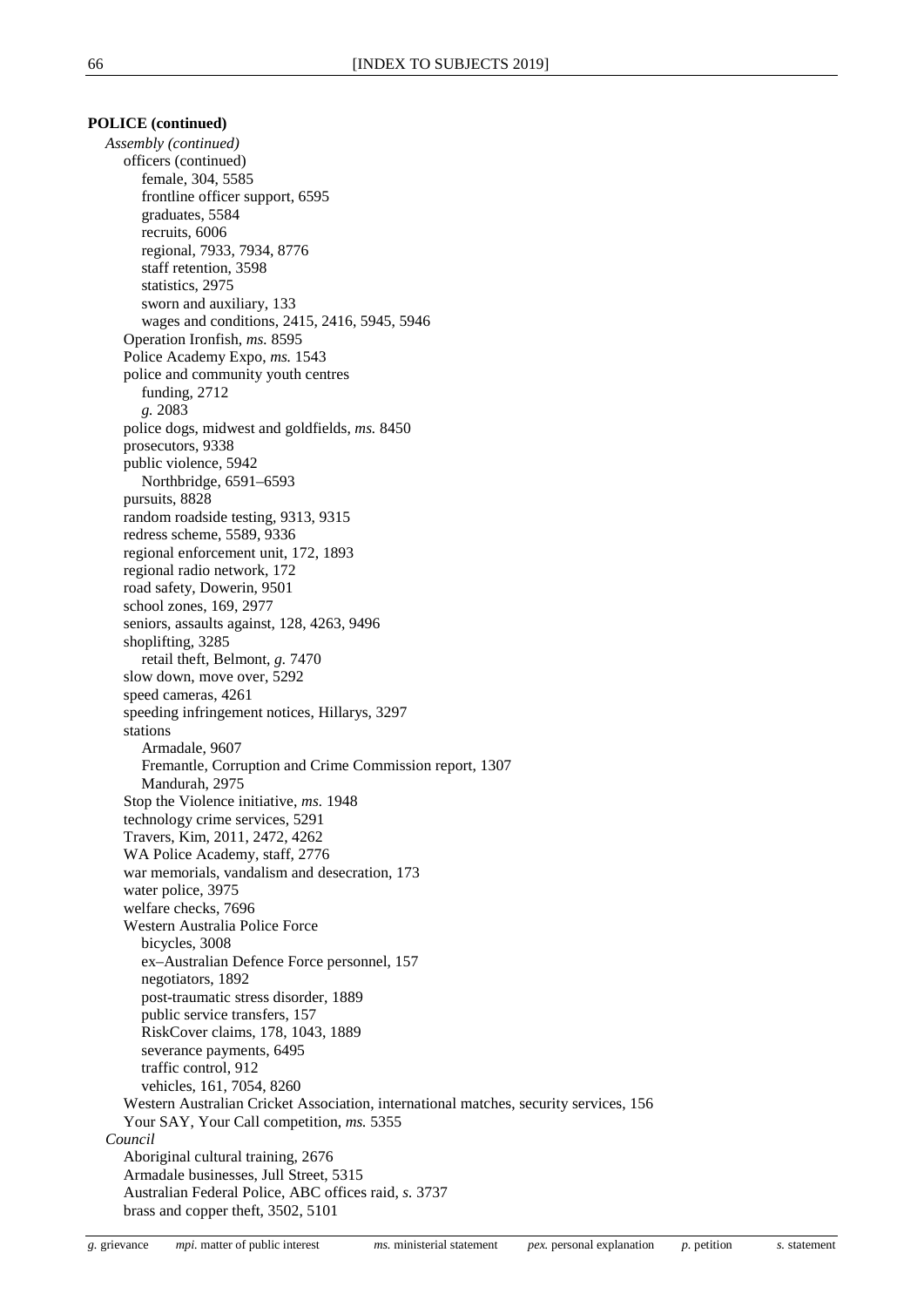*Council (continued)* call-out attendance times, 5313 child sexual abuse Roebourne, 2376, 2388 serial child sex offender, supervision order, 3639, 3722, 5101 children and young people in lock-ups, 6243 compensation scheme, 9551 crime statistics Broome, 2059, 2169 Kimberley and goldfields, 9015 Newman, 8553 regional, 5795, 5796 "Diverting Young People Away from Court" report, 6237 electoral irregularities, investigation, Port Hedland, 3723 equipment body scanners, 8306 body-worn cameras, 8308, 9876 crowd dispersal, 9811 drones, 1787, 9052 Extinction Rebellion protests, 7733, 8311 fatal and serious injury traffic crashes, 6233 federal election, 2514 (answer advice 2650), 3722, 4962 fine default imprisonment, 7229 firearms airsoft, *p.* 7531 ammunition supply, 3719, 5232 audit, 1922 Auditor General's report, 5741, 7238 licensing, 232, 9053 rifles, 2644, 4204 licensing and registry information system — motion, 9100; in reply, 9109 shooting sports and firearms industry, *p.* 9352 stolen, 232 transportation, 8409 Firearms Act, review, 3635, 7331, 7452 Flinders Mines Ltd, extraordinary general meeting, 3165 gay and lesbian liaison officer program, 2166 gel blasters, legal status, 5826 global climate strike, 8311, 8443, 9018 Government Regional Officers' Housing, 3164, 5477, 5633 hate crimes, 1927; *s.* 2196 juvenile offenders Derby and Broome, 9057; *s.* 9008, 9753 monitoring, 1520, 1780, 2164, 2514, 3158, 3165, 3335, 3720, 3785 shoplifting, 20 Target 120 1785, 1923 mental health co-response teams, *s.* 598 minister, portfolios and agencies advertising, 3198 Government Regional Officers' Housing, 5922 staff, 2674, 5909, 9765 travel, 2676, 4664, 7606, 8592 minister and commissioner, Broome visit, 6949 officers Aboriginal, 9720 assaults against, 5744; motion, 5856 frontline, 8981 (answer advice 9061), 9144, 9384, 9915 injured, compensation, 719 leave without pay, 9185 medically retired, redress scheme, 219, 1244 post-traumatic stress disorder, 2055, 2358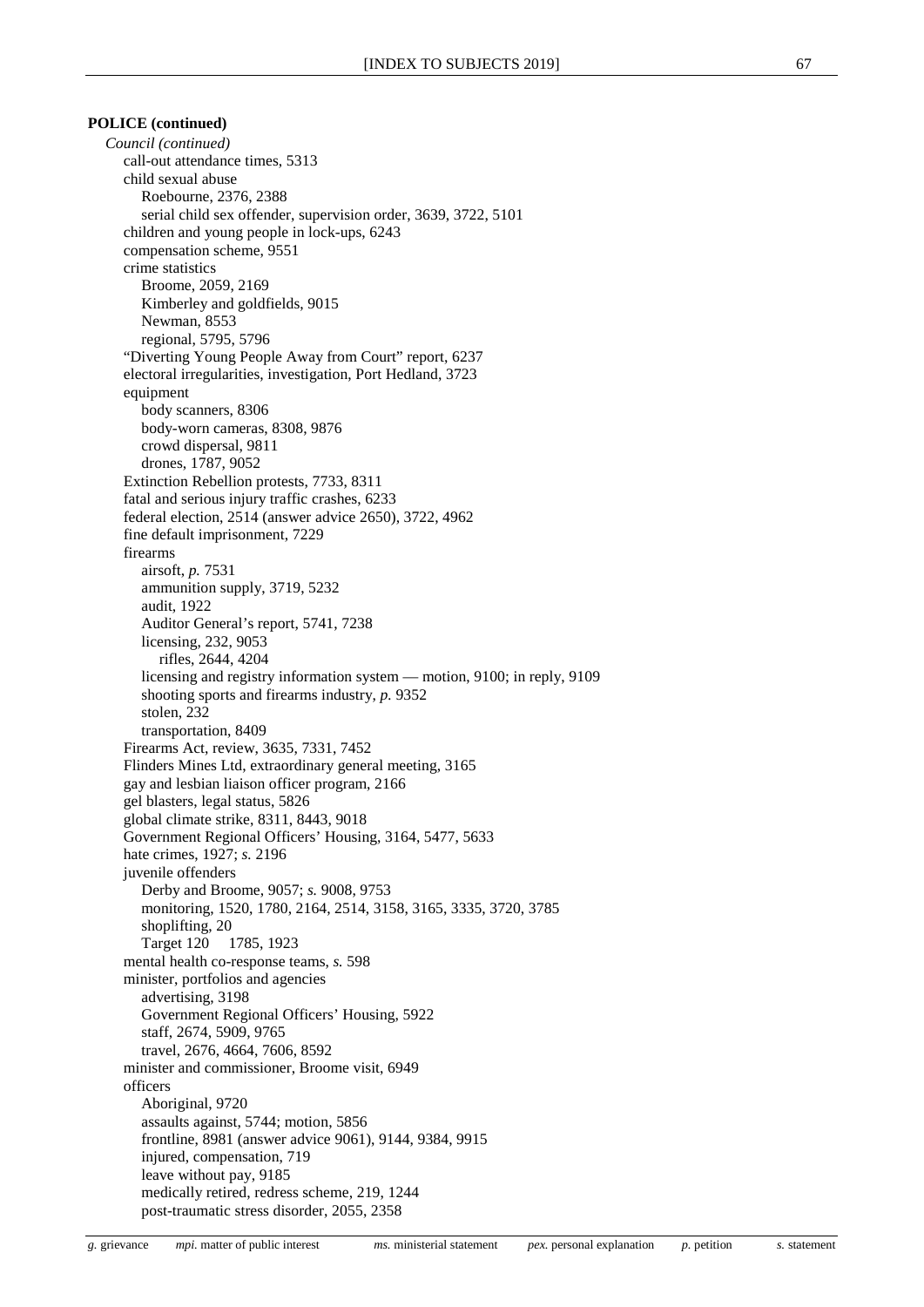*Council (continued)* officers (continued) recruits, 5741 retirements and resignations, 5741 sworn, 6543, 7617 wages policy, 3827 outlaw motorcycle gangs, traffic management, 7728 out-of-control parties, 9213 parliamentary privilege, 1671 Peacock, Craig *(see "Corruption and Crime Commission")* police dogs, Geraldton, 2886 random roadside testing, 8193 drug tests, 6247 Roebourne Police and Community Youth Centre, programs, 819 rotary wing aircraft, Auditor General's report, 9146 rural crime, *p.* 188 Scancam, 4817 shooting, Gelorup, 3162 (answer advice 3343) speed cameras, location, 715 staff, regional, 7227, 9871 state budget 2019–20 7620 stations Armadale, 6948 Fremantle, staff, 1784, 2357 regional, 7335 strip searches, 8410, 9808 (answer advice 9917), 9868 telecommunications blackout, Kimberley, 6185 Travers, Kim, 2641 violence restraining orders, 5216 West Leederville PS, alert, 9145 (correction of answer 9147) young people in lock-ups, 4202

## **POLICE AMENDMENT (MEDICAL RETIREMENT) BILL 2019**

## *Assembly*

notice of motion to introduce, 2719 introduction and first reading, 2915 second reading, 2915, 4288; in reply, 4312 appropriation, 3223 consideration in detail, 4315–4317 third reading, 4317 returned, 5371 assent, 5953 question, 2931 *Council* receipt and first reading, 4812 second reading, 4812, 4939; in reply, 4948 committee, 5089–5095, 5194–5206 report, 5206 third reading, 5206 assent, 5719

#### **POLITICAL PARTIES**

*Assembly* Nationals WA 2019 state conference, *s.* 7929 Bowey, Joscelyn, tribute, *s.* 6590 political ideology, *s.* 3098 Setka, John and Christy Cain, 4352, 4534, 4875 WA Labor Party bullying allegations, 6008, 6009 China links, 9810 logo and advertising, 732, 1358 nationalisation platform, 6006, 6007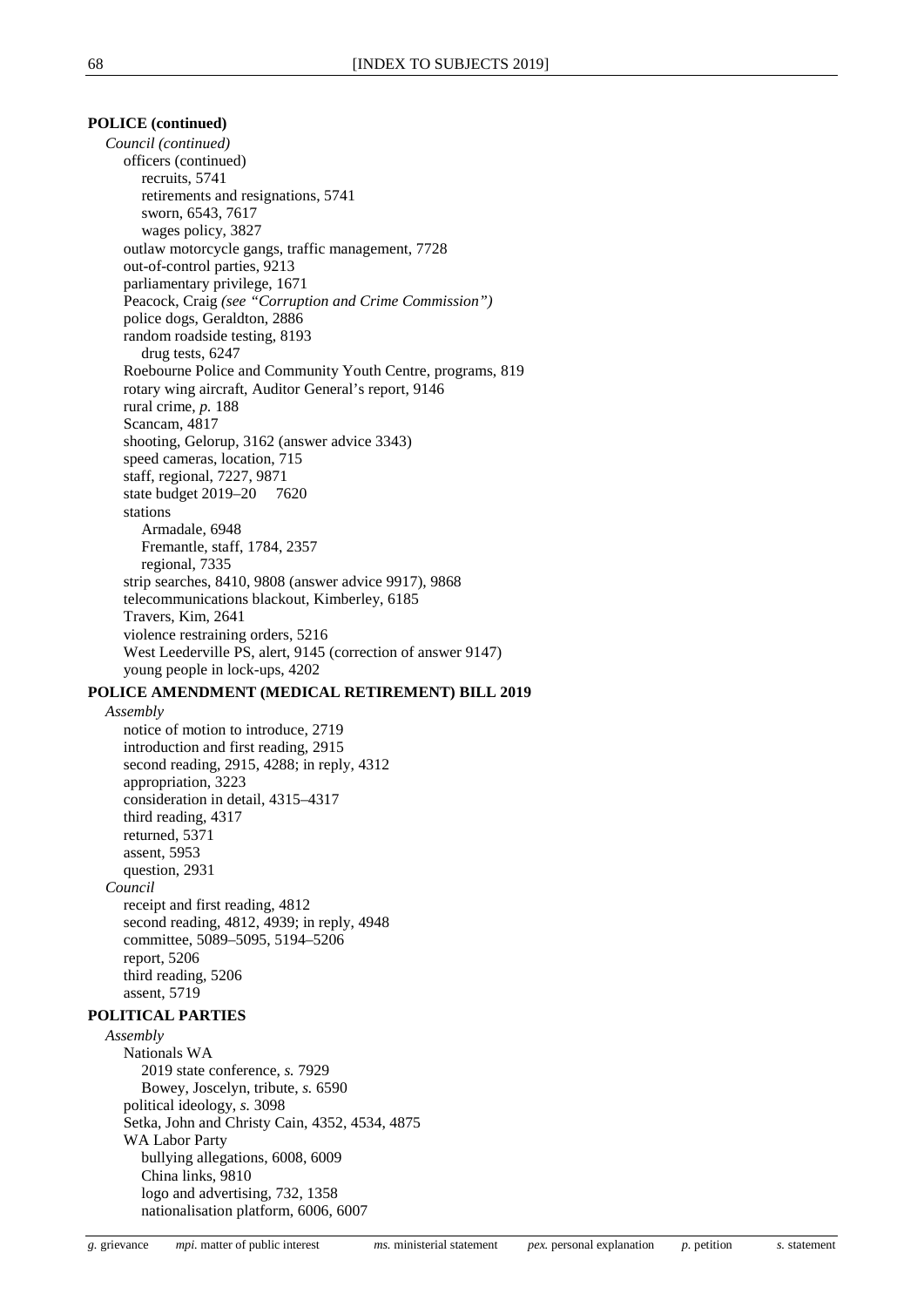#### **POLITICAL PARTIES (continued)**

### *Council*

Conservative Political Action Conference, Foreign Influence Transparency Scheme Act, *s.* 9086 deliberative democracy, *s.* 5843 labour movement, Neil Byrne, tribute, *s.* 5841 Nationals WA, Allan Holmes, tribute, *s.* 8186 political donations — notice of motion, 2014; motion, 2328; amendment to motion, 2332; motion, as amended, 2333; in reply, 2343 state Parliamentary Liberal Party, Albany conference, *s.* 363

#### **PORTS**

*Assembly* Broome port, dredging, 7509 deep-water berths, Exmouth, 186, 307 portfolio, organisational structure, 1006 Westport Taskforce, 7374, 7375 Fremantle port capacity, 6005, 6006, 7693, 9341 inner port, 9965 Maritime Union of Australia, 6965 report, *mpi.* 6011 *Council* Broome port, pedestrian walkway, 7556 dredging, Roebuck Bay, 3356, 3357 Geraldton port, cruise ships, 1540, 6245 Harriet Point agreement, 1095 King, Ian, tribute, *ms.* 798 minister, staff, 7888 Pilbara Ports Authority chairman, resignation, 817, 1518 Odyssey Marine, 6546, 6726, 6937, 7102, 7327, 7454 port authorities, board membership, 8414 Port Authorities Act, section 75 6376 shipping containers, North Wharf, Fremantle, 358, 580, 5317, 5476, 5829 Southern Ports Authority ministerial direction, 2883 (answer advice 3511), 8407 restructure, *ms.* 4616 spills, Fremantle inner harbour and Cockburn Sound, 1788 Westport Taskforce, 5213, 5638, 6182 (answer advice 6729) budget, 5832 draft report, 5217 Fremantle port, capacity, 5744 infrastructure upgrades, 7098 Kwinana port, 5744, 5824, 5832 *ms.* 5590 options, 5897 (answer advice 6185) peer review, 9677

#### **PORTS LEGISLATION AMENDMENT BILL 2017**

Port Hedland, 9908

*Assembly* returned, 411 Council's amendments — consideration in detail, 511, 512 assent, 877 *Council* second reading, 208, 222; in reply, 225 committee, 226–229, 330, 331 report, 331 as to third reading — standing orders suspension motion, 332 third reading, 332 Assembly's message, 486 assent, 797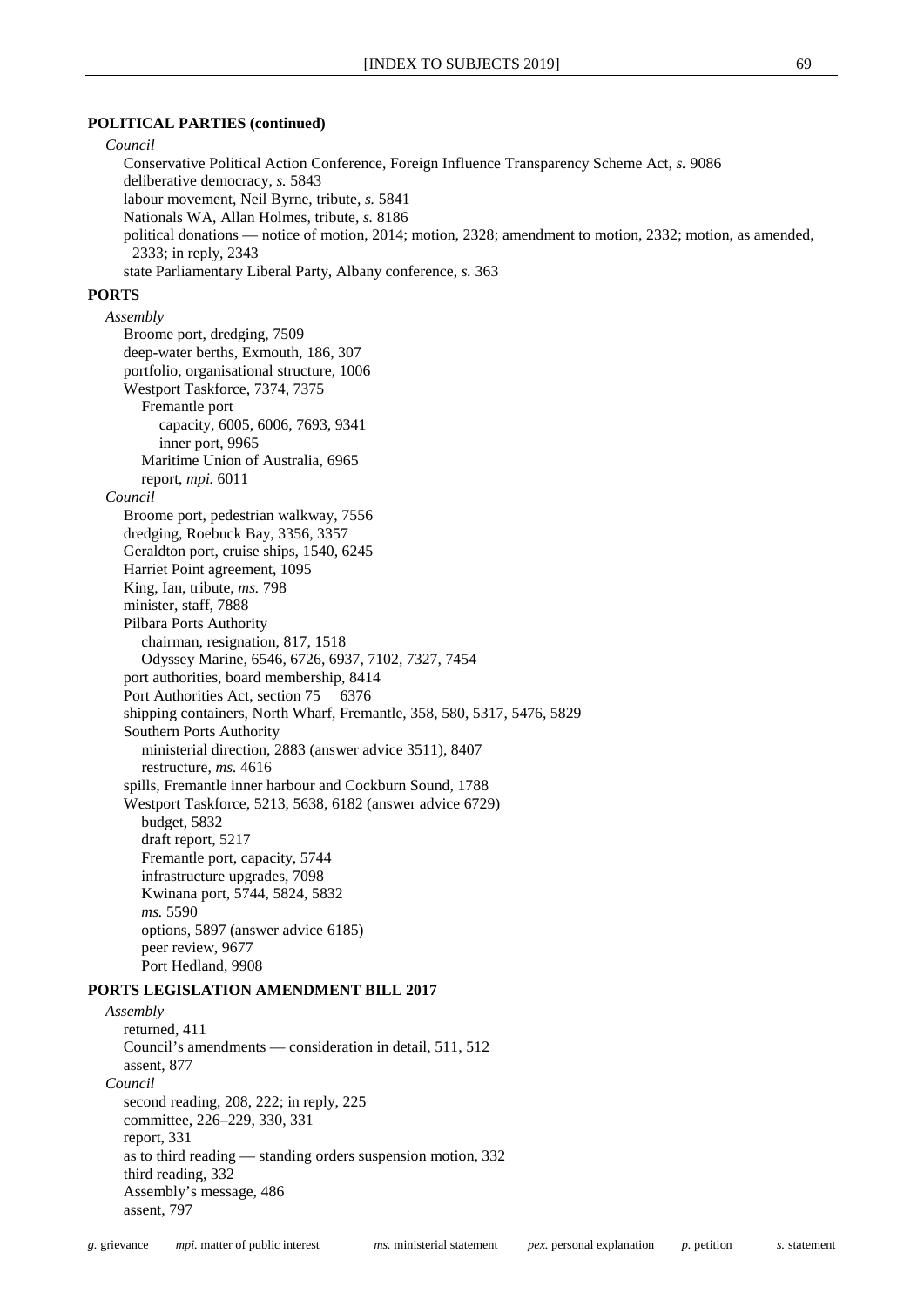#### **PREMIER AND CABINET, DEPARTMENT OF THE**

*Assembly*

air charter services, 1026 annual report 2018–19, correction, 9941 email security, 7690 Foster, Darren and Emily Roper *(see "Procedure and Privileges, Standing Committee on")* Kearney, Emma, 2019 Policy Practitioner of the Year, *ms.* 5985 procurement practices, laptops, 970 *Council* FOI requests, 2231 Foster, Darren and Emily Roper *(see "Procedure and Privileges, Standing Committee on")*

ministerial aircraft, 4475, 4649, 4924

Roper, Emily, 9674

services, 2170

### **PREMIER'S STATEMENT**

## *Assembly*

presentation, 82 consideration, 87, 98, 237, 268, 367, 390, 411, 420, 3113, 7386, 9287, 9619 amendment to question bushfire risk management, 414 Hedland SHS, 94 Huawei, 383 mining legacy state agreements, 248, 263

## **PROCEDURE AND PRIVILEGES, STANDING COMMITTEE ON**

#### *Assembly*

fifty-fifth report, "A Refusal to Comply with a Summons to Produce Documents" email access, 6003 (supplementary information 6010), 6004, 6783

Foster, Darren, 5516, 5522, 5523, 5682, 7150

writ, 6001

fifty-sixth report, "Parliamentary Privilege and Intrusive Powers — Interim Report: Judicial Proceedings for Declaration Challenging the Validity of the Order Made by Legislative Council on 15 August 2019", legal advice, 8051

membership change, 5371; notice of motion, 5371; motion, 5499

## *Council*

fifty-fourth report, "Standing Order 6(3): Recalling the Council" — motion, 571, 1063

fifty-fifth report, "A Refusal to Comply with a Summons to Produce Documents"

tabling, 5448; made an order of the day — motion, 5449, 5481; standing orders suspension motion, 5481 recommendation 1 — motion, 5608

- recommendation 2 motion, 5625
- recommendation 3 motion, 5627
- recommendation 4 motion, 5628
- report, 5630

question: Attorney General, 6928, 7098, 7194, 7328, 7726, 8552

question: Department of the Premier and Cabinet, 5631, 5740, 5825, 5897

question: document provision, 5739

question: email access, 5824, 6177, 6178 (answer advice 6379), 6370, 6540, 6720, 6927

question: State Solicitor's Office, 5747, 5890, 6371, 7551, 9013, 9186

writ, *s.* 6705

fifty-sixth report, "Parliamentary Privilege and Intrusive Powers — Interim Report: Judicial Proceedings for Declaration Challenging the Validity of the Order Made by Legislative Council on 15 August 2019"

tabling, 6344; made an order of the day — motion, 6344; in reply, 6345; adjournment of debate, 6345; made order of the day  $1 -$  motion, 6346; rescission of vote  $-$  standing orders suspension motion, 6347

recommendation 1 — adoption, 6514, 6527; amendment to motion, 6525

recommendation 2 — motion, 6539, 6553; amendment to motion, 6539; amendment to motion — ruling by President, 6552

recommendation 3 — adoption, 6539, 6549

recommendation 4 — adoption, 6553

report, 6553

question: legal advice, 6721, 7450, 7457, 7882, 7985, 8157, 9146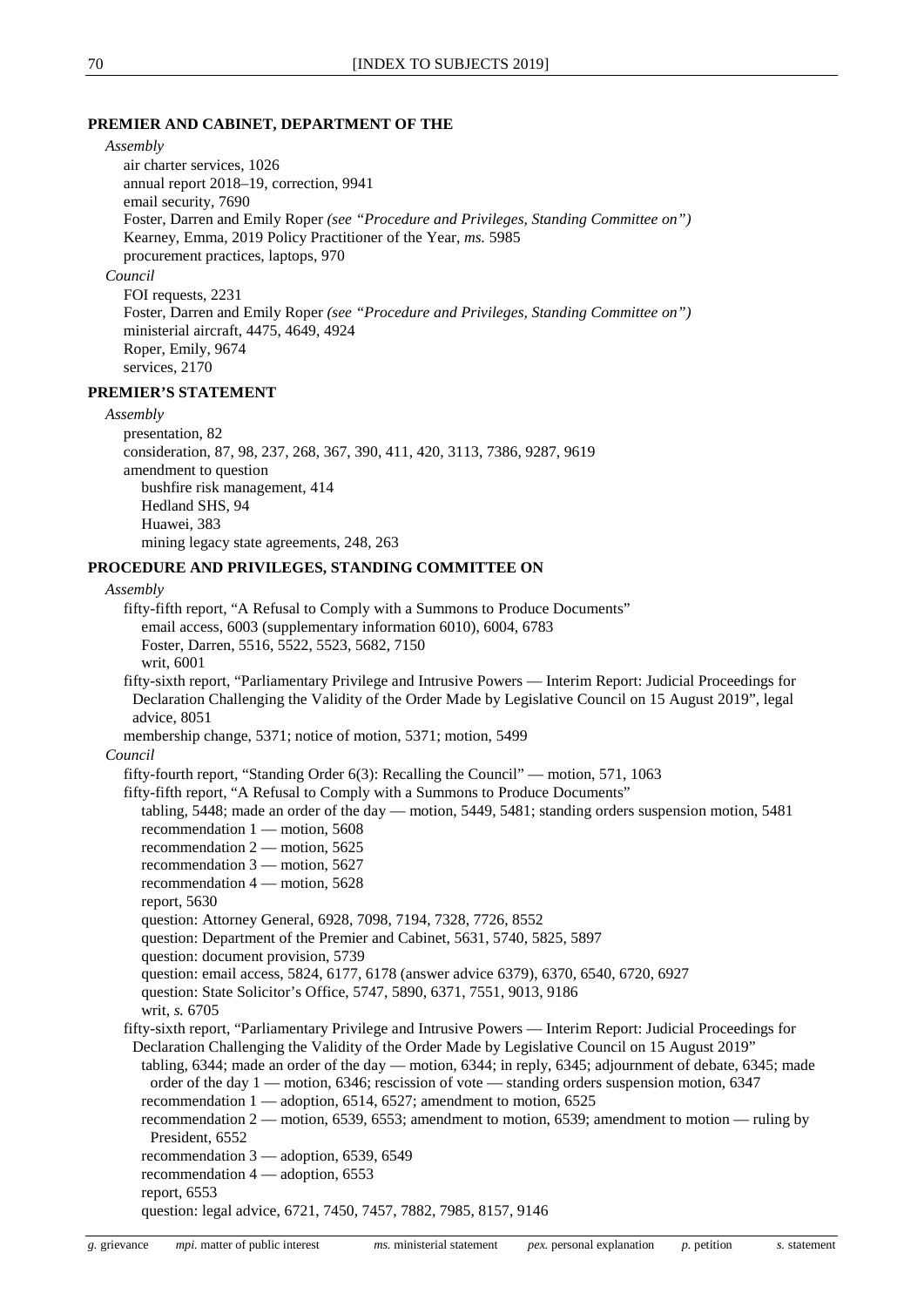## **PROCEDURE AND PRIVILEGES, STANDING COMMITTEE ON (continued)**

*Council (continued)*

fifty-seventh report, "Legal Proceedings by the President — Further Authorisation by the Legislative Council" tabling, 7178; made an order of the day — motion, 7178; made order of the day  $1$  — motion, 7179 recommendation 1 — adoption, 7322

report, 7340

fifty-eighth report, "Legal Proceedings by the Attorney General — Authorisation for President to Defend" tabling, 7963; made an order of the day — motion, 7963; made order of the day  $1$  — motion, 7964 recommendation 1 — adoption, 8143, 8158 report, 8162

question: Leader of the House's notes, 8145

information release — notice of motion, 4007; standing orders suspension motion, 4007; motion, 4023

## **PUBLIC ACCOUNTS COMMITTEE**

*Assembly*

ninth report, "Where to from Here? The Status of the Ord–East Kimberley Development Plan" — tabling, 1692 tenth report, "Report on Investigative Travel to London and Edinburgh" — tabling, 4851

eleventh report, "Budget Briefings 2019–20" — tabling, 4851

twelfth report, "Annual Report 2018–19" — tabling, 7484

thirteenth report, "Knowing What Good Looks Like: Challenges in Managing Major Public Sector Contracts" tabling, 9582

## **PUBLIC ADMINISTRATION, STANDING COMMITTEE ON**

*Council*

twenty-ninth report, "Consultation with Statutory Office Holders" — tabling, 7532; motion, 8542

## **PUBLIC AND HEALTH SECTOR LEGISLATION AMENDMENT (RIGHT OF RETURN) BILL 2018**

*Council*

question, 8560 (answer advice 8697)

## **PUBLIC HEALTH AMENDMENT (IMMUNISATION REQUIREMENTS FOR ENROLMENT) BILL 2019**

*Assembly*

receipt and first reading, 4735 explanatory memorandum, 4735 second reading, 4735; in reply, 4753 consideration in detail, 4757–4763 third reading, 4763; in reply, 4764 assent, 4975 *Council* notice of motion to introduce, 2622 introduction and first reading, 2893

second reading, 2893, 3848, 4041, 4165; in reply, 4177 committee, 4184–4186, 4198, 4199, 4491–4511, 4630–4640, 4650–4658 report, 4658 as to third reading — standing orders suspension motion, 4658 third reading, 4658 returned, 4767 assent, 4899

question: Department of Education, 4958 question: Department of Health, 4836

## **PUBLIC SECTOR MANAGEMENT**

*Assembly* corruption, 9443 auditing reforms, *ms.* 9247 jobs, 7687, 7689 machinery-of-government changes, 2989 Peacock, Craig, Corruption and Crime Commission investigation, 1118; *ms.* 1097 Public Sector Commission, independent review, 3990 wages policy, 2814, 4271, 4272, 4541, 6124 Whyte, Paul Communities, Department of, 9444, 9445 Dale, Craig, Warmun community project, 9440, 9441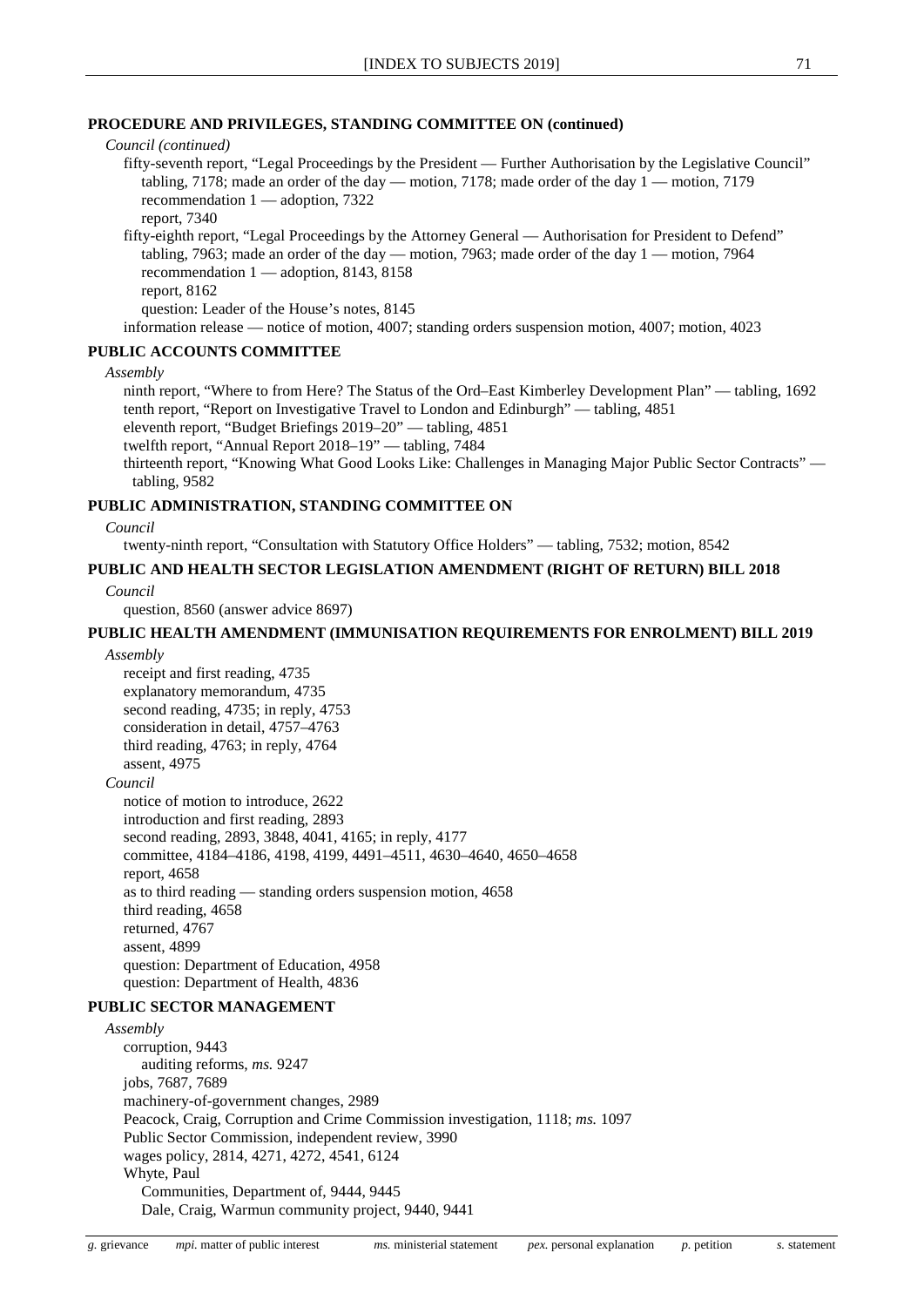## **PUBLIC SECTOR MANAGEMENT (continued)**

| Council                                                                              |
|--------------------------------------------------------------------------------------|
| Addis, Ralph, Warmun community project, 9386, 9550 (correction of answer 9918), 9718 |
| Alexander, Grant, North Metropolitan Health Service, 9051, 9184                      |
| online platform, 4646                                                                |
| Peacock, Craig, police action, 9138                                                  |
| <b>Public Sector Commission</b>                                                      |
| Crowdicity Ltd, 3832, 4822                                                           |
| Housing Authority, review, 9186                                                      |
| "State of the Sector" report, 1256                                                   |
| senior executive service, governance, 9145                                           |
| wages policy, 4649, 5740, 5894 (answer advice 6186), 8697, 9876                      |
| Whyte, Paul                                                                          |
| Communities, Department of, 8983, 9210, 9215, 9379, 9385, 9542, 9547, 9725           |
| Victoria Park, member for, comments, 9812, 9908, 9913                                |
| Warmun community project, 9805                                                       |

## **PUBLIC WORKS AMENDMENT (WA BUILDING MANAGEMENT AUTHORITY ABOLITION) BILL 2019**

#### *Assembly*

notice of motion to introduce, 7349 introduction and first reading, 7493 second reading, 7493, 9281; in reply, 9286 explanatory memorandum, correction, 7642 third reading, 9287 *Council* receipt and first reading, 9789

second reading, 9789

### **RACING AND GAMING**

#### *Assembly*

Gaming and Wagering Commission, annual report, 9317 gaming legislation, implementation, 2784 greyhound racing industry, animal welfare, *g.* 3072 Lotterywest, 4270, 9491–9494 racehorses, animal welfare, 8932, 8934; *ms.* 8041 spring Ascot Racing Carnival, TABtouch Masters series, *ms.* 7467 TAB assignable business licences, 129 outlets and bets, 1472 privatisation, 6593 Thoroughbred Racing Committee Racing and Wagering Western Australia, *g.* 2558 resignations, 2116 *Council* electronic gambling and harm forum, *s.* 8437 gaming legislation, implementation, 578 greyhound racing animal welfare, 1782, 2357, 3719, 3740, 5831 breeding licences, 9864 prohibited substances, 7554; *s.* 7894 *s.* 2373 Lotterywest, 1258, 1520, 2164 Pinjarra Paceway, 2647 racehorse syndicates, 820 racehorses, animal welfare, 7988 *s.* 8020, 9678 welfare plan, 9214, 9678 (answer advice 9727) Racing and Wagering Western Australia Life's Better with Horses campaign, 1925 revenue, 3828 Touchstone Farm, 9548 racing industry, infrastructure, 3508 TAB, privatisation, 21, 221, 2053, 3504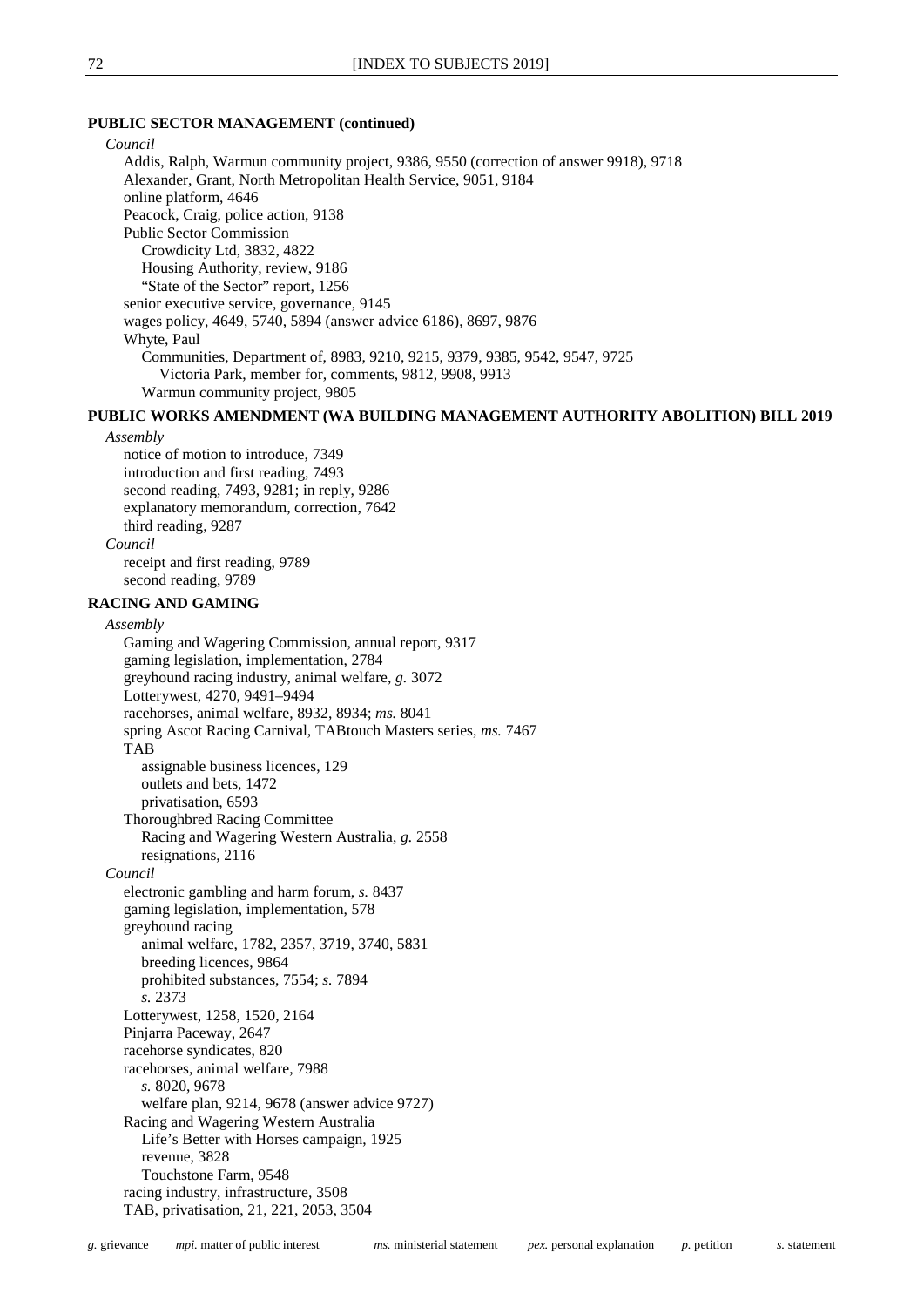#### **RAILWAY (METRONET) AMENDMENT BILL 2019**

```
Assembly
     notice of motion to introduce, 7349
     introduction and first reading, 7493
     second reading, 7493, 8071, 8199, 8222; in reply, 8228, 8340
     appropriation, 7642
     consideration in detail, 8341–8356
     third reading, 8356, 8375; in reply, 8376
  Council
     receipt and first reading, 8704
     second reading, 8704
REGIONAL DEVELOPMENT
  Assembly
     aged-care facilities, Carnarvon, s. 1299
     airports and air services
        Busselton Margaret River Airport expansion (see also "Tourism"), 163, 175, 5051
           notice of motion, 8793; motion, 8868
           standing orders suspension motion, 7641, 7649; standing orders suspension — amendment to motion, 7641, 
            7649; standing orders suspension — motion, as amended, 7641, 7649; motion, 7649
        East Kimberley Regional Airport, 5036
     Albany artificial surfing reef, 1042
     Albany wave energy project
        Carnegie Clean Energy, 181, 187, 2987
           financial assistance, 863, 864; standing orders suspension motion, 871; standing orders suspension —
            amendment to motion, 872; standing orders suspension — motion, as amended, 872; motion, 872
        jobs, 165
        tender process, 1044
        University of Western Australia, research project, 865, 2988
     Baxters Rural Centre, s. 2108
     biosecurity rating, Shire of Bridgetown–Greenbushes, 182
     Collie biomass plant and solar farm, 5020, 5272
     Collie Futures small grants program, 5017
     community resource centres, 7960
     Cookernup, postcode, s. 5679
     Country Age Pension Fuel Card, 8117, 9312
     department
        agriculture budget — notice of motion, 4278; motion, 4369
        staff survey, 4968, 4969
        Whyte, Paul and Craig Dale (see "Public Sector Management")
     Dolphin Discovery Centre and Victoria Square, Bunbury, s. 2109
     Economic and Fiscal Outlook 2018–19 1175
     fly in, fly out
        Pilbara — removal of order, 7642, 8052
        workforce, s. 5267
     goldfields
        mpi. 5691
        solar energy project, 1611
     James, Jan, tribute, s. 4237
     minister
        Carnegie Clean Energy — standing orders suspension motion, 8939; standing orders suspension — amendment 
         to motion, 8939; standing orders suspension — motion, as amended, 8939; motion, 8939
        contact, Greg Poland, 2984
        Energy Made Clean, 2243, 2248; standing orders suspension motion, 2251; standing orders suspension —
         amendment to motion, 2251; standing orders suspension — motion, as amended, 2251; motion, 2251
        Lockwood, Nicole, 1045
        ministerial office, alcohol expenditure, 1607
        Peel Development Commission, 5046
        performance — removal of order, 4542
        portfolios
           air travel, 6861
           community resource centres, 4136
```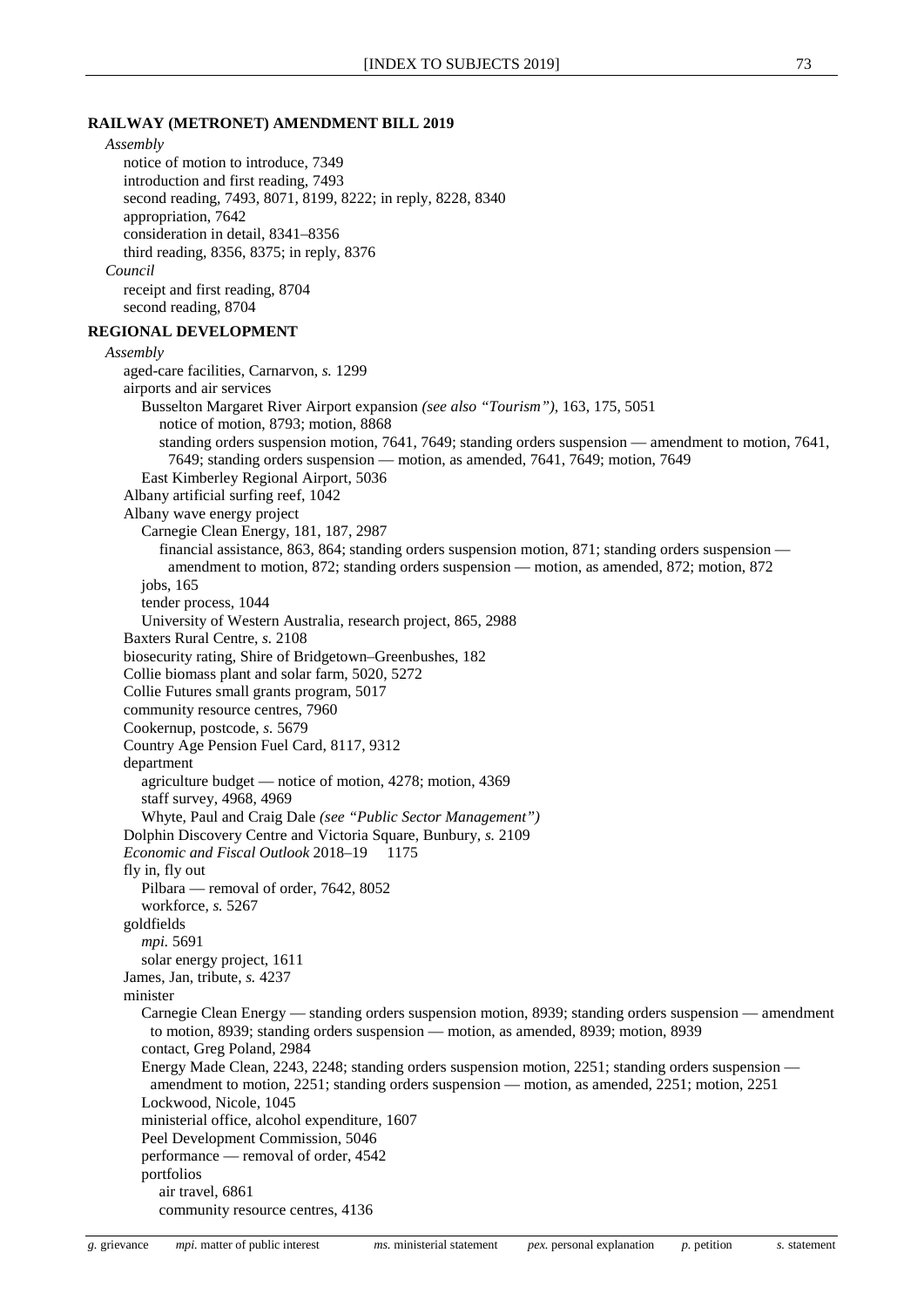#### **REGIONAL DEVELOPMENT (continued)**

*Assembly (continued)* minister (continued) portfolios (continued) consultants, 2986 costs of services, 3010 debt collection agencies, 4141 FOI requests, 1607, 1608 grant programs, 3130 Huawei, 987, 989 Lockwood, Nicole, 137 photography and videography services, 930, 946, 959, 1605 property, 1000, 1191 staff, 1020, 3000, 3005, 3135, 3453 welcome to country ceremonies, 1031 RAC Arena visits, 972 Newman, social and infrastructure issues, *mpi.* 2938; amendment to motion, 2946, 2974 Nyabing Community Hub, *s.* 4872 Peel Development Commission, 5045–5048 regional development commissions chairs and board members, 186 state budget 2019–20 4357, 4358 regional economic development grants, Peel, 5046, 5050 regional higher education contribution scheme concessions, Nationals' Senate candidate policy, 3563, 3564 regional WA, 2019–20 state budget — notice of motion, 3224; removal of notice, 7642 renewable hydrogen jobs, 6343 Renewable Hydrogen Council, 968 royalties for regions "Special Inquiry into Government Programs and Projects: Final Report", 3990 state budget 2019–20 — notice of motion, 2257; motion, 2455 Spoilbank Marina, Port Hedland, 6416 water efficiency program, Wanneroo, 7684 *Council* Albany wave energy project Carnegie Clean Energy, 585 conflict of interest, *s.* 849 contract criteria, *s.* 1388 financial assistance, 6378 *ms.* 798 supplementary information, 28 FOI requests, redaction, 9378, 9542 milestone payment, 9141 R&D tax concessions, 816 tender process, 1070, 1241, 1356, 1663; *s.* 2527 radiotherapy funding, *s.* 854 Asian renewable energy hub, 3825, 4034 BHP, drive in, drive out workforce, Pilbara, 2164 Brooking Creek, Kimberley, 3203 Broome Chinatown precinct, development, *ms.* 7177 Busselton Margaret River Airport *(see also "Tourism")*, 7553 Carnarvon lock hospitals, commemoration, *s.* 52 Collie biomass plant, 716, 5745 Collie Futures fund, 58; *ms.* 4147 Collie solar farm, 1670 community resource centres, 6727 evaluation report, 9059 *ms.* 7301 cost of living, Pilbara and Kimberley, *s.* 5643 Country Age Pension Fuel Card, 9719 Dampier Peninsula, visitor access, 7889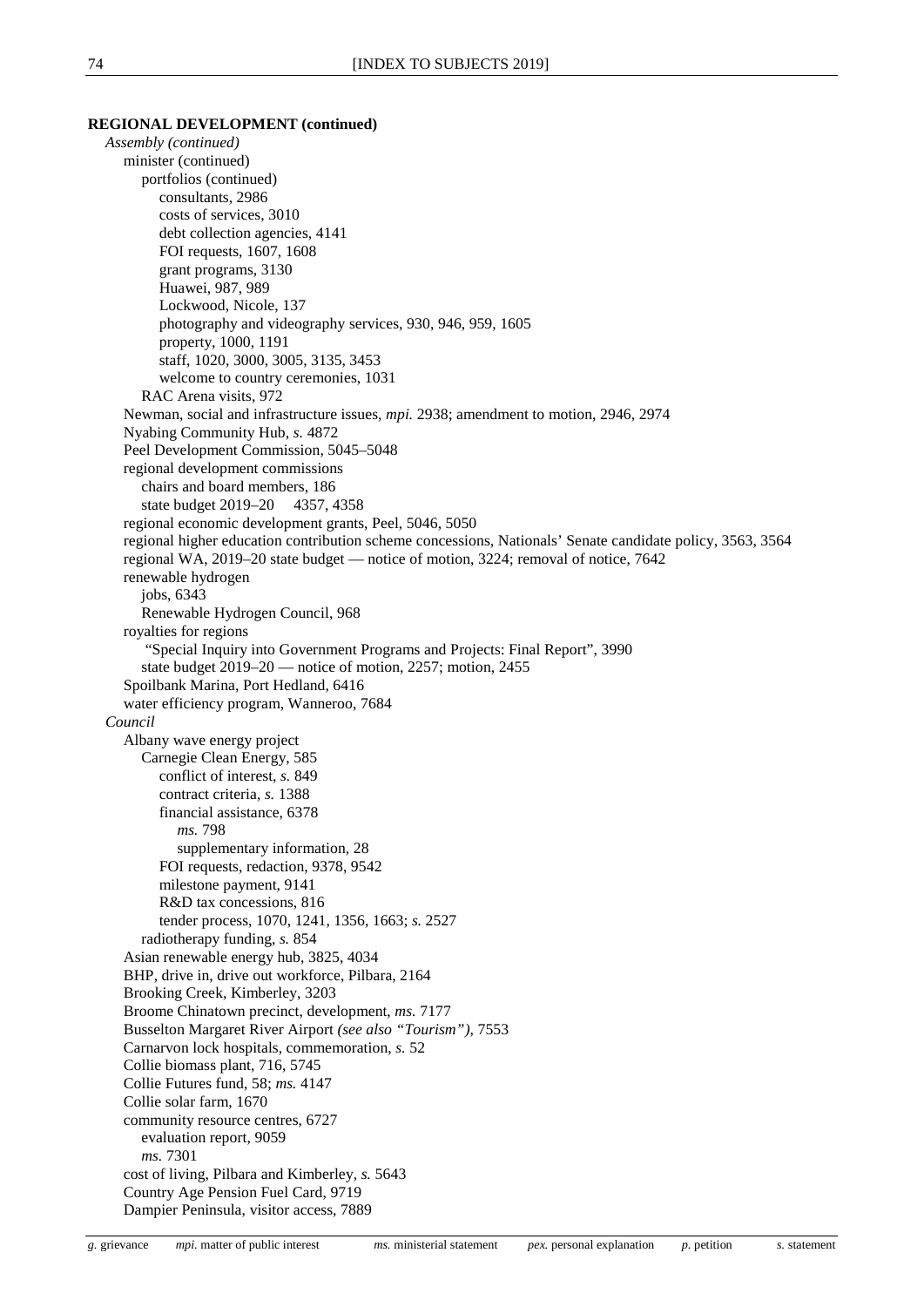## **REGIONAL DEVELOPMENT (continued)**

*Council (continued)* department fossil fuels, 53 machinery-of-government changes, 2237; notice of motion, 5173; motion, 5449, 5461; in reply, 5464; amendment to motion, 5457 online lime comparison calculator, 3640 staff, 4924, 5084, 5638, 7730, 7883, 8153, 8440, 8441 Whyte, Paul and Ralph Addis *(see "Public Sector Management")* direct maritime freight service, Pilbara, 6932 dust management, Port Hedland *(see also "Environment")*, 1780, 4919, 5086, 5316, 7099 Fitzroy Valley, management plan, *ms.* 1338 fly in, fly out, *s.* 9245 fringe benefits tax, regional towns, 2644 goldfields migrant employment program, 9140 Goodlands base station, 5320 Hancock Agriculture, Kimberley, 6757 HorsePower Collie, Robert Chitty, *s.* 4199 horticultural development, Skuthorpe, Kimberley, 3360 insurance premiums, northern WA — motion, 3011; in reply, 3020 jobs, Collie, 7732 Kimberley Development Commission, 3357 Koombana car park project, Bunbury, 358, 9060 Light, Dick, tribute, *s.* 231 local procurement, Kalgoorlie, *s.* 5097 Merredin, state funding, 5895; *s.* 5641 minister Agricultural Region visits, 1540, 2200, 6250 Anzac Day comments, *s.* 4826 Broome visit, 6769, 6935, 8445; *pex.* 7890 early voting centre visit, 3161 enduring powers of attorney and guardianship, *pex.* 3725 Energy Made Clean, 2161, 2351; *s.* 2371, 2529 Esperance visit, 2209 Garber, Jack, *s.* 50 Katanning visit, 6231 ministerial statements, 9211 portfolios and agencies advertising, 2690 grants programs, 9932 Government Regional Officers' Housing, 5923 staff, 2222, 5909, 9766 travel, 2234, 4524, 7606, 8447 reimbursements, 9938 natural resource management groups, 7884 motion, 7070 *s.* 7109 state budget 2019–20 4038 North Dandalup research centre, 6180, 7101 northern goldfields projects, *s.* 3796 One Mile Jetty, Carnarvon, 6183 Ord River irrigation scheme, 4819, 6760, 6761 Pilbara, federal election, 2514 Pilbara Development Commission, Dr Ken King, 9549 Port Hedland Spoilbank Marina, *ms.* 2144 tragedy, *s.* 4199 voluntary buyback scheme, 9721 regional development commissions, staff, 7619 Regional Development Council, 7600, 9871 Regional Development Trust, 7599, 9871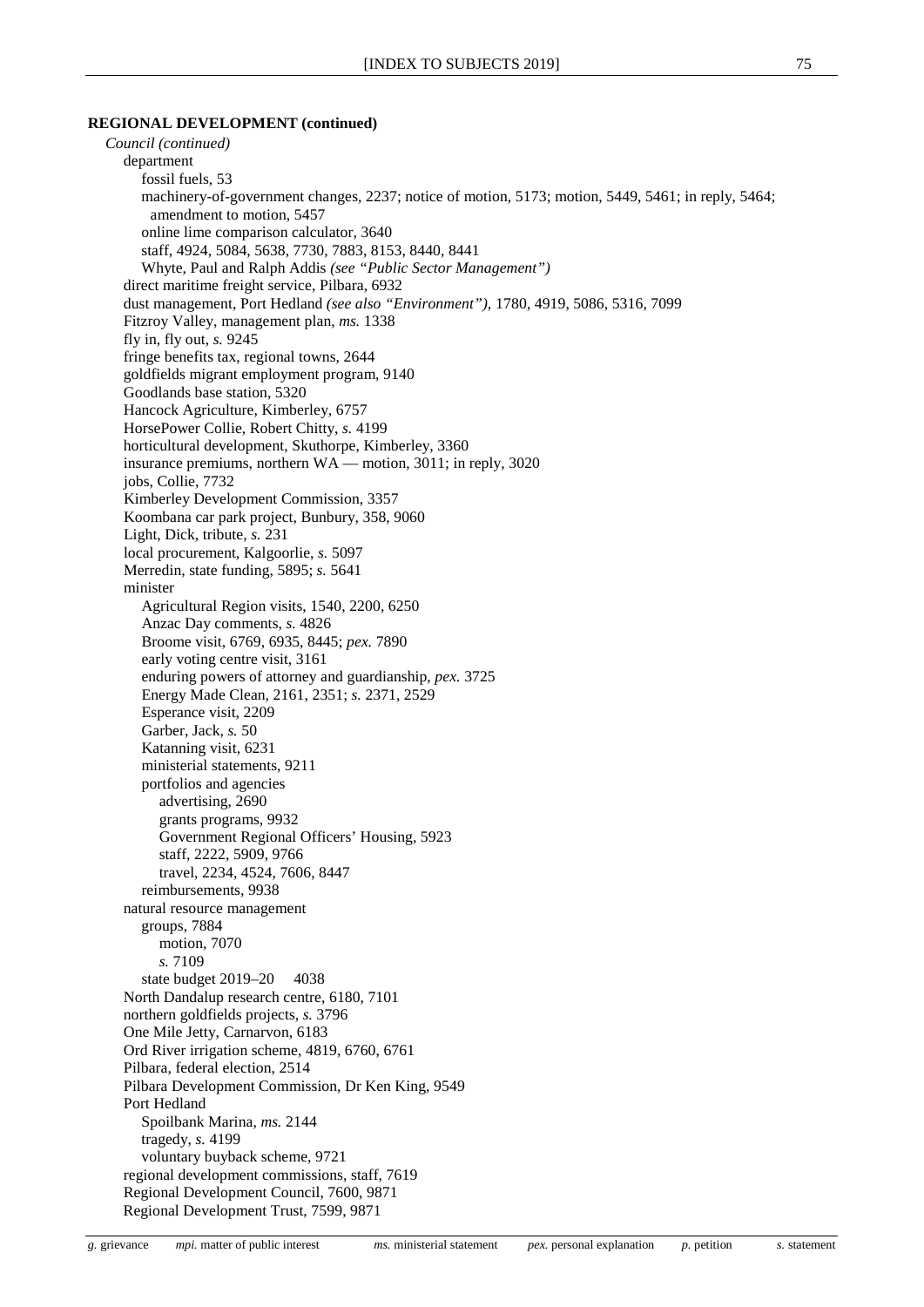#### **REGIONAL DEVELOPMENT (continued)**

*Council (continued)* regional traineeship program, 1365, 1825, 9550, 9723; *ms.* 9352; *s.* 9415 renewable hydrogen fund, *ms.* 6902 industry, *ms.* 429; *s.* 483 "Report on Consultants Engaged by Government" capability review, 7226, 9871 primary industries, 6767 royalties for regions, 2019–20 state budget, 3788, 4191, 4194 Seasonal Worker Programme, 4920 solar projects, goldfields, 2352 southern forests irrigation scheme *(see also "Water")*, 2645 (supplementary information 3166), 3340, 5476, 7102 Aboriginal heritage survey, 5083, 7102 business case, 3721, 6181 "Stewart Tree", 7455 state budget 2019–20, Kimberley, 6758 Telstra outages, 8696 WA Regional Achievement and Community Awards, *s.* 8021

## **RESERVES (MARMION MARINE PARK) BILL 2019**

*Assembly*

receipt, 7167 first reading, 7351 second reading, 7351, 7495, 7516; in reply, 7518 third reading, 7521 assent, 7642 *Council* notice of motion to introduce, 5295 introduction and first reading, 5481 second reading, 5481, 6923, 6938; in reply, 6944, 7078 committee, 7079–7084 report, 7084 third reading, 7084 returned, 7457 assent, 7531

#### **RESERVES (TJUNTJUNTJARA COMMUNITY) BILL 2018**

*Assembly* returned, 81 assent, 80 *Council* assent, 1

## **RESIDENTIAL PARKS (LONG-STAY TENANTS) AMENDMENT BILL 2018**

## *Council*

discharge of order and referral to Standing Committee on Legislation — motion, 31

## **RESIDENTIAL TENANCIES LEGISLATION AMENDMENT (FAMILY VIOLENCE) BILL 2018**

*Assembly*

Council's message, 81 Council's amendments — consideration in detail, 512–519 assent, 877 *Council* Assembly's message, 486 assent, 797

## **REVENUE LAWS AMENDMENT BILL 2018**

*Assembly*

cognate debate — motion, 1952 second reading — cognate debate, 1952; in reply, 1956 consideration in detail, 1957–1961 third reading, 2087 returned, 3895 assent, 4278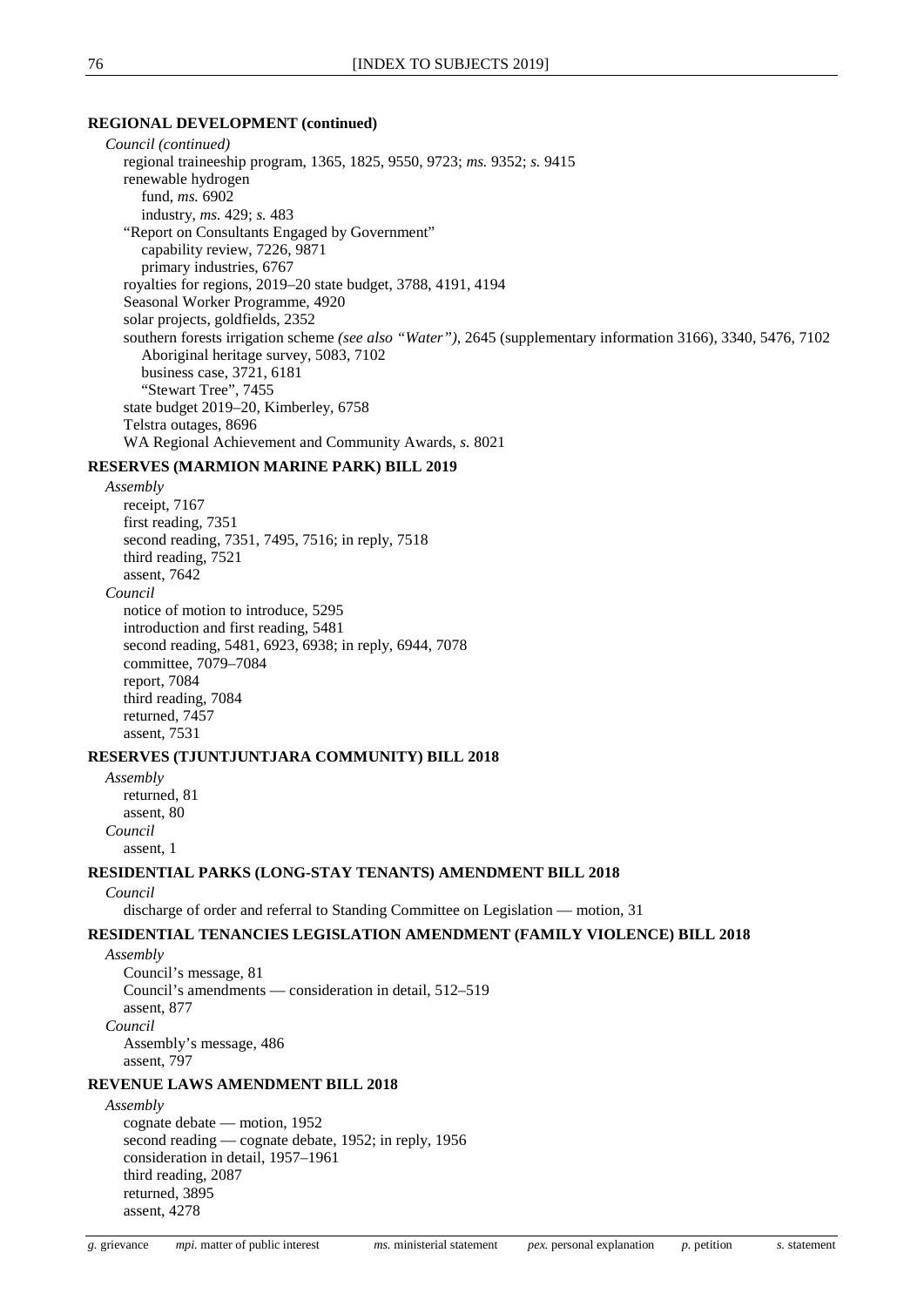## **REVENUE LAWS AMENDMENT BILL 2018 (continued)** *Council* receipt and first reading, 2067 second reading, 2067 cognate debate, 2622 second reading — cognate debate, 2622; in reply, 2640, 2650 committee, 2657 report, 2657 third reading — cognate debate, 3709 assent, 4457 **RIGHTS OF NATURE AND FUTURE GENERATIONS BILL 2019** *Council* notice of motion to introduce, 8656 introduction and first reading, 9513 second reading, 9513 **ROADS** *see "Transport" and "Road Safety"* **ROAD SAFETY** *Assembly* Belt Up campaign, *ms.* 2555 blood alcohol limits, 260 bull bars, 4395, 7298 cyclists, injuries and deaths, 5584 Distance of Distraction campaign, *ms.* 5496 Dowerin, 9501 international drivers, 165, 7505 National Road Safety Week, *ms.* 2912 road safety awards, Arility app, *ms.* 7623 Road Safety Commission, commissioner, appointment, 4877, 4878 road trauma trust account, 4259 "Safe Cars for Every Budget" report, 9308 traffic accidents, Hillarys, 3300, 4332 World Day of Remembrance for Road Traffic Victims, *ms.* 9248 *Council* bull bars, 3205, 3360 regional run-off-road crashes program, 5221, 6373 "Report on Consultants Engaged by Government", regional and remote action plan, 6948, 8328 Road Safety Council, speed limit reduction — motion, 4148; in reply, 4157 Road Traffic Code, penalties review, 2674, 6247 traffic crashes, 9490 **ROAD TRAFFIC AMENDMENT (BLOOD ALCOHOL CONTENT) BILL 2019** *Assembly* notice of motion to introduce, 366 introduction and first reading, 510 second reading, 510, 1430; in reply, 1467 consideration in detail, 1545–1547 third reading, 1548 returned, 5371

second reading, 1677, 3732, 4815; in reply, 5207 committee, 5208–5213, 5223

*Council*

report, 5224 third reading, 5224

receipt and first reading, 1677

assent, 5953

assent, 5719

# **ROAD TRAFFIC AMENDMENT (IMPAIRED DRIVING AND PENALTIES) BILL 2019**

*Assembly* notice of motion to introduce, 7349 introduction and first reading, 7487 second reading, 7487, 9264; in reply, 9280, 9432 consideration in detail, 9435, 9436, 9597–9599 third reading, 9600 question, 7507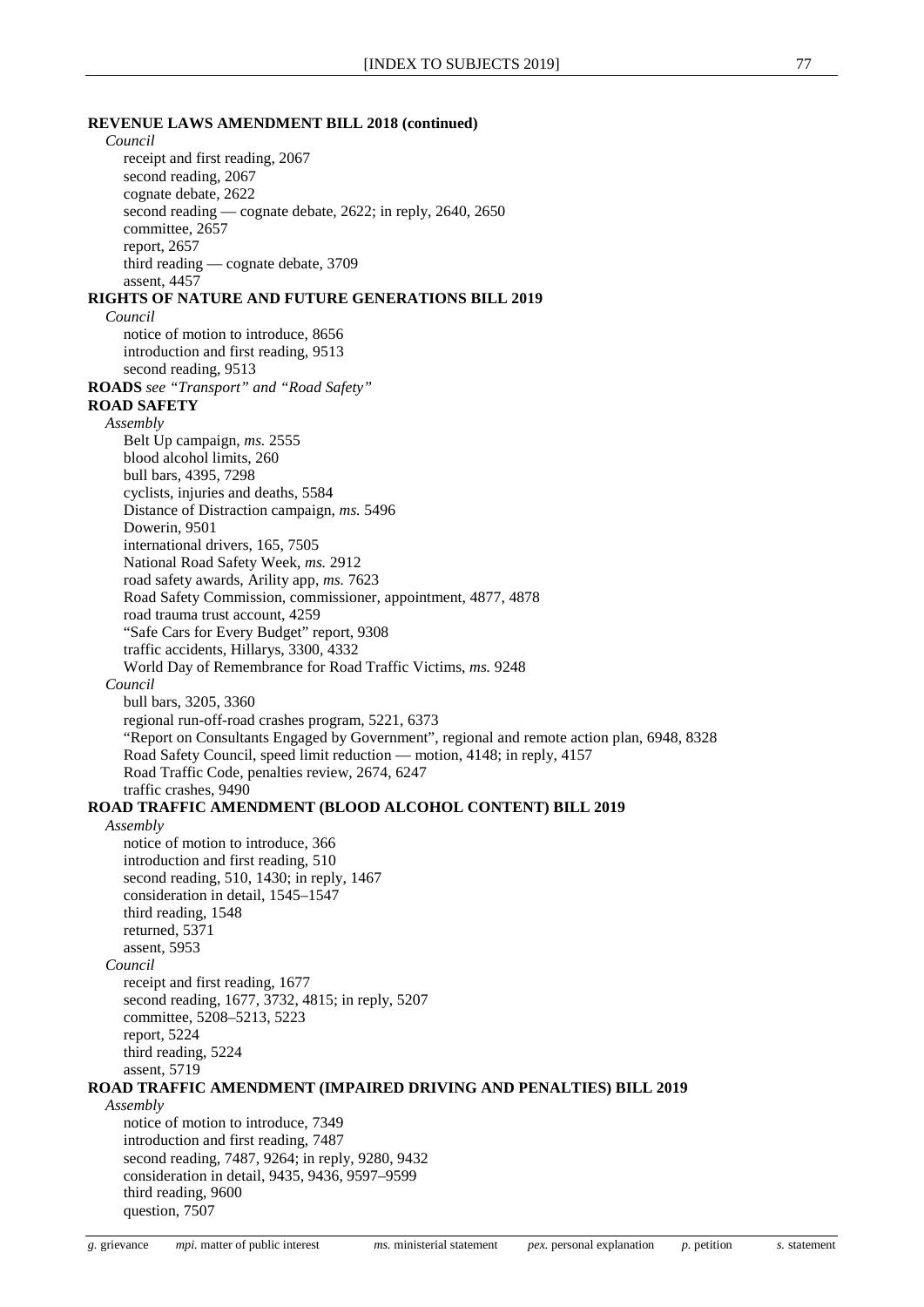## **ROAD TRAFFIC AMENDMENT (IMPAIRED DRIVING AND PENALTIES) BILL 2019 (continued)**

#### *Council*

receipt and first reading, 9560 second reading, 9561

## **ROYALTIES FOR REGIONS AMENDMENT BILL 2019**

#### *Council*

notice of motion to introduce, 9165 introduction and first reading, 9515 second reading, 9515

## **SAFETY LEVIES AMENDMENT BILL 2019**

*Assembly*

notice of motion to introduce, 9264 introduction and first reading, 9425 second reading, 9425

## **SCIENCE**

*Assembly* Australian Space Agency, 1426 Carnarvon Tracking Station, *ms.* 5235 Chief Scientist, Professor Peter Klinken, reappointment, *ms.* 1829 Governor's School STEM Awards, *ms.* 9422 National Science Week, *ms.* 5498 research infrastructure funding, job creation, 4695 STEM skills strategy, *ms.* 4840 *Council*

department, fossil fuels, 54

## **SENIORS AND AGEING**

*Assembly*

cost-of-living increases, 2597, 2598, 3893, 4084 Dementia Awareness Month, *ms.* 6951 elder abuse, 9448 funding and prevention strategy, 1564, 3104, 4358 *g.* 6562 housing, 9322, 9342 future directions paper, *ms.* 8830 Manjimup, 1194 stamp duty rebate, *ms.* 8332 minister ministerial office, alcohol expenditure, 997 portfolios air travel, 6864 community resource centres, 3977 costs of services, 3301 debt collection agencies, 3994 FOI requests, 1188, 1333 Huawei, 987, 991 Lockwood, Nicole, 137 photography and videography services, 918, 932, 947, 961 property, 1000, 1335 staff, 1020, 2823, 2831, 2839, 2846 welcome to country ceremonies, 1031 RAC Arena visits, 972 retiree tax, federal Labor policy, 1565 seniors card, 9312 Seniors Week, *ms.* 8829 WA Seniors Awards 2019, *ms.* 9421 *Council* elder abuse draft strategy, 4919, 5080 financial abuse, 1076, 1248 national plan, 2056 state budget 2019–20 1928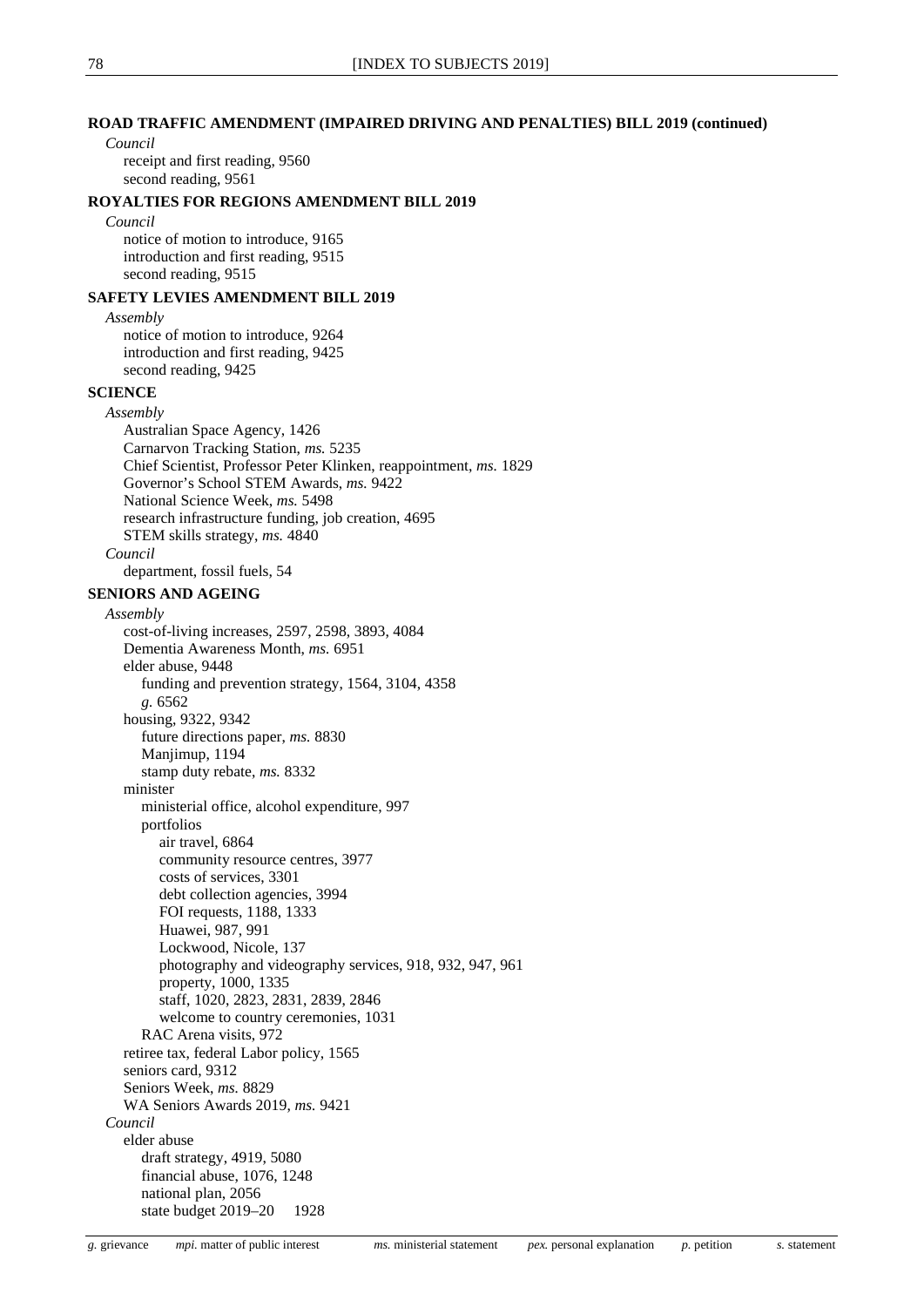## **SENIORS AND AGEING (continued)**

```
Council (continued)
     minister
        Kimberley visit, 6768
        portfolios and agencies
          advertising, 2692
          Government Regional Officers' Housing, 5927
          grants programs, 9934
          staff, 2225, 5910, 9770
          travel, 2546, 4526, 7771, 8447
        Roe electorate visit, 6227
SENTENCE ADMINISTRATION AMENDMENT (MULTIPLE MURDERERS) BILL 2018
  Assembly
     returned, 81
     assent, 80
SHARKS
  Assembly
     community research, 1199
     deterrent devices, subsidy, rebate and assistance payments, 6972
     hazard mitigation
        drum lines
          tender process, 5039
          trial, 775, 2011, 3446
        funding, 1197
     personal shark deterrent subsidy scheme, ms. 8896
     shark monitoring network, 1195
     SharkSmart app, 8459
     sightings, 1618
     Surf Life Saving WA, 7834
     Westpac Life Saver Rescue Helicopter, 3289
  Council
     hazard mitigation
        alarms, 1521
        drum line trials, 355, 582 (supplementary information 2061), 717, 1078
          operations manual, 1250
     shark fin, 4189
SMALL BUSINESS
  Assembly
     antisocial behaviour, Perth CBD, 8373, 8374
     Beaufort Street, 4437; s. 4427
     fees and charges, 4244, 4245
     government reforms, 4878
     housing industry, 2594, 2595
     law and order, 8753, 8754
     living wage proposal, federal Labor policy, 2110, 2249, 2250
     local government red tape, g. 5668
     McGowan government policies, s. 3557
     minister
        standing orders suspension motion, 5499; standing orders suspension — amendment to motion, 5499; standing 
         orders suspension — motion, as amended, 5499; motion, 5500
        meetings, Small Business Development Corporation, 3973, 5171
     shoplifting, 5278, 5279, 5690
     small business closures — notice of motion, 8464
     Small Business Development Corporation
        annual report 2018-19 9497
        business migration program, 2805
     statistics, 2419
     subcontractor payments, 493; g. 4404
     WA Super–CCI Survey of Business Confidence, 2710, 2711
  Council
     retail sector, 9672
```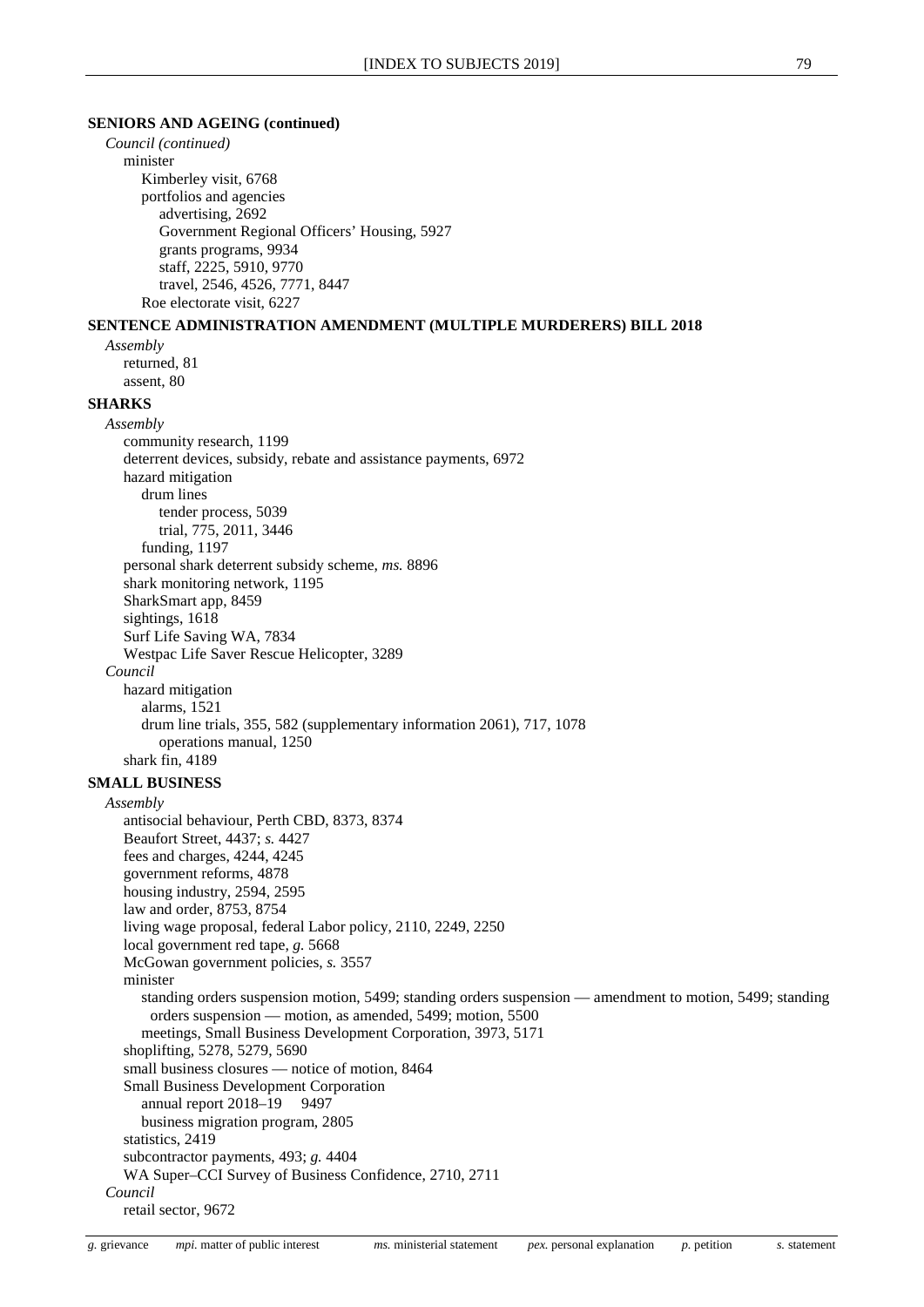## **SMALL BUSINESS DEVELOPMENT CORPORATION AMENDMENT BILL 2019**

## *Assembly*

notice of motion to introduce, 3896 introduction and first reading, 4059 second reading, 4059, 5381; in reply, 5428 consideration in detail, 5430–5440, 5678, 5701–5711 standing orders suspension — notice of motion, 5496; standing orders suspension motion, 5677 third reading, 5711; in reply, 5712 *Council* receipt and first reading, 5773

second reading, 5773

explanatory memorandum, correction, *ms.* 6163

## **SPORT AND RECREATION**

*Assembly* AFL, 7149; *s.* 1717 Armadale Fitness and Aquatic Centre, *s.* 1716 ATP Cup, 1973, 1974 Barbagallo Wanneroo Raceway, motorcycle racing, 1309 basketball associations, 1043 Busselton Football and Sportsman's Club, Junior Women's Magpies, *s.* 7928 Collie Motorplex, *g.* 8335 Combat Sports Commission, online education and registration, *ms.* 9571 drownings, water safety plans, 6777 (supplementary information 6783); *ms.* 6772 Farmer, Graham "Polly", tribute, *ms.* 5664 Forrestfield United Soccer Club, *s.* 7929 Geraldton Buccaneers, *s.* 7149 Get Onboard and Lead program, 2787 Hopman Cup, 2854, 2855 Indigenous Players Alliance, *ms.* 8040 Ironman 70.3 World Championship, Mandurah Triathlon Club, *s.* 6591 junior football clubs, *s.* 6589 Kambalda Aquatic Centre, *s.* 1716, 3097 Kerr, Samantha, West Australian RAC Sports Star of the Year, *ms.* 236 Kidsport, 2806 Michael, Stephen, WA Football Hall of Fame, *ms.* 1264 motorsports, 1043 Olympic and Paralympic Games 2020, Western Australian athletes, state government support, 5688 Optus Stadium and Matagarup Bridge, promotional lighting, 1008, 1010 Quinns Rocks Junior Cricket Club, *ms.* 4333 Sport Australia, 6267 sports clubs, volunteers, Belmont electorate, *s.* 7927 True Sport program, *ms.* 4672 VenuesWest Perth Motorplex, 2852 junior drag racing, *ms.* 7898 shared path safety, RAC Arena, 4004 WA country football, AFL funding, 7371, 7372 Wanneroo Districts Netball Association, *s.* 768 Willetton Bowling Club, *s.* 8926 winter sport results, Kalgoorlie–Boulder, *s.* 7500 Yardley, Bruce, tribute, *ms.* 1828 youth athletes, Hillarys electorate, *s.* 5679 *Council* Albany Roller Derby League, *s.* 8438 Collie Motorplex, 3721, 4033 (answer advice 4195), 6545 country football leagues, *s.* 7461 discrimination — motion, 2022; in reply, 2029 Farmer, Graham "Polly", tribute, *s.* 5643 Friends of Cricket, *s.* 1389

Goldfields Cyclassic, *s.* 3794

Kambalda Aquatic Centre, 3060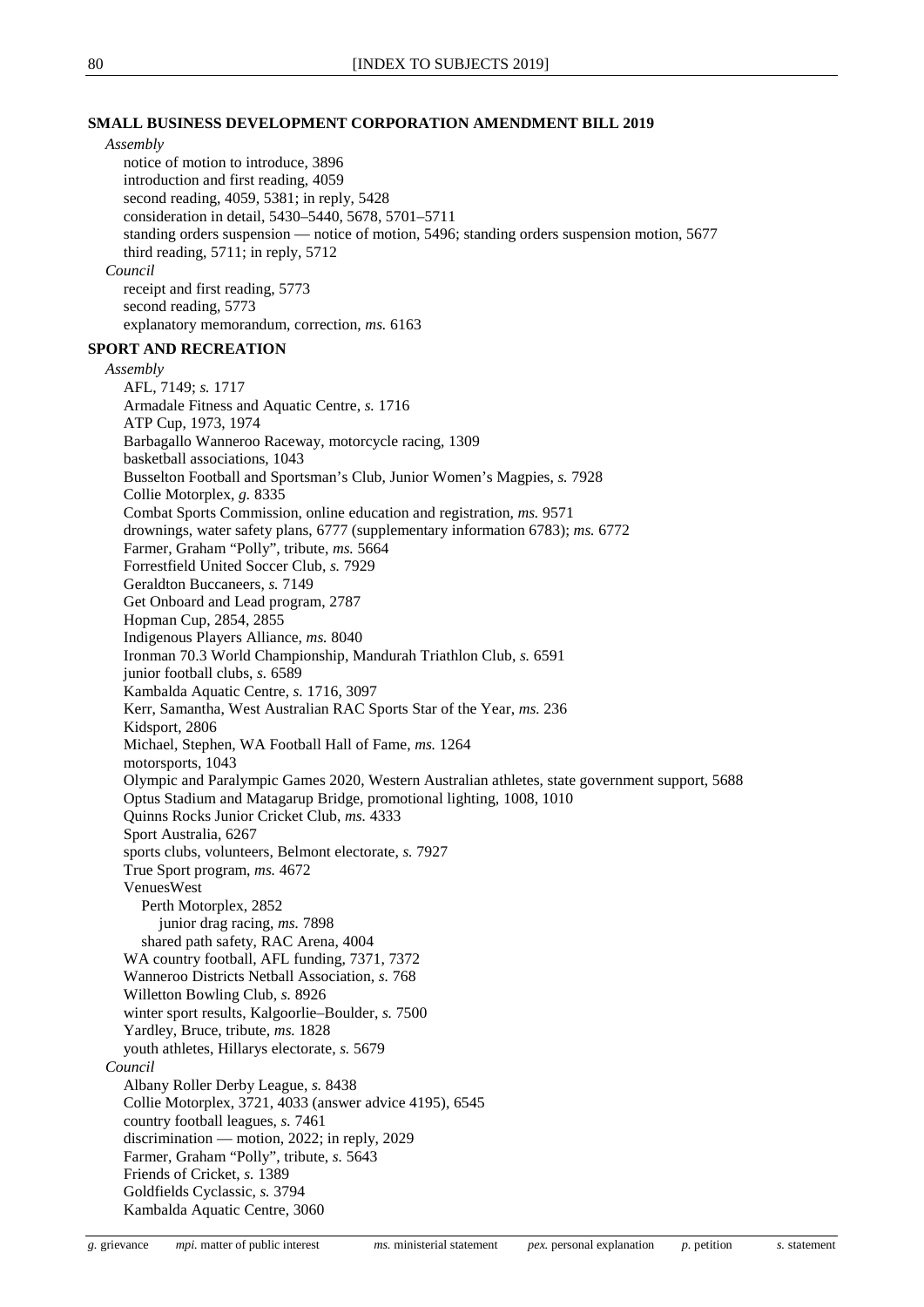#### **SPORT AND RECREATION (continued)**

*Council (continued)* Lake Kepwari, 3831 netball and hockey, Agricultural Region, *s.* 8189 Optus Stadium operating costs, 4194 State of Origin, *s.* 4513 West Australian Football Commission, 7347 West Australian Junior Motocross Club, Chidlow, *p.* 9877

#### **STATE DEVELOPMENT, JOBS AND TRADE**

*Assembly*

Busselton, economic growth, 9608 department, staff, 5036 domestic gas reservation policy, compliance review, 9501 employment, Australian Bureau of Statistics, 867, 1719, 4239, 4240 federal funding, Australian Labor Party, 3560 government contracts, local jobs, *mpi.* 4696 infrastructure projects, 9615 local — notice of motion, 8464 *mpi.* 8858 Infrastructure Western Australia, 491 market-led proposals, 4874 removal of notice, 508 Invest and Trade Western Australia, 8930 jobs railcar manufacturing, 9964 state budget 2018–19 4873, 4874 LNG Jobs Taskforce, 2247 migration regional migration status, 6971, 7155, 7156, 8216, 8217, 8453, 8454 WA School of Mines, international students, 778 "Our Priorities: Sharing Prosperity" program jobs, 780, 7838 targets, 4694 Peacock, Craig *(see "Corruption and Crime Commission")* Perth hub project, Far East Consortium, 3559, 3560 Plan for Jobs, 620–625, 4970 state budget 2019–20 3099 Treasury forecasts, 1419 unemployment, 769, 770 Premier's trade delegation, India, 8453 resources sector, Iluka Resources, 4688 Rio Tinto, Carnarvon and Geraldton flights, 4353, 4354 Sino Iron, Clive Palmer, 2706, 3382 state agreement acts, amendments, 2932, 3388, 3389 state economy, 6414, 8848 business confidence, Pilbara, 1834 job creation, 6122, 8932 wages growth, 8849, 8850 trade and investment offices, audit, *ms.* 9248 trade relations, 8775 unemployment rate, 5683 youth, 1121, 1122 Western Australian Jobs Act, 864, 4430 *Council* Alcoa, bauxite, 1787 Argyle diamond mine, 5634 barley exports, 1925 BBI Group, rail infrastructure, Pilbara, 824, 1076 (answer advice 1251), 1671, 1781, 2170, 2356 Boao Forum for Asia Annual Conference, *ms.* 2473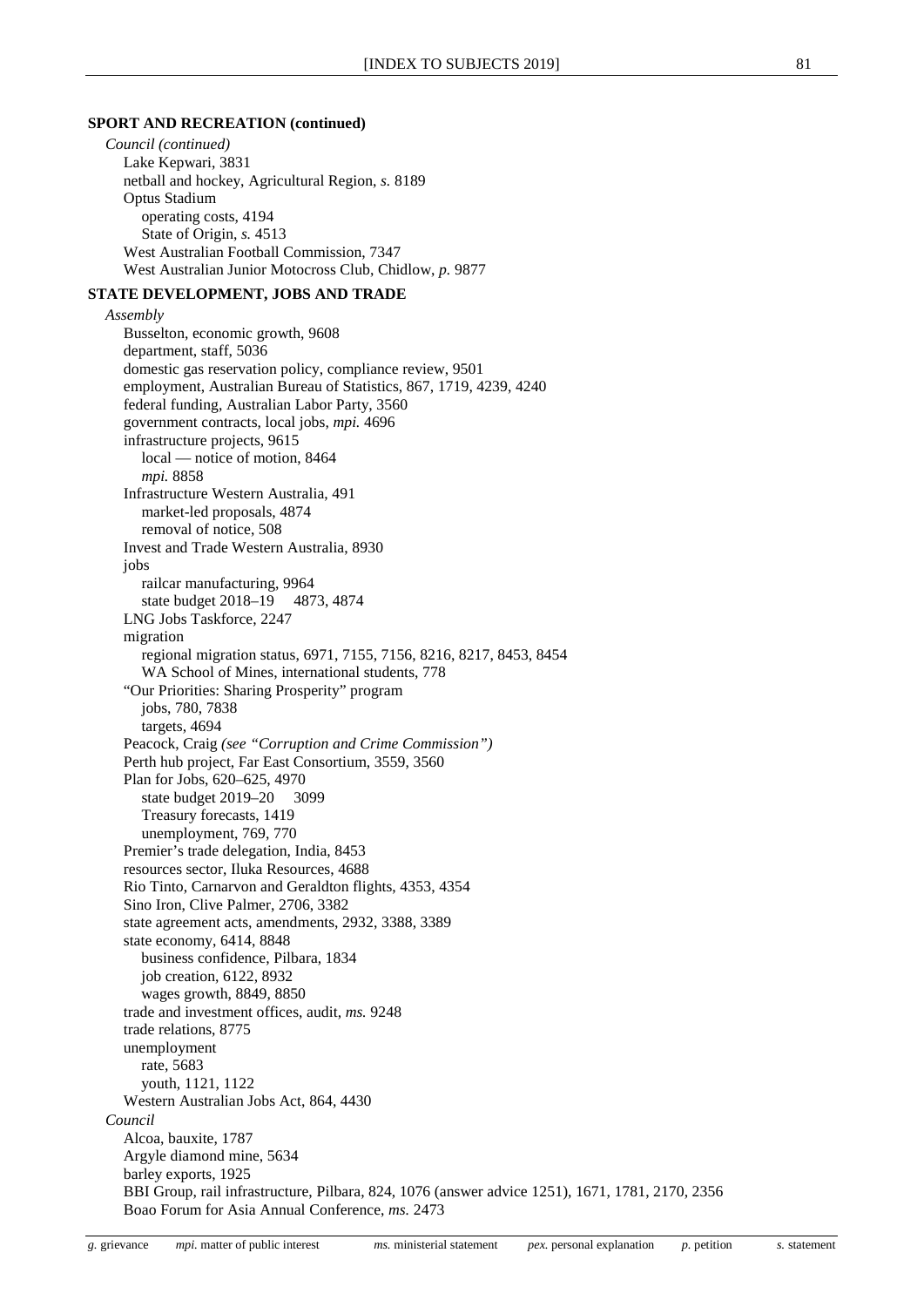#### **STATE DEVELOPMENT, JOBS AND TRADE (continued)**

*Council (continued)* China, trade relations, 9544, 9720 department, fossil fuels, 53 employment, labour hire, *p.* 1200 future battery industry strategy — motion, 323; in reply, 330 gas supply Australian Industrial Energy, 7452 domestic gas reservation policy, 7598 immigration, *s.* 3799 industry, technological development, *s.* 4950 Infrastructure Western Australia board, 8145, 9563 submissions, 3341 jobs clean industries, 9912 creation, school maintenance, 7333 LNG projects, 4482 local workers, 1521 migrants, 4034; *s.* 4200 skilled migration list, 7989 temporary migrant visas, 9720 (answer advice 9814) renewable energy, 4190 migration, 453 federal Labor policy, 3337 goldfields, *ms.* 1894 migrant visa system, *s.* 5095 regional migration status, 8412 *s.* 484, 1938, 1939 Mineral Resources Ltd, Koolyanobbing, 3787 minister, portfolios and agencies advertising, 2688 Government Regional Officers' Housing, 5918 staff, 2215, 9758 travel, 2542, 4522, 7602, 8446 Mt Goldsworthy mine, mineral lease, 9786 "Our Priorities: Sharing Prosperity" program priorities implementation unit, 4647 regional jobs, 579 overseas trade offices, 7555 Pilbara iron ore project, 4824 Plan for Jobs Treasury consultation, 1080 Treasury forecasts, 1074 population growth, *s.* 5842 State Agreement Act, dust management, 5354 state agreements, concessions, 25, 220 state economy, wages growth, 6545 unemployment, youth, 5828 WA Industry Link Regional Communications Forum, 4922 Western Australian Jobs Act, job creation, 9721 Woodside Energy, Pilbara jobs, 3060 **STRICKLAND, HON GEORGE JOSEPH**

*Assembly* condolence motion, 5650 tribute, *s.* 4532

## **SUITORS' FUND AMENDMENT BILL 2017**

*Assembly*

returned, 2775 Council's amendments — consideration in detail, 2916–2919 assent, 3596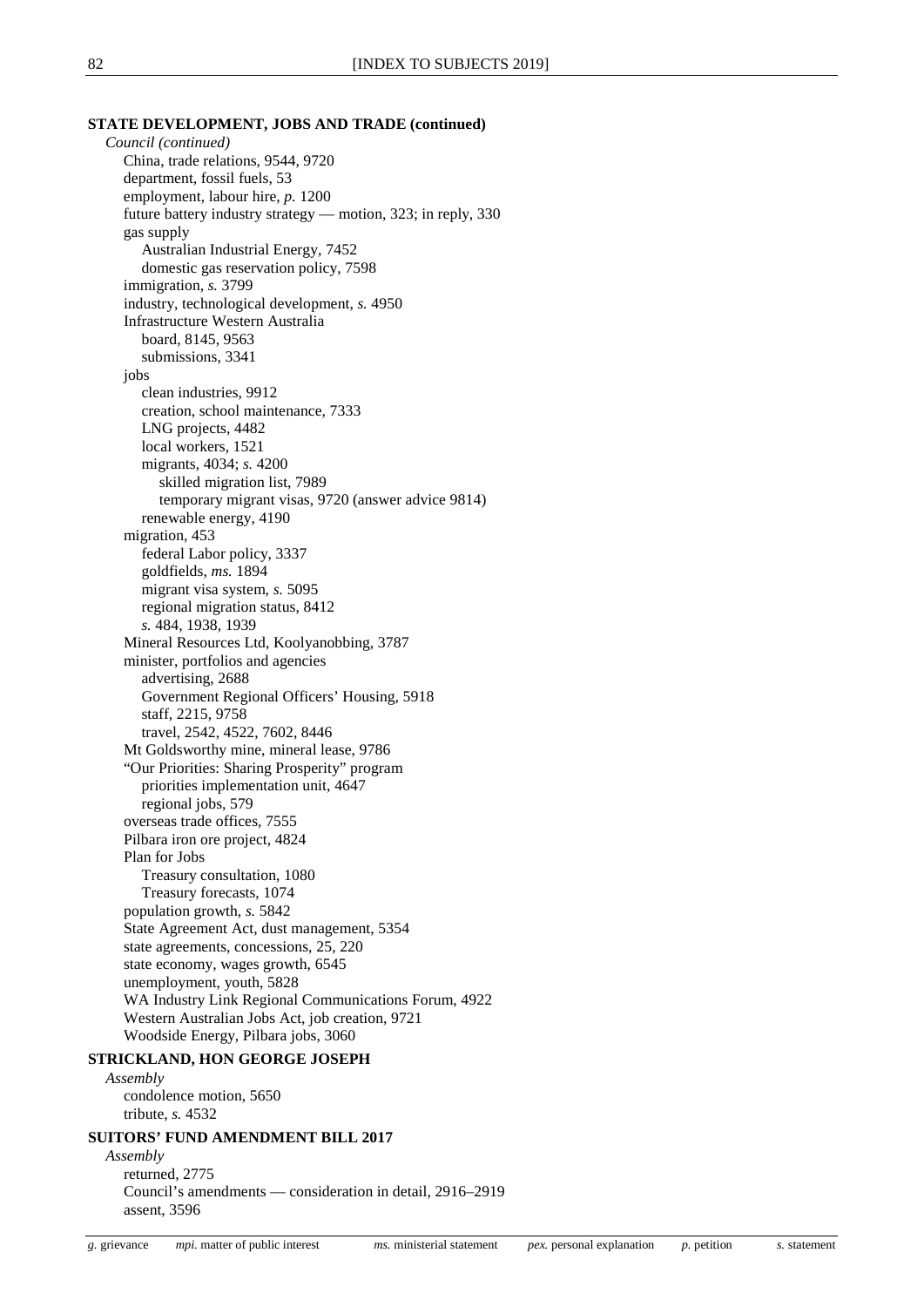#### **SUITORS' FUND AMENDMENT BILL 2017 (continued)**

*Council*

cognate debate, 1383 second reading — cognate debate, 1383, 2495; in reply, 2499 committee, 2500–2513, 2523 report, 2524 third reading — cognate debate, 2657; in reply, 2657 Assembly's message, 2907 assent, 3512

## **SUITORS' FUND AMENDMENT (LEVY) BILL 2017**

*Assembly* returned, 2775 assent, 3596 *Council* cognate debate, 1383 second reading — cognate debate, 1383, 2495; in reply, 2499 committee, 2524 report, 2524 third reading — cognate debate, 2657; in reply, 2657 assent, 3512

## **SUNDAY ENTERTAINMENTS REPEAL BILL 2019**

*Assembly* notice of motion to introduce, 7349 introduction and first reading, 7492 second reading, 7492

**TAB** *see "TAB (Disposal) Bill 2019", "Betting Control Amendment (Taxing) Bill 2019" and "Racing and Gaming"*

## **TAB (DISPOSAL) BILL 2019**

*Assembly*

notice of motion to introduce, 3224 introduction and first reading, 3366 second reading, 3366 appropriation, 3895 cognate debate, 3912 second reading — cognate debate, 3912; in reply, 3947 consideration in detail, 3953–3970, 4060–4073, 4119–4134, 4215–4222 standing orders suspension — notice of motion, 4134 as to third reading — standing orders suspension motion, 4215 third reading, 4223, 4251; in reply, 4251 returned, 6492 assent, 6983 question: infrastructure fund, 4243 question: Treasurer's comments, 4081, 4082 *Council* receipt and first reading, 4515 second reading, 4515 cognate debate, 5295 second reading — cognate debate, 5295, 5322, 5483; in reply, 5488, 5630, 5640 committee, 5721–5739, 5748–5769, 5823, 5824, 5833–5841, 5874–5890, 5899–5901, 6382–6385 report, 6385 third reading — cognate debate, 6385 assent, 7057

## **TAXATION ADMINISTRATION AMENDMENT BILL 2018**

*Assembly* cognate debate — motion, 1952 second reading — cognate debate, 1952; in reply, 1956 second reading, 1961 third reading, 1962 returned, 3895 assent, 4278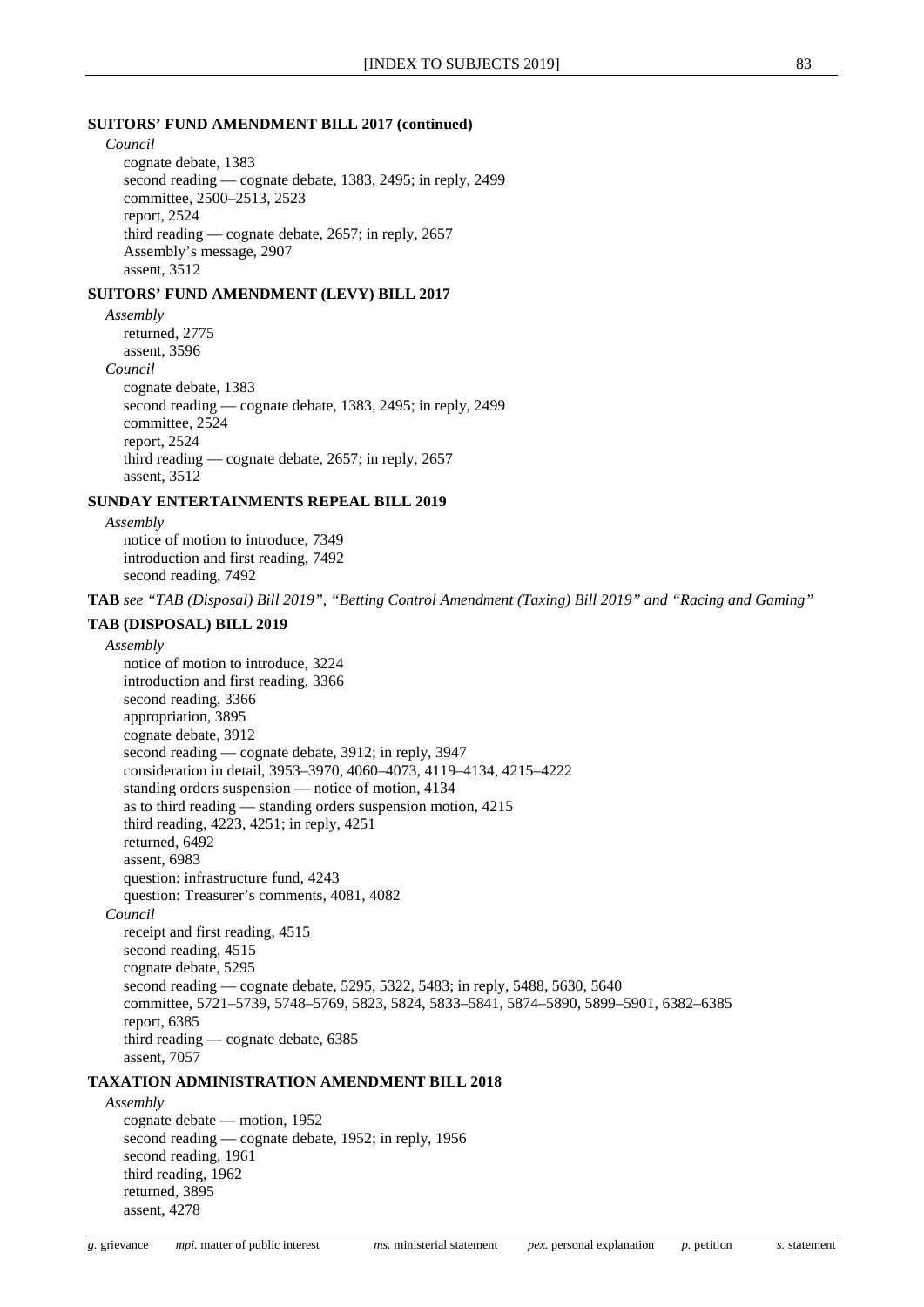#### **TAXATION ADMINISTRATION AMENDMENT BILL 2018 (continued)**

## *Council*

receipt and first reading, 2066 second reading, 2066 cognate debate, 2622 second reading — cognate debate, 2622; in reply, 2640, 2650 committee, 2652–2657 report, 2657 third reading — cognate debate, 3709 assent, 4457

## **TAXIS** *see "Transport"*

## **TERRORISM**

*Assembly*

Christchurch terrorist attack Legislative Assembly's resolution, New Zealand Parliament's response, 2703 standing orders suspension motion, 1416; motion, 1416 Western Australia Police Force, *ms.* 1543

## *Council*

Christchurch terrorist attack condolence book, 2012; *s.* 1343 Legislative Council's resolution, New Zealand Parliament's response, 2473 standing orders suspension motion, 1338; motion, 1338 Sari Club site, Bali, 2165 Sri Lanka terrorist attack, *s.* 2621

#### **TERRORISM (PREVENTATIVE DETENTION) AMENDMENT BILL 2019**

#### *Assembly*

notice of motion to introduce, 4542 introduction and first reading, 4674 second reading, 4674, 4986; in reply, 5009 consideration in detail, 5012–5015 third reading, 5015 returned, 7529 assent, 7642 *Council* receipt and first reading, 5099 second reading, 5099, 6748; in reply, 7340 committee, 7342–7346, 7437 report, 7437

## **TICKET SCALPING BILL 2018**

third reading, 7437 assent, 7531

## *Assembly*

second reading, 1851; in reply, 1885 consideration in detail, 2920–2927, 3089–3096, 4340–4349, 4360–4369, 4408–4416 third reading, 4416; in reply, 4419 *Council* receipt and first reading, 4782

second reading, 4782 discharge of order and referral to Standing Committee on Legislation — motion, 4783

## **TOURISM**

*Assembly* Aboriginal heritage tourism, 2816–2818; *g.* 1690 airfares, regional, 2593 ATP Cup, 6780 Australian Cruise Association, conference 2018 1474 Australian Tourism Exchange, 2418, 3303 (correction of answer 3894); *ms.* 1950 Broome, 6418 Chinatown precinct, redevelopment, 6778 port, dredging, 7509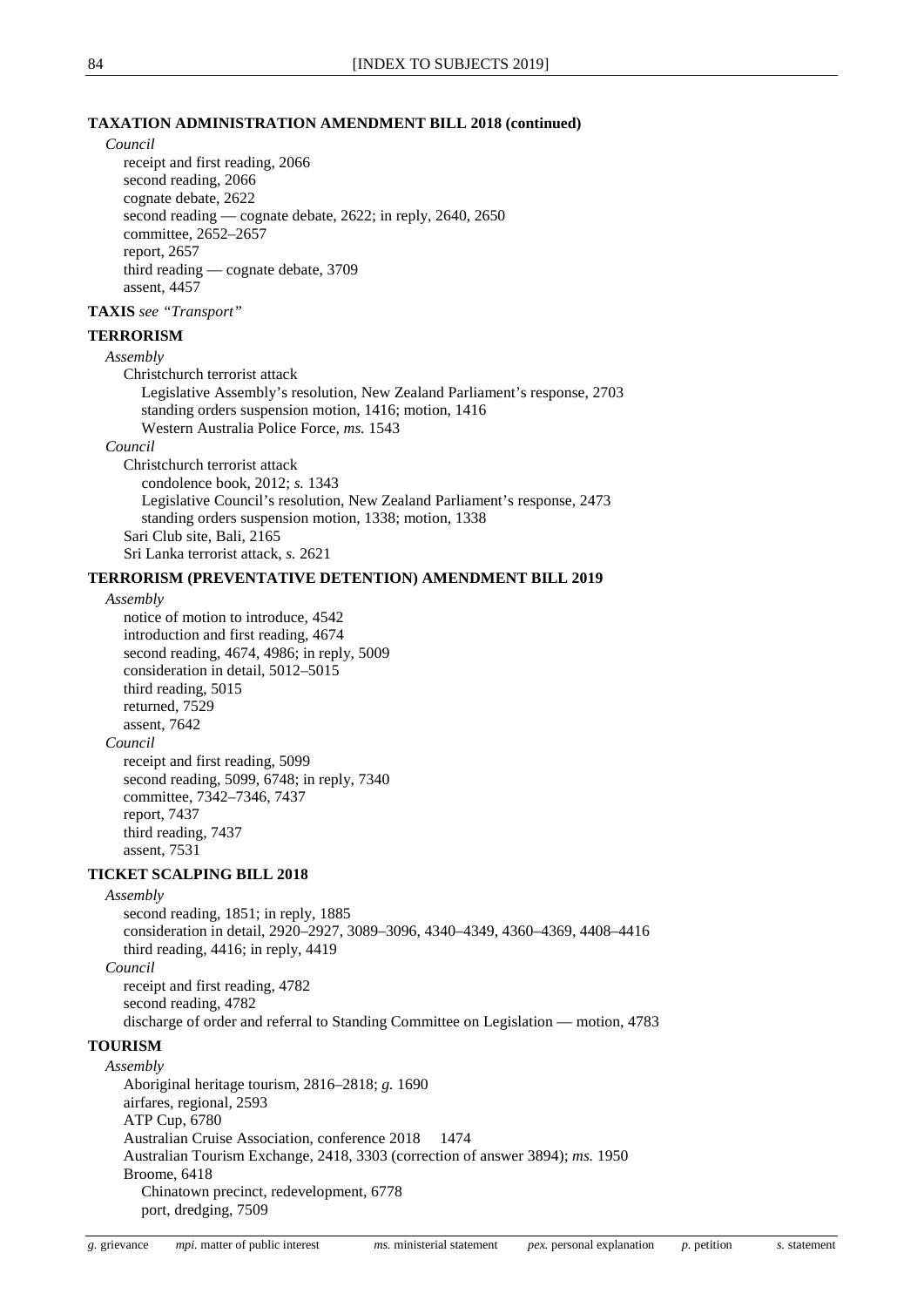#### **TOURISM (continued)**

*Assembly (continued)* Busselton Margaret River Airport *(see also "Regional Development")* direct flights, 132 industry event, 174, 175 reception lounge, 9971, 9972 Chinese market, 969 Collie adventure trails, 4002 Coral Bay, accommodation, 7937 Corroboree West 2019, *ms.* 7772 department, 2019–20 state budget, 5444 direct flights Broome, discounted fares trial, 5170 Broome–Singapore, Silkair, 128 Busselton–Melbourne, 7628, 7629, 9496 Japan and China, 167 Melbourne–Kununurra, 5443 *ms.* 6255 Perth–Japan, 67, 6119, 6260 Perth–Shanghai, 7504, 9612 Gourmet Escape, 1479, 6970 Hopman Cup, 2854, 2855 hotel occupancy rates, 127, 5170 international visitors, 1836, 4272, 5169; *g.* 4398 investment, 5129, 7789 jobs, 5170 Lucky Bay campground, 6594, 6595 marketing destination marketing, 3303 funding, 1420 campaigns, 127, 2782 "Brand WA", 167, 2783 "Hotel Perth", 132, 5441 "Summer is the Greatest Show in Perth", 969 "Western Australia the Road Trip State", 166, 1491, 2783 minister contact, Adam Barnard, 1475 India visit, 2818; *ms.* 860 meetings, Cameron Syme, 8221, 8222 ministerial office, alcohol expenditure, 998 portfolios air travel, 7045 community resource centres, 3978 costs of services, 3301 debt collection agencies, 3996 FOI requests, 1011, 1016 Huawei, 988, 992 Lockwood, Nicole, 138 photography and videography services, 922, 935, 951, 964 property, 1001, 1024 staff, 1021, 2821–2829, 2846 welcome to country ceremonies, 1032 RAC Arena visits, 973 National Rugby League Nines tournament, 8366 portfolio management — removal of order, 2720 regional visitor centres, 1477 Rottnest Island, 2240 Army jetty, *ms.* 366 booking system, 126, 2814, 2818, 3132 international and domestic visitors, 1476 quokka birthday, 9309 Sufferfest, 1476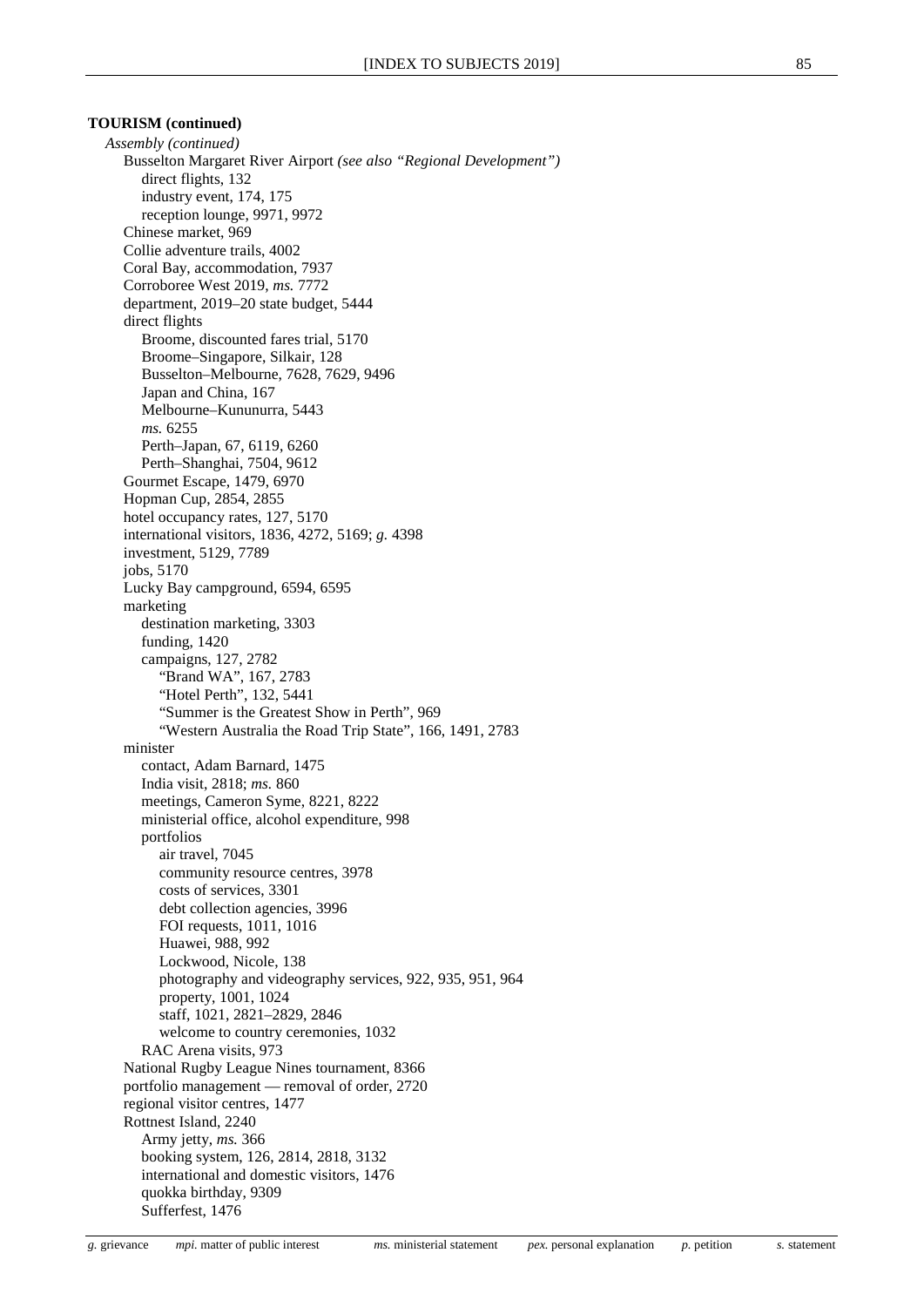## **TOURISM (continued)**

*Assembly (continued)* Rottnest Island Authority annual report 2018–19 9338 FOI requests, 1198 IT strategy, 1479 *Sculpture by the Sea*, 2801 Swan Valley Explorer bus service, 1476 tourism and hospitality workers — notice of motion, 1948; removal of notice, 6396 Tourism Council WA, 2019 "Pre-Budget Submission", 1305, 1306 Tourism WA China, *La Viva Romance*, 1475 cooperative marketing agreements, 1474 Margaret River and Busselton, 2802, 3129 two-year action plan, 1474, 1892, 2935, 4357, 5275 visitor statistics, 7681 Ultimate Fighting Championships, 3304 visitor numbers, 4359, 4360 visitor spend, 8371, 8372 Western Australian Visitor Centre, 1474 *Council* Anzac services, Albany, 9380 Australian Biome Project, 7729 Busselton Margaret River Airport *(see also "Regional Development")*, 9142 destination marketing, 1356 (answer advice 1791) direct flights Kununurra–Melbourne, 4643 Perth–India, *s.* 4512 Gourmet Escape, 4190, 9725 Kalamunda Zig Zag railway, *s.* 4513 minister Agricultural Region visits, 3740, 4666, 4667 Central Wheatbelt visit, 3741 Cervantes visit, 1822 Paraburdoo visit, 7116 portfolios and agencies advertising, 2693 Government Regional Officers' Housing, 5929 staff, 2383, 5911, 9773 travel, 2546, 4527, 7612, 8592 South Metropolitan Region visits, 3865, 4834 Mt Augustus, 9056 (answer advice 9191) Nullagine, 3509 Optus Stadium, marketing campaigns, 1819 Rottnest Island, 9022 Rottnest Island Authority, 8707 sponsorship, events, 6936, 8329 Swan Valley Explorer bus service, 4037 wildflower friendliness rating scheme, 9213 **TRANSFER OF LAND AMENDMENT BILL 2018** *Assembly* second reading, 8737, 8754; in reply, 8760 consideration in detail, 8760, 8761 third reading, 8761 *Council* receipt and first reading, 9192 second reading, 9192 **TRANSPORT** *see also "Metronet" Assembly* agricultural industry, vehicle movements, 6265, 6266, 8654

airfares, regional, 184, 5688, 5689; *s.* 4427; *ms.* 7468; *p.* 8593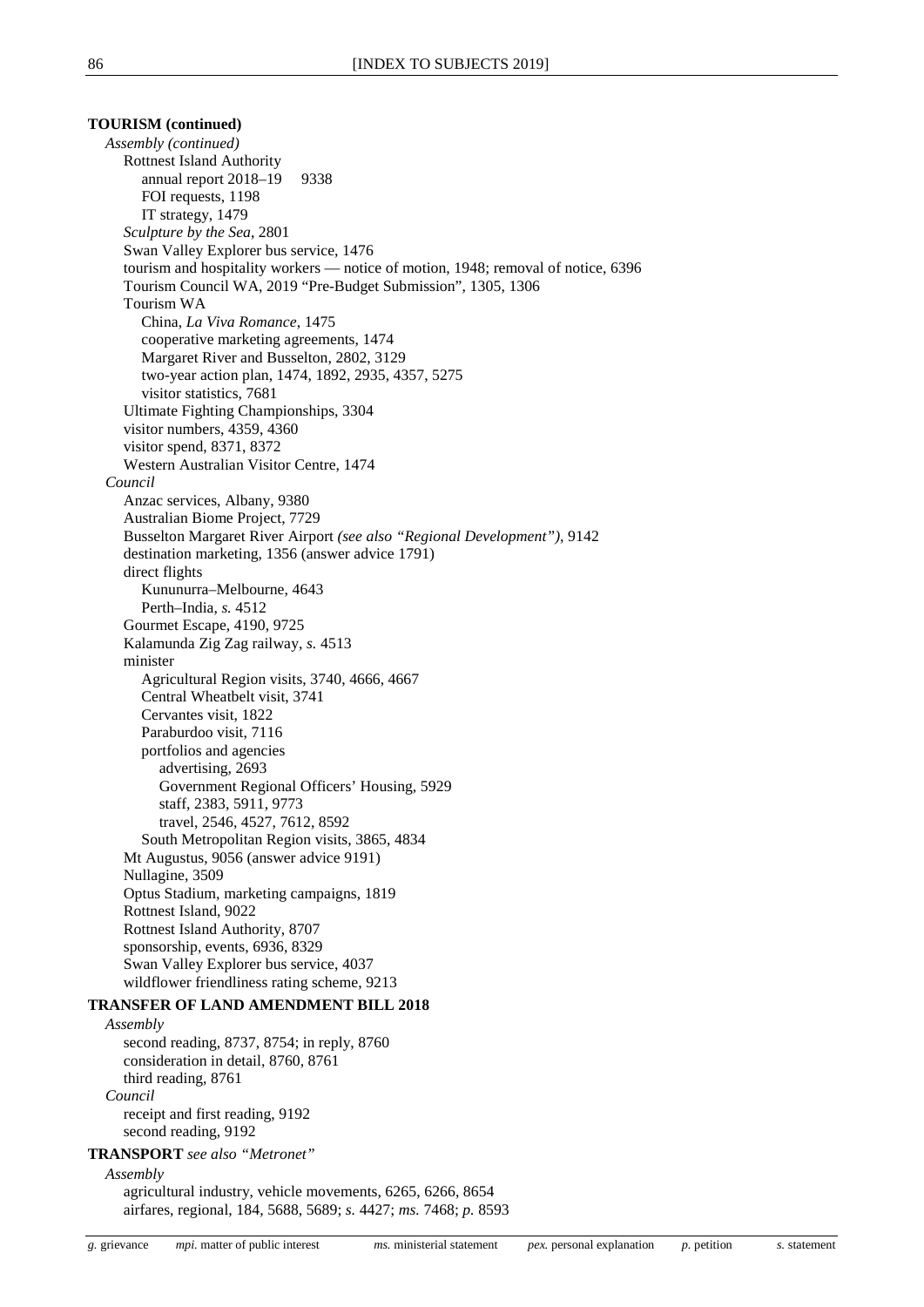*Assembly (continued)* air services Geraldton, *g.* 1688 northern goldfields routes, Skippers Aviation, 4319 bus services Albany–Perth bus routes, TransWA, 7691 Hillarys Boat Harbour, *s.* 7499 route 352, Madeley, *p.* 9941 route 464, Hillarys, 971, 2983 special events, Forrestfield–Optus Stadium, *g.* 736 Canning Bridge station interchange, 3008 Claisebrook depot, billboard advertising, 1008 cycling cycle and pedestrian path, RAC Arena, 2980 Grant Street–Victoria Street cycleway, 5518 Mitchell Freeway, 7792 principal shared path network, 2620, 3974, 4321 drivers' licences driving instructors, 175 practical assessments, 4322–4331 seniors, renewal, medical assessments, 174 fish kills, Jurien Bay marina, 6971 Freight and Logistics Council, 4320 Fremantle Passenger Terminal, refurbishment, 1043, 1478 Fremantle Traffic Bridge, 2937 Great Northern Highway, bypass, Bindoon, 5042 heavy vehicle pilot licences, 179, 7153, 7154, 8370 Hillarys Boat Harbour, 8115 Infrastructure Australia, audit, roads, 5359 infrastructure, federal funding, 1423, 1965, 3455, 9446 life jackets, 8783, 8856, 8857, 8935 Main Roads Western Australia Albany Highway, Williams, *g.* 4211 infrastructure delivery plan, 6899 religious temple access, *g.* 6564 Mandurah Estuary Bridge, 1034 Matagarup Bridge, 7174 minister FOI requests, 1120, 1121 major projects — notice of motion, 509; removal of notice, 4976, 9264 Miling visit, 5168 ministerial office, alcohol expenditure, 998 performance — notice of motion, 877; motion, 1137; removal of order, 1840 portfolios air travel, 7169, 7682 community reference groups, 6899 community resource centres, 3979 costs of services, 3302 debt collection agencies, 3998 FOI requests, 1017, 1186 Huawei, 988, 994 Lockwood, Nicole, 138, 1618 photography and videography services, 924, 938, 954, 967 property, 1001, 1025 staff, 1021, 2995–3007 welcome to country ceremonies, 1032 RAC Arena visits, 974 NorthLink WA, 7176 numberplates, Mandurah, 5023 parking levies, Perth, 7168 Port Geographe, western beach, seagrass wrack, *p.* 9941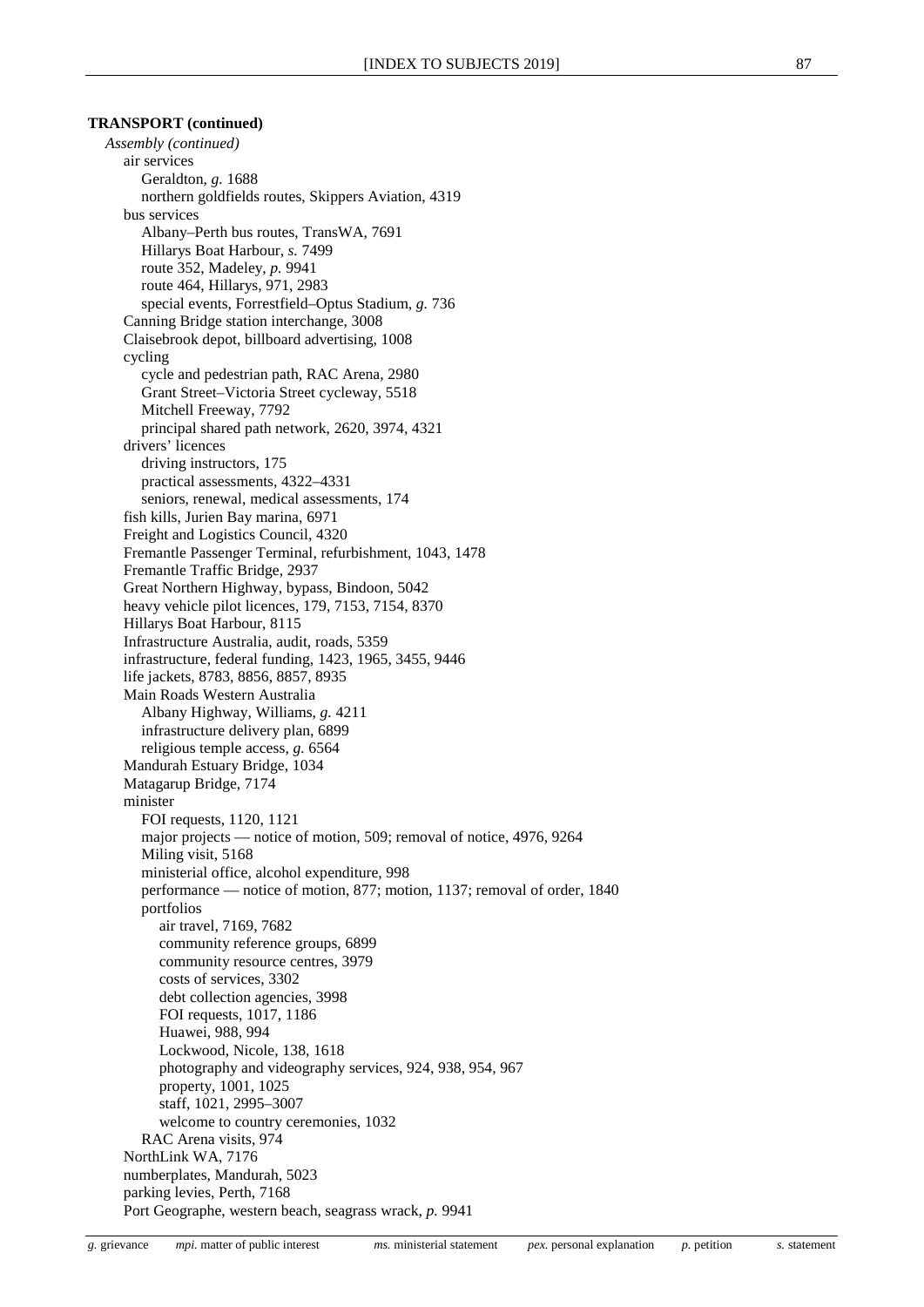*Assembly (continued)* public transport patient parking concessions, *g.* 7469 subsidies, 185 Public Transport Authority federal Labor policy, 5022 notifiable occurrences, 8116 radio systems replacement project Huawei–UGL contract, 4765 *ms.* 1099 tender process, 4321 Singapore and China visit, 4321 transit officers, 8510, 8511 public transport infrastructure, 9250 rail lines Bunbury–Busselton, 2994 Bunbury–Greenbushes, lithium mining, 6873, 7508, 7509 Byford rail extension, 6592 commencement, 8614 railcar manufacturing strategy, *Australind* train sets, 5939 restricted access vehicles accidents, 1604, 2990 network, 1425 roads Albany ring-road, 2249 federal funding, 1722 *s.* 2109 Armadale Road–North Lake Road bridge, 7174, 9970 Bunbury Outer Ring Road community groups, 2987 route, *p.* 366 Bussell Highway, Busselton–Capel, 2982, 2983, 3446, 5169 Canning Highway–Preston Point Road intersection, pedestrian safety, *s.* 2109 congestion, South Perth, *g.* 5666 Geraldton bypass, *g.* 4403 Great Eastern Highway Kalgoorlie–Boulder upgrade, 5128 Walgoolan–Southern Cross, 2986, 3290 Hepburn Avenue, 176 Karel Avenue upgrade, Perth Freight Link funding reallocation, 5269 Karratha–Tom Price road, 6966 Aboriginal employment, 6008 asbestos, 186 stage 3, *s.* 7147 Manning Road, off-ramp, 8460 Marmion Avenue, 3973 Mitchell Freeway extension, 8783 widening, 2115, 3222, 3223 (supplementary information 3223), 8045; *s.* 4237; *g.* 9575 Murdoch Drive connection, roadworks, 7624, 7625 Northampton–Dongara corridor realignment, *p.* 2911 northern suburbs, 862 Old Coast Road, Falcon, *g.* 4213 Pinjarra–Williams road, climbing lane, Boddington, 9341 regional infrastructure, 771, 1118, 3385, 7934 Reid Highway, 4353 Roe Highway Great Eastern Highway Bypass intersection, 7171 Great Eastern Highway intersection, 4319 Kalamunda Road interchange, 6967 South Western Highway, Coolup, *g.* 4845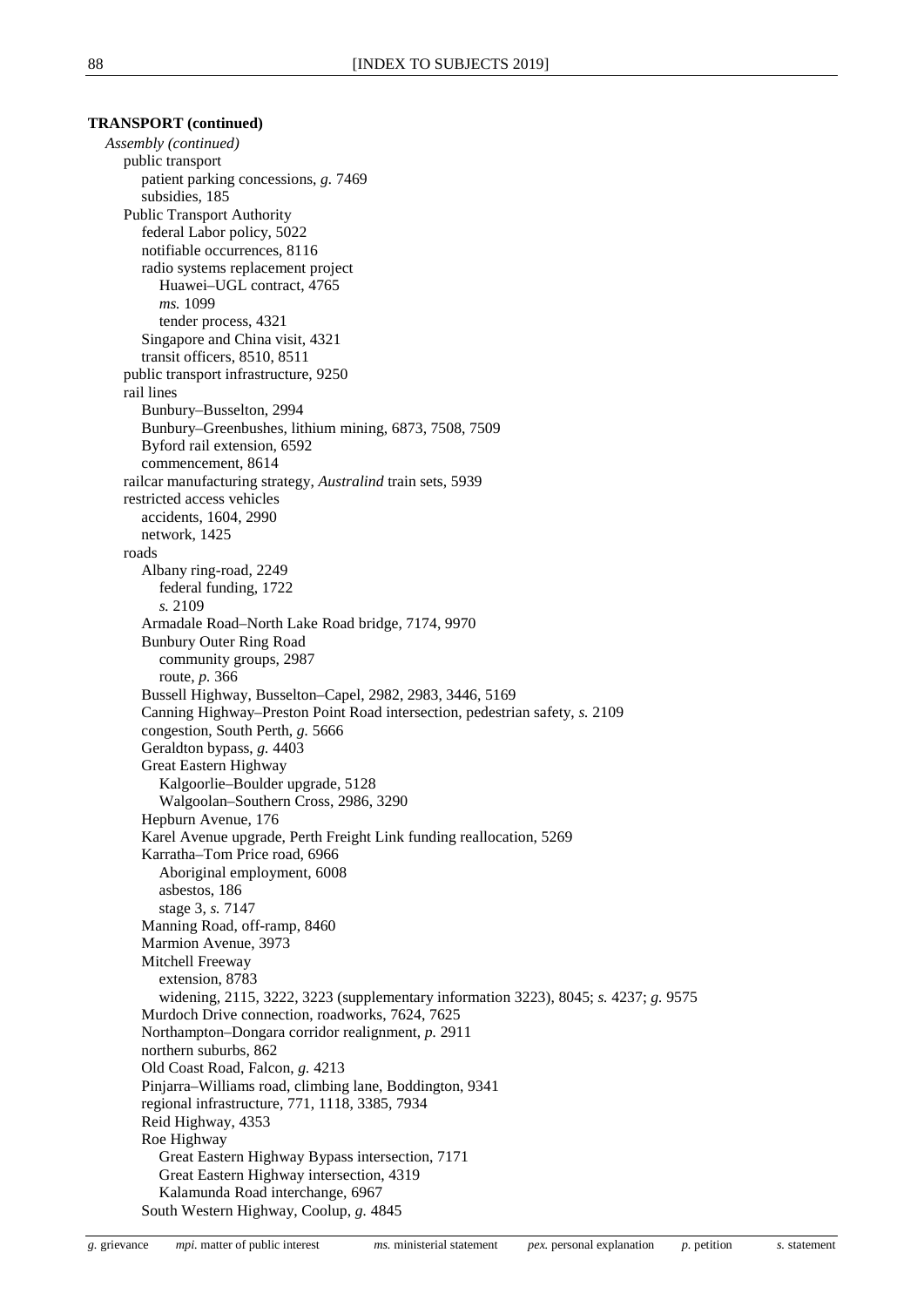*Assembly (continued)* roads (continued) Thomas–Nicholson Roads intersection, upgrade, *p.* 1264; *g.* 1265 Tonkin Highway extension federal funding, 1969, 1971 traffic noise, *g.* 8717 traffic congestion, 2710 Hale Road intersection, 8931; *g.* 8896 Mundijong Road extension, *g.* 2079 Trans Access Road, *g.* 8898 Wanneroo, Romeo and Karoborup Roads intersection, *g.* 2564 roadwork signage, regional, 9442, 9443 Roe 8 federal funding, jobs, 4689 funding redistribution — removal of notice, 508 Roe 8 and 9 4974, 4975, 5357, 9254, 9255 jobs, 8043, 8044 road safety, road congestion and freight management, *mpi.* 4976 Westport Taskforce, 5936, 5938, 6257, 6258 secondary freight network project, wheatbelt, 1833, 1834, 3103, 3104 (correction of answer 3106) small charter vehicle industry, *g.* 2562 taxis buyback scheme, regional operators, *g.* 6087 disabled passengers, Kalgoorlie–Boulder, *g.* 7899 drivers, assistance, 3386, 3387 on-demand transport industry, 1830 levy, 1729, 1730, 7175 *g.* 3074 plates buyback scheme, 1829, 1830; *mpi.* 1841 tow truck industry, 3456, 5167, 7681, 7835 traffic accidents, Hillarys, 5039 train derailments, Watco, 7694 train services *Australind*, 5939, 6899, 6900, 7298, 7956 fare checks, 4322 *Prospector*, 7686 train stations, escalators, 3974 Transperth advertising, 5016 bus fleet, Joondalup, *g.* 8719 railcars, 4535 transport infrastructure — notice of motion, 8464 transport inspectors, 155 Westport Taskforce, Fremantle port capacity, 9341 *Council* airfares, regional, 1920 boat harbour, Broome, 5087 charter vehicle licences, 4190 commercial tour bus licences, 4648 container freight subsidy, 3510 cyclepath, Bunbury Outer Ring Road and Bussell Highway, 6214 department, advertising, 55 Fremantle Traffic Bridge, business case, 2641 Hillarys Boat Harbour, CCTV cameras, 9055 Infrastructure Australia, 2019 Australian infrastructure audit, 7552 Lake Mullocullup *(see also "Lands")*, recreational use, 1525 (answer advice 1672), 5828, 7336; *p.* 8389 Metrix Consulting, research, 8975 minister Agricultural Region visit, 5232, 6395, 7226 FOI requests, 1243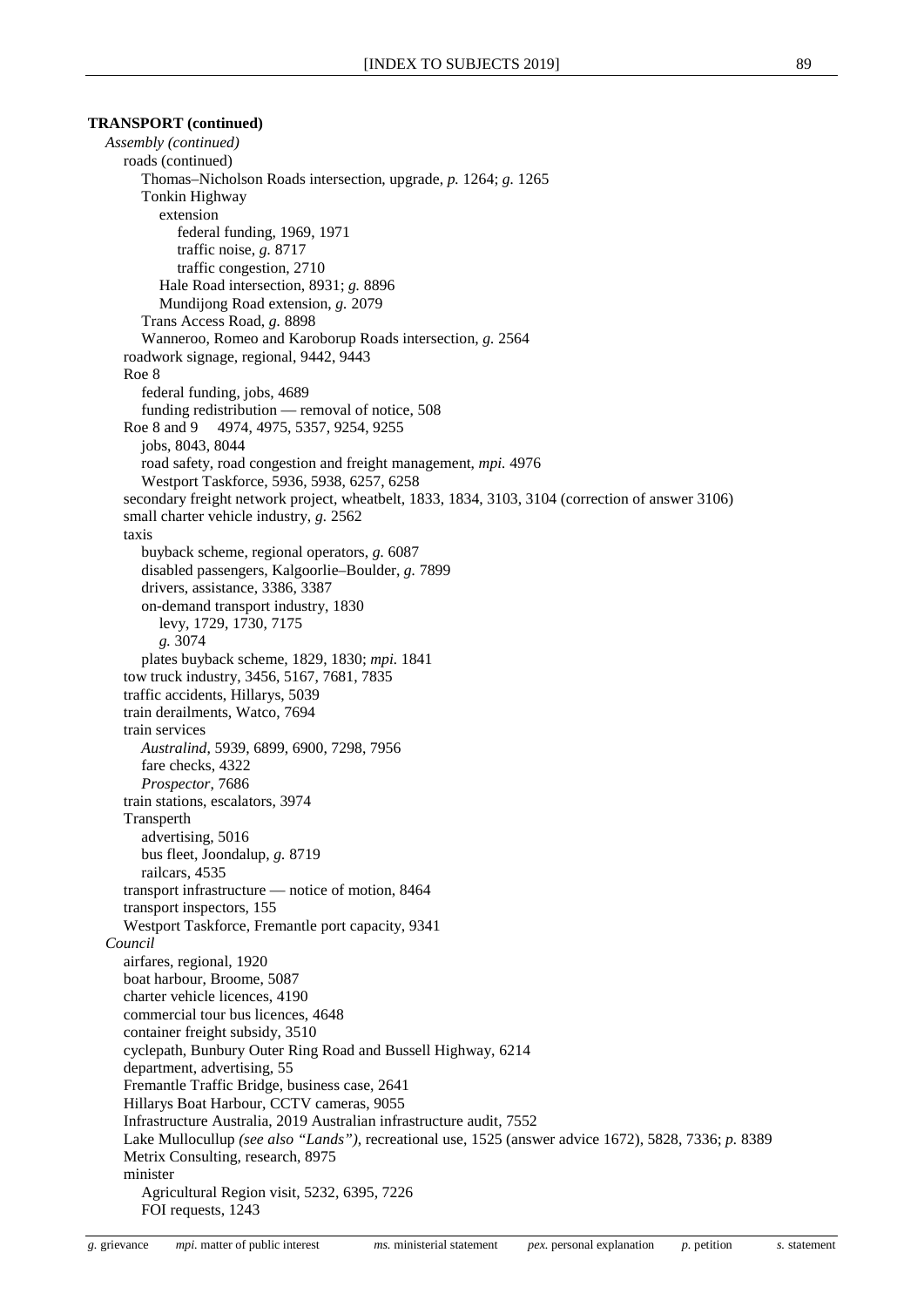*Council (continued)* minister (continued) portfolios and agencies advertising, 2695 Government Regional Officers' Housing, 6216 grants programs, 9933 staff, 2385, 6212, 9777 travel, 2678, 4528, 7615, 8592 South Metropolitan Region visit, 6394, 8032 plastic rail sleepers, 5082 Port Geographe reconfiguration project, 9813 Public Transport Authority advertisements, 2388, 3866 buses, Volvo Australia, 7450, 8144, 9058, 9908 cybersecurity, 213, 583 transit officers, assaults against, 6546 rail lines Bunbury–Greenbushes, lithium mining, *p.* 5172; *s.* 5348 lithium rail supply chain, 2520, 5316 Narrogin–Pinjarra, 9786 regional run-off-road crashes program, 5221, 6373 restricted access vehicles, 4643 Road Traffic (Vehicles) Regulations, 7987 roads Agricultural Region, *s.* 3799 Albany Highway intersections, 4819 Albany ring-road, federal funding, 2059 Armadale, 3160 Armadale Road–North Lake Road bridge, 7327 Bunbury Outer Ring Road business case, 9215 multi-criteria assessment, 9217 southern section route, 5219, 7202, 7332, 7887, 9055; *p.* 188, 9026 Bussell Highway Busselton–Capel duplication, 6376 crashes, 7733 Gibb River Road upgrade, boab trees, 1679, 4962 Great Northern Highway Bindoon bypass, 3642 Broome–Derby, 1250 High Street, Fremantle, upgrade, 7335 Joondalup Drive–Wanneroo Road intersection compensation claims, 4817 overpass bridge, 3721 Karratha–Tom Price road, sealing, 3825, 5473 Kwinana Freeway, northbound widening, 7327 Leach Highway–Stock Road intersection, upgrade, 9051 Marble Bar Road, maintenance, 3637, 3790 Meekatharra–Wiluna road, sealing, 1527, 3340 North West Coastal Highway, upgrades, 5315 Orrong Road safety review, 3069 upgrade, 4035 Railway Parade, Bullsbrook, closure, 9213 Read Street–Safety Bay Road, Rockingham, pavement marking, 4820 Roe Highway–Kalamunda Road interchange, 6541 Thomas–Nicholson Roads intersection, upgrade, *p.* 2473 Tindale–Nornalup road, great southern, 1781, 4035 Tonkin Highway Hale Road intersection, 9671; *p.* 9788 sound barriers, *p.* 8656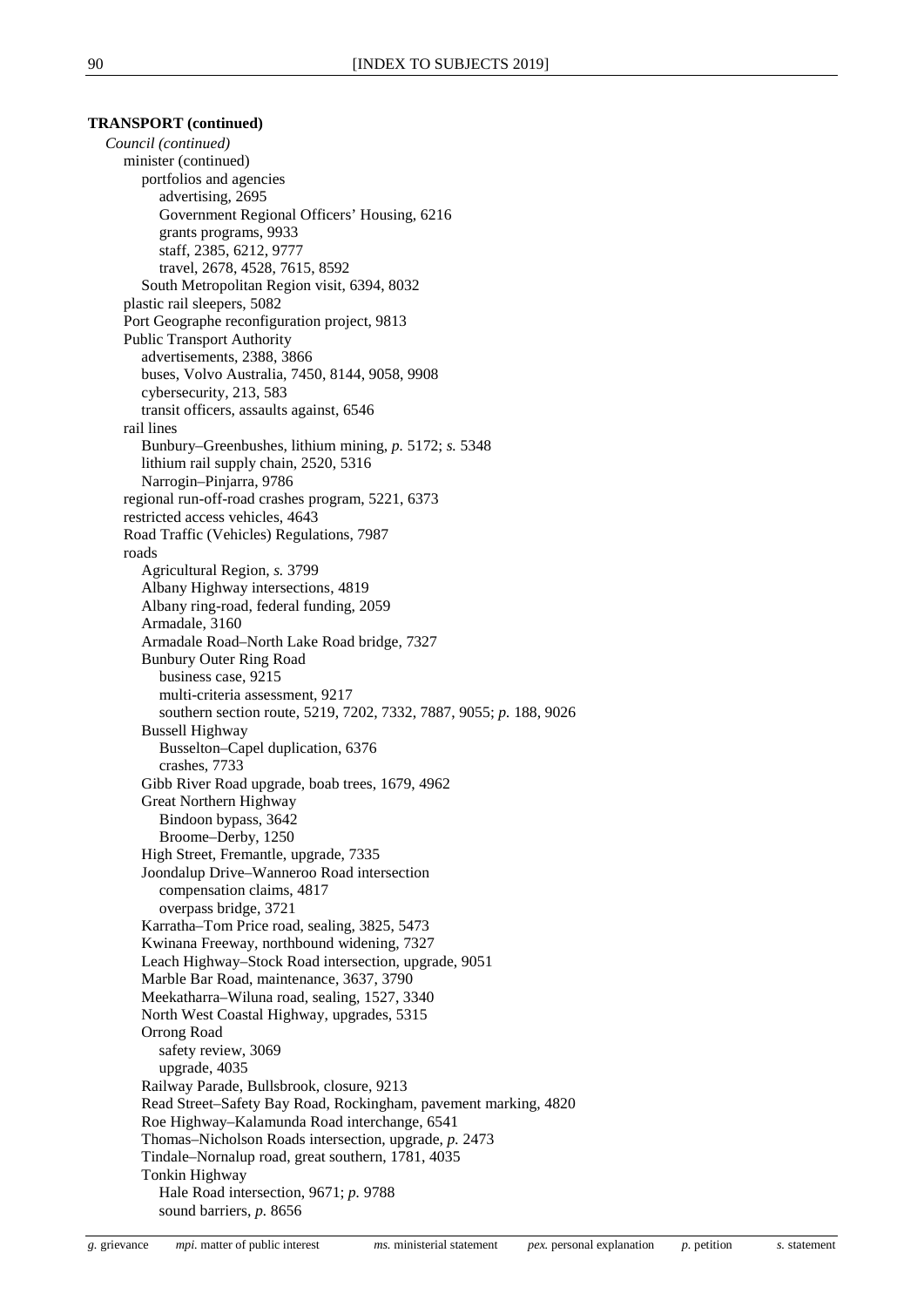*Council (continued)* roads (continued) wheatbelt, 2354, 2358, 3163 Williams–Kondinin road, maintenance, 2889 York–Merredin road, upgrade, 1666, 1787 Roe 8 and 9 5635 wildlife corridors, 4958 school bus services, 2380 (correction of answer 4484), 6212 schools, traffic congestion, *p.* 3690 Shelley Bridge, widening, 3822 speed limits, Kimberley, 1399 taxis multipurpose operators, Kalgoorlie, 7887 on-demand transport industry, 2518 levy, 1406, 1670 *s.* 2370 plates buyback scheme, 1922, 2054, 2165 regional operators 8979 (answer advice 9061) traffic management, Dan Murphy's liquor barn, Como, 9546 train services *Australind*, 1665, 7328, 7993 operating costs, 3828 train stations Cockburn Central, parking bays, 7450 Maylands, public toilet, 2647 Midland, glyphosate use, 8309 Perth, Sky News broadcast, 1362 Whitfords and Warwick, escalators, 5321 Transperth bus fleet, 6182 (answer advice 6379) railcars, 3829 zone payment structure, review, 457 Transport (Road Passenger Services) Regulations 2019 1360 (supplementary information 1527), 1667 Westport Taskforce, infrastructure upgrades, 7098 **TREASURY AND FINANCE** *Assembly* "Audit Results Report — Annual 2018 Financial Audits", correction, 3896 cost of living federal Labor Party — notice of motion, 509; motion, 1577 fees and charges, 3384 mortgage stress, 1301, 1302, 2245, 2246 pressures, 8750 department, 2017–18 annual report, correction, 81 *Economic and Fiscal Outlook* 2018–19 1175 economic reform statement, *ms.* 9572 Economic Regulation Authority, business licensing reform, report, *ms.* 1682 foreign buyers duty, 2927, 2928, 3562, 8455, 9349 standing orders suspension motion, 3570; standing orders suspension — amendment to motion, 3570; standing orders suspension — motion, as amended, 3570; motion, 3570 government contracts, ethical procurement principles, *ms.* 733 revenue, Optus Stadium, 2790 household fees and charges, 2705, 2706 interest rates, 7630 iron ore royalty revenue assumptions, 2019–20 state budget, 5271 Keystart, loans, interest rates, 7630, 8047, 8048 land sales, 1036, 2837 living wage proposal, federal Labor policy, 1561, 1562 mortgage stress, Chris Bowen's comments, 3565, 3566 parliamentary budget office — removal of notice, 508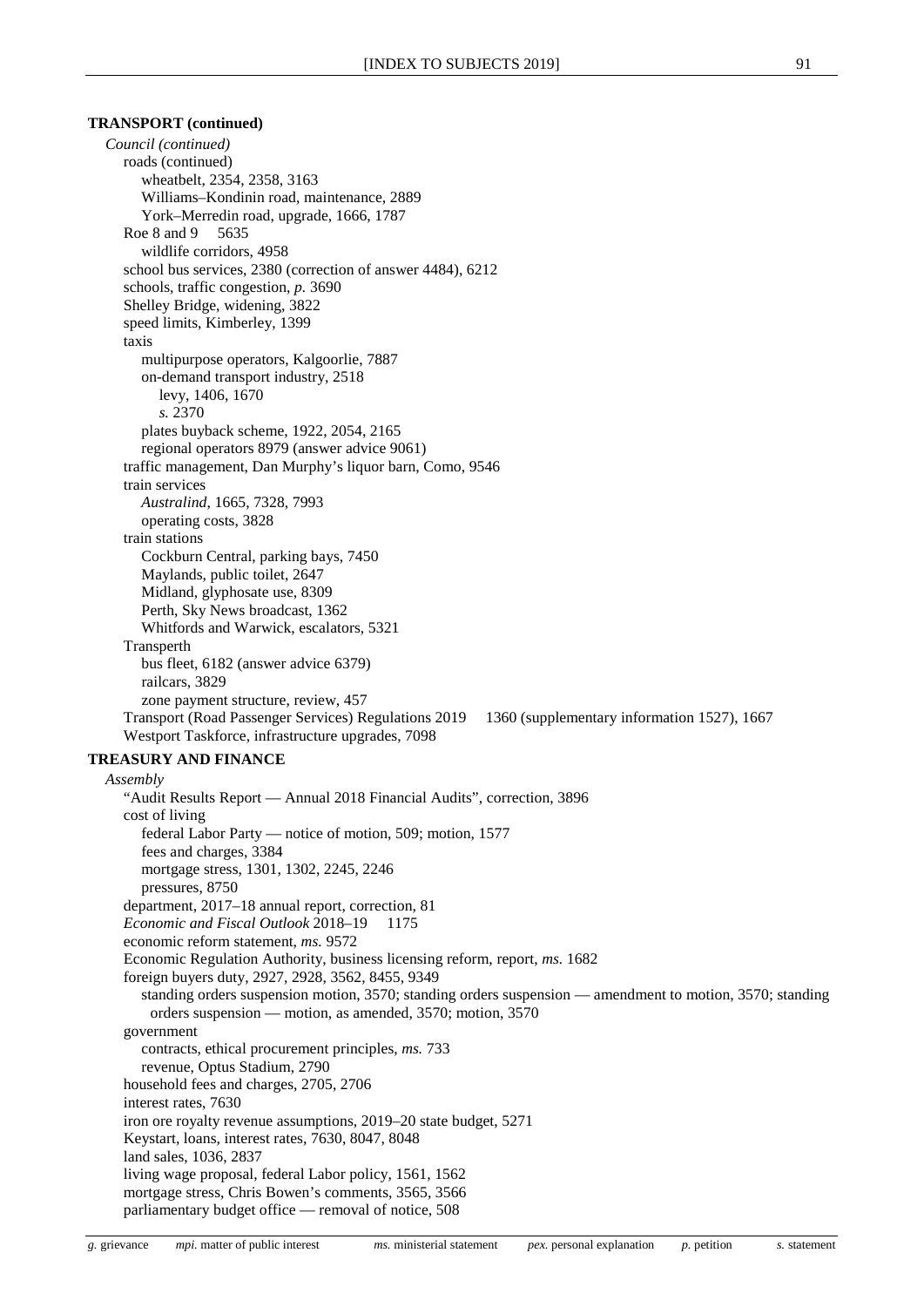#### **TREASURY AND FINANCE (continued)**

*Assembly (continued)* payroll tax, 776, 777, 4242, 4431, 4432, 8745, 8747 exemption threshold, 8045, 8046 privatisation, government assets, 7367, 7368; *mpi.* 7376 public sector management, voluntary targeted separation scheme, 4143 stamp duty Indian Society of WA, *g.* 5671 rebate, 8215–8221, 8364–8366, 8611, 9251 state budget 2018–19, *Government Mid-Year Financial Projections Statement*, 1038–1042, 2802 state budget 2019–20 3214, 3380, 3382 state economy, 257, 1299, 1300 business confidence, 63 CommSec report, 2707 government policies, 2413, 2414; notice of motion, 7653; motion, 7807 GST distribution, 1967 McGowan government's performance — notice of motion, 2720; motion, 2948 notice of motion, 8464 unemployment, 772, 774 state finances, 405 credit rating, 65, 3885, 3887, 4244 financial management, 4354, 4432, 7246 state final demand, 7787 surplus, 7627 targets, 624 tax cuts federal government, 4532, 4687, 4688 federal Labor policy, 4350, 4428, 4429 Treasurer China visit Chinese Communist Party support, 262, 263, 406, 407 *ms.* 5355 ministerial office, alcohol expenditure, 997 North Asia visit, *ms.* 3883 portfolios air travel, 7051 community resource centres, 3978 costs of services, 3455 debt collection agencies, 3995 FOI requests, 1014, 1333 Huawei, 987, 991 photography and videography services, 919, 933, 948, 962 property, 1000, 1024 staff, 1020, 2822, 2829, 2837, 2846 welcome to country ceremonies, 1032 RAC Arena visits, 973 Treasury annual report 2018–19, tabling, *ms.* 7240 economic indicators, retail trade, 5038 *Council* advisory services, Redcliffe Training Asia Pacific, 5890, 6541 Auditor General, Office of the, local government auditing requirements, 9809 department common-user agreements, 2213 fossil fuels, 53 farming businesses, transfer duties, 603 foreign buyers duty, 3336, 8689 GST distribution iron ore price, 24, 458, 582, 4192, 6182, 6376, 7558, 9056, 9547, 9674; *s.* 6558, 7223, 7584 State Solicitor's Office, 9186 motion, 3459 iron ore royalty revenue, 9219, 9385, 9724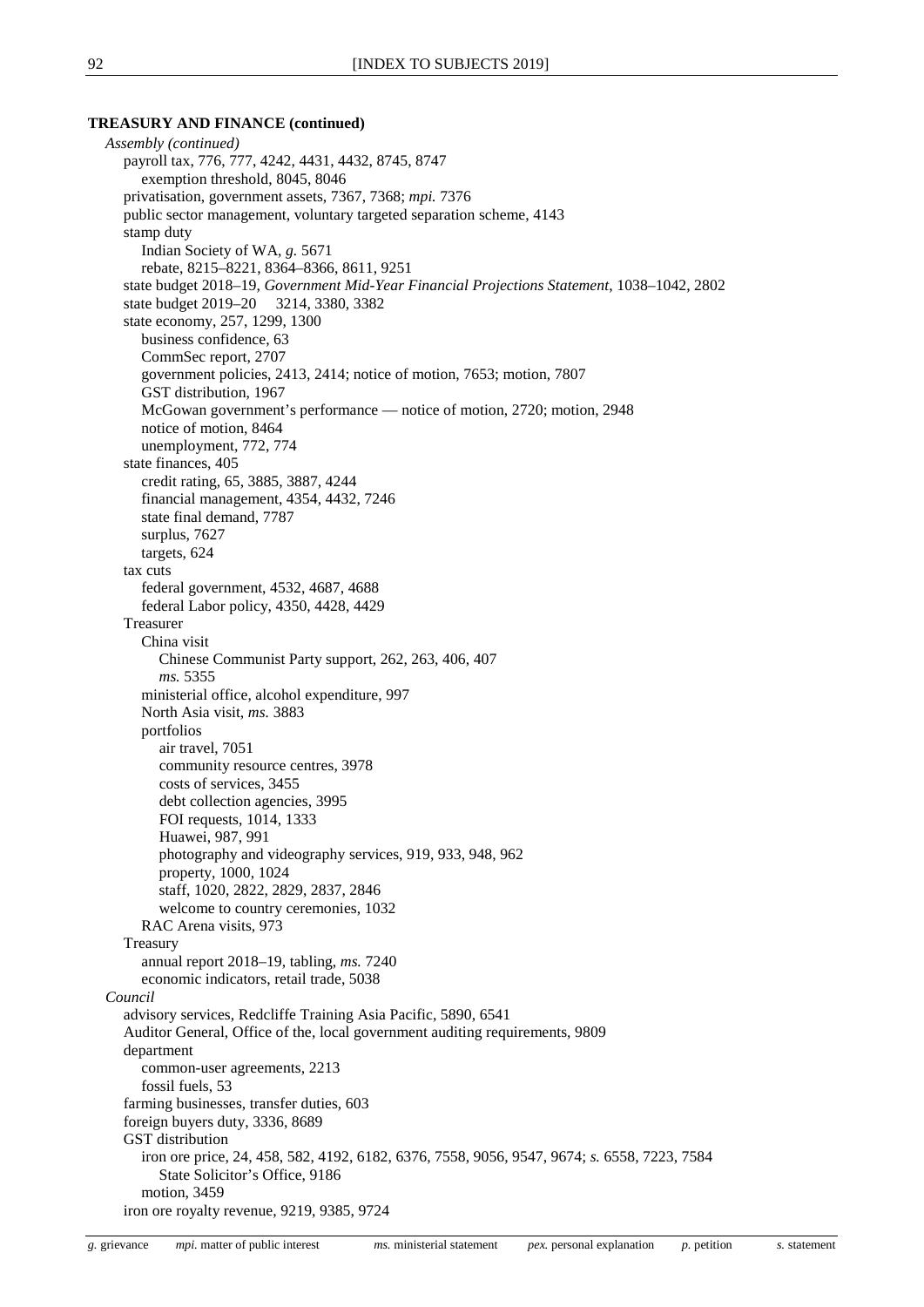#### **TREASURY AND FINANCE (continued)**

*Council (continued)* John Holland, litigation, 1779, 2884 land tax, 3863, 6225 master media contract, 59 Mineral Resources Ltd ex gratia payments, 7550, 7725 Koolyanobbing, iron ore royalty payments, 7726 New Economy Network Australia conference, *s.* 7895 payroll tax, 6226, 6249, 9563, 9757, 9915 thresholds, 2232, 3802, 4189 trainees, *s.* 3738 regional personal insolvency statistics, *s.* 3672 Royal Commission into Misconduct in the Banking, Superannuation and Financial Services Industry — motion, 1633; in reply, 1641 ServiceWA, online government portal, Bunbury, 5637 state budget 2018–19, *Government Mid-Year Financial Projections Statement,* Keystart, 1662 state budget 2019–20, surplus — notice of motion, 3314; motion, 5055, 5062; in reply, 5070; amendment to motion, 5059 Treasurer China visit, 5215 portfolios and agencies advertising, 2693 Government Regional Officers' Housing, 5927 staff, 2225, 5910, 9771 travel bookings, 2236, 4526, 7609, 8447 Treasury annual report 2018–19, tabling, *ms.* 7177 fossil fuels, 53 **UNIFORM LEGISLATION AND STATUTES REVIEW, STANDING COMMITTEE ON** *Council* 121st report, "Child Support (Commonwealth Powers) Bill 2018" — tabling, 798 122nd report, "Fair Trading Amendment Bill 2019 — Extension of Time" — tabling, 3607; motion, 3608 123rd report, "Fair Trading Amendment Bill 2019" recommendations 1 and 2, amendment to standing orders — made an order of the day — motion, 5720 recommendations 1, 2, 5 and 6, amendment to standing orders — made an order of the day — motion, 5721 tabling, 5720 124<sup>th</sup> report, "Inquiry into the Form and Content of the Statute Book" — tabling, 8953 extension of reporting time — motion, 3669 **VETERANS ISSUES** *Assembly* Cockburn Returned and Services League of Australia, 100<sup>th</sup> anniversary, *ms.* 8451 fourth Geneva Convention, seventieth anniversary, *ms.* 5663 HMAS *Perth,* anniversary, *ms.* 1681 HMAS *Voyager* collision, memorial, *ms.* 367 Legion of Honour, John Revell and James Edgar, *ms.* 8041 Mallard, Frank, tribute, *ms.* 5356 O'Meara, Private Martin, *ms.* 4673 Remembrance Day, *ms.* 8895 Returned and Services League of Australia, centenary, Gosnells RSL sub-branch, *s.* 6116 Second World War, commencement, eightieth anniversary, *ms.* 6256 Veterans Advisory Council, *ms.* 490 *Council* Anzac Day commemorations, *s.* 2526, 2528 Avonvale PS, *s.* 2374 services, Albany, 9380

Dwyer, Lance Corporal John, *s.* 3354 Gosnells, City of, street names, ex-servicemen, *s.* 5646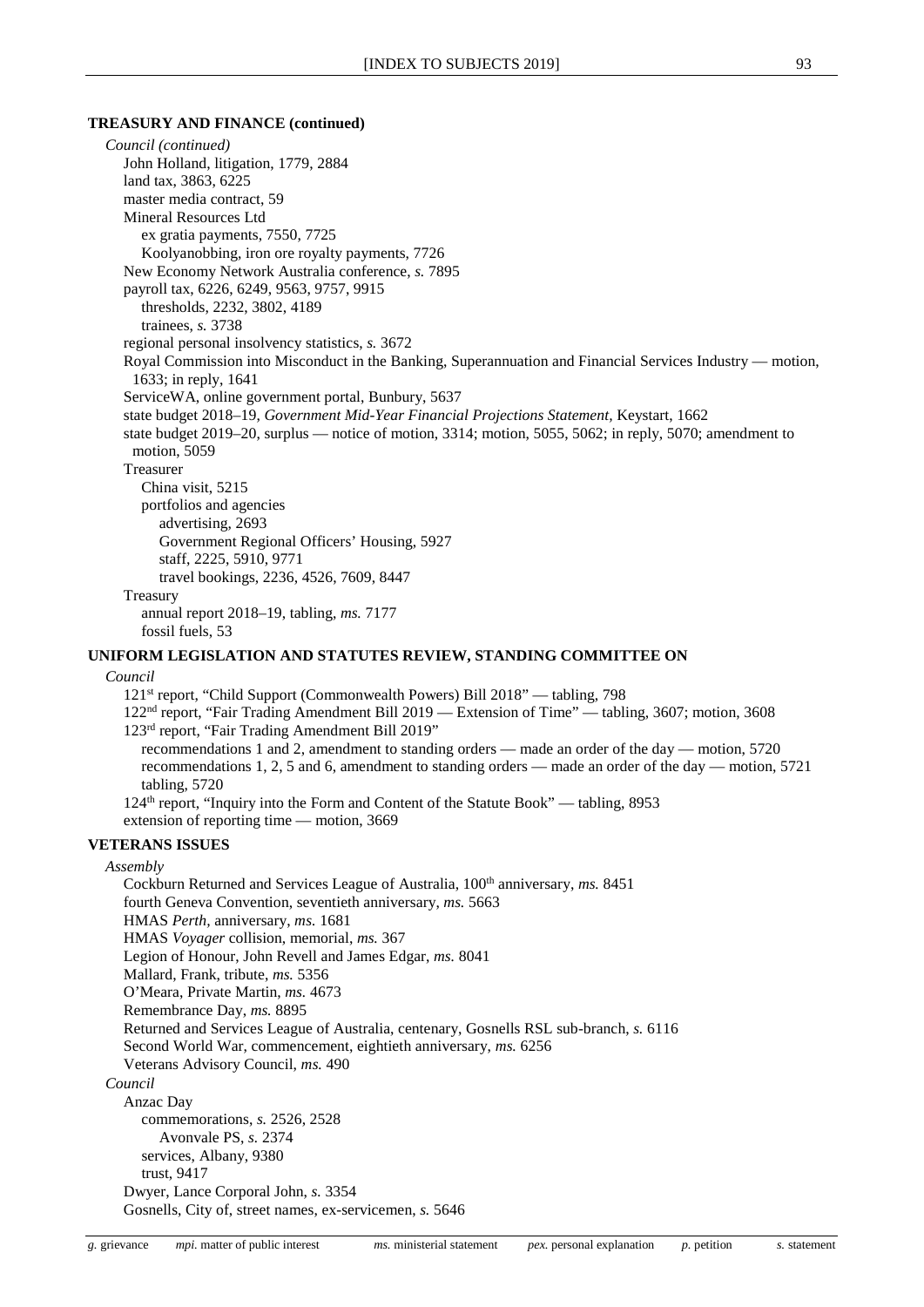#### **VETERANS ISSUES (continued)**

*Council (continued)* Normandy landings, seventy-fifth anniversary, *s.* 3796 Returned and Services League of Australia, centenary, Gosnells RSL sub-branch, *s.* 6211 Stanton, Arthur, military service, *s.* 2528 Toodyay RSL sub-branch, 100<sup>th</sup> anniversary celebrations, *s.* 7892 veterans and families strategy — motion, 6509 white card entitlement, *s.* 5347

## **VOLUNTARY ASSISTED DYING**

*Assembly* discussion paper, *ms.* 1418 legislation *ms.* 61 *p.* 6083 petition, correction, 1681 Ministerial Expert Panel on Voluntary Assisted Dying final report, *ms.* 4837 *ms.* 2555 regional consultation, 2592, 2593 palliative care and end-of-life choice services, 6118 telehealth, 5940; *ms.* 8040 voluntary assisted dying webinar, *s.* 3097 *Council* briefing, Dr James Downar, 2885, 4953 (correction of answer 5322), 5214, 9140; *s.* 5224 discussion paper, *ms.* 1338

legislation, *ms.* 2; *p.* 9026

Ministerial Expert Panel on Voluntary Assisted Dying, final report, *ms.* 4768

other jurisdictions, 352 public consultation, 1665

"The Facts about Voluntary Assisted Dying: Responding to the Anti-VAD Arguments", 1357

## **VOLUNTARY ASSISTED DYING BILL 2019**

*Assembly* notice of motion to introduce, 4975 introduction and first reading, 5134 second reading, 5134, 5987, 6021, 6048, 6088, 6127, 6276; in reply, 6310 appropriation, 5953 consideration in detail, 6317–6341, 6398–6413, 6425–6433, 6458, 6459 (question to be put, 6490), 6491, 6492, 6567–6589, 6600–6703, 6784–6843, 6953–6965, 6983, 6984, 7004–7039, 7126–7147, 7160–7166 third reading, 7166, 7258; in reply, 7295 returned, 9975 Council's amendments — consideration in detail, 9942–9962, 9975–9999 question: prosecutions, 6183 (answer advice 6730, 6937, 7106), 7555, 7887, 7987 *Council* receipt and first reading, 7430 second reading, 7430, 7533, 7560, 7706, 7734, 7854, 7890, 7964, 8005; in reply, 8019, 8162 discharge of order and referral to Standing Committee on Legislation — motion, 7980, 7994, 8000; amendment to motion, 7999 committee, 8168–8185, 8276–8302, 8313, 8390–8407, 8416–8436, 8547–8551, 8561–8585, 8667–8684, 8955–8975, 8986–9007, 9045–9050, 9062–9086, 9110–9137, 9147–9154, 9168–9183, 9195–9210, 9220–9244, 9352–9377, 9387–9414, 9524–9541, 9552–9558, 9637–9670, (respectful consideration, 9688) 9688–9717, 9728–9752, 9791–9805, 9818–9859 report, 9860 as to third reading, 9860 third reading, 9879; in reply, 9906 question: extended sittings, 9677 question: federal Attorney-General, 7728 *s.* 7892, 9088

## **VOLUNTEERING**

*Assembly*

National Volunteer Week, *s.* 4872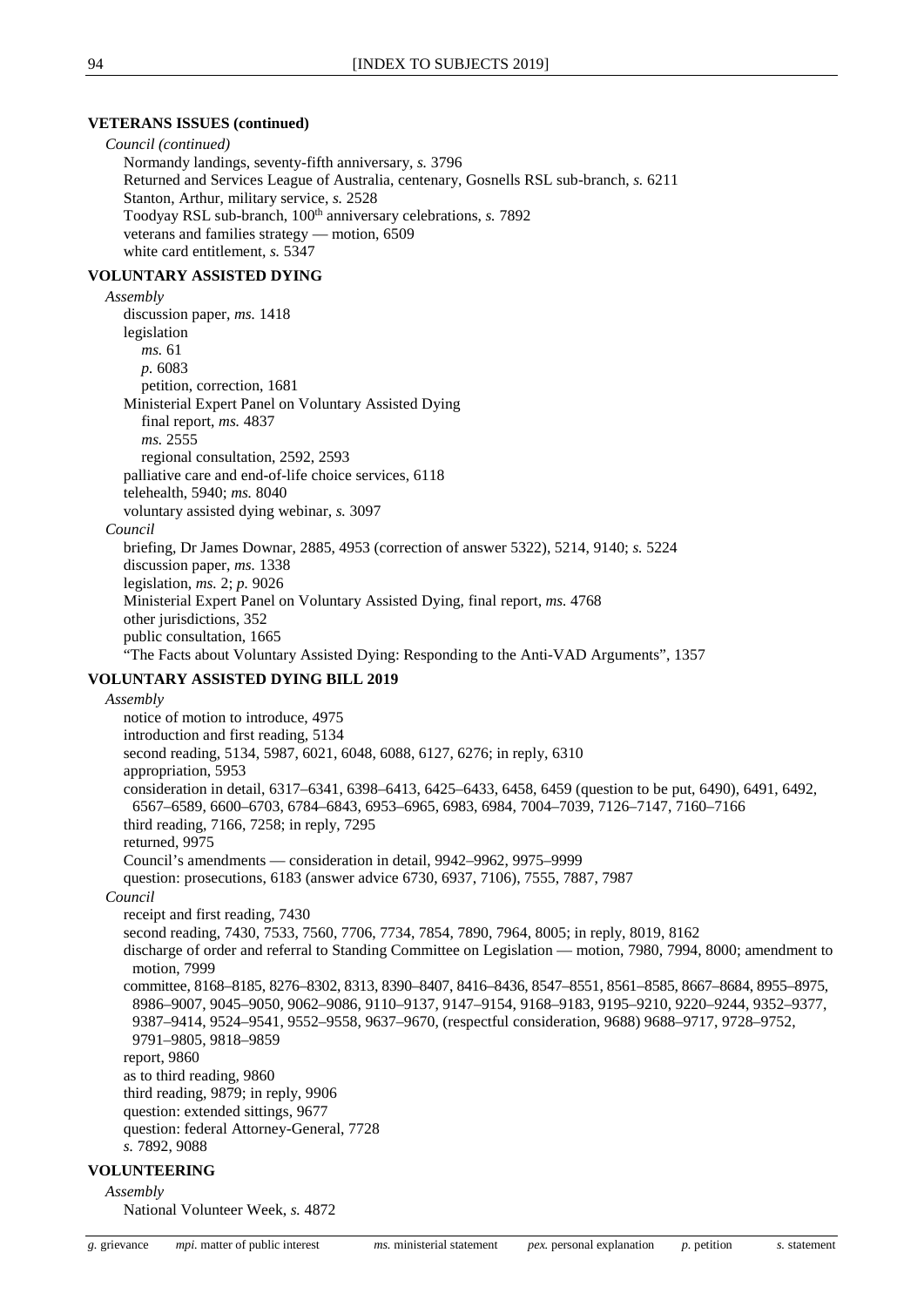#### **VOLUNTEERING (continued)**

#### *Council*

volunteer resource centres, 8304, 8413, 9674

#### **WASTE AVOIDANCE AND RESOURCE RECOVERY AMENDMENT (CONTAINER DEPOSIT) BILL 2018**

*Assembly*

appropriation, 81 remaining stages — standing orders suspension motion, 604 second reading — cognate debate, 612, 748; in reply, 763 remaining stages — standing orders suspension motion, 742 consideration in detail, 765–767, 786–793 third reading, 793; in reply, 794 returned, 1163 assent, 1746 *Council* receipt and first reading, 730 second reading, 730 cognate debate, 799 second reading — cognate debate, 799, 826, 834; in reply, 838 discharge of order and referral to Standing Committee on Legislation — motion, 831 committee, 845–849, 1080–1085 report, 1085 third reading, 1085 assent, 1677

## **WASTE AVOIDANCE AND RESOURCE RECOVERY AMENDMENT (CONTAINER DEPOSIT) BILL (NO. 2) 2018**

*Assembly*

```
cognate debate, 612
  second reading — cognate debate, 612, 748; in reply, 763
  remaining stages — standing orders suspension motion, 604, 742
  second reading, 794
  third reading, 794
  returned, 1163
  assent, 1746
Council
  receipt and first reading, 731
  second reading, 731
  cognate debate, 799
  second reading — cognate debate, 799, 826, 834; in reply, 838
  discharge of order and referral to Standing Committee on Legislation — motion, 831
  committee, 1085
  report, 1085
  third reading, 1085
  assent, 1677
```
## **WATER**

*Assembly* Busselton Water, 2017–18 annual report, correction, 5663 deficiency declarations, 4276; *ms.* 3365 fluoridation, 1193 gauging station, Gregory Road, Manjimup, 6873 horticultural use, Geraldton, 4456 household consumption, 7790, 7792 licence allocations, 6342 minister ministerial office, alcohol expenditure, 1182 performance, *mpi.* 6974 portfolio management — notice of motion, 509; removal of notice, 4976 portfolios air travel, 8385 community resource centres, 4318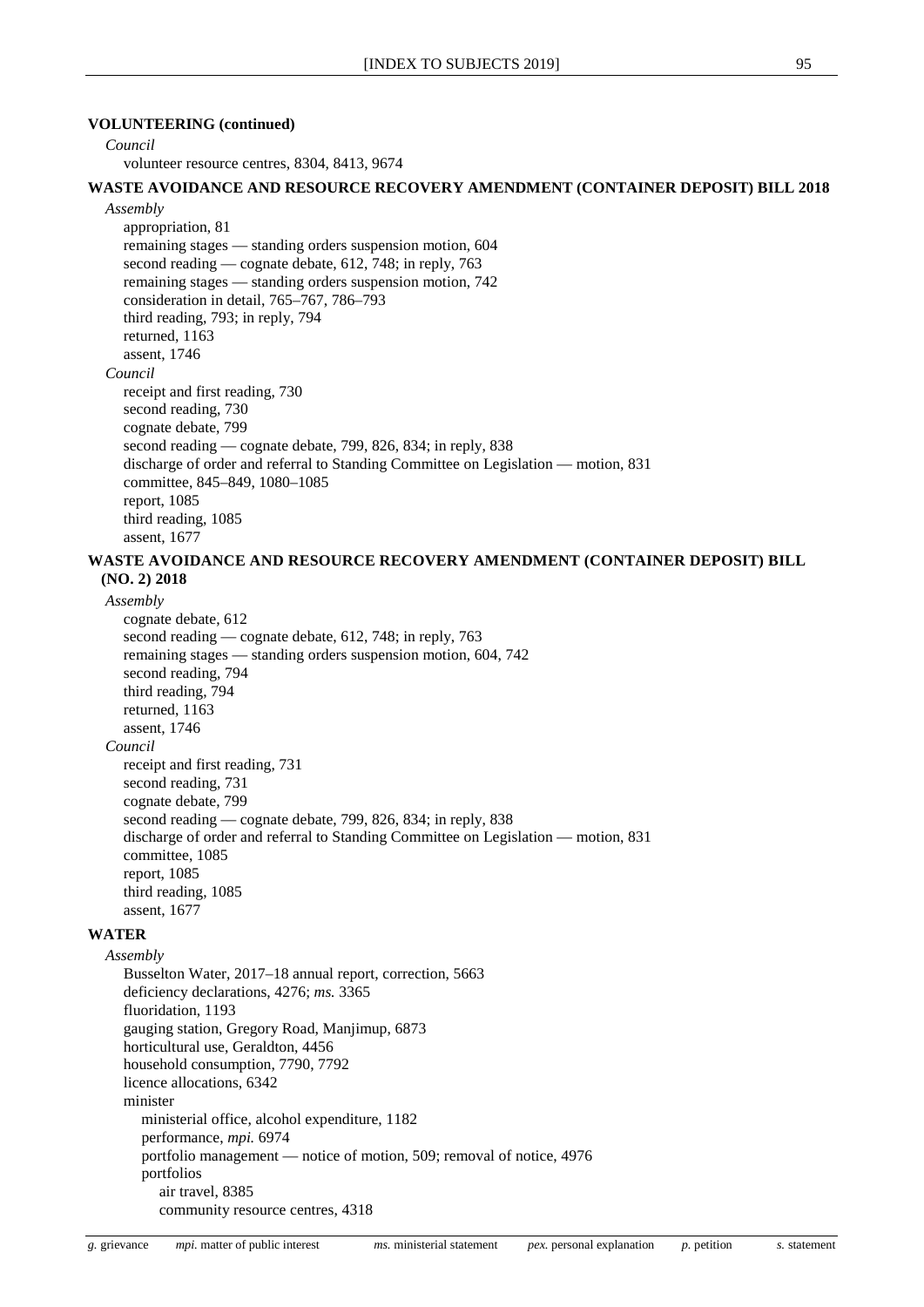#### **WATER (continued)**

*Assembly (continued)* minister (continued) portfolios (continued) costs of services, 3605 debt, 121, 4000 FOI requests, 1608, 1609 Huawei, 1180, 1606 Lockwood, Nicole, 139 photography and videography services, 1605, 2776–2778 property, 1183, 1610 staff, 1190, 3447–3453 welcome to country ceremonies, 1194 RAC Arena visits, 1177 Neerabup groundwater treatment plant, 8050 Perth Region Alliance, 8827 remote Aboriginal communities, drinking water, *ms.* 1682 southern forests irrigation scheme, 4003 southern seawater desalination plant, 1197 supply Denmark, 6781, 6782, 10009 dryland areas, 1726, 1728 Roe electorate, 1303; *s.* 768 Water Corporation Aboriginal reconciliation action plan, *ms.* 1683 Aroona Alliance, 8387 Carnarvon, scheme connection, 9297 Dunsborough community, *p.* 1429 hardship measures, 5442, 5522 Hillarys, 1177 in-house work, 9253 innovation hub, 1175 Karrinyup, 40 Padstow Street, 10010 metropolitan water and drainage operations, 5943 payment plans, 5443 Programmed Facilities Management, 10010 property charges, 7040, 7041 Rural Traffic Services, Miluc Civil, 9253 waterwise strategy, 8372 water efficiency program, Wanneroo, 7684 water resources management, legislation, 4435, 4436, 6968, 6969 (supplementary information 7160), 7958 *Council* Brooking Creek, Kimberley, 3204 Broome South Wastewater Treatment Plant, 1924 Carnarvon artesian basin, 7992, 8308 deficiency declarations, 7100 Hollands Rock, *ms.* 3607 Mallee Hill, *ms.* 3313 Mt Short, 2648 pastoralists, 8556 department, cost recovery discussion paper, 356, 822 desalination plant Kwinana outer harbour, 9670 Perth, 8414, 8692 drain maintenance, Harvey, 4961 Lake Kepwari, 9013 leak charges, 7992, 9059 licence allocations, 3058, 4955 north Wanneroo, *p.* 9687; *s.* 9753 Warren–Donnelly area, 6374 Millstream Water Reserve, Pilbara, 9807, 9910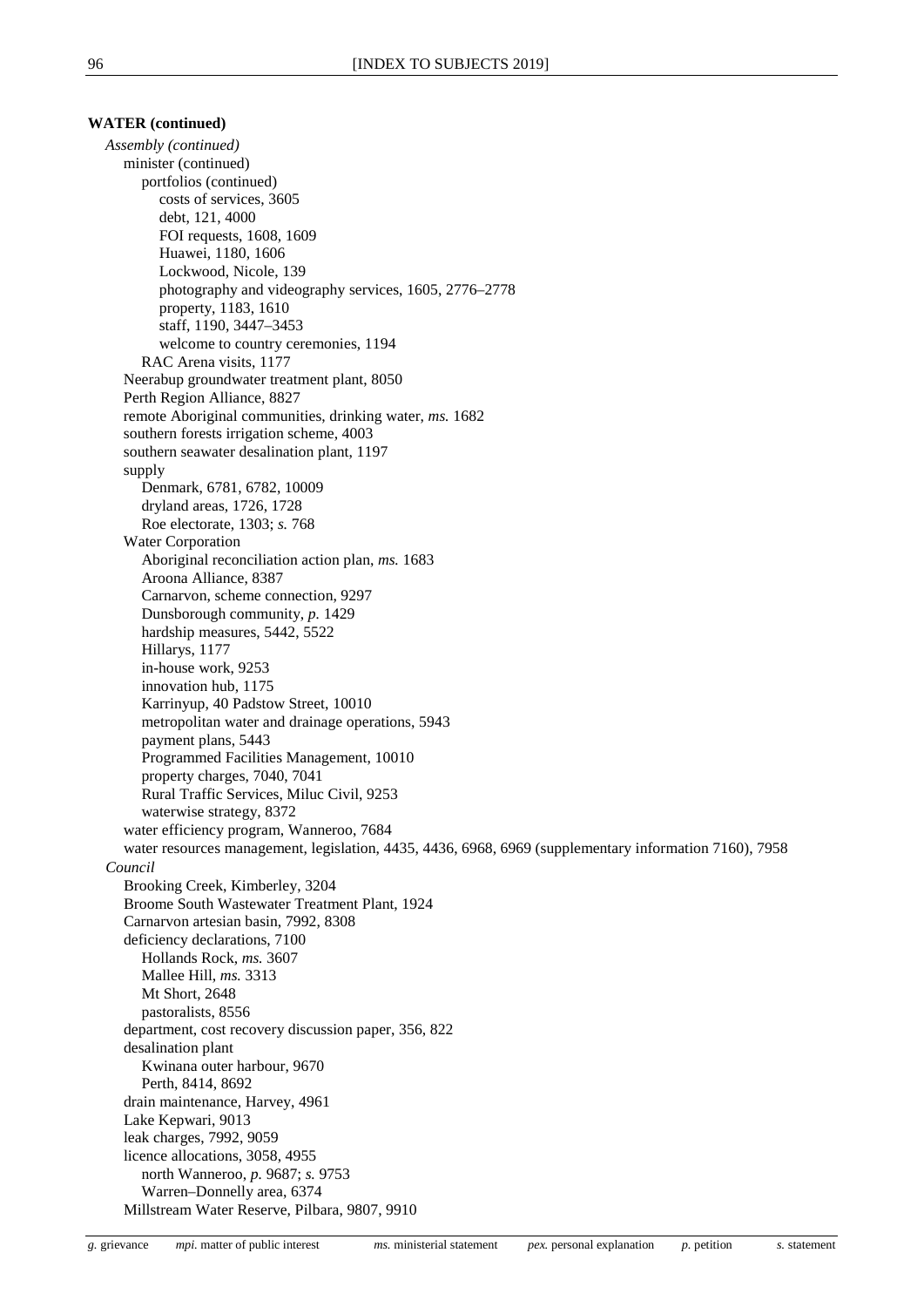## **WATER (continued)**

*Council (continued)* minister, portfolios and agencies advertising, 2697 Government Regional Officers' Housing, 6217 staff, 350, 2675, 5912, 9924 travel, 2683, 4530, 8319, 8592 Neerabup groundwater treatment plant, 7989 Ord River irrigation scheme, 4819, 6760, 6761 PFAS contamination *(see also "Metronet")*, 7238, 9675 Gnangara mound, 6231 testing, 4478 west Bullsbrook, 2167, 6230 quality, Coorinjinna Pool, Pilbara, 5743, 6181, 7101, 7199, 8026 southern forests irrigation scheme *(see also "Regional Development")*, 7102 avocado production, 4669 *p.* 4767 water catchment, volume and run-off, 4953 water licences, 4955 supply dryland areas, 1363 Lake Grace, 2054; *s.* 1817 tea tree, Walpole, *p.* 1761 wastewater systems, Chalet Rigi restaurant, 9019 testing, 6754 treatment plants, LSIP 265, North Stoneville, 8978 Water Corporation family and domestic violence leave, 3791 (answer advice 3833) Grass Patch dam, 8977, 9057, 9382 land clearing, 9680 local labour, 9723 (answer advice 9815) Perth Regional Alliance, services 7193 (answer advice 7336) RSPCA referral, 3634 standpipes, 4479, 4647 (answer advice 4926) subsidies, 7556 water resources assessment, Fitzroy catchment, 5898 management, legislation, 820, 1244, 4188, 5314 water security, motion, 8657; *s.* 9008 **WESTERN AUSTRALIAN FUTURE FUND AMENDMENT (FUTURE HEALTH RESEARCH AND INNOVATION FUND) BILL 2019** *Assembly* notice of motion to introduce, 7349 introduction and first reading, 7484 second reading, 7484, 8465, 8597; in reply, 8603 appropriation, 7642 consideration in detail, 8606–8609, 8805–8826 third reading, 8843; in reply, 8845 *Council* receipt and first reading, 9010 second reading, 9010 **WITTENOOM CLOSURE BILL 2019** *Assembly* notice of motion to introduce, 1542 introduction and first reading, 1706 second reading, 1706, 4685, 4706, 4884, 5372; in reply, 5378 appropriation, 3223 third reading, 5379; in reply, 5380 *Council* receipt and first reading, 5482 second reading, 5482